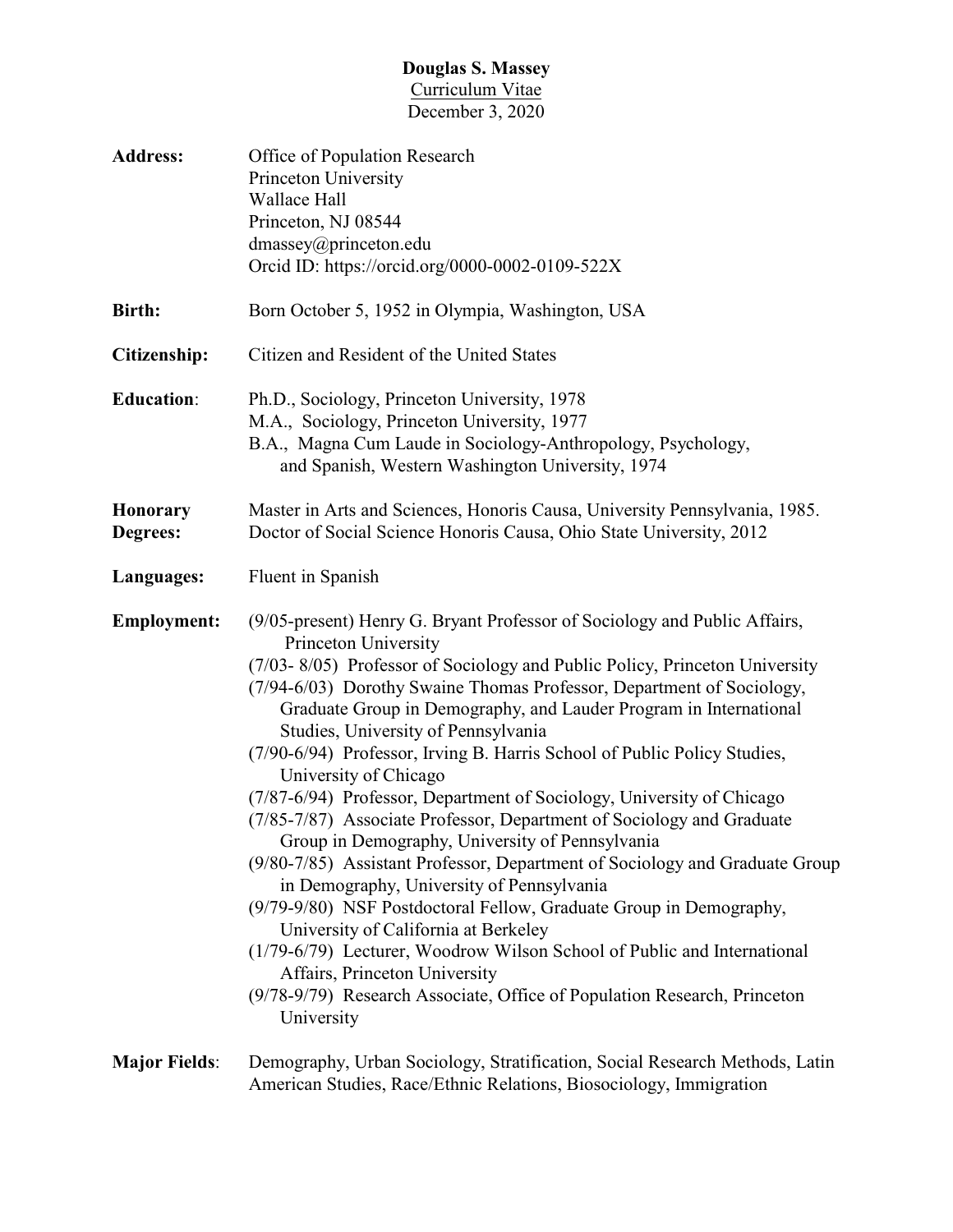## **Honors and** Named Phi Beta Kappa Visiting Scholar, 2020-2021

**Awards**: Academia Europaea, elected member 2018-present

Bronislaw Malinowski Award 2018. Given by the Society for Applied . Anthropology to individuals widely recognized for their efforts to understand and serve the needs of the world through the use of social science (Shared with Jorge Durand for their 30 years of work on the Mexican Migration Project)

Henry Allen Moe Prize in the Humanities 2017. Given annually by the American Philosophical Society to the author of the best paper in the humanities or jurisprudence read at a meeting of the Society

John Hope Franklin Award 2016, for exceptional scholarship in the field of Race, Racism and the Law, from the Law and Society Association

- President, American Academy of Political and Social Science, 2006-2015
- Robert and Helen Lynd Career Award 2014, Community and Urban Studies Section, American Sociological Association

Robert E. Park Award for Best Book 2014. Community and Urban Studies Section, American Sociological Association

- Paul Davidoff Award, 2013. From the Association of Collegiate Schools of Planning for *Climbing Mount Laurel: The Struggle for Affordable Housing and Social Mobility in an American Suburb* (Princeton U. Press)
- Irene B. Taeuber Award, Given by the Population Association of America in recognition of an unusually original or important contribution to the scientific study of population or for an accumulated record of exceptionally sound and innovative research, 2013.
- Award for the Public Understanding of Sociology, American Sociological Association, 2012
- Lifetime National Associate of the National Research Council, 2011
- Julian Simon Lecture, 8<sup>th</sup> Annual Migration Meeting, Deutsches Institut für Wirtschaftsforschung--DC, May 13, 2011

External Fellow, Center for Research and Analysis of Migration, University College London, 2011-present

Visiting Scholar, Russell Sage Foundation, 2009-2010

Distinguished Career Award, International Migration Section, American Sociological Association, 2009

- Award for Distinguished Contribution to Scholarship in Population, for "From Illegal to Legal: Estimating Previous Illegal Experience Among New Legal Immigrants to the United States" published in Demography and coauthored with Guillermina Jasso, Mark Rosenzweig, and James Smith, from the Population Section of the American Sociological Association
- Premio de Reconocimiento de Destacado Mérito, El Consejo Cultural Mundial, México, D.F., 2008

Fellow, American Association for the Advancement of Science, 2006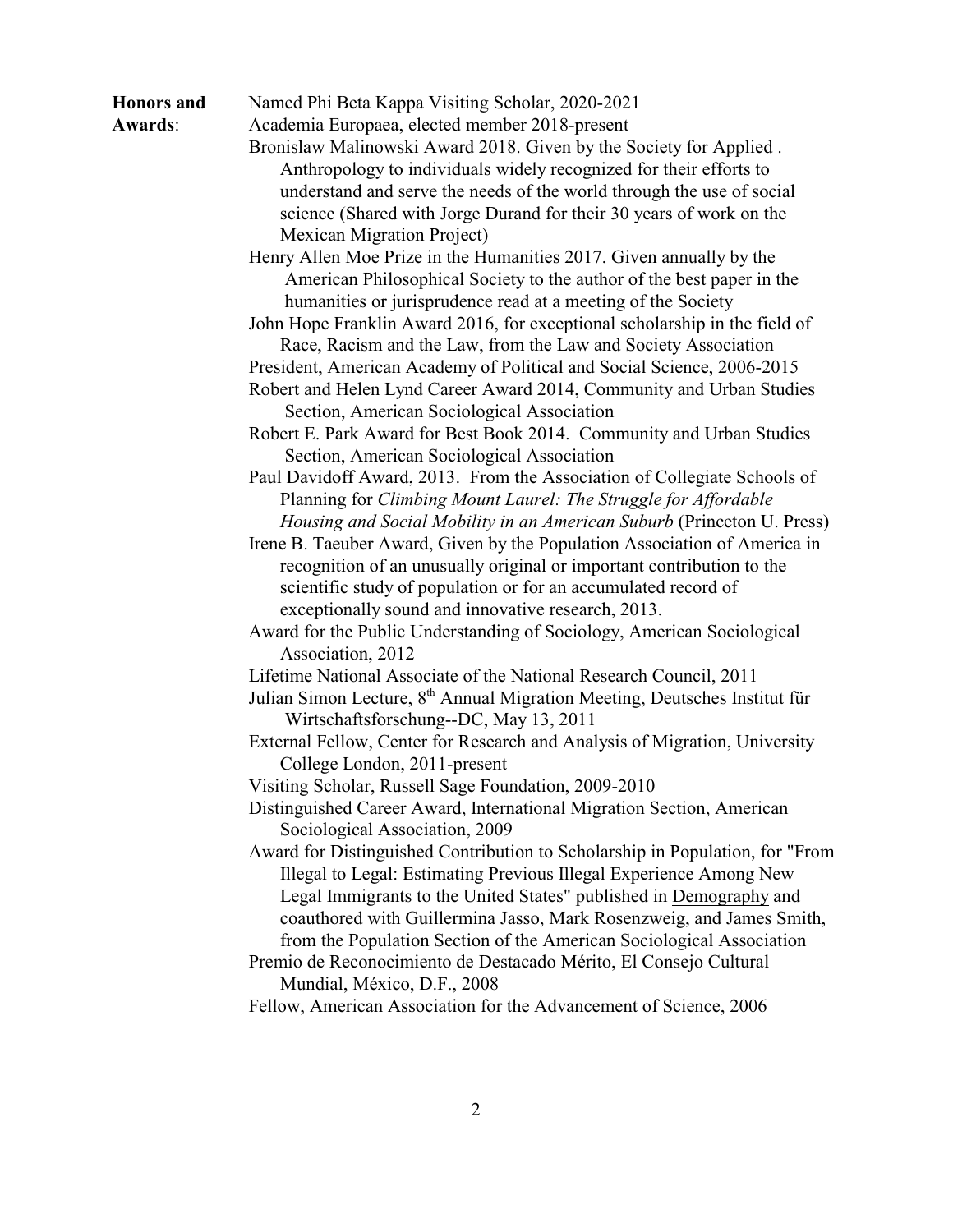- Senior Prize, 2005, Vereinigung der Freunde des Deutschen Instituts für Wirtschaftsforschung (Association of Friends of the German Institute for Social Research–Berlin) for the paper "Return Migration by German Guestworkers: Neoclassical versus New Economic Theories" published in International Migration 40(4):5-38.
- Otis Dudley Duncan Award, Population Section of the American Sociological Association (for Beyond Smoke and Mirrors), 2004.
- W.E.B. DuBois Fellow, American Academy of Political and Social Science, 2003-present
- Antonio García Cubas Prize, Best Book on Mexican Art, National Institute of Anthropology and History, Mexico City, 2001 (for Milagros en la Frontera)
- President, American Sociological Association, 2000-2001
- Member, American Philosophical Society, Elected 2004
- Member, National Academy of Sciences, Elected 1998
- Member, American Academy of Arts and Sciences, Elected 1995
- Member, Sociological Research Association, Elected 1989
- Exemplary Alumnus Award, Western Washington University, 2000
- Clifford C. Clogg Award (outstanding early career), Population Association of America, 1998
- President, Population Association of America, 1996
- Member, Council of the American Sociological Association, 1996-99
- Southwest Book Award, Border Regional Library Association (for Miracles on the Border), 1996
- Distinguished Publication Award, American Sociological Association (for American Apartheid), 1995
- Otis Dudley Duncan Award, Population Section of the American Sociological Association (for American Apartheid), 1994
- Critics' Choice Award, American Educational Studies Association (for American Apartheid), 1993
- First Vice President, Population Association of America, 1994
- John Simon Guggenheim Memorial Fellow, 1990-91

MERIT Award, National Institute of Child Health and Human Development, 1987-97

- Board of Directors, Population Association of America, 1986-1989 NSF Postdoctoral Fellow, University of California, Berkeley, 1979-1980 Charlotte Elizabeth Proctor Fellowship, Princeton University, 1977-78
- NIH Trainee in Demography, Princeton University, 1975-77
- Outstanding Graduate in Sociology-Anthropology, Western Washington University, 1975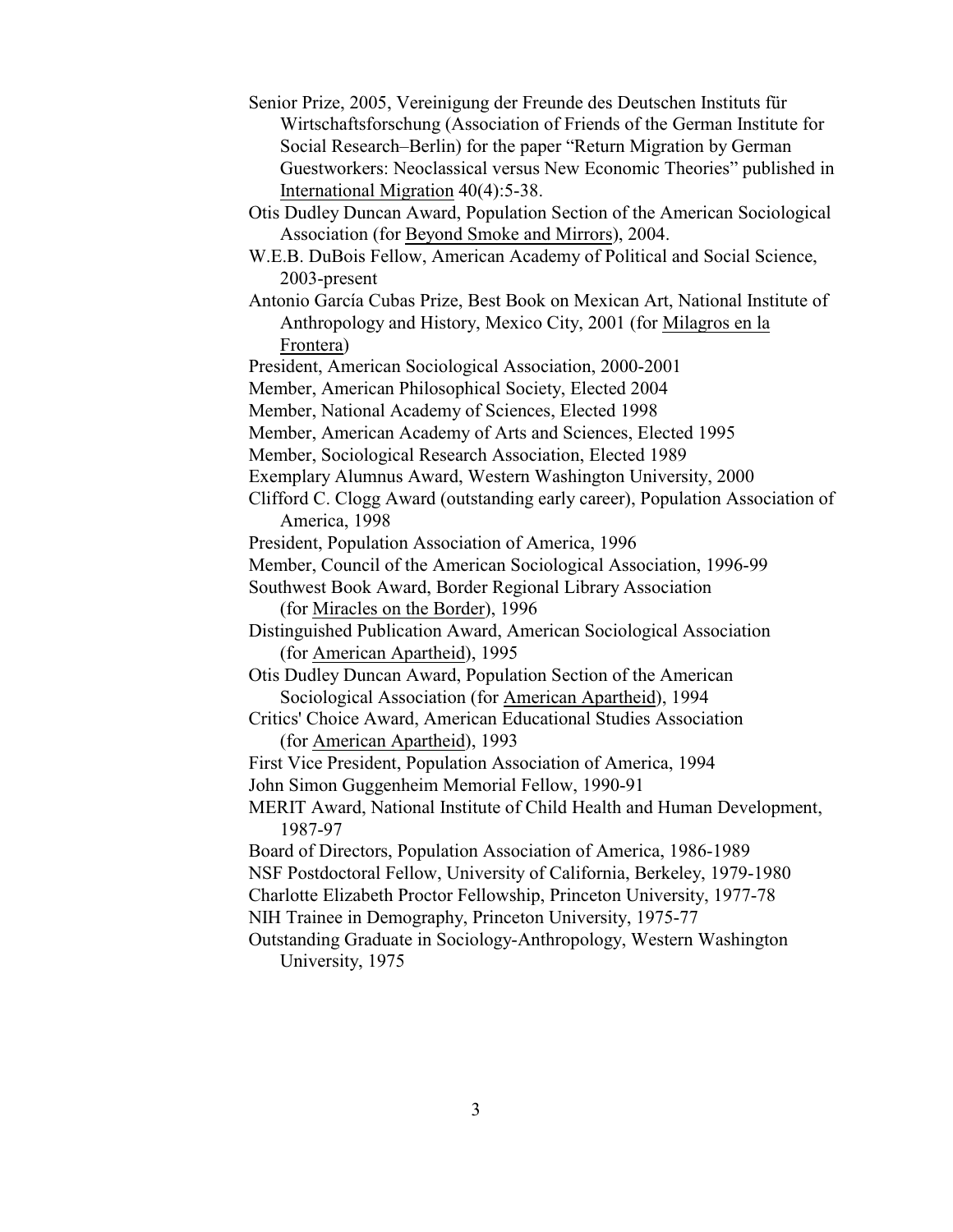| Administrative<br><b>Experience:</b> | $(7/11 - 6/20)$ Director, Office of Population Research, Princeton<br>School of Public and International Affairs, Princeton University<br>(1/09-6/09) Chair, Dean Search Committee, Princeton School of<br>Public and International Affairs, Princeton University<br>(7/04-6/09) Director of Ph.D. Program in Policy Studies, Princeton School<br>of Public and international Affairs<br>(7/06-6/07) Interim Director, Program in Latin American Studies, Princeton<br>University |
|--------------------------------------|-----------------------------------------------------------------------------------------------------------------------------------------------------------------------------------------------------------------------------------------------------------------------------------------------------------------------------------------------------------------------------------------------------------------------------------------------------------------------------------|
|                                      | (7/96-6/03) Chair, Department of Sociology, University of Pennsylvania<br>(1/97-12/97) Chair, Dean Search Committee, School of Arts & Sciences,<br>University of Pennsylvania<br>(9/95-7/96) Director, Population Studies Center, University of Pennsylvania<br>(10/90-6/94) Director, Center for Latin American Studies, University of<br>Chicago<br>(7/87-9/90) Director, Population Research Center, University of Chicago                                                     |
|                                      | (10/87-9/90) Chair, Committee on Demographic Training, University of<br>Chicago<br>(7/85-6/87) Chair, Graduate Group in Demography, University of<br>Pennsylvania                                                                                                                                                                                                                                                                                                                 |
| Professional<br><b>Affiliations:</b> | Population Association of America<br>American Sociological Association<br>International Union for the Scientific Study of Population<br>Latin American Studies Association<br><b>International Sociological Association</b><br>Mexican Demographic Society<br>American Association for the Advancement of Science                                                                                                                                                                 |
|                                      | <b>Funded Grants:</b> (9/1/97-5/31/20) "Public Use Data on Mexican Immigration."<br>National Institute of Child Health and Human Development, Principal<br>Investigator, \$1,125,000 1 R01 HD35643                                                                                                                                                                                                                                                                                |
|                                      | $(1/1/09 - 11/30/15)$ The Latin American Migration Project and the Center for<br>Migration and Development, John D. and Catherine T. MacArthur Foundation,<br>\$750,000,                                                                                                                                                                                                                                                                                                          |
|                                      | (6/1/11-12/31/11) "Segregation, Securitized Lending and Foreclosure<br>Outcomes in New York City." Center for New York City Neighborhoods,<br>\$10,000                                                                                                                                                                                                                                                                                                                            |
|                                      | $(1/1/09 - 12/31/11)$ "Monitoring Mt. Laurel." John D. and Catherine T.<br>MacArthur Foundation, \$450,000.                                                                                                                                                                                                                                                                                                                                                                       |
|                                      | $(2/1/08 - 12/31/08)$ "Proposal for a Pilot Survey of New Immigrant<br>Destinations." Russell Sage Foundation, \$150,000. Co-PI with Marta Tienda                                                                                                                                                                                                                                                                                                                                 |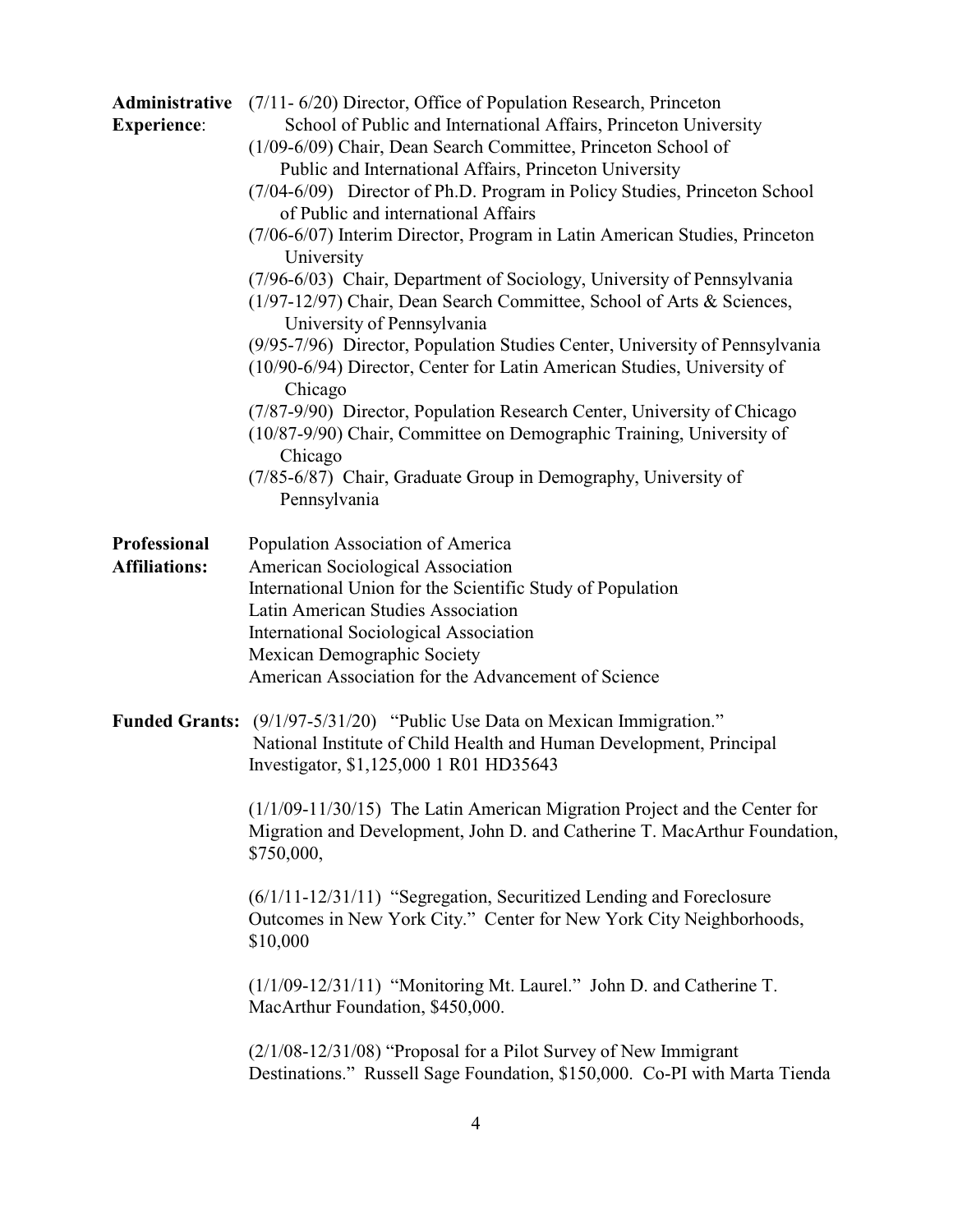(6/1/07 - 5/31/12) "Social Influences on Early Adult Stress Biomarkers," National Institute of Child Health and Human Development, \$323,969.

(7/01/02-6/30/04) "Transnational Identities and Behavior." Russell Sage Foundation. \$65,000.

(6/1/01-5/31/04) "Theoretical and Methodological Analysis of Mexico-U.S. Migration." NICHD, R3TW01223A, \$120,582

(8/1/01-7/31/08) "Religion and Religious Practice among New Immigrants to the United States." Pew Charitable Trusts, \$500,000. Co-PI with Guillermina Jasso.

3/1/98-11/1/2014) "New Immigrant Survey." NICHD, R01HD33834, \$4,239,124, Subcontract, Co-PI with Guillermina Jasso, Mark Rosenzweig, and James Smith.

(9/1/98-8/31/2010) **"**National Longitudinal Survey of Freshmen at Selective Colleges and Universities." Andrew W. Mellon Foundation, \$6.5 million (with Camille Charles).

(3/1/98-2/28/05) "The Latin American Migration Project," Principal Investigator, National Institute of Child Health and Human Development, \$738,769, 1 R01 HD3584-01.

(12/1/95-11/30/98) "The New Immigrant Survey: A Pilot Study." NICHD, \$1,218,550. Co-PI with Guillermina Jasso, Mark Rosenzweig, and James Smith.

(7/1/95-6/30/96) "The Hourglass Economy." Russell Sage Foundation, Principal Investigator, \$24,500.

(11/1/94-12/31/05) "The Socioeconomic and Demographic Consequences of Mexico-U.S. Migration." Hewlett Foundation, Principal Investigator, \$400,000, 94-7795.

 (9/1/91-8/31/92) "Neighborhood Effects on Family Formation, Education, and Employment among the Poor." Hewlett Foundation, Principal Investigator, \$26,000.

(1//1/90-7/1/92) "The Effects of the Immigration Reform and Control Act of 1986: Mexican Immigration to the United States." Sloan Foundation, Co-Principal Investigator (with Katharine Donato), \$105,000.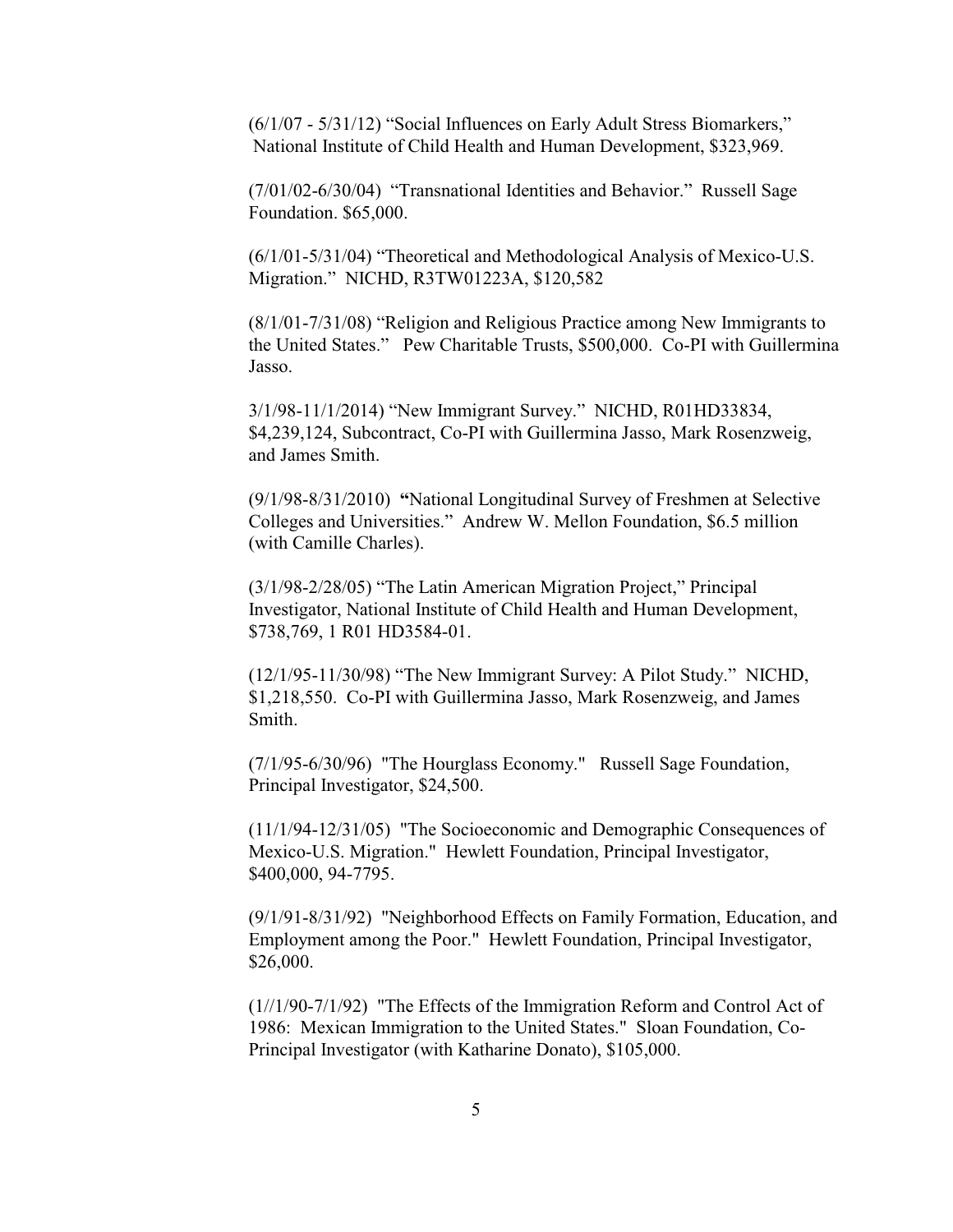| (9/87-8/97) "Public Use Data on Mexican Immigration," National Institute of<br>Child Health and Human Development, Principal Investigator, \$391,027, HD-<br>23415, MERIT Award                                                                                                                                                                                                                                                                                                                                                                               |
|---------------------------------------------------------------------------------------------------------------------------------------------------------------------------------------------------------------------------------------------------------------------------------------------------------------------------------------------------------------------------------------------------------------------------------------------------------------------------------------------------------------------------------------------------------------|
| (6/87-5/90) "The Consequences of Residential Segregation," National Institute<br>of Child Health and Human Development, Principal Investigator, \$342,532,<br>HD-22992.                                                                                                                                                                                                                                                                                                                                                                                       |
| (6/84-5/87) "Spatial Segregation of Hispanics, Blacks, and Asians," National<br>Institute of Child Health and Human Development, Principal Investigator,<br>\$278,719, HD-18594.                                                                                                                                                                                                                                                                                                                                                                              |
| (9/81-8/84) "Mexican Migration: The Settlement Process," National Institute<br>of Child Health and Human Development, Principal Investigator, \$200,800,<br>HD-15166.                                                                                                                                                                                                                                                                                                                                                                                         |
| (8/81-1/82) "Problems of Hispanics in the Labor Market," National<br>Commission for Employment Policy, Principal Investigator, \$18,343,<br>99-1-3050-50-52.                                                                                                                                                                                                                                                                                                                                                                                                  |
| (9/79-9/80) "Processes of Residential Segregation Among Hispanic<br>Americans," National Science Foundation, Postdoctoral Research Grant,<br>\$13,980, SPI-7914866.                                                                                                                                                                                                                                                                                                                                                                                           |
| New Jersey Housing and Community Survey (2009-2010)<br>New Immigrant Survey 2003-2014<br>National Longitudinal Survey of Freshmen (1998-2004)<br>Survey of African American Home Buyers in Suburban Baltimore (1998)<br>National Longitudinal Survey of Freshmen Pilot (1997-1999)<br>Survey of Latin American Immigrants to the United States (1997-present)<br>Survey of Mexican Immigrants to the United States (1987-present)<br>New Immigrant Survey Pilot (1995-2000)                                                                                   |
| Annual Review of Sociology, Board, 2002-2004; Co-Editor 2004-present<br>Proceedings of the National Academy of Sciences, 2019-present<br>Social Science Research, 1999-2019<br>Social Science Quarterly, 1991-2015<br>Race and Social Problems, 2008-2020<br><b>International Migration Review, 2010-2018</b><br>Russell Sage Journal of the Social Sciences, 2012-2017<br>Cityscape, 2008-2014<br>World Politics, 2007-2013<br>Migraciones Internacionales, 2001-2011<br>Ethnicities, 1998-2012<br>International Journal of Conflict and Violence, 2006-2014 |
|                                                                                                                                                                                                                                                                                                                                                                                                                                                                                                                                                               |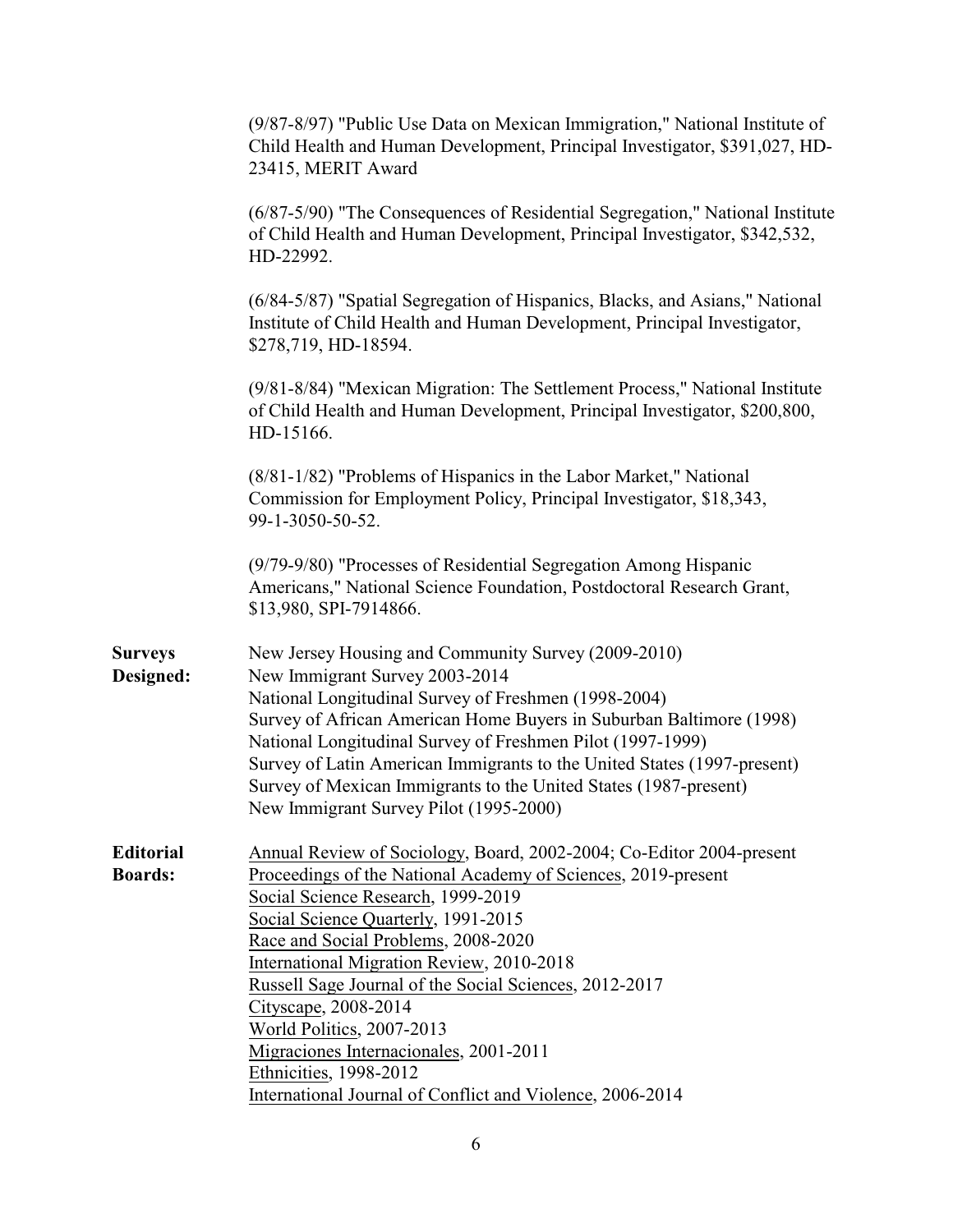|                          | Race and Society, 1996-2002<br>Latino Review of Books, 1995-2002<br>Encyclopedia of Sociology, 1997-2001<br>American Journal of Sociology, 1987-1994<br>Demography, 1984-1987                                                  |
|--------------------------|--------------------------------------------------------------------------------------------------------------------------------------------------------------------------------------------------------------------------------|
| Professional<br>Service: | Member, Board on Higher Education and Workforce, National Academies of<br>Sciences, Engineering, and Medicine, 2019-present                                                                                                    |
|                          | Member, Census Scientific Advisory Committee, U.S. Bureau of the Census<br>2012-2018                                                                                                                                           |
|                          | Associate Member, Amsterdam Centre for Inequality Studies, 2013-<br>2018.                                                                                                                                                      |
|                          | Member, Advisory Board, Koshland Science Museum, Washington, DC,<br>2012-2016                                                                                                                                                  |
|                          | Member, Council of the National Academy of Sciences 2011-2014                                                                                                                                                                  |
|                          | Member, Governing Board, National Research Council, 2012-2015                                                                                                                                                                  |
|                          | Member, National Academies Committee on the Integration of Immigrants<br>in U.S. Society, 2012-2015                                                                                                                            |
|                          | Member, Scientific Advisory Board, Max Planck Institute for the Study of<br>Religious and Ethnic Diversity, 2011-2015                                                                                                          |
|                          | Chair, Class V-Social and Behavioral Sciences, National Academy of<br>Sciences, 2010-2012                                                                                                                                      |
|                          | Member, Committee on Estimating Costs to the Department of Justice of<br>Increased Border Security Enforcement by the Department of Homeland<br>Security, 2009-2011                                                            |
|                          | Member, Committee on National Statistics, National Research Council, 2004-<br>2010                                                                                                                                             |
|                          | Secretary, Class V--Social and Behavioral Sciences, National Academy of<br>Sciences, 2008-2010                                                                                                                                 |
|                          | Member, International Advisory Board, Institute for Interdisciplinary Research<br>on Conflict and Violence, University of Bielefeld, Germany, 2006-present                                                                     |
|                          | Member, Advisory Board, Opportunity New Jersey, 2008-present                                                                                                                                                                   |
|                          | Member, Panel Evaluating HUD Office of Research and Policy Development,<br>National Research Council, 2005-2008                                                                                                                |
|                          | Chair, Section 53--Social and Political Sciences, National Academy of<br>Science, 2005-2008                                                                                                                                    |
|                          | Chair, Membership Committee for Class III,--Social and Behavioral Sciences,<br>American Philosophical Society 2005-2008                                                                                                        |
|                          | Member, Class III Social Sciences Membership Committee--American<br>Academy of Arts and Sciences, 2006-2008                                                                                                                    |
|                          | Member, Advisory Board, Program on Intercultural Conflict and Societal<br>Integration, Wissenschaftszentrum Berlin für Sozialforschung, 2003-2007.<br>Consultant, Center for Strategic and International Studies, Global Aging |
|                          | Initiative, 2005-2006<br>Member, Panel on the Measurement of Discrimination, Committee on<br>Population, National Research Council, 2001-2003                                                                                  |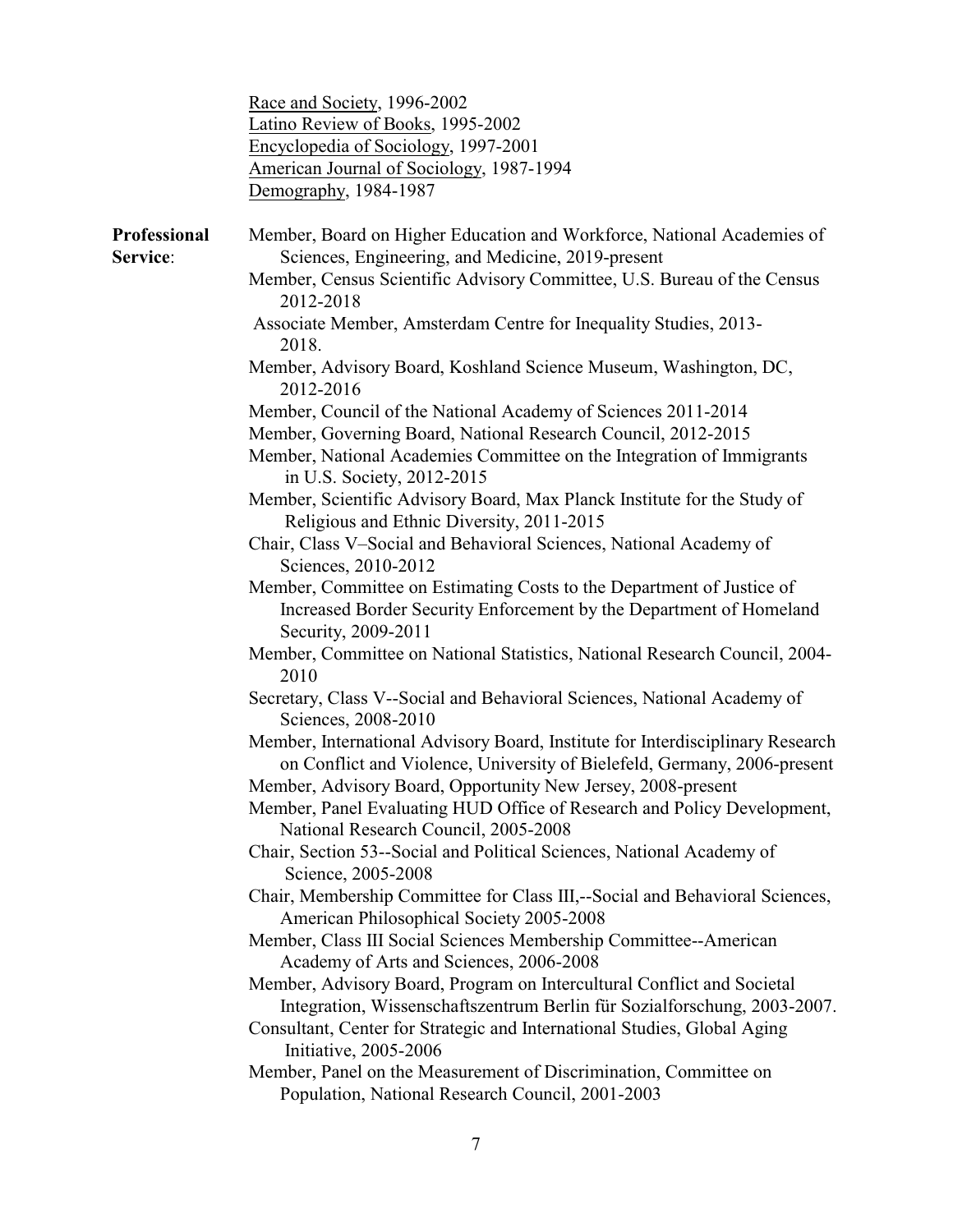- Member, Committee on Population, National Research Council, 2002-2005
- Member, National Advisory Board, Leadership Council for Metropolitan Open Communities, 1995-2003
- Member, Immigration Advisory Board, Russell Sage Foundation, 1993-2006

Member, Advisory Board, Mexican Cultural Center of Philadelphia, 1998-

- Visiting Professor, Mannheim University, Germany, Summer 2002
- Member, Council of the American Sociological Association, 1997-2002
- Member, Committee of Executive Office and Budget, American Sociological Association, 2000-2002
- Member, Panel on Population Projections, Committee on Population, National Research Council, 1998-2000
- Keynote Speaker, Meeting of the Advisory Board of the President's Initiative on Race, Georgetown University Law Center, Washington, D.C., July 13, 1998
- Panelist, Meeting of the Advisory Board of the President's Initiative on Race, San Jose, California, February 11, 1998

Chair, Committee on South-North Migration, International Union for the Scientific Study of Population 1991-1996

- Member, Nominating Committee, Latin American Studies Association, 1994- 1995.
- Member, Research and Planning Advisory Board, Chicago Urban League, 1990-1994
- Member, Board of Trustees, Leadership Council for Metropolitan Open Communities, Chicago, 1993-1994
- Member, Board of Trustees, Mexican Cultural and Education Institute, Chicago, 1993-1994
- Member, NICHD Population Research Committee, NICHD, 1989-93

Member, Committee for Public Policy Research on Contemporary Hispanic Issues, Social Science Research Council, 1988-1993

Member, International Organizing Committee, Conference on the Peopling of the Americas, 1989-1992

- Chair, Committee on Population Statistics, Population Association of America, 1984-1989
- Member, Social Sciences and Population Study Section, NICHD, 1984-1988

Member, Subcommittee on Migration Statistics, Committee on Population Statistics, Population Association of America, 1987-88

- Member, Subcommittee on the 1990 Census, PAA, 1985-86
- Member, Ad Hoc Advisory Committee, Demographic and Behavioral Sciences Branch, Center for Population Research, NICHD, 1986
- Visiting Lecturer, El Colegio de Michoacán, Zamora, Michoacán, México, 1985
- Consultant, National Academy of Sciences, Committee on National Statistics, Panel on Immigration Statistics, 1980-85
- Consultant, National Commission for Employment Policy, 1982
- Consultant, Commission on International Migration and Cooperative Economic Development 1987-1988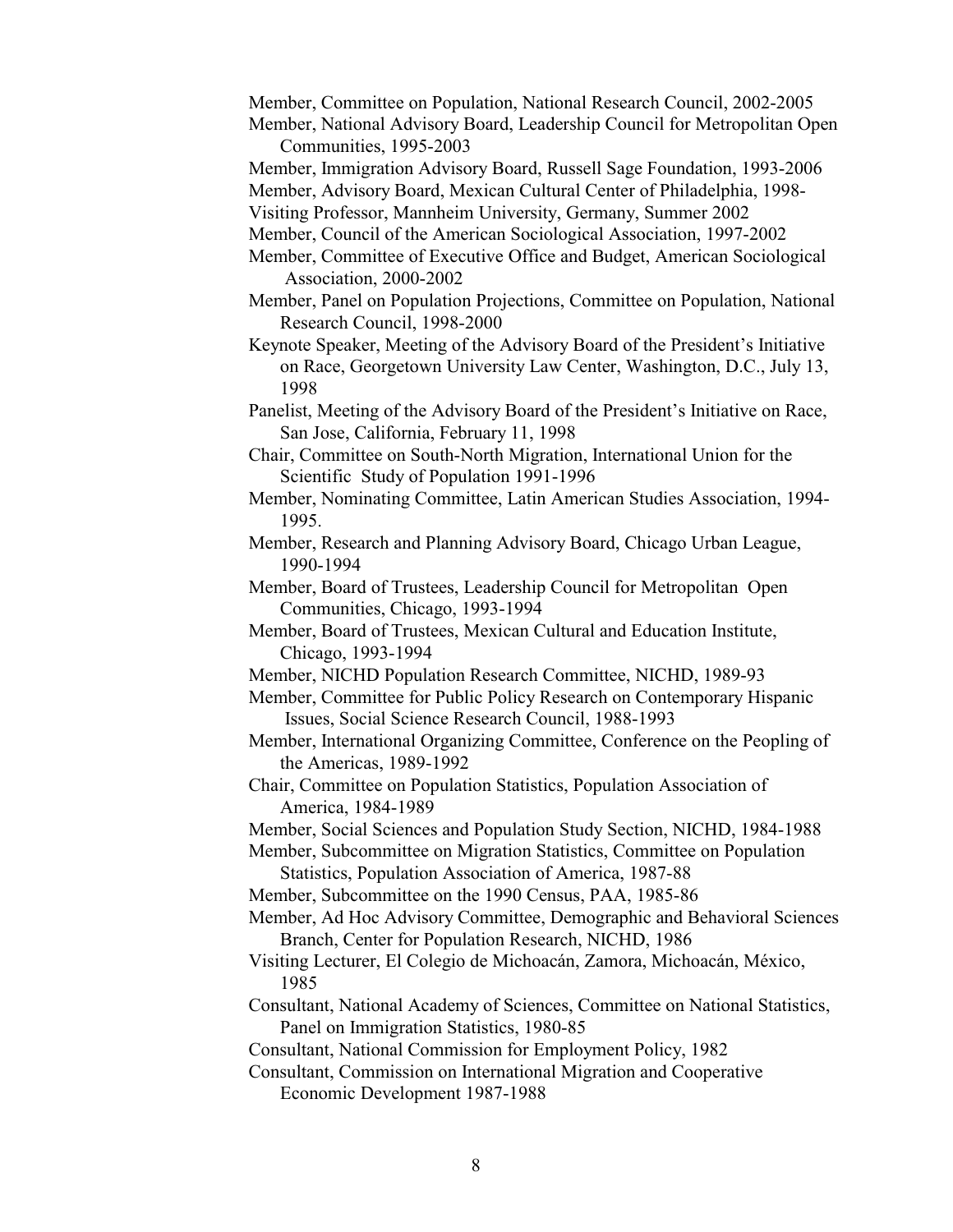## **Authored and Coauthored Books:**

- 2017 Comprender las Migraciones Internacionales: Teorías, Prácticas, Políticas. (Understanding International Migration: Theory, Practice, Policies). Barcelona:Bellaterra Forward by Lorenzo Cachón Rodríguez.
- 2014 Spheres of Influence: The Social Ecology of Racial and Class Inequality. New York: Russell Sage Foundation.(Coauthored with Stefanie Brodmann)
- 2013 Climbing Mount Laurel: The Struggle for Affordable Housing and Social Mobility in an American Suburb. Princeton, NJ: Princeton University Press. (Coauthored with Len Albright, Rebecca Casciano, Elizabeth Derickson, and David Kinsey).

*Paul Davidoff Award* 2014, Best Book Promoting Participatory Planning and Positive Social Change, Association of Collegiate Schools of Planning

*Robert E. Park Award* 2014, Best Book, Community and Urban Studies Section, American Sociological Association

Chinese Edition published by the Social Sciences Academic Press of China.

- 2010 Brokered Boundaries: Creating Immigrant Identity in Anti-Immigrant Times. New York: Russell Sage Foundation. (Coauthored with Magaly Sánchez R.)
- 2009 Taming the River: Negotiating the Academic, Financial, and Social Currents in America's Selective Colleges and Universities. Princeton, NJ: Princeton University Press. (Coauthored with Camille Z. Charles, Mary J. Fischer, and Margarita Mooney)
- 2007 Categorically Unequal: The American Stratification System. New York: Russell Sage Foundation. (Commissioned for the Centennial of the Russell Sage Foundation)
- 2005 Return of the L-Word: A Liberal Vision for the New Century. Princeton: Princeton University Press.
- 2005 Strangers in a Strange Land: Humans in an Urbanizing World. New York: Norton Publishers.
- 2003 Clandestinos: Migración México-Estados Unidos en los Albores del Siglo XXI. México, D.F.: Editorial Porrua. (Coauthored with Jorge Durand)

Chapter 2 reprinted in Diálagos—Foro Universal de la Cultura: Identidad y Diversidad. Monterrey: Foro Editorial de Nuevo León.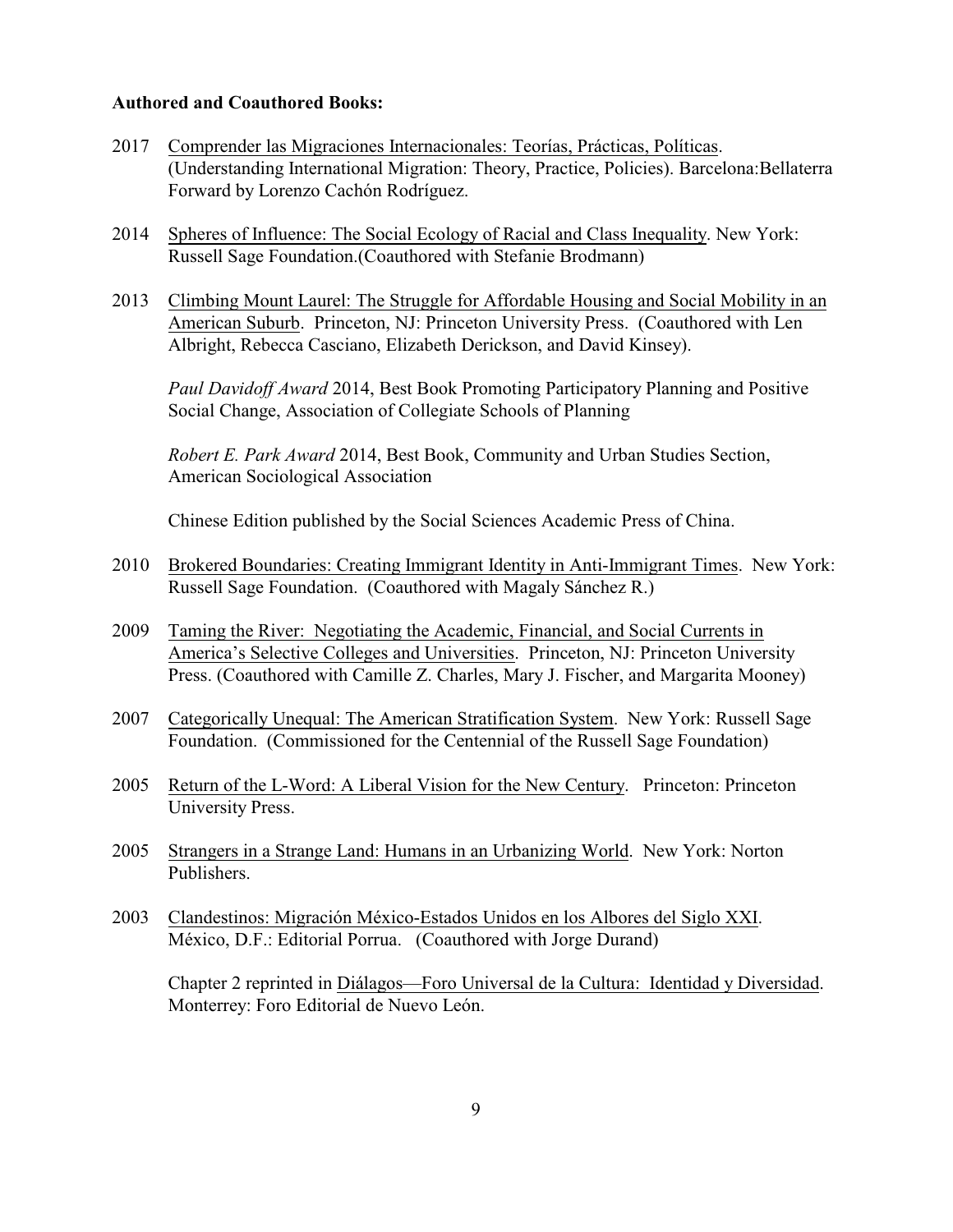- 2003 Source of the River: The Social Origins of Freshmen at America's Selective Colleges and Universities. Princeton: Princeton University Press. (Coauthored with Camille Charles, Garvey Lundy, and Mary J. Fischer)
- 2002 Beyond Smoke and Mirrors: Mexican Immigration in an Age of Economic Integration. New York: Russell Sage Foundation. (with Jorge Durand and Nolan Malone)

*Otis Dudley Duncan Award* 2004, Best Book, Population Section of the American Sociological Association.

Honorable Mention, *Thomas and Znaniecki Award* of the International Migration Section of the American Sociological Association

Spanish Edition. 2009*.* Detrás de la Trama: Políticas Migratorias entre México y Estados Unidos. México, D.F.: City: Editorial Porrua.

- 1998 Worlds in Motion: International Migration at the End of the Millennium. Oxford: Oxford University Press. (Coauthored with Joaquín Arango, Graeme Hugo, Ali Kouaouci, Adela Pellegrino, and J. Edward Taylor)
- 1995 Miracles on the Border: Retablos of Mexican Migrants to the United States. Tucson: University of Arizona Press. (Coauthored with Jorge Durand).

Spanish Edition. Milagros en la Frontera: Retablos de Migrantes Mexicanos a Estados Unidos. Editorial El Colegio de San Luis y el Centro de Investigación y Estudios Superiores en Antropología Social, San Luis Potosí y Guadalajara, 2001.

*Antonio García Cubas Prize*, Best Book on Mexican Art, National Institute of Anthropology and History, Mexico City, 2001.

*Southwest Book Award*, Border Regional Library Association, El Paso, TX, 1996

*Design Award*, Bookbuilders West (Now Publishing Professionals Network), 1995

1993 American Apartheid: Segregation and the Making of the Underclass. Cambridge: Harvard University Press. (Coauthored with Nancy A. Denton)

*Distinguished Publication Award* of the American Sociological Association, 1995

*Otis Dudley Duncan Award* of the ASA Population Section., 1994

*Critics' Choice Award*, American Educational Studies Association, 1993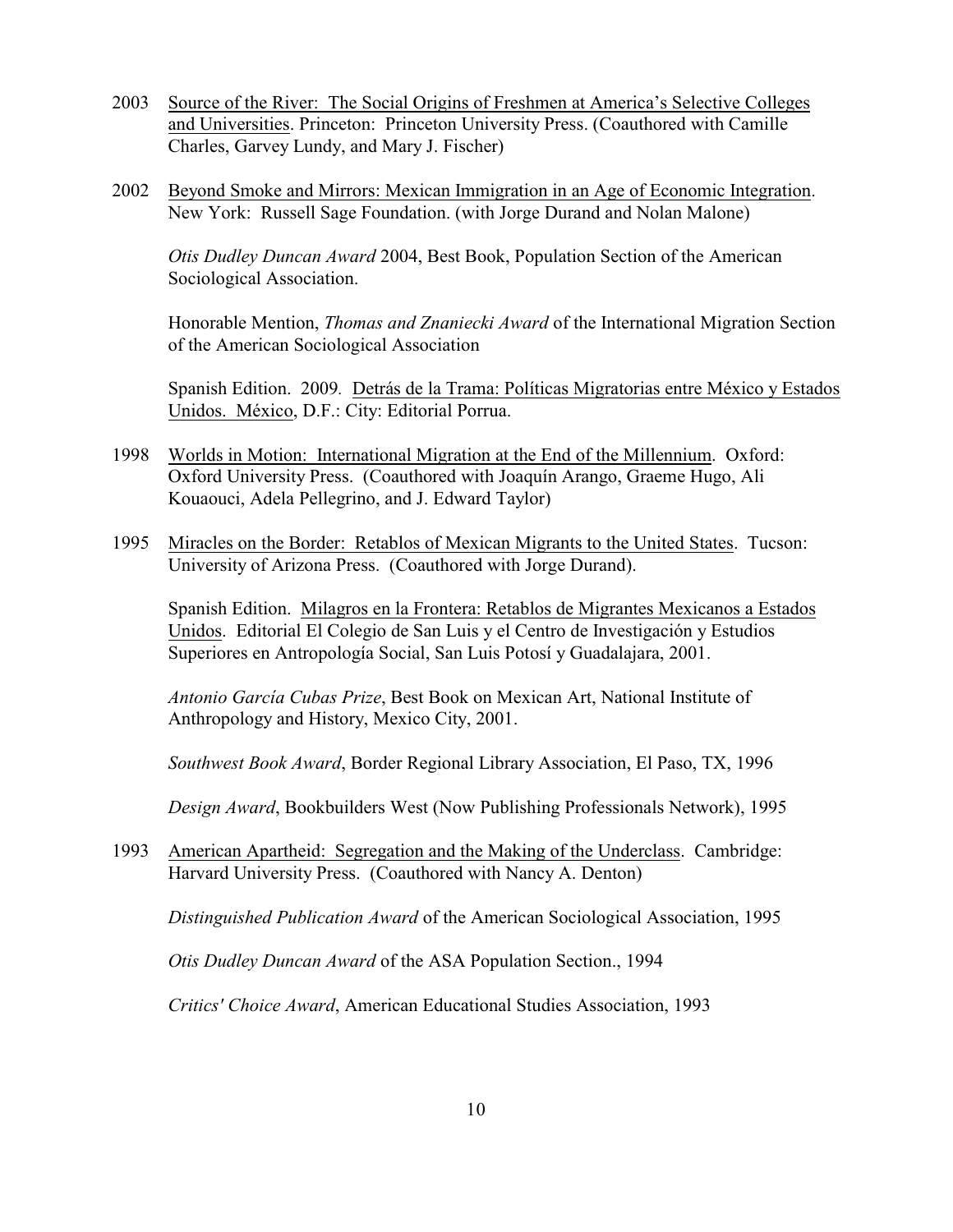French Edition. American Apartheid. Collection "Les Urbanités," Dirigée par Jean-Marc Rennes, Francis Godard, Sophie Body-Gendrot, et Thierry Paquot. Paris: Descartes & Cie, 1995.

Chapter 1, "The Missing Link" reprinted as "American Apartheid" in Margaret L. Anderson, Kim A. Logio, and Howard F. Taylor, eds., Understanding Society: An Introductory Reader. Stamford, CT: Wadsworth Publishing. Pp. 476-83.

Chapter 1, "The Missing Link" reprinted as "American Apartheid: Segregation and the Making of the Underclass" reprinted in David B. Grusky, ed., Social Stratification in Sociological Perspective: Race, Class, and Gender, Boulder: Westview, pp. 660-70.

Chapter 4, "The Continuing Causes of Segregation," reprinted in Amanda Konradi and Martha Schmidt, eds., Social Problems: Perspectives and Approaches (Mayfield Publishing Company, 1997)

Chapter 4, "The Continuing Causes of Segregation," reprinted in Thomas M. Shapiro, ed., Great Divides: Readings in Social Inequality in the United States. Moutainview, Ca: Mayfield Publishing, 2000, pp. 249-64.

Chapter 6, "The Perpetuation of the Underclass," reprinted in Charles A. Gallagher, ed., Rethinking the Color Line: Readings in Race and Ethnicity. Mountain View, Ca.: Mayfield Publishing.

Chapter 8 , "The Future of the Ghetto," reprinted in Stephen Steinberg, ed., Race and Ethnicity in the United States: Issues and Debates (Blackwell Publishers, Oxford, 2000), pp. 114-26.

- 1990 Doy Gracias: Iconografía de la Emigración México-Estados Unidos. Guadalajara: Programa de Estudios Jaliscienses, Secretraría de Educación y Cultura, Universidad de Guadalajara; Published in cooperation with the Instituto Nacional de Antropología e Historia. (Coauthored with Jorge Durand)
- 1990 Milagros en la Frontera. Museum Catalogue to Exhibit "Milagros en la Frontera" at the Diego Rivera Studio Museum, Mexico City, December-February, 1990-1991; the Centenario Museum, Monterrey, Mexico; and Pape Library Museum, Monclova, Coahuila, Mexico. (Coauthored with Jorge Durand)
- 1987 Return to Aztlan: The Social Process of International Migration from Western Mexico. Berkeley and Los Angeles: University of California Press. (Coauthored with Rafael Alarcón, Jorge Durand, and Humberto González).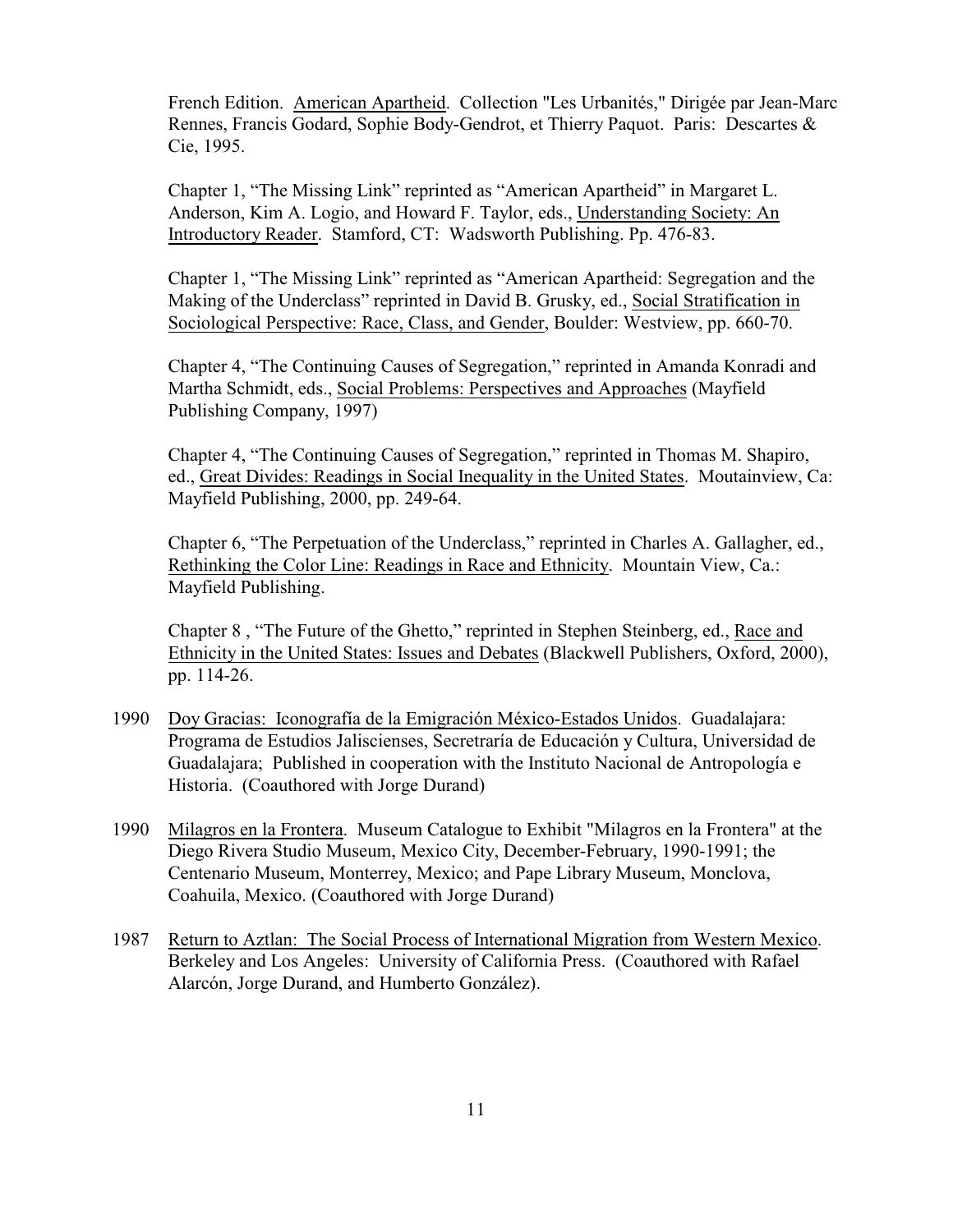Spanish Edition. 1991. Los Ausentes: El Proceso Social de Migración Internacional en México Occidental. México, D.F.: Alianza Editorial Mexicana and Consejo Nacional para la Cultura y las Artes. (with Rafael Alarcón, Jorge Durand, y Humberto González)

## **Edited Volumes:**

- 2021 Immigration, Nativism, and Race in the United States. Cambridge: MIT Press. Special issue of *Daedalus*. (Edited with an introductory chapter).
- 2020 Segregation and Stratification in  $21<sup>st</sup>$  Century America. New York: Springer. Special issue of *Race and Social Problems*.
- 2019 Behind the Smoke and Mirrors of U.S. Immigration Policy: Research from the Mexican Migration Pr oject. Thousand Oaks, CA: Sage Publications. Special issue of the *Annals of the American Academy of Political and Social Science.* (Co-edited with Jorge Durand with two coauthored chapters)
- 2016 Undocumented Migration in a Global Economy. Thousand Oaks, CA: Sage Publications. Special issue of the *Annals of the American Academy of Political and Social Science* (Coedited with Katharine Donato and includes three coauthored chapters)
- 2013 Immigration and the Future of America. Cambridge, MA: MIT Press. Special issue of *Daedalus*. (Edited with an introductory chapter).
- 2013 The Non-Response Challenge to Surveys and Statistics. Thousand Oaks, CA: Sage Publications. Special issue of the *Annals of the American Academy of Political and Social Science* (Co-edited with Roger Tourangeau)
- 2010 Continental Divides: International Migration in the Americas. Thousand Oaks, CA: Sage Publications. Special issue of the *Annals of the American Academy of Political and Social Science*. (Co-edited with Katharine Donato, John Hiskey, and Jorge Durand)

Spanish Edition: Salvando Fronteras: Migración Internacional en Amérca Latina y el Caribe. México, D.F.: Porrúa.

- 2009 The Moynihan Report Revisited: Lessons and Reflections after Four Decades. Thousand Oaks, CA: Sage Publications. Special issue of the *Annals of the American Academy of Political and Social Science*. (Co-edited with Robert J. Sampson and co-author of introductory chapter).
- 2008 New Faces in New Places: The Changing Geography of American Immigration. New York: Russell Sage Foundation.. (Edited with an introduction, conclusion, and contributed chapter).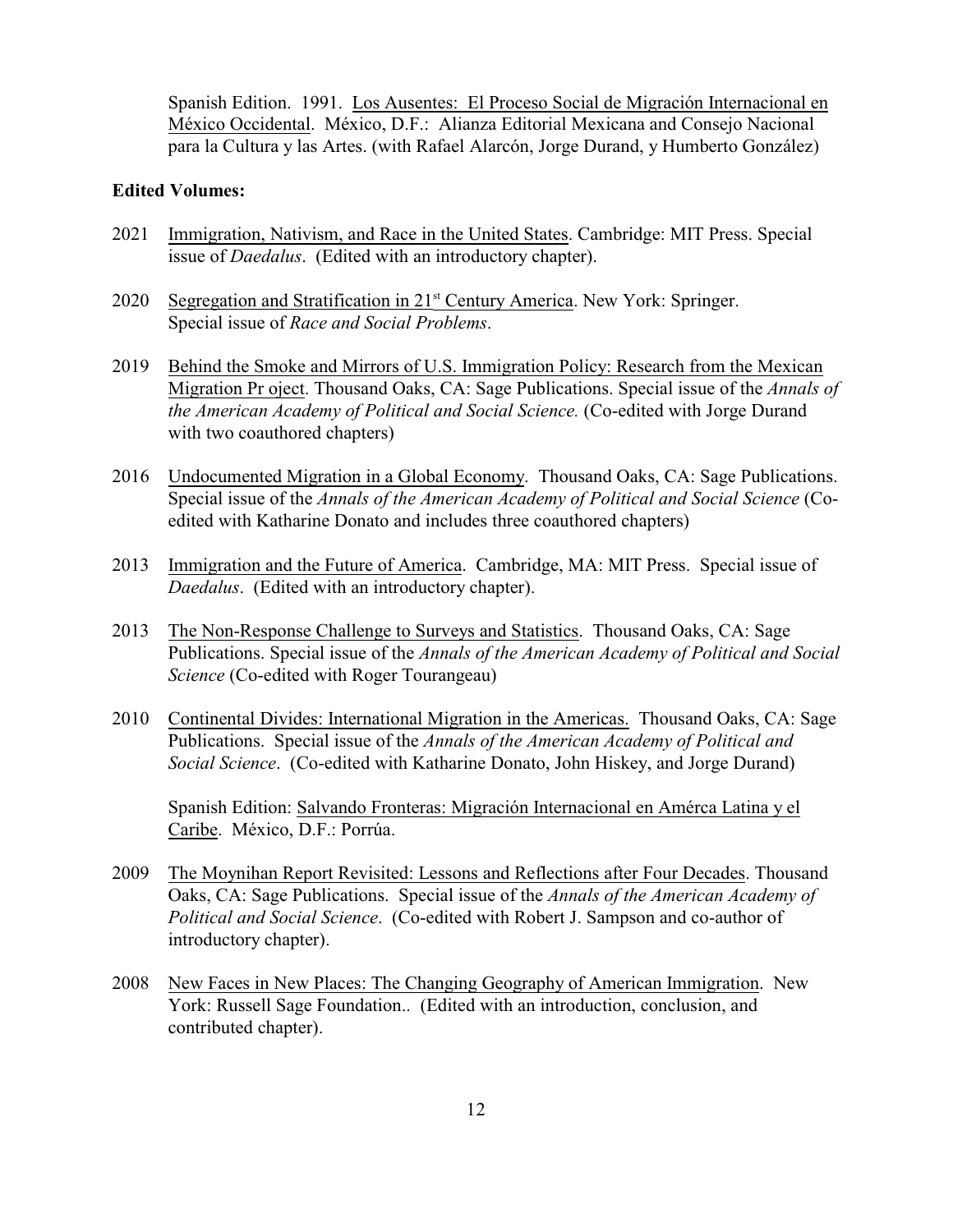- 2006 Chronicle of a Myth Foretold: The Washington Consensus in Latin America. Thousand Oaks, CA: Sage Publications. Special issue of the *Annals of the American Academy of Political and Social Science*. (Co-edited with an introduction by Jere R. Behrman and Magaly Sanchez R.)
- 2004 Crossing the Border: Research from the Mexican Migration Project. New York: Russell Sage Foundation. (Co-edited with Jorge Durand)
- 2004 International Migration: Prospects and Policies in a Global Market. Oxford: Oxford University Press. (Co-edited with J. Edward Taylor)
- 2001 Problem of the Century: Racial Stratification in the United States. New York: Russell Sage Foundation. (Co-edited with Elijah Anderson)

**Scholarly Articles and Book Chapters** (\* indicates refereed publication):

- 2021 "The Bipartisan Origins of White Nationalism." Daedalus, forthcoming.
- 2021 "Unmasking Irregular Migration to the United States." Forthcoming in Raúl Delgado Wise, ed., *Handbook on Migration and Development*. Cheltenham, UK and Northampton, MA: Edward Elgar Publishing. (with Jorge Durand)
- 2021 "Evidencias de un Catástrofe en Venezuela." Forthcoming in Susanne Gratius and José Manuel Puente, eds., El Conflicto Venezolano: Perspectiva Económica, Política e Internacional. Caracas: Instituto de Estudios Superiores in Administración, Universidad Católica Andrés Bello. (with Magaly Sanchez)
- 2021 "What were the paradoxical consequences of militarizing the border with Mexico?." Chapter 2 in Edward E. Telles and Raul Hinojosa, eds., Equitable Globalization? Migration, Trade and Race in US-Mexico Relations. Berkeley: University of California Press, forthcoming.
- 2021 "America's Unequal Metropolitan Geography: Segregation and the Spatial Concentration of Affluence and Poverty" Pp. 161-187 in Frances M. Rosenbluth and Margaret Weir, eds., Who Gets What? The New Politics of Insecurity. New York: Cambridge University Press. (with Jacob S. Rugh)
- 2020\* "Lethal Violence and Migration in Mexico: An Analysis of Internal and International Moves." Migraciones Internacionales 11(12):1-20. (with Jorge Durand and Karen A. Pren)
- 2020\* "The Real Crisis at the Mexico-US Border: A Humanitarian and Not an Immigration Emergency." Sociological Focus 35(3):787-805.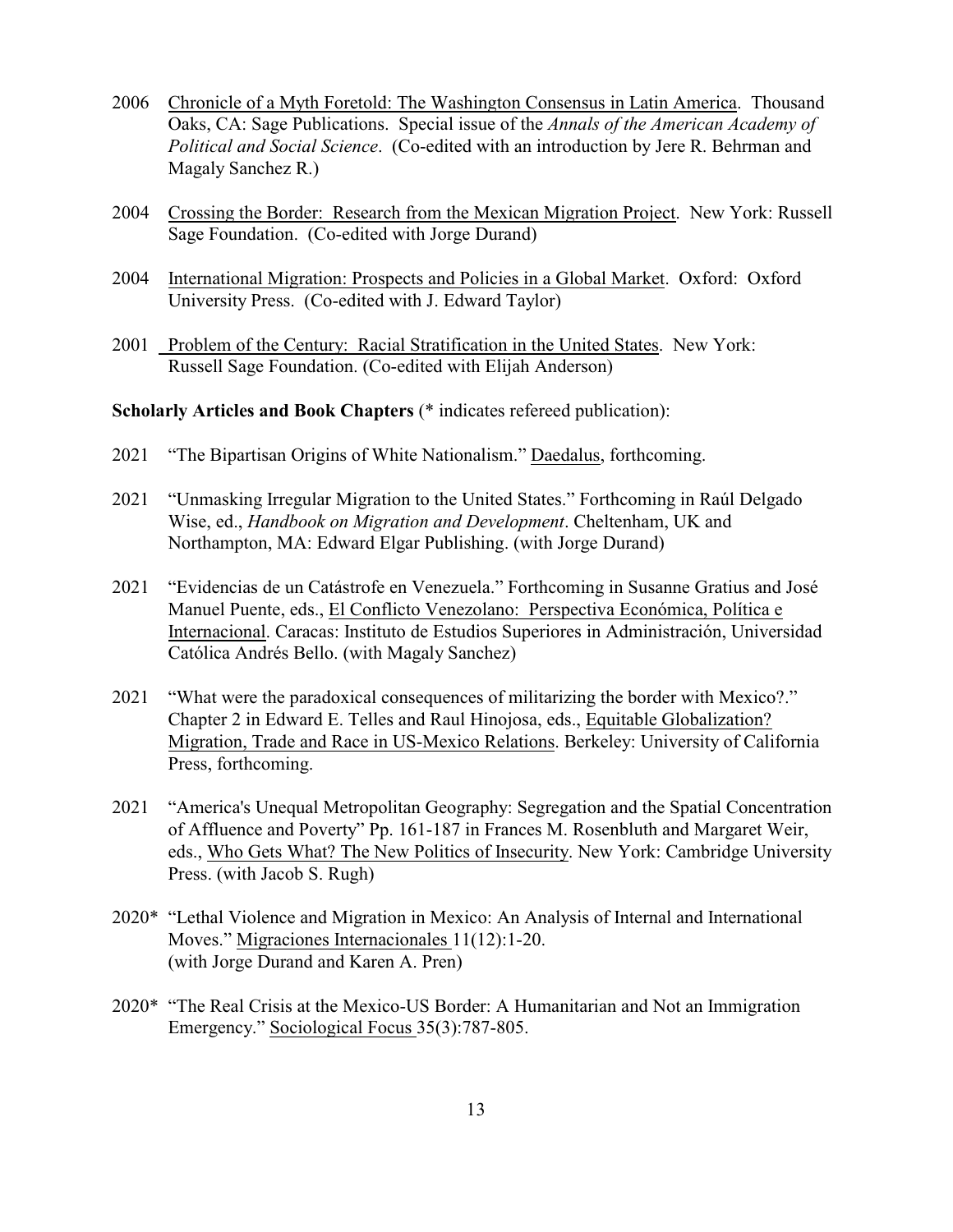- 2020\* "The Ethnosurvey Revisited: New Migrations, New Methodologies?'" Central and Eastern European Migration Review 8(2):9-38 (with Pawel Kaczmarczyk)
- 2020\* "Immigration Policy Mismatches and Counterproductive Outcomes: Unauthorized Migration to the U.S. in Two Eras." Comparative Migration Studies 8(21). https://doi.org/10.1186/s40878-020-00181-6
- 2020\* "Still the Linchpin: Segregation and Stratification in the USA." Race and Social Problems 12(1):1–12.
- 2020\* "Creating the Exclusionist Society: From the War on Poverty to the War on Immigrants." Ethnic and Racial Studies 43(1):18-37.

Reprinted as Chapter 2 in Alejandro Portes and Patricia Fernandez-Kelly, eds, The End of Compassion: Children of Immigrants in the Age of Deportation. Milton Park, Abingdon, UK: Routledge.

- 2019 "Debacles at the Border: Five Decades of Fact-Free Immigration Policy." Annals of the American Academy of Political and Social Science 684: 6-20. (with Jorge Durand)
- 2019 "Evolution of the Mexico-U.S. Migration System: Insights from the Mexican Migration Project." Annals of the American Academy of Political and Social Science 684:21-42. (with Jorge Durand)
- 2019\* "Humans Adapt to Social Diversity Over Time." Proceedings of the National Academy of Sciences 116 (25) 12244-12249. (with Miguel R. Ramos, Matthew R. Bennett, and Miles Hewstone)
- 2018\* "Undocumented and Unwell: Legal Status and Health among Mexican Migrants." International Migration Review 53(2):571–601. (with Amanda Cheong)
- 2018\* "The Perils of Seeing 21st Century Migration through a 20th Century Lens." International Social Science Journal 68(227-228):101-104.
- 2018\* "Scientific Communication in a Post-Truth Society." Proceedings of the National Academy of Sciences 116 (16) 7656-7661. (with Shanto Iyengar)
- 2018\* "The Great Recession and the Destruction of Minority Wealth." Current History 117(802):298-304. (with Jacob S. Rugh)
- 2018 "Segregation in  $21^{st}$  Century America." Journal of Catholic Social Thought 15(2):235-260.
- 2018\* The Social Structure of Mortgage Discrimination: A Qualitative Analysis. Housing Studies 33(5):759-776. (with Justin P. Steil, Len Albright, Jacob S. Rugh).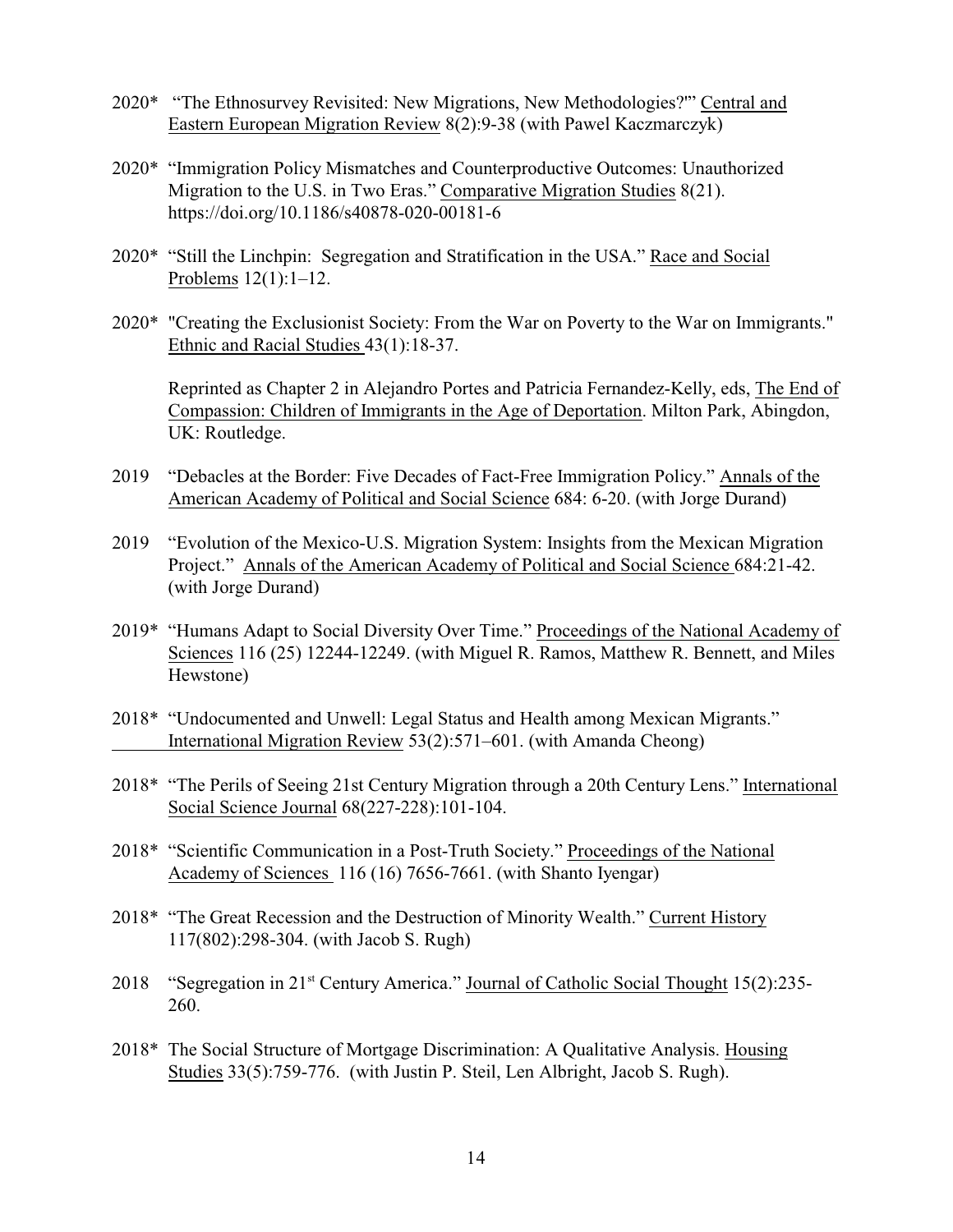- 2018 "Finding the Lost Generation: Identifying Second Generation Immigrants in Federal Statistics." Annals of the American Academy of Political and Social Science 677:96-104.
- 2018 "The Intersection of Race and Class: Zoning, Affordable Housing, and Segregation in U.S. Metropolitan Areas." Pp. 245-265 in Gregory Squires, ed., The Fight for Fair Housing: Causes, Consequences and Future Implications of the 1968 Federal Fair Housing Act. New York: Taylor and Francis. (with Jacob Rugh)
- 2018\* "Neighborhood Disadvantage and Telomere Length: Results from the Fragile Families Study." RSF: Russell Sage Foundation Journal of the Social Sciences 4(4):38-42. (with Brandon Wagner et al.)
- 2018\* "Suburbanization and Segregation in the United States." Ethnic and Racial Studies 41(9):1594-1611. (with Jonathan Tannen). http://dx.doi.org/10.1080/01419870.2017.1312010
- 2017 "Migration and Categorical Inequality." Pp. 26-43 in Ernesto Castaneda, ed., Immigration and Categorical Inequality: Migration to Cities and the Birth of Race and Ethnicity. New York: Routledge.
- 2017 "Segregation, Stigma, and Stratification: A Biosocial Model." Pp. 147-162 in Brenda Major, John Dovidio, and Bruce Link, eds., The Oxford Handbook of Stigma, Discrimination, and Health.York: Oxford University Press. (with BrandonWagner).
- 2017 "The Origins and Future of Global Latinos." Pp. 1-16 in Mark Overmyer-Velázquez and Enrique Sepúlveda, eds., Global Latin(o) Americanos: Transoceanic Diasporas and Regional Migrations. New York: Oxford University Press.
- 2017\* "Why Death Haunts Black Lives." Proceedings of the National Academy of Sciences 114(5): 800-802. www.pnas.org/cgi/doi/10.1073/pnas.1620083114
- 2016 "La Migración Mexicana en la era de los Indocumentados" Pp. 261-276 in Alanís Enciso, Fernando Saúl and Rafael Alarcón Acosta, (Eds.). El Ir y Venir de los Norteños. La Historia de la Migración Mexicana a Estados Unidos (S. XIX-S. XXI). Mexico: El Colegio de la Frontera Norte, El Colegio de San Luis A.C. y El Colegio de Michoacán..
- 2016 "Incidencia de la Violencia y las Redes Sociales en la Migración de Colombianos." Pp.89-114 in María Gertrudis Roa Martínex, ed., Migración Internacionales: Patrones y Determinantes. Bogotá: Universidad del Valle.
- 2016 "The Mexico-U.S. Border in the American Imagination." Proceedings of the American Philosophical Society 160(2):160-177.

Winner of the 2017 Henry Allen Moe Prize of the American Philosophical Society. For the best paper in humanities or jurisprudence read at a meeting of the Society.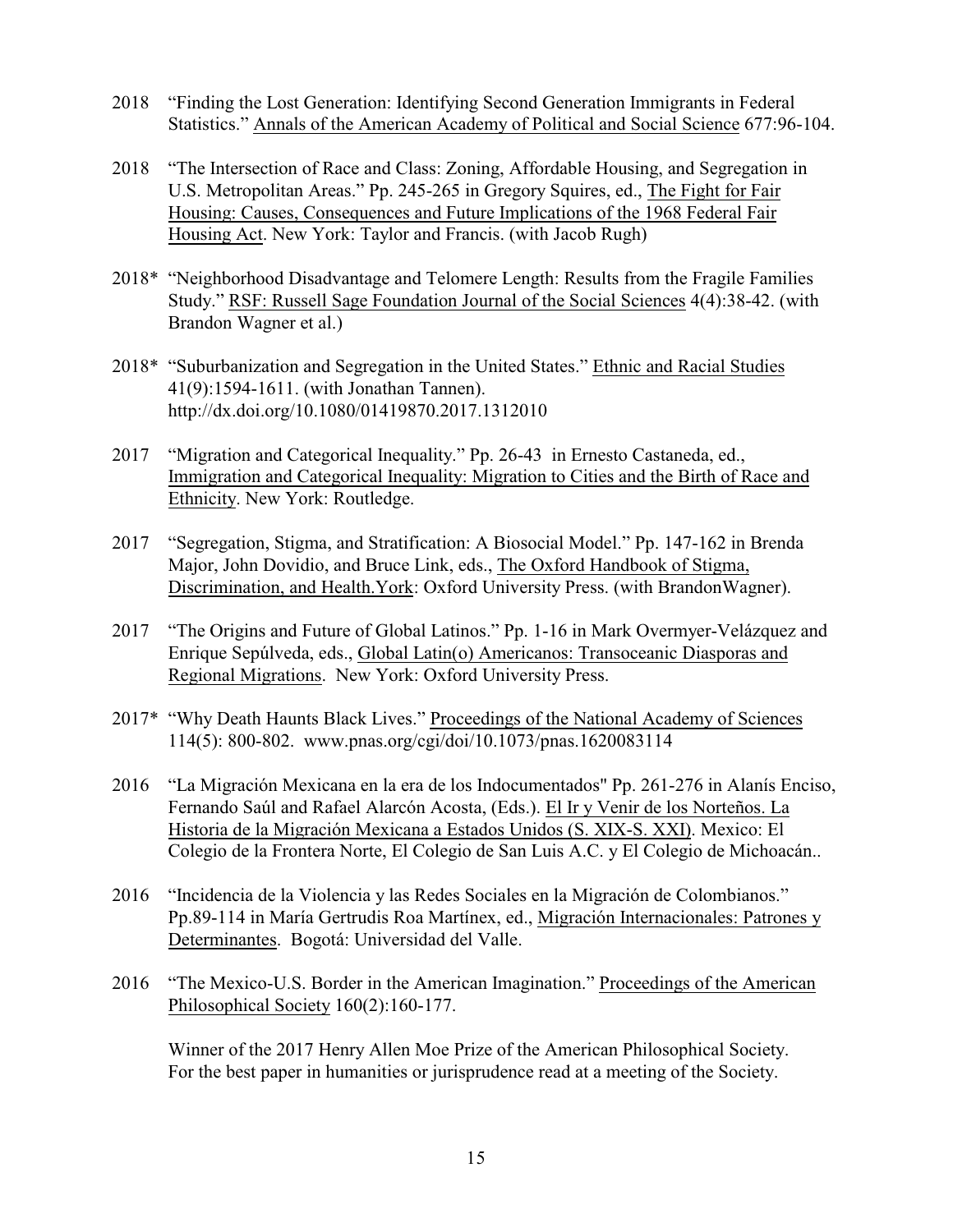- 2016\* "Segregation by race and income in the United States 1970-2010." Social Science Research 60:445-60. (with Jake Intrator and Jonathan Tannen)
- 2016\* "El Proyecto de Migración Mexicana (Mexican Migration Project, MMP), Monitoreo y análisis del proceso migratorio entre México y Estados Unidos." Coyuntura Demográfica 10:105-113. (with Jorge Durand, Karen Pren, Silvia Giorguli and David Lindstrom)
- 2016\* "'Riding the Stagecoach to Hell:' A Qualitative Analysis of Racial Discrimination in Mortgage Lending." City and Community 15(2):118-136. (with Len Albright, Justin Steil, and Jacob S. Rugh)
- 2016 "Twenty-First Century Globalization and Illegal Migration." Annals of the American Academy of Political and Social Science 666:7-26. (with Katharine M. Donato)
- 2016 "Double Disadvantage: Unauthorized Mexicans in the U.S. Labor Market." Annals of the American Academy of Political and Social Science 666:78-90. (with Jorge Durand and Karen A. Pren)
- 2016 "The Precarious Position of Latino Immigrants in the United States: A Comparative Analysis of Ethnosurvey Data."Annals of the American Academy of Political and Social Science 666:91-109. (with Jorge Durand and Karen A. Pren)
- 2016\* "Residential Segregation is the Linchpin of Racial Stratification." City and Community  $15(1):4-7.$
- 2016\* "International Migration Under the Microscope." Science 352(6288) 897-899. (with Frans Willekens, James Raymer, and Cris Beauchemin)
- 2016\* "Why Border Enforcement Backfired." American Journal of Sociology 121 (5): 1557– 1600. (with Jorge Durand and Karen A. Pren)
- 2016 "Segregation, Race, and the Social Worlds of Rich and Poor."Pp. 13-33 in Henry Braun and Irwin Kirsch, eds., The Dynamics of Opportunity in America: Evidence and Perspectives. New York: Springer. (with Jonathan Tannen)
- 2016 "Segregation and the Perpetuation of Disadvantage." Pp. 369-393 in Linda Burton and David Brady, eds., The Oxford Handbook of the Social Science of Poverty. Oxford: Oxford University Press.
- 2016 "Confronting the Legacy of American Apartheid."Pp. 91-101 in Susan Wachter and Lei Ding , eds., Building Shared Prosperity in America's Communities. Philadelphia: University of Pennsylvania Press.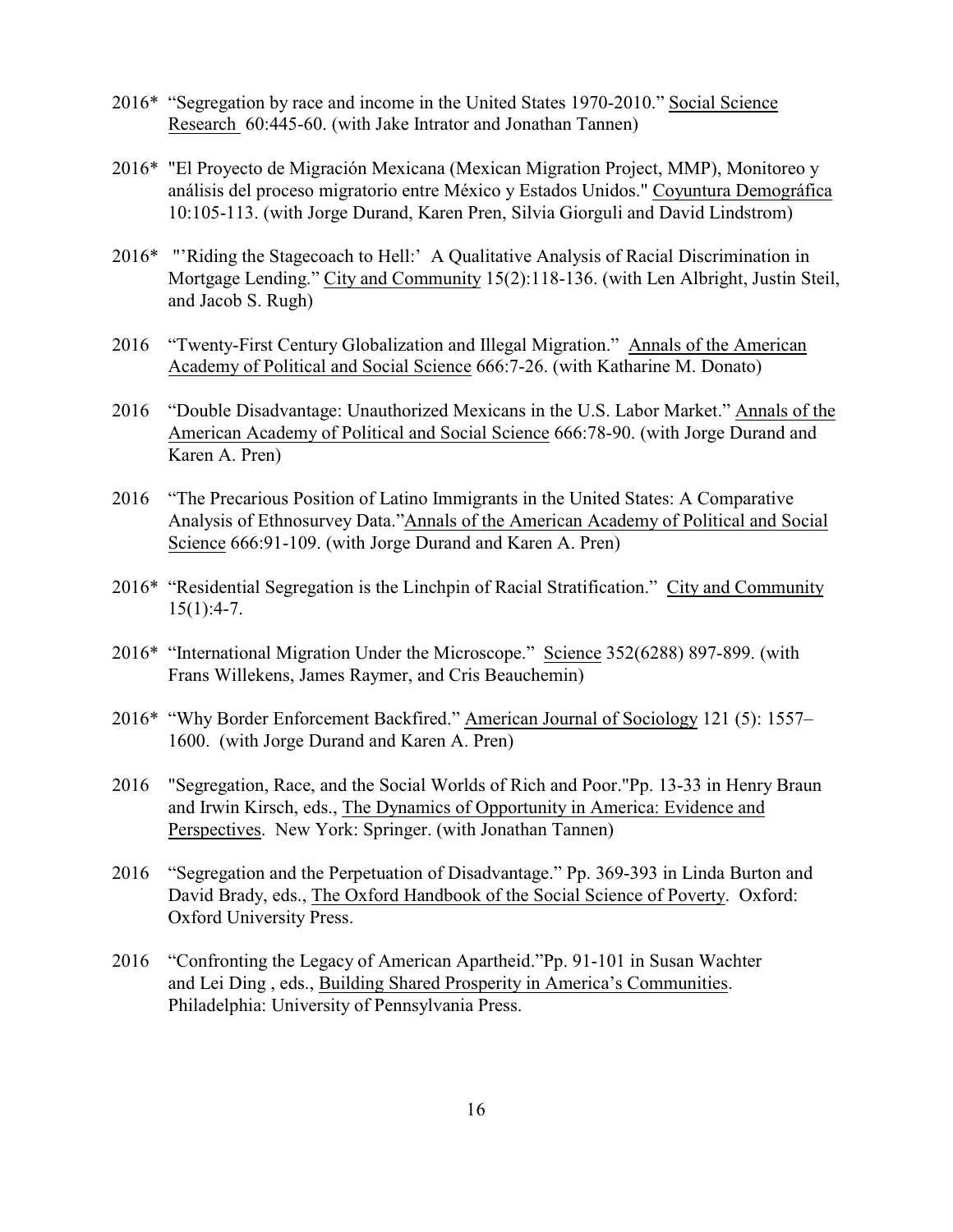- 2016 "Globalización, Inmigración y Migración Ilegal: La construcción de un Problema Social Estadonidense." Pp. 159-174 in Antonio Trinidad Requena, and Mariano Sánchez Martínez, eds., eds., Marcos de Análisis de los Problemas Sociales: Una Mirada desde la Sociología . Madrid: Los Libros de la Catarata.
- 2015\* "A Missing Element in Migration Theories." Migration Letters 12(3:263-274 .
- 2015 "Threat Evasion as a Motivation for Migration." World on the Move 22(1):1, 3-5).
- 2015 "Militarization of the Mexico-U.S. Border and its Effect on the Circularity of Migrants." Pp. 23-33 in Diego Acosta and Anja Wiesbrock, eds., Global Migration: Old Assumptions and New Dynamics, Volume 1. NewYork: Praeger.
- 2015\* "Race, Space, and Cumulative Disadvantage: A Case Study of the Subprime Lending Collapse." Social Problems 62:186–218. (with Jacob Rugh and Len Albright)

Winner of the 2016 John Hope Franklin Award for exceptional scholarship in the field of Race, Racism and the Law, from the Law and Society Association.

Honorable mention for the 2016 Kimberlé Crenshaw Outstanding Article Award from the Society for the Study of Social Problems..

- 2015\* "A Research Note on Trends in Black Hypersegregation." Demography 52:1025-1034. (with Jonathan Tannen)
- 2015\* "Border Enforcement and Return Migration by Documented and Undocumented Mexicans." Journal of Ethnic and Migration Studies 41(7): 1015-1040, DOI: 10.1080/1369183X.2014.986079. (with Jorge Durand and Karen A. Pren)
- 2015\* "The Legacy of the 1968 Fair Housing Act." Sociological Forum 30(S1):91-108
- 2015 "Threat Evasion as Motivation for Migration: New Results on the Effect of Violence in Latin America." Pp. 40-44 in Robert Stojanov, Zdenek Žalud, Pavel Cudlín, Aleš Farda, Otmar Urban, and Miroslav Trnka, eds., Global Change and Resilience: From Impacts to Responses. Brno: Global Change Research Centre, Academy of Sciences of the Czech Republic. http://www.czechglobe.cz/wp-content/uploads/conference-proceedings.pdf
- 2015\* "The Brave New World of Biosocial Science." Criminology 53(1):127-131.
- 2015 "Uninformed Policies and Reactionary Politics: A Cautionary Tale from the United States." Pp. 118-137 in Christian Dustmann, ed., Migration: Economic Change, Social Challenge. Oxford, UK: Oxford University Press.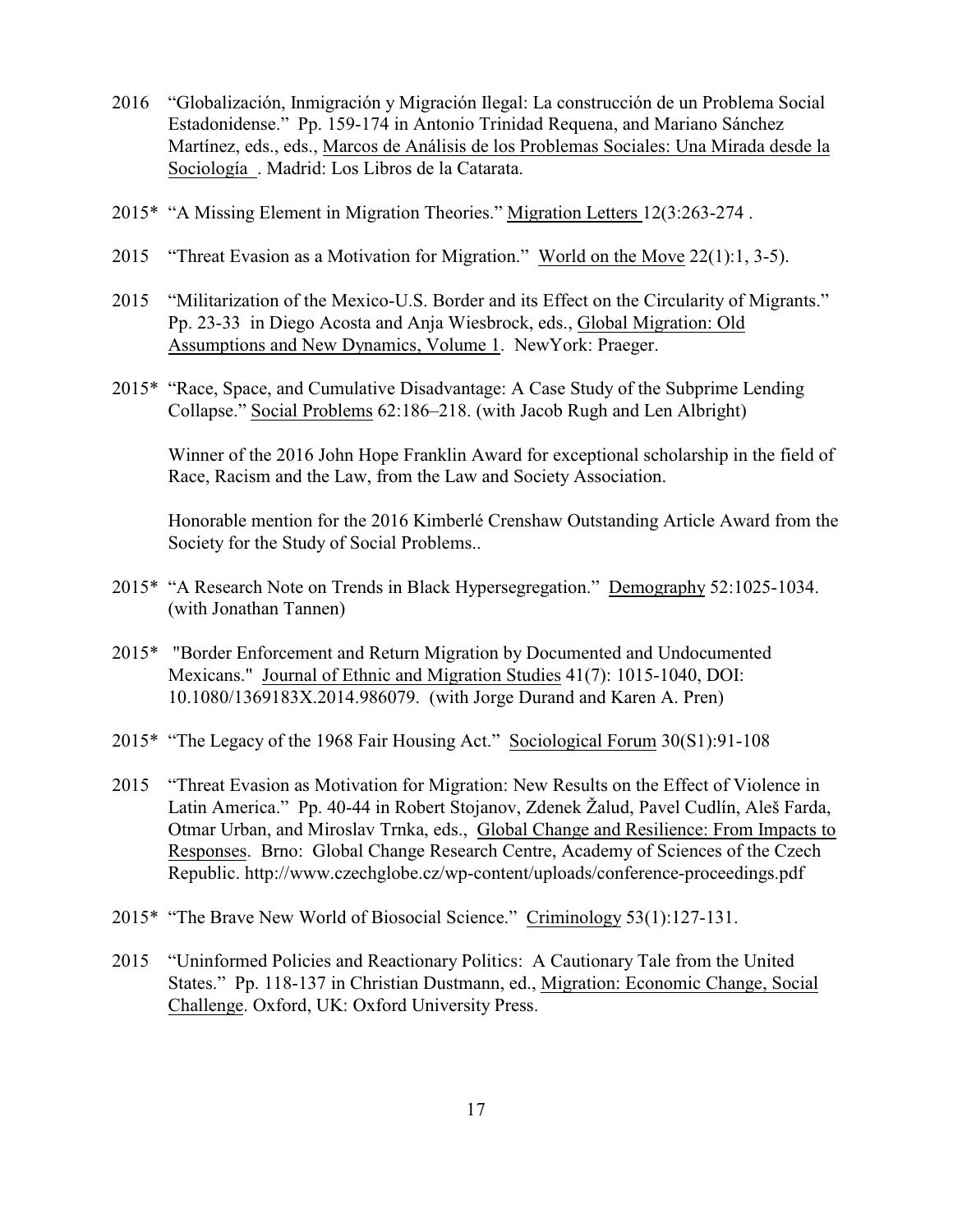- 2015\* "Geographic Effects on Intergenerational Income Mobility." Economic Geography 91(1): 83-106. (with Jonathan Rothwell)
- 2014\* "Violence, Networks, and International Migration from Colombia." International Migration 54(5):162-178. (with Carolina Silva)
- 2014\* "Explaining Undocumented Migration to the U.S." International Migration Review 48(4):1028-1061. (with Jorge Durand and Karen A. Pren)
- 2014\* "Intermarriage among New Immigrants to the United States." Ethnic and Racial Studies 38(5): 734-758. (with Pratikshya Bohra-Mishra)
- 2014\* "Filling the Meso-Level Gap in Stratification Theory." Socio-Economic Review12(3): 610-614
- 2014\* "Segregation in Post-Civil Rights America: Stalled Integration or End of the Segregated Century?" The DuBois Review 11(2):202-232. (with Jacob S. Rugh)
- 2014\* "Beyond English Proficiency: Rethinking Immigrant Integration." Social Science Research 45:200-210. (with Ilana Redstone Akresh and Reanne Frank)
- 2014 "Migradollars and Development in Eight Latin American Nations." Pp.43-68 in Enrique Contreras Suárez, ed., Los Que Se Quedan: Una Imagen de la Mitración Internacional desde el Ámbito Local y del Hogar. México, DF: Universidad Nacional Autónomo de México. (With Jorge Durand and Karen Pren)
- 2014 "Migracion de talento y profesionales cualificados: El caso reciente de inmigrantes Venezolanos a EEUU." Pp. 31-56 in Rubén Darío Peralta, Cristina Lares Vollmer, Francisco Kerdel Vargas, eds., Diáspora de Talento, Migración, y Educación en Venezuela. Caracas: Fundación de Talento Venezolano en el Exterior. (with Sánchez).
- 2014 "Contrasting Patterns of Migration and Settlement." Pp.30-54 in Andreu Domingo i Valls, Albert Sabater Coll, Richard Ruiz Verdugo, eds., Demographic Analysis of Latin American Immigrants in Spain: From Boom to Bust*?* London: Springer. (with Albert Sabater)
- 2014 "Moroccan Immigrants in Spain and the United States: A Comparative Analysis." Pp. 15-130 in Emigración, Identidad y Países Receptores. Sevilla, Spain: Tirant Humanidades. (with Monica Espinoza)
- 2014 "Why Migrate? Theorizing Undocumented Migration." Pp. 53-70 in Lois A. Lorentzen, ed., Hidden Lives and Human Rights in the United States: Understanding the Controversies and the Tragedies of Undocumented Immigration, Volume 1—History, Theories, and Legislation. New York: Praeger.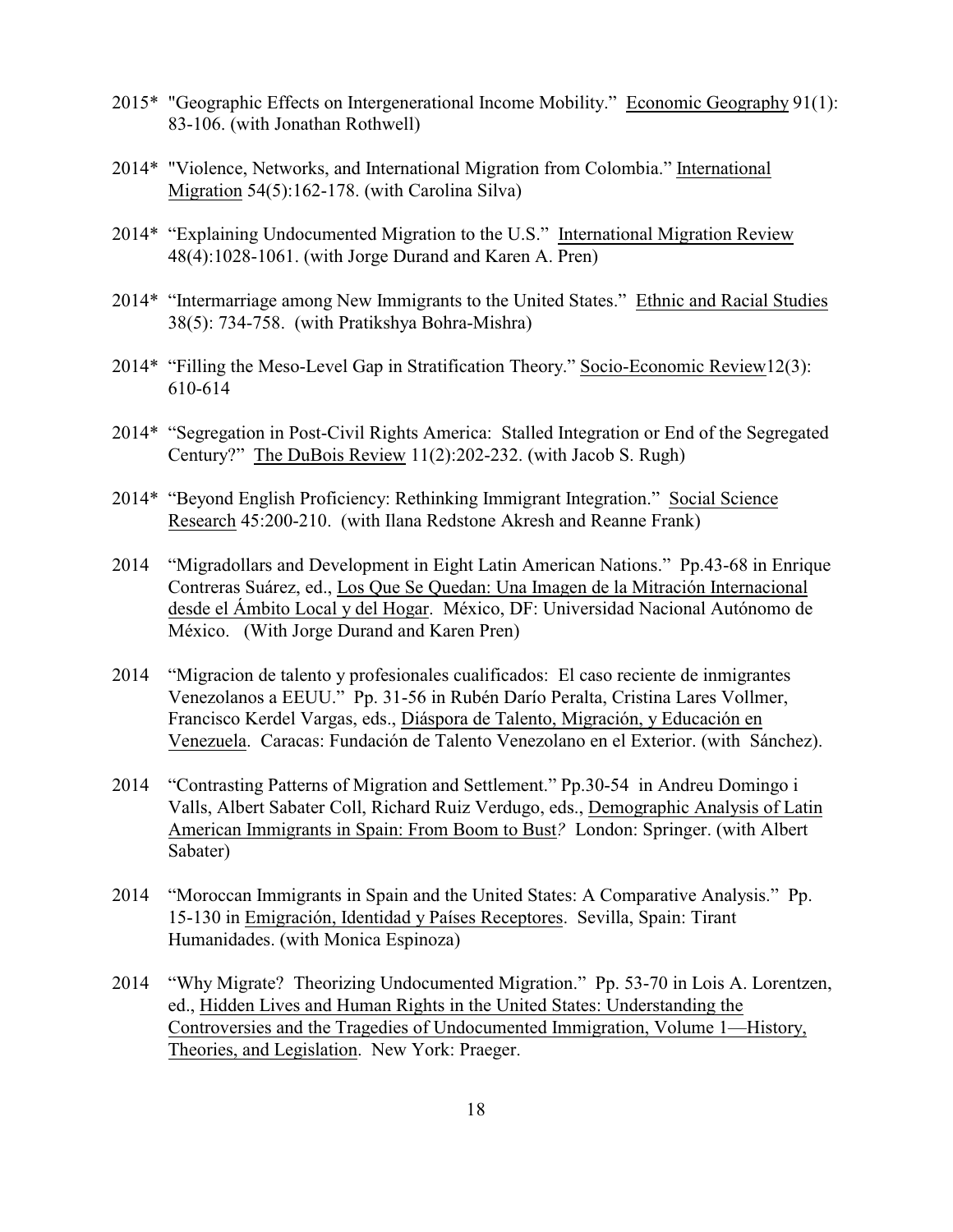- 2014\* "Undocumented Migration and the Wages of Mexican Immigrants in the United States." International Migration Review 48(2): 482–499. (with Kirsten Gentsch)
- 2014 "How Arizona Became Ground Zero in the War on Immigrants." Pp 40-62 in G. Carissa B. Hesdick and Gabriel J. Chin, eds., Strange Neighbors: The Role of States in Immigration Policy. New York: New York University Press.
- 2014 "The Racialization of Latinos in the United States." Pp. 21-40 in Michael Tonry and Sandra Bucerius, eds., The Oxford Handbook on Ethnicity, Crime, and Immigration. New York: Oxford University Press.
- 2013 "Inheritance of Poverty or Inheritance of Place? The Emerging Consensus on Neighborhoods and Stratification." Contemporary Sociology 42: 690-97.
- 2013\* "Do Affordable Housing Projects Harm Suburban Communities? Crime, Property Values and Taxes in Mount Laurel, New Jersey" City and Community 12(2):89-112. (with Len Albright and Elizabeth Derickson)
- 2013\* "Mediators of Stereotype Threat among Black College Students." Ethnic and Racial Studies 37(3):557-575. (with Jayanti Owens)
- 2013 "Immigration Enforcement as a Race-Making Institution." Pp. 357-81 in David Card and Steven Raphael, eds., Immigration, Poverty, and Socioeconomic Inequality. New York: Russell Sage Foundation.
- 2013 "Challenges to Surveying Immigrants." Pp. 270-293 in Roger Tourangeau, Brad Edwards, Timothy P. Johnson, Kirk M. Wolter, and Nancy Bates, eds., Interviewing Hard-to-Survey Populations. Cambridge: Cambridge University Press.
- 2013\* "Building a Comprehensive Model of International Migration." Eastern Journal of European Studies 3(2):9-35
- 2013 "America's Immigration Policy Fiasco: Learning from Past Mistakes." Daedalus 142(3):5-15.
- 2013 "Immigration and Language Diversity in the United States." Daedalus 142(3)141-154. (with Rubén Rumbaut)
- 2013\* "La Guerra de los Estados Unidos Contra la Inmigración: Efectos Paradójicos." Documents d'Anàlisi Geogràfica 59(2):209-237. (with Karen A. Pren )
- 2013 "New Challenges to Social Measurement." Annals of the American Academy of Political and Social Science 645: 6-22. (with Roger Tourangeau)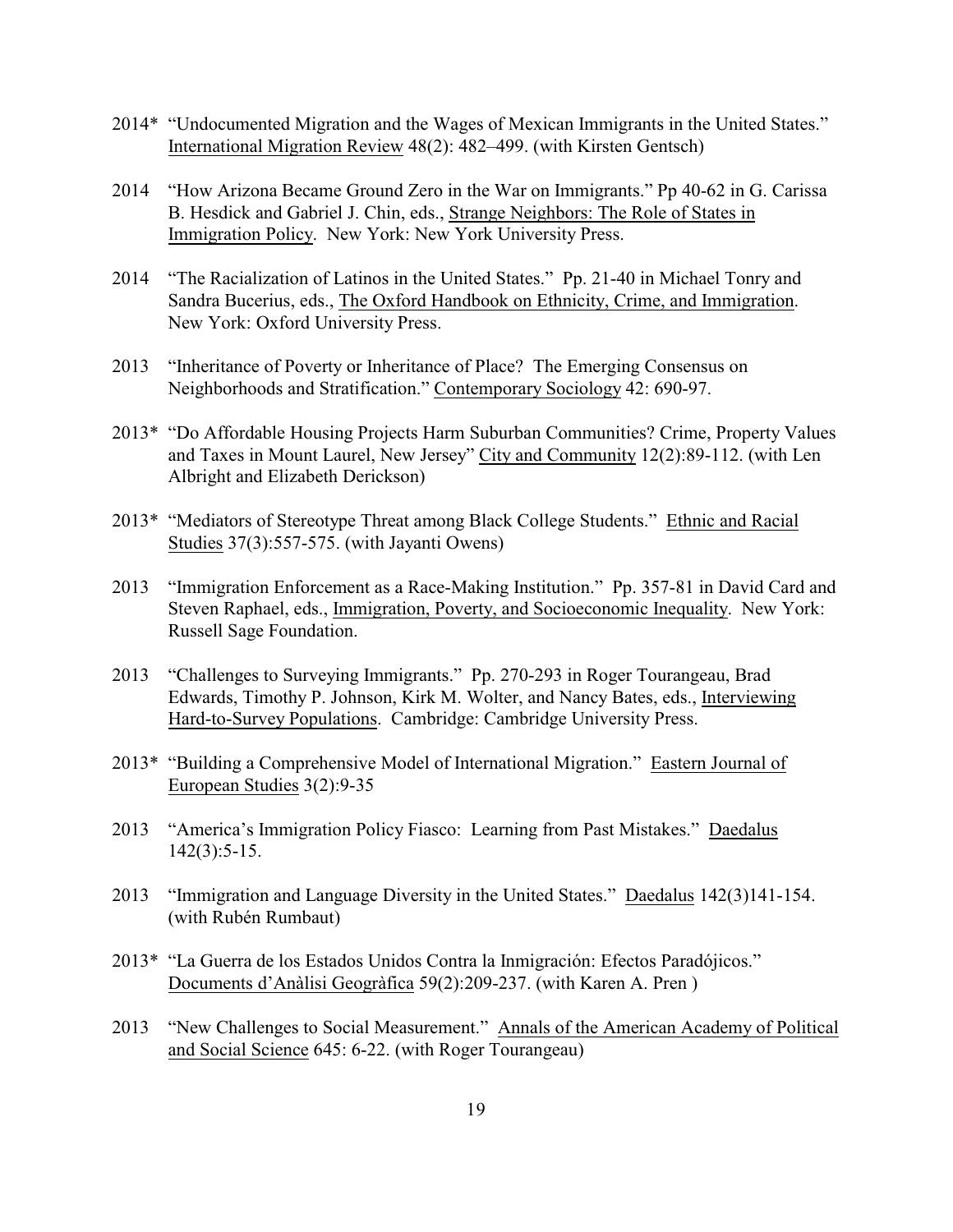- 2013 "Where Do We Go from Here? Nonresponse and Social Measurement." Annals of the American Academy of Political and Social Science 645: 222-236. (with Roger Tourangeau.
- 2012\* "Fitting In: Segregation, Social Class and Life on Campus for Black College Students." Race and Social Problems 4:171-192 (with Kimberly Torres)
- 2012\* "Reflections on the Dimensions of Segregation." Social Forces 91(1): 39-43.
- 2012 "Hispanics in  $21<sup>st</sup>$  Century America: A Review Essay." Contemporary Sociology: A Journal of Reviews 2012 41: 602-605.
- 2012\* "Neighborhood Disorder and Anxiety Symptoms: New Evidence from a Quasi-Experimental Study." Health and Place 18(2):180-190. (with Rebecca Casciano)
- 2012\* "Origins of the New Latino Underclass." Race and Social Problems 4(1):5-17. (with Karen A. Pren )
- 2012 "Neighborhood Disorder and Individual Economic Self-sufficiency: New Evidence from a Quasi-Experimental Study." Social Science Research 41(4):801-819 (with Rebecca Casciano)
- 2012 "Location Matters." Review Essay on Robert J. Sampson's *Great American City*. Science 336 (April 6):35-36.
- 2012\* "Pathways to El Norte: Origins, Destinations, and Characteristics of Mexican Migrants to the United States." International Migration Review 46(1):3–36. (with Fernando Riosmena)
- 2012\* "Unintended Consequences of US Immigration Policy: Explaining the Post-1965 Surge from Latin America." Population and Development Review 38:1-29. (with Karen A. Pren)

Reprinted in Carol Swain, ed., *Debating Immigration, Second Edition* (Cambridge University Press, 2018).

- 2012\* "School Context and Educational Outcomes: Results from a Quasi-Experimental Study." Urban Affairs Review 48:180-204. (with Rebecca Casciano)
- 2012 "Migradollars in Latin America: A Comparative Analysis." Pp. 243-64 in Alfredo Cuecuecha and Carla Pederzini, eds., Migration and Remittances: Trends, Impacts, and New Challenges. Lanham, MD: Rowman and Littlefield. (with J. Durand and K.A. )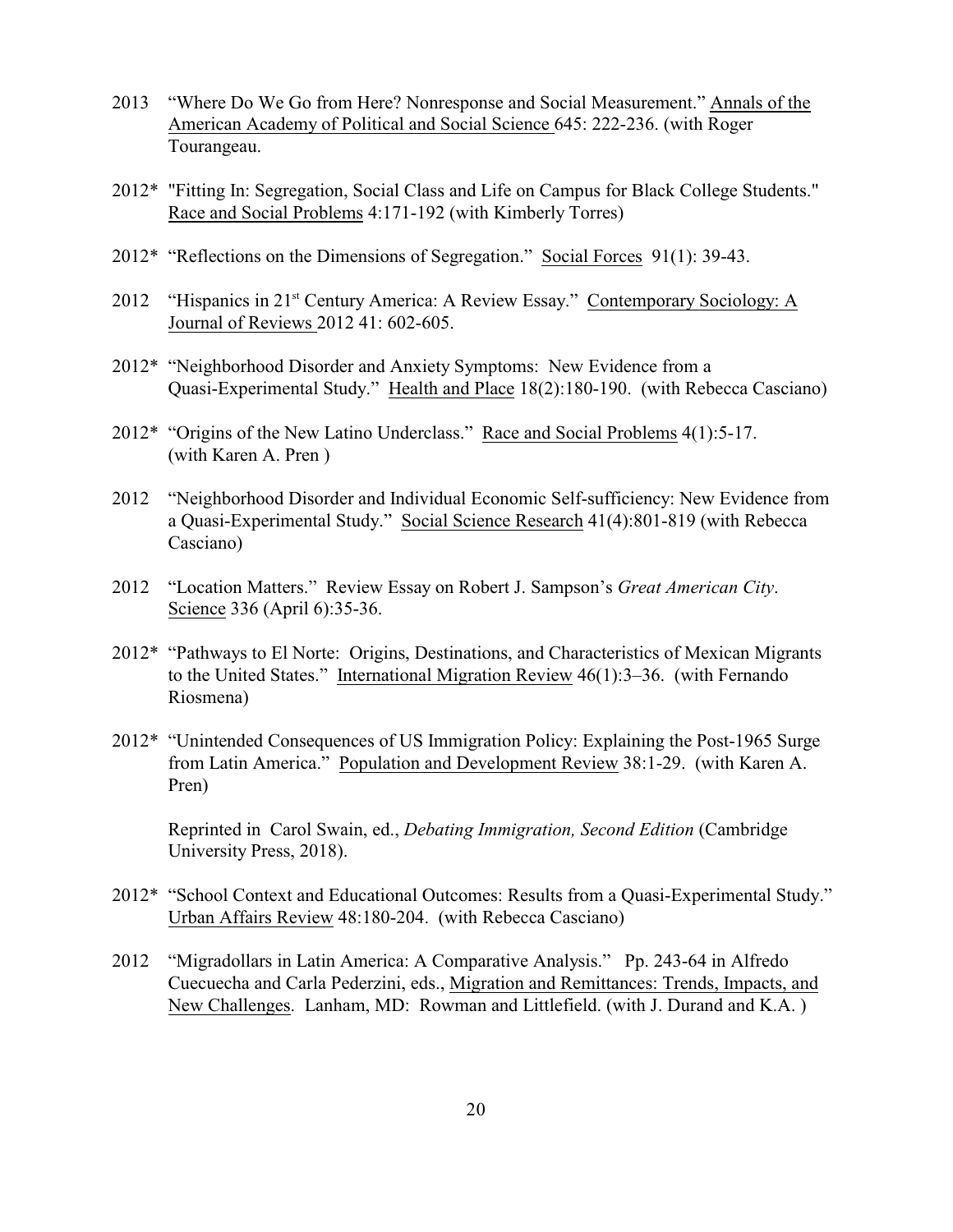- 2011\* "The New Immigrant Survey and Research on American Stratification." Social Science Research 40(5): 1287-91.
- 2011\* "The Effect of Immigration on Religious Belief and Practice: A Theologizing or Alienating Experience?" Social Science Research 40(5):1371-89. (with Monica Espinoza Higgins) PMC3629734

Reprinted in James Beckford, ed., *Migration and Religion*. Cheltenham, UK: Edward Elgar Publishing.

- 2011\* "Labor Market Outcomes for Legal Mexican Immigrants under the New Regime of Immigration Enforcement." Social Science Quarterly 92(3):875-93. (with Kerstin Gentsch)
- 2011\* "Emigration from Two Labor Frontier Nations: A Comparison of Moroccans in Spain and Mexicans in United States." Papers: Revista de Sociología 96(3):781-803. (with Phillip Connor and Jorge Durand)
- 2011 "The Past and Future of American Civil Rights." Daedalus 140(2): 37-54.
- 2011 "Environmental Degradation and Out-Migration: New Evidence from Nepal." Pp. 74- 101 in Etienne Piguet, Antoine Pécoud, and and Paul de Guchteneire, eds., Migration and Climate Change. Cambridge: Cambridge University Press. (with Pratikshya Bohra-Mishra)
- 2011\* "Healthier Before They Migrate, Less Healthy When They Return? The Health of Returned Migrants in Mexico." Social Science and Medicine 73: 421-428. (with Heidi Norbis Ullmann and Noreen Goldman)
- 2011\* "Stereotype Threat and College Academic Performance: A Latent Variables Approach." Social Science Research 40(1):150-166. (with Jayanti Owens)
- 2011\* "Social Capital and International Migration from Latin America.." International Journal of Population Research Volume 2011, Article ID 834145, 18 pages. http://www.hindawi.com/journals/ijpr/2011/834145/ (with María Aysa-Lastra)
- 2011\* "Individual Decisions to Migrate During Civil Conflict." Demography 48(2):401-424. with Pratikshya Bohra-Mishra.
- 2011\* La Inserción en el Mercado de Trabajo de los Inmigrantes Latinos en España y en los Estados Unidos: Diferencias por País de Origen y Estatus Legal. Revista Internacional de Sociología 79(M1):189-217. (with Philip Connor)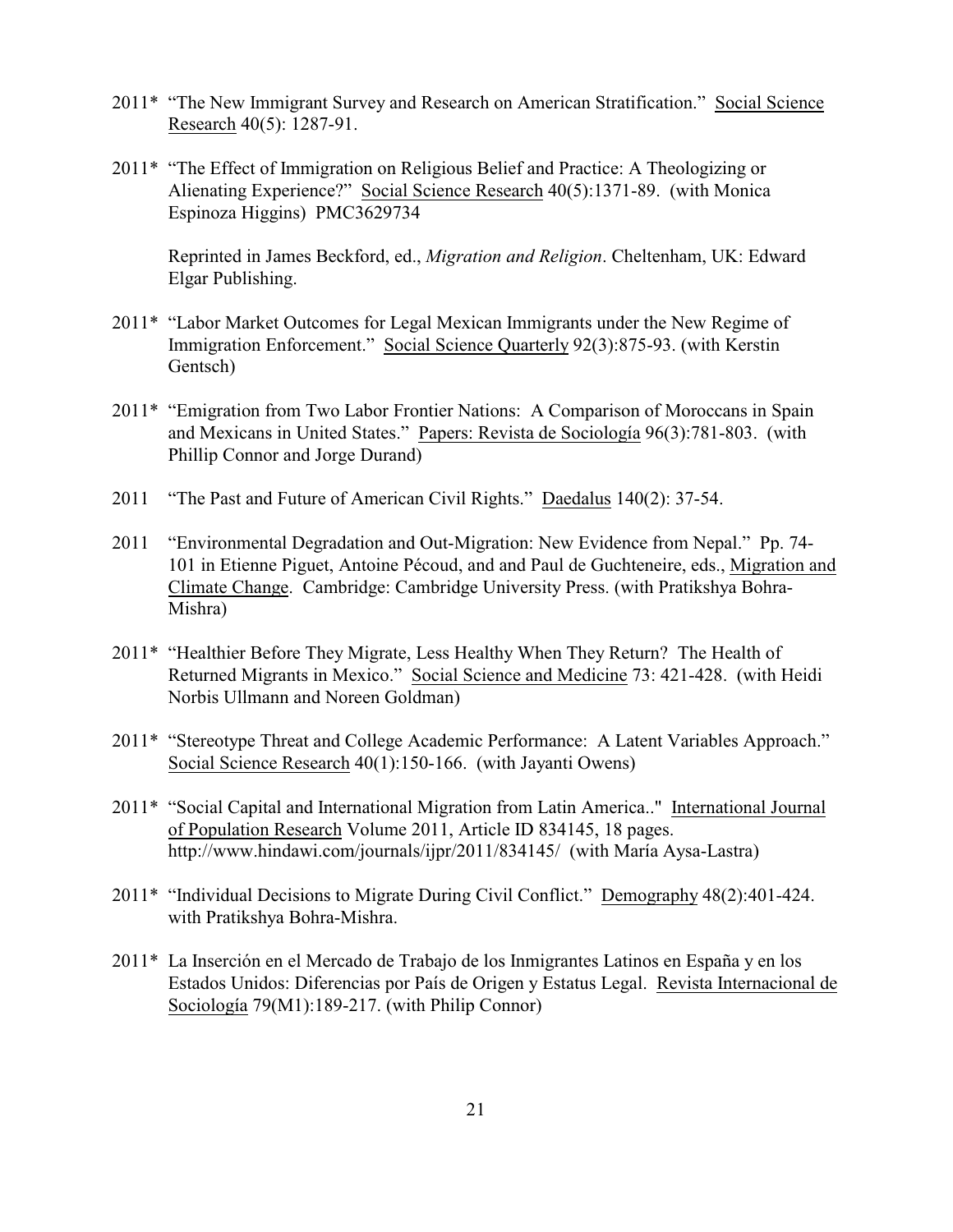- 2011\* "New Migration Streams between Mexico and Canada." Migraciones Internacionales 6(1);119-144. (with Amelia E. Brown)
- 2011 "Epilogue: The Past and Future of Mexico-U.S. Migration." Pp. 241-265 in Beyond la Frontera: The History of Mexico-U.S. Migration, edited by Mark Overmyer-Velázquez. New York: Oxford University Press.

Spanish Edition: "Epílogo: El Pasado y el Futuro de la Migración Mexicana-Estadonidense." En Construyendo el Gran México: La Emigración a Estado Unidos. Mexico City: Editorial Fondo de Cultura Económica & Colegio de la Frontera Norte, 2017.

- 2010\* "Environmental Change and Out-Migration: Evidence from Nepal." Population and Environment 32(2-3):109-136.. (with William G. Axinn and Dirgha J. Ghimire)
- 2010\* "What Happened to the Wages of Mexican Immigrants? Trends and Interpretations." Latino Studies 8:328-54. (with Julia Gelatt)
- 2010\* "Economic Outcomes Among Latino Migrants to Spain and the United States: Differences by Source Region and Legal Status." International Migration Review, 44:802-29. (with Phillip Connor)
- 2010\* "Density Zoning and Class Segregation in U.S. Metropolitan Areas." Social Science Quarterly 91(5):1123-43. (with Jonathan Rothwell) PMC3632084
- 2010\* "Racial Segregation and the American Foreclosure Crisis." American Sociological Review 75(5):629-51. (with Jacob S. Rugh)
- 2010 "Miracles on the Border: The Votive Art of Mexican Migrants to the United States." Pp. 214-228 in Paul DiMaggio and Patricia Fernandez Kelly, eds., Art in the Lives of Immigrant Communities in the United States. New Brunswick, NJ: Rutgers University Press.
- 2010 "Immigration Statistics for the  $21<sup>st</sup>$  Century." Annals of the American Academy of Political and Social Science 631:124-40..
- 2010\* "Divergent Streams: Race-Gender Achievement Gaps at Selective colleges and Universities." The DuBois Review: Social Science Research on Race 7(1): 219-246. (with LiErin Probasco) PMC3640568
- 2010 "Migration in the Americas: Mexico and Latin America in Comparative Context" Annals of the American Academy of Political and Social Science 630(1):6-17. (with Katharine M. Donato, Jonathan Hiskey, and Jorge Durand)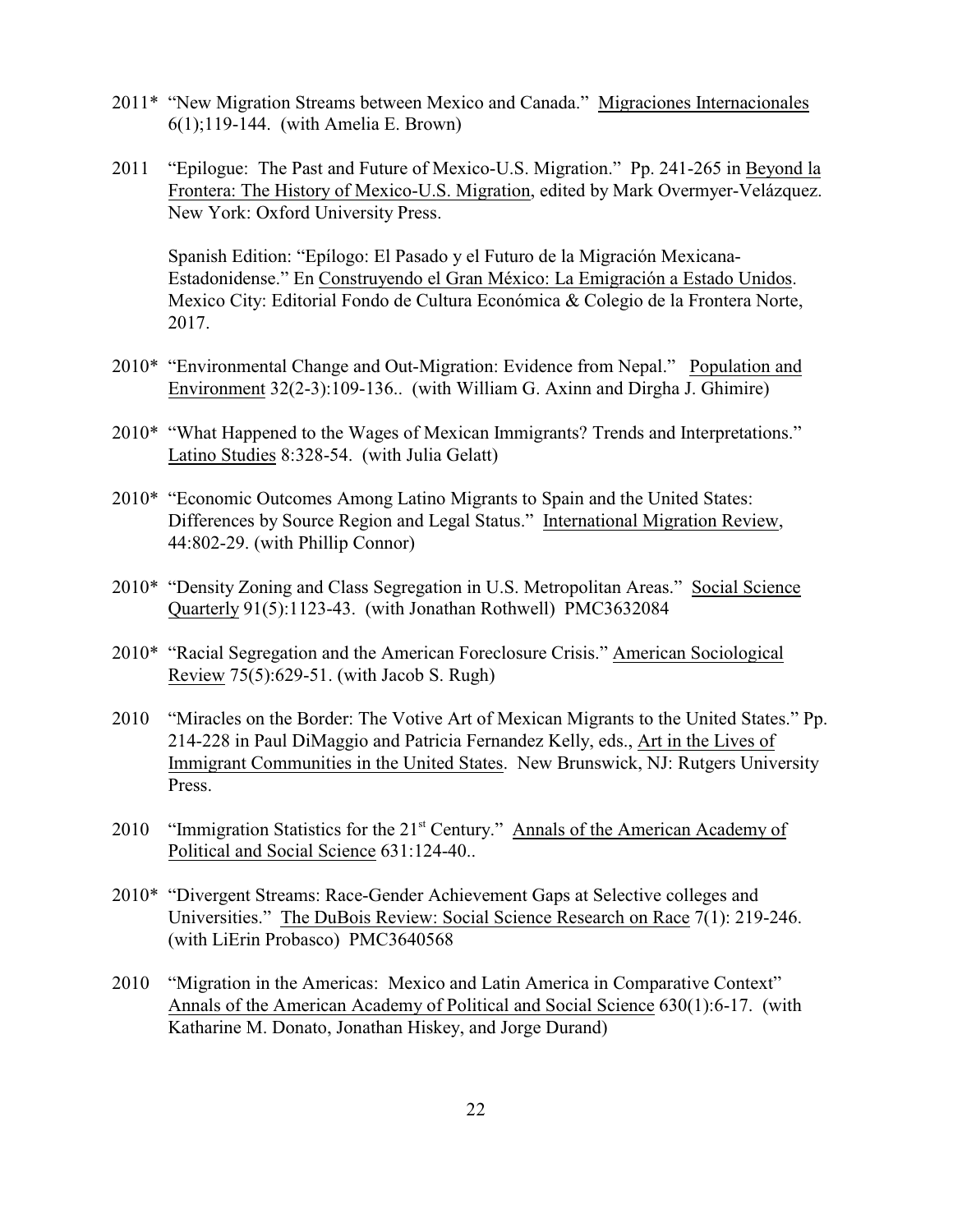- 2010 "New World Orders: Continuities and Changes in Latin American Migration" Annals of the American Academy of Political and Social Science 630(1):20-52. (with Jorge Durand)
- 2010 "Undocumented Migration from Latin America in an Era of Rising U.S. Enforcement." Annals of the American Academy of Political and Social Science 630(1):137-161. (with Fernando Riosmena)
- 2010 "In Search of Peace: Structural Adjustment, Violence, and International Migration." Annals of the American Academy of Political and Social Science 630(1): 294-321. (with Steven E. Alvarado)
- 2010\* "Community Services and Out-Migration." International Migration 48:1-41. (with William G. Axinn, Nathalie Williams, and Dirgha J. Ghimire).
- 2010\* "The Geography of Undocumented Mexican Migration." Mexican Studies/Estudios Mexicanos 26:120-52. (with Jacob Rugh and Karen A. Pren )
- 2009 Muros o Puentes? Visiones Alternativas de la Integración Regional en Norteamérica y Europa." Revista de Ciencias y Humanidades de la Fundación Ramón Areces 10(1):75- 89. (Madrid, Spain)
- 2009\* "Nuevos Escenarios de la Migración México-Estados Unidos: Las Consecuencias de la Guerra Antiinmigrante." Papeles de Población 61:101-28. (with Jorge Durand and Karen A. )
- 2009 "The Political Economy of Migration in an Era of Globalization." Pp. 25-43 in Samuel Martinez, ed., International Migration and Human Rights: The Global Repercussions of US Policy. Berkeley: University of California Press.
- 2009 "Changing Bases of Segregation in the United States." Annals of the American Academy of Political and Social Science 626:74-90. (with Thurston Domina and Jonathan Rothwell)
- 2009 "Restrictive Immigration Policies and Latino Immigrant Identity in the United States." UNDP Human Development Research Papers 43. New York: United Nations Development Program. (with Magaly Sanchez)
- 2009\* "Processes of Internal and International Migration from Chitwan, Nepal" International Migration Review 43:621-51. (with Pratikshya Bohra)
- 2009\* "Racial Formation in Theory and Practice: The Case of Mexicans in the United States." Race and Social Problems 1:12-26.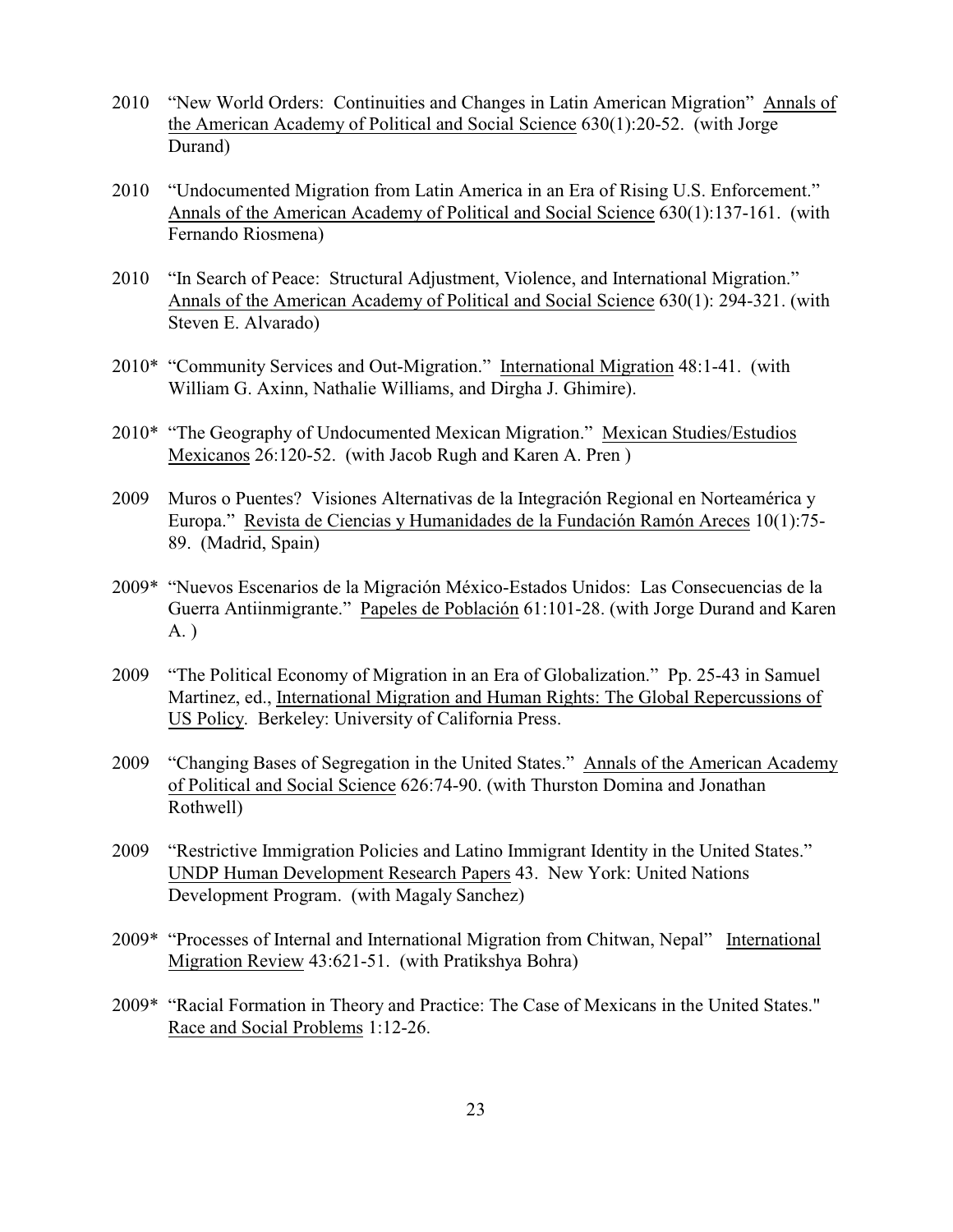- 2009\* "The Effect of Density Zoning on Racial Segregation in U.S. Urban Areas." Urban Affairs Review 44:799-806. (with Jonathan Rothwell)
- 2009 "Moynihan Redux: Legacies and Lessons." Annals of the American Academy of Political and Social Science 621:6-27. (with Robert J. Sampson).
- 2009\* "Globalization and Inequality: Explaining American Exceptionalism." European Sociological Review 25:9-24.
- 2008 "Immigration and Democratization in Latin America: Crossing the Mexico-U.S. Border." Pp. 259-280 in Jose V. Ciprut, ed., Democratizations: Comparisons, Confrontations, Contrasts. Cambridge: The MIT Press. (with S. Mara Pérez)
- 2008\* "La Racialización de Mexicanos en Los Estados Unidos: Estratificación Social en la Teoría y la Práctica." Migración y Desarrollo 10:65-95.
- 2008\* "From Illegal to Legal: Estimating Previous Illegal Experience among New Legal Immigrants to the United States." International Migration Review 42:803-843. (With G. Jasso, M. Rosenzweig, and J. Smith).
- 2008\* "Structural Economic Change and International Migration from Mexico and Poland" Pp. 134-162 in Frank Kalter, ed., *Stand, Herausforderungen und Perspektiven der empirischen Migrationsforschung* (*Ongoing Empirical Challenges in Migration Research*). Special issue 48 in Kölner Zeitschrift für Soziologie und Sozialpsychologie (Cologne Journal of Sociology and Social Psychology. Berlin: Springer-Verlag (with Frank Kalter and Karen Pren)
- 2008\* "Neighborhood Effects on Economic Self-Sufficiency: A Reconsideration of the Moving to Opportunity Experiment." American Journal of Sociology 114:107-43. (with Susan Clampet-Lundquist)
- 2008 "Origins of Economic Disparities: Historical Role of Housing Segregation" in Segregation: The Rising Costs for America." Pp. 37-78 in James H. Carr, Nandinee K. Kutty, and Shanna Smith, eds., Segregation: The Rising Costs for America. New York: Routledge.
- 2008 "Migración, Cooperación, y Desarrollo en Norte América: Lecciones desde Europa." Pp. 423-46 in Alfonso Guerra and José Félex Tezanos, eds., La Inmigración y Sus Causas. Madrid: Editorial Sistema.
- 2008\* "Neighborhoods, Employment, and Welfare Use: Assessing the Influence of Socioeconomic Composition." Social Science Research 37:544-58. (with Rebecca Casciano)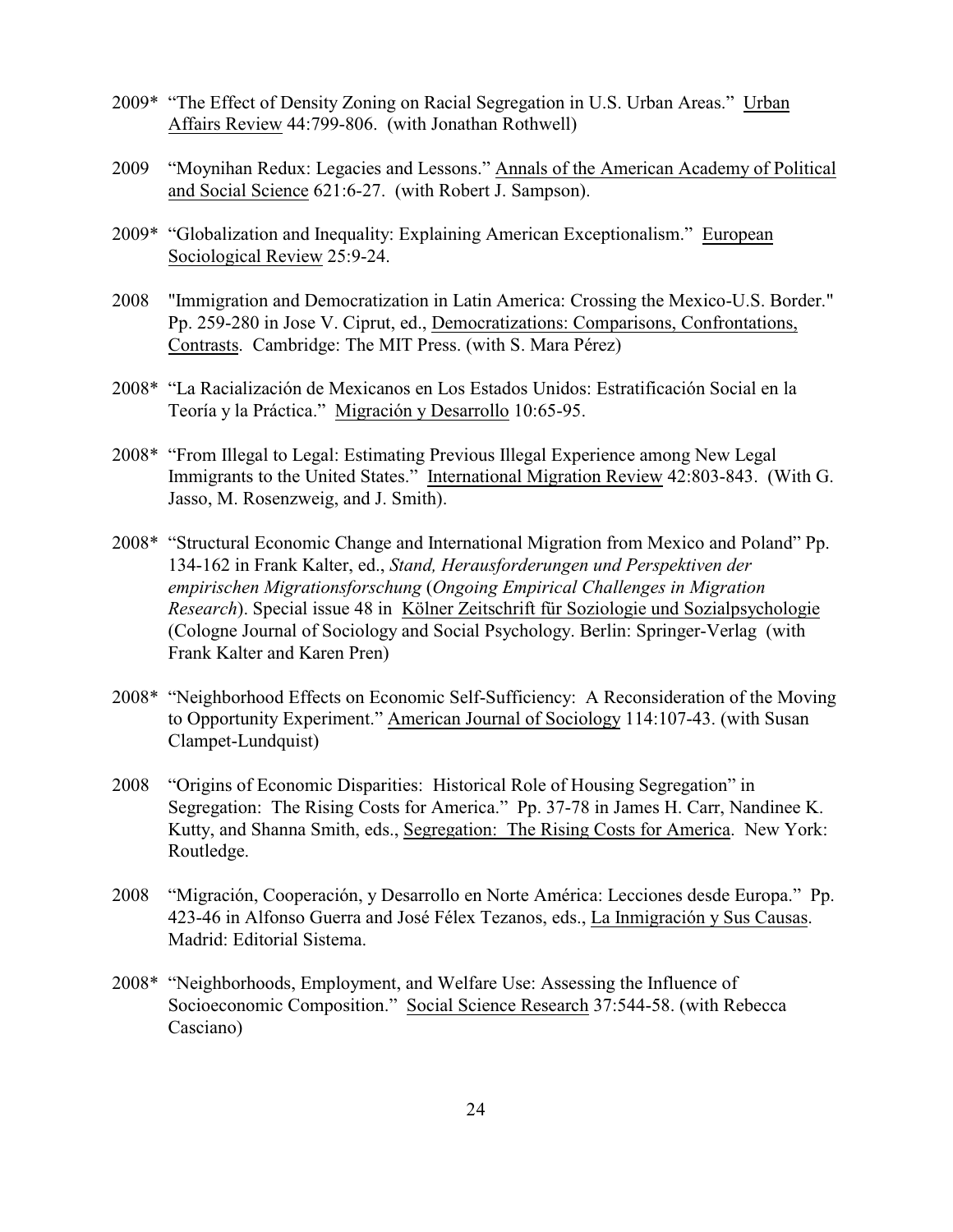- 2008 "Immigration and Equal Opportunity." Pp. 112-45 in Elijah Anderson, ed., Against the Wall: Poor, Young, Black, and Male. Philadelphia: University of Pennsylvania Press.
- 2008\* "How Neighborhood Disadvantage Reduces Birth Weight: The Mediating Effects of Neighborhood Danger and Negative Coping Behaviors." International Journal of Conflict and Violence 2(1). Online journal: http://www.ijcv.org/. (with Emily Moiduddin)
- 2008 "The Legacy of Robin Williams in the Short 21<sup>st</sup> Century." Sociological Forum 23:328-332.
- 2008 "People and Places: The New American Mosaic." Pp. 1-22 in Douglas S. Massey, ed., New Faces in New Places: The Changing Geography of American Immigration. New York: Russell Sage. (with Charles Hirschman)
- 2008 "The Geographic Diversification of U.S. Immigration." Pp. 25-50 in Douglas S. Massey, ed., New Faces in New Places: The Changing Geography of American Immigration. New York: Russell Sage. (with Chiara Capoferro)
- 2008 "Assimilation in a New Geography." Pp. 343-54 in Douglas S. Massey, ed., New Faces in New Places: The Changing Geography of American Immigration. New York: Russell Sage.
- 2008\* "Gender-Specific Effects of Ecological Segregation on College Achievement." Social Science Research 37: 220–38. (with Nicholas Ehrmann)
- 2007 "Las Peculiaridades de un Modelo: La Migración México-Estados Unidos." Pp. 109-26 in Víctor Zúñiga, ed., Identidad y Diversidad. Monterrey: Fondo Editorial de Nuevo León. (with Jorge Durand)
- 2007 "Capital Social y Migracion Internacional de America Latina." Pp. 469-518 in Paula Leite, Susana Zamora, and Luis Acevedo, eds. Migracion Internacional y Desarrollo en America Latina y el Caribe. México, DF: Consejo Nacional de Poblacion (with María Aysa).
- 2007 "Understanding America's Immigration Crisis." Proceedings of the American Philosophical Society 151(3):309-27.
- 2007\* "Toward a Comprehensive Model of International Migration." Pp. 126-148 in Migration and Development: International Migration of Population–Russia and Contemporary World. Moscow: MAX Press.
- 2007\* "The Effects of Affirmative Action in Higher Education." Social Science Research 36: 531-49. (with Mary J. Fischer)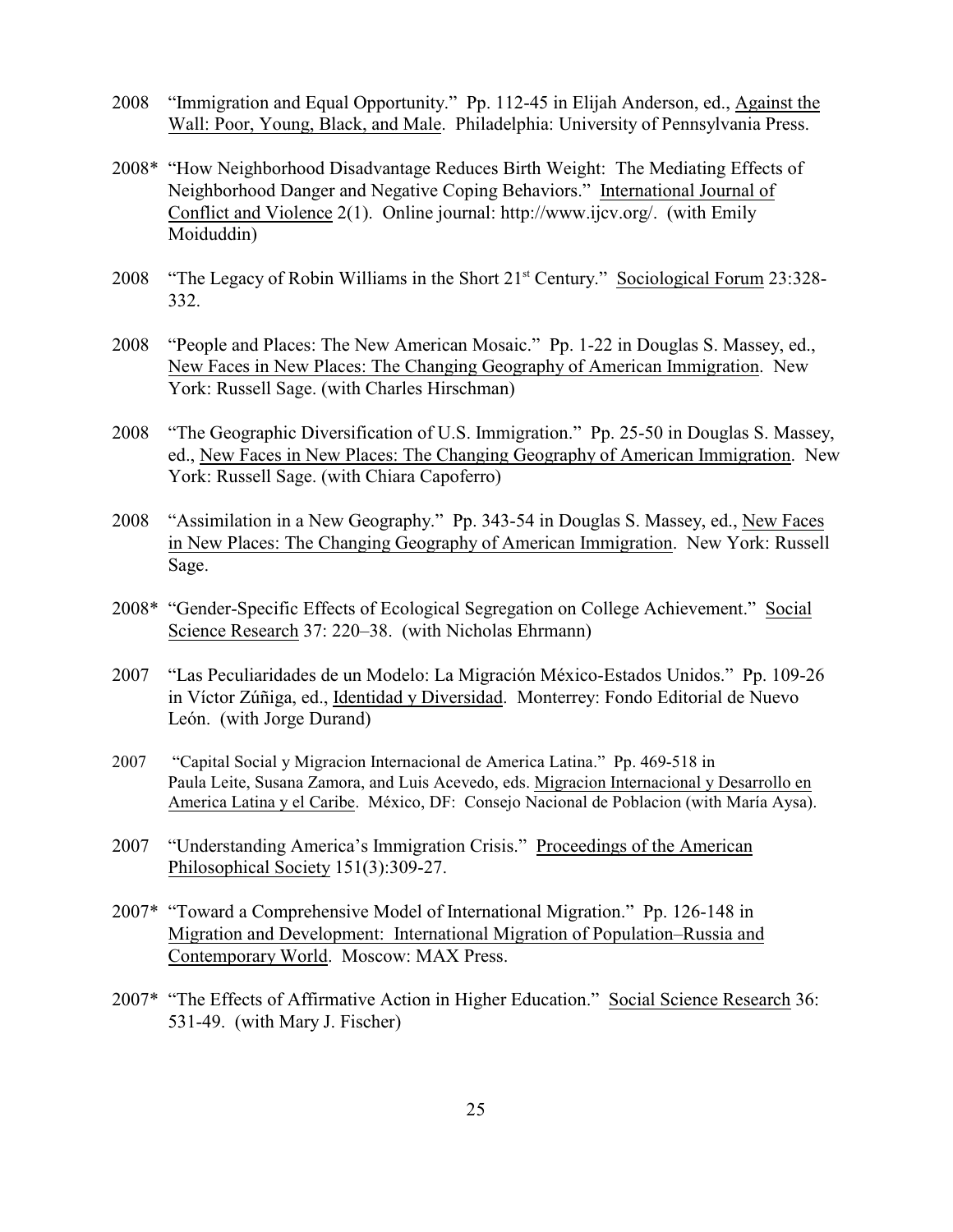- 2007 "Borderline Madness: America's Counterproductive Immigration Policy." Pp. 129-38 in Carol M. Swain, ed., Debating Immigration. New York: Cambridge University Press.
- 2007\* "Latino and American Identities as Perceived by Immigrants." Qualitative Sociology 30:81-108. (with Magaly Sanchez R.)

Spanish language version. 2008. "La Percepción de la Identidad Latina y Americana por Parte de los Inmigrantes Latinos en Estados Unidos." Pp. 391-422 in Marina Ariza and Alejandro Portes, eds., El País Transnacional: Migración Mexicana y Cambio Social a Través de la Frontera. Mexico City: Universidad Nacional Autónomo de México, Instituto de Investigaciones Sociales.

- 2007\* "Black Immigrants and Black Natives Attending Selective Colleges and Universities in the United States." American Journal of Education 113:243-71. (with Margarita Mooney, Camille Charles, and Kimberly Torres)
- 2007\* "The Effects of America's Three Affirmative Action Programs on Academic Performance." Social Problems 54:99-117. (with Margarita Mooney)
- 2007 "Borders for Whom? The Role of NAFTA in Mexico-U.S. Migration." Annals of the American Academy of Political and Social Science 610:98-119. (with Patricia Fernández Kelly)
- 2006\* "Capital Social, Política Social y Migración Desde Comunidades Tracionales y Nuevas Comunidades de Orgien en México." (Social Capital, Social Policy, and Migration from Traditional and New Sending Communities in Mexico.) Revista Española de Estudios Sociológicos 116:97-122. (with Jorge Durand and Fernando Riosmena)
- 2006\* "Doing Social Science in Anti-Scientific Times." American Sociologist 37:87-95. Special Issued edited by Bruce Keith on Perspectives on Sociological Knowledge.
- 2006\* "Linguistic Life Expectancies: Immigrant Language Retention in Southern California." Population and Development Review 32:447-60. (with Ruben Rumbaut and Frank D. Bean)
- 2006 "Sálvese Quien Pueda: Structural Adjustment and Emigration from Lima." Pp. 116-27 in Douglas S. Massey, Magaly Sánchez R., and Jere R. Behrman, eds., Chronicle of a Myth Foretold: The Washington Consensus in Latin America, *Annals of the American Academy of Political and Social Science* 606:116-27. (with Chiara Capoferro)
- 2006 "Assessing Racial Discrimination: Methods and Measures." Pp. 61-80 in John Goering, ed., Fairness in the Housing Market. Lanham, MD: Rowman and Littlefield. (with Rebecca M. Blank)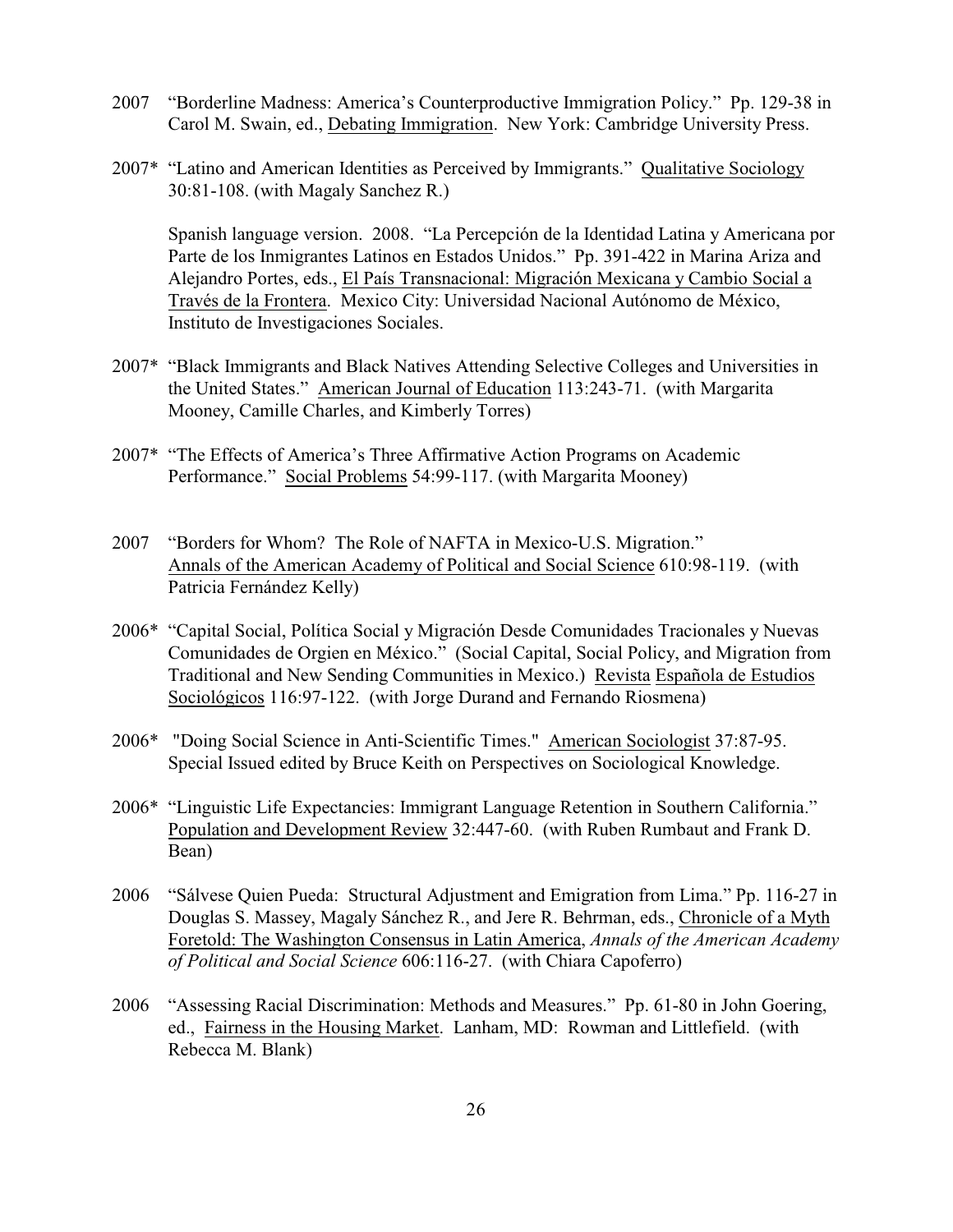- 2006\* "International Migration and Gender in Latin America: A Comparative Analysis." International Migration 44:1-29. (with Mary Fischer and Chiara Capoferro)
- 2006 "Patterns and Processes of International Migration in the 21st Century: Lessons for South Africa." Pp. 38-70 in Marta Tienda, Sally Findley, Steve Tollman, and Eleanor Preston-Whyte, eds, African Migration and Urbanization in Comparative Perspective. Johannesburg: Witts University Press.
- 2006\* "Immigrant Intentions and Mobility in a Global Economy: The Attitudes and Behavior of Recently Arrived U.S. Immigrants." Social Science Quarterly 87:30-47. (with Ilana Redstone Akresh)
- 2006\* "Social Background and Academic Performance Differentials: White and Minority Students at Selective Colleges." American Law and Economics Review 8(2):1-20.
- 2006 "Why Housing Segregation Still Matters." Journal of Catholic Social Thought 3:97-114.
- 2006\* "The Effect of Childhood Segregation on Minority Academic Performance at Selective Colleges." Ethnic and Racial Studies 29:1-26. (with Mary J. Fischer)
- 2005 "The Continuing Reality of Racial Segregation." The Next American City 9:1-5.
- 2005\* "Labor Market Segmentation and the Earnings of German Guestworkers." Population Research and Policy Review 24:489-512. (with Amelie Constant)
- 2005 "Immigration, Health, and New York City: Early Results Based on the U.S. New Immigrant Cohort of 2003. Federal Reserve Bank of New York Economic Policy Review 11(2):127-52. (with Guillermina Jasso, Mark R. Rosenzweig, and James P. Smith)
- 2005\* "The Changing Legal Status Distribution of Immigrants: A Caution." International Migration Review 34:469-84. (with Katherine Bartley)
- 2005\* "Stereotype Threat and Academic Performance: New Data from the National Longitudinal Survey of Freshmen." The DuBois Review: Social Science Research on Race 2:45-68.. (with Mary J. Fischer).
- 2005 "Race, Class, and Markets: Social Policy in the 21<sup>st</sup> Century." Pp. 117-32 in David B. Grusky and Ravi Kanbur, eds., Conceptual Challenges in Understanding Poverty and Inequality. Stanford: Stanford University Press.
- 2005\* "Household Composition, Family Migration, and Community Context. Migrant Remittances in Four Countries." Social Science Quarterly 86:509–28 (with Mariano Sana)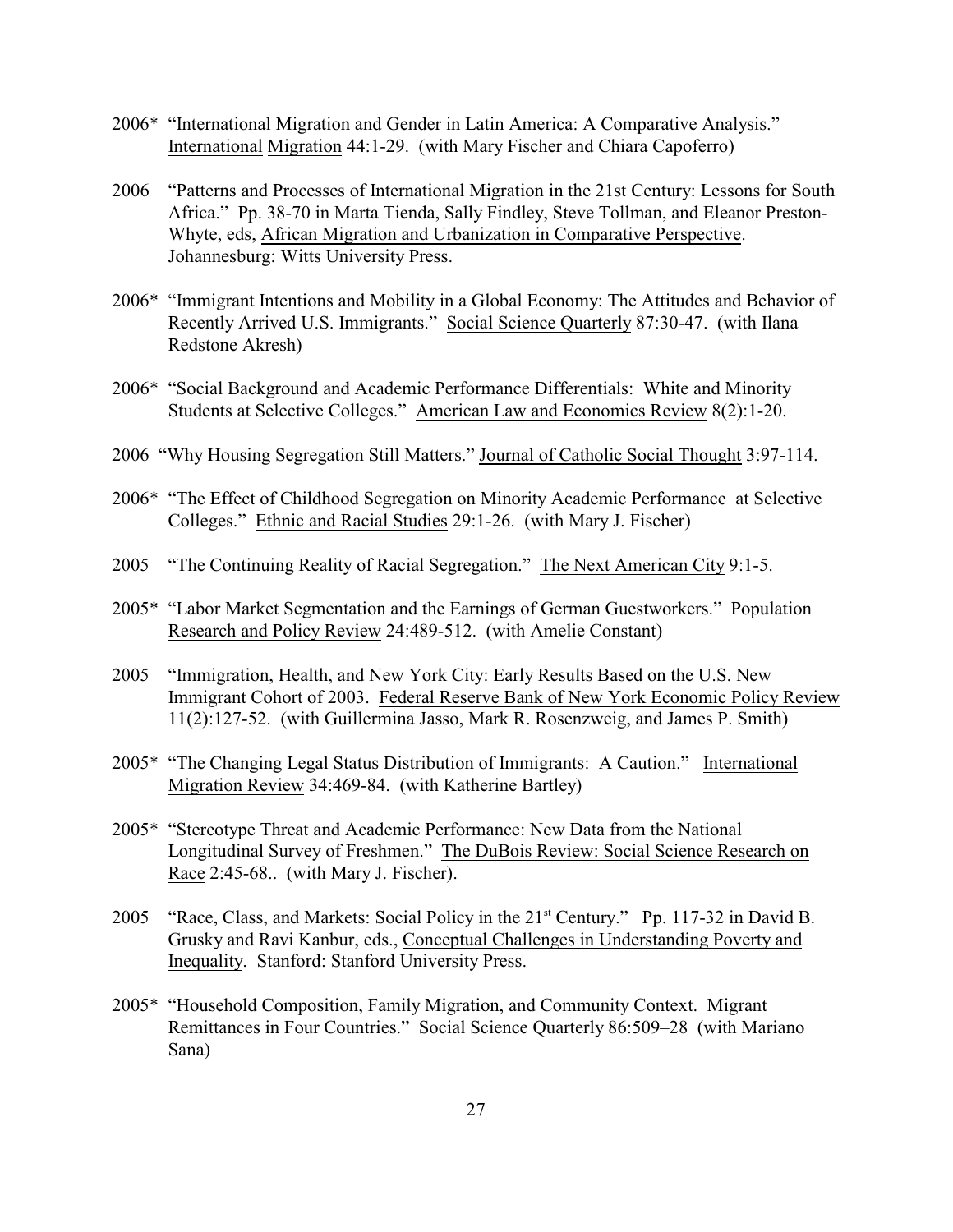- 2005\* "Racial Discrimination in Housing: A Moving Target." Social Problems 52:148-51.
- 2005 "Social and Economic Aspects of Immigration." Pp. 206-212 Stephen G. Kaler and Owen M. Rennert, eds., in Understanding and Optimizing Human Development: From Cells to Patients to Populations, Annals of the New York Academy of Sciences, Volume 1038. New York: New York Academy of Sciences.
- 2005 "The New Geography of Mexican Immigration." Pp. 1-20 in Rubén Hernández León and Victor Zúňiga, eds New Destinations of Mexican Migration in the United States: Community Formation, Local Responses and Inter-Group Relations. New York: Russell Sage Foundation. (with Jorge Durand and Chiara Capoferro)
- 2005\* "Politics or Economics? International Migration During the Nicaraguan Contra War.." Journal of Latin American Studies 37:29-53. (with Jennifer H. Lundquist)
- 2004\* "The Continuing Consequences of Segregation." Social Science Quarterly 85:1353-74. (with Camille Charles and Gniesha Dinwiddie)
- 2004\* "Measuring Undocumented Migration." International Migration Review 38:1075-1102. (with Chiara Capoferro)

Reprinted in Joshua DeWind and Alejandro Portes, eds. 2007. Rethinking Migration: New Theoretical and Empirical Perspectives. New York: Berghahn Press

Spanish Translation. "La Medida de Migración Indocumentada." In Alejandro Portes, ed., Repensando las Migraciones. México, D.F.: Editorial Porrúa, 2006.

- 2004\* "Coming to Stay: An Analysis of the Census Question on Year of Arrival." Demography 41:721-38. (With Ilana Redstone)
- 2004 ""The New Geography of Inequality in Urban America." Pp. 173-87 in C. Michael Henry, ed., Race, Poverty and Domestic Policy. New Haven: Yale University Press.
- 2004\* "The Ecology of Racial Discrimination." City and Community 3:221-43. (with Mary J. Fischer)
- 2004\* "Patterns of U.S. Migration from Mexico, the Caribbean, and Central America." Migraciones Internacionales 2(2):1-39. (with Mariano Sana)
- 2004\* "Segregation and Stratification: A Biosocial Perspective." The DuBois Review: Social Science Research on Race 1:1-19.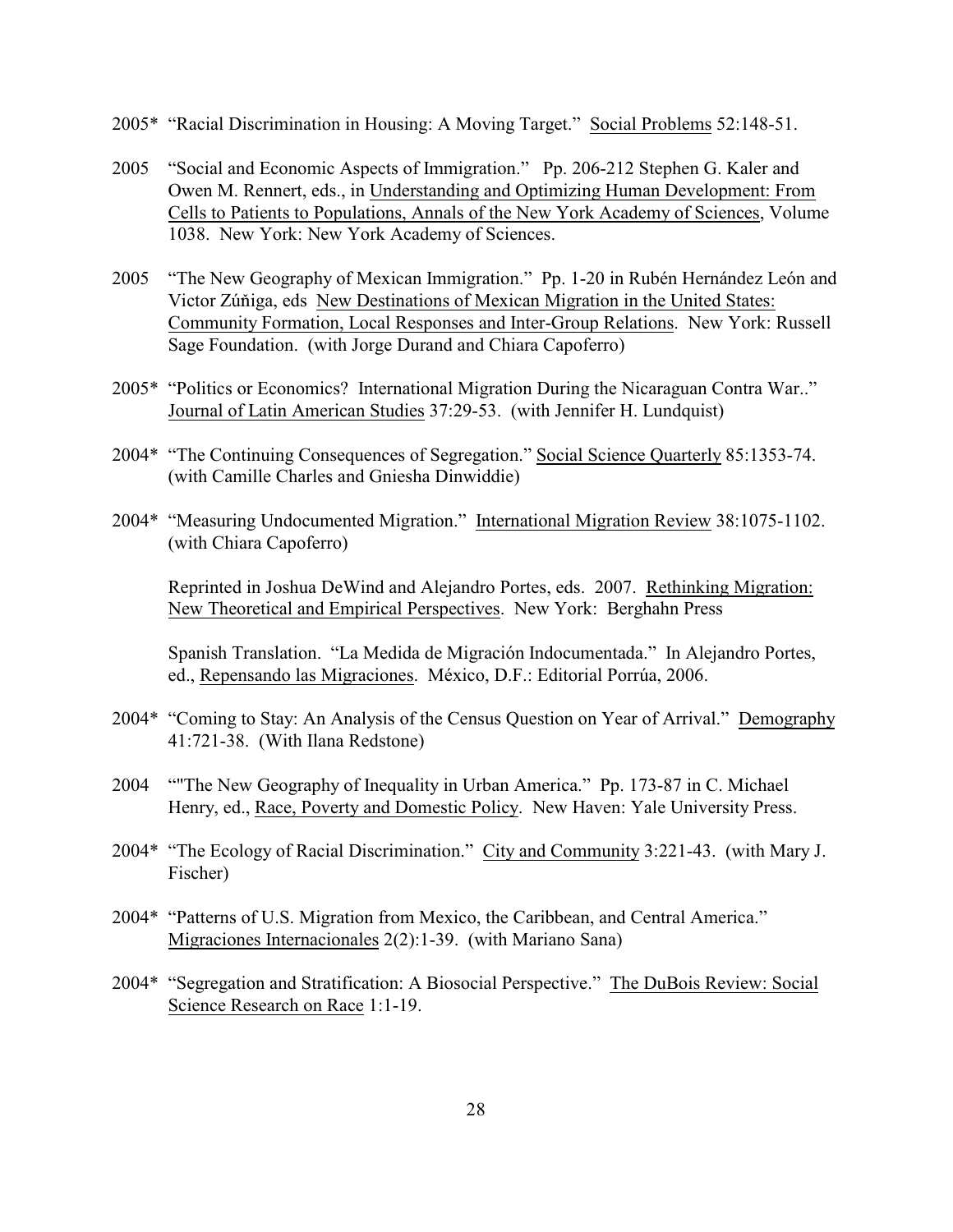Reprinted in Kevin M. Beaver and Anthony Walsh, eds., Biosocial Theories of Crime. Famham, UK: Ashgate, 2010.

- 2004\* "The Limits to Cumulative Causation: International Migration from Mexican Urban Areas." Demography 41:151-71. (with Elizabeth Fussell)
- 2004\* "Social Capital and the Wages of Mexican Migrants: New Hypotheses and Tests." Social Forces 82:671-702. (with Michael B. Aguilera)
- 2004 "Immigrant Health Selectivity and Acculturation." In Norman B. Anderson, Randy A. Bulatao, and Barney Cohen (eds.), Critical Perspectives on Racial and Ethnic Differences in Health in Late Life. Washington, DC: National Academy Press. (with Guillermina Jasso, Mark R. Rosenzweig, and James P. Smith).
- 2004 "Trends in Mexican Migration to the United States, 1965-1995." Pp. 17-44 in Jorge Durand and Douglas S. Massey, eds., Crossing the Border: Research from the Mexican Migration Project. New York: Russell Sage. (with Marcela Cerrutti)
- 2004 "Wives Left Behind: The Labor Market Behavior of Women in Migrant Communities." Pp. 131-46 in Jorge Durand and Douglas S. Massey, eds., Crossing the Border: Research from the Mexican Migration Project. New York: Russell Sage. (with María Aysa)
- 2004 "Social Capital and Emigration from Rural and Urban Communities." Pp. 184-200 in Jorge Durand and Douglas S. Massey, eds., Crossing the Border: Research from the Mexican Migration Project. New York: Russell Sage. (with Nadia Flores and Rubén Hernández León)
- 2003 "Exploring the Religious Preference of Recent Immigrants to the United States: Evidence from the New Immigrant Survey Pilot." Pp. 217-253 in Yvonne Haddad, ed. et al., eds., Religion and Immigration: Christian, Jewish, and Muslim Experiences in the United States. Walnut Creek, CA: AltaMira Press. (with Guillermina Jasso, Mark R. Rosenzweig, and James P. Smith).
- 2003\* "Self-Selection, Earnings, and Out-Migration: A Longitudinal Study of Immigrants to Germany." Journal of Population Economics 16: 630-533 (with Amelie Constant)

Reprinted in Klaus F. Zimmermann and Amelie Constant, eds., How Labor Migrants Fare. Berlin: Springer-Verlag, 2004, pp. 73-96.

2003 "The Geography of Inequality in the United States 1950-2000." Pp. 1-40 in William G. Gale and Janet Rothenberg Pack, eds., Brookings-Wharton Papers on Urban Affairs 2003. Washington, D.C.: Brookings Institution. (with Mary Fischer)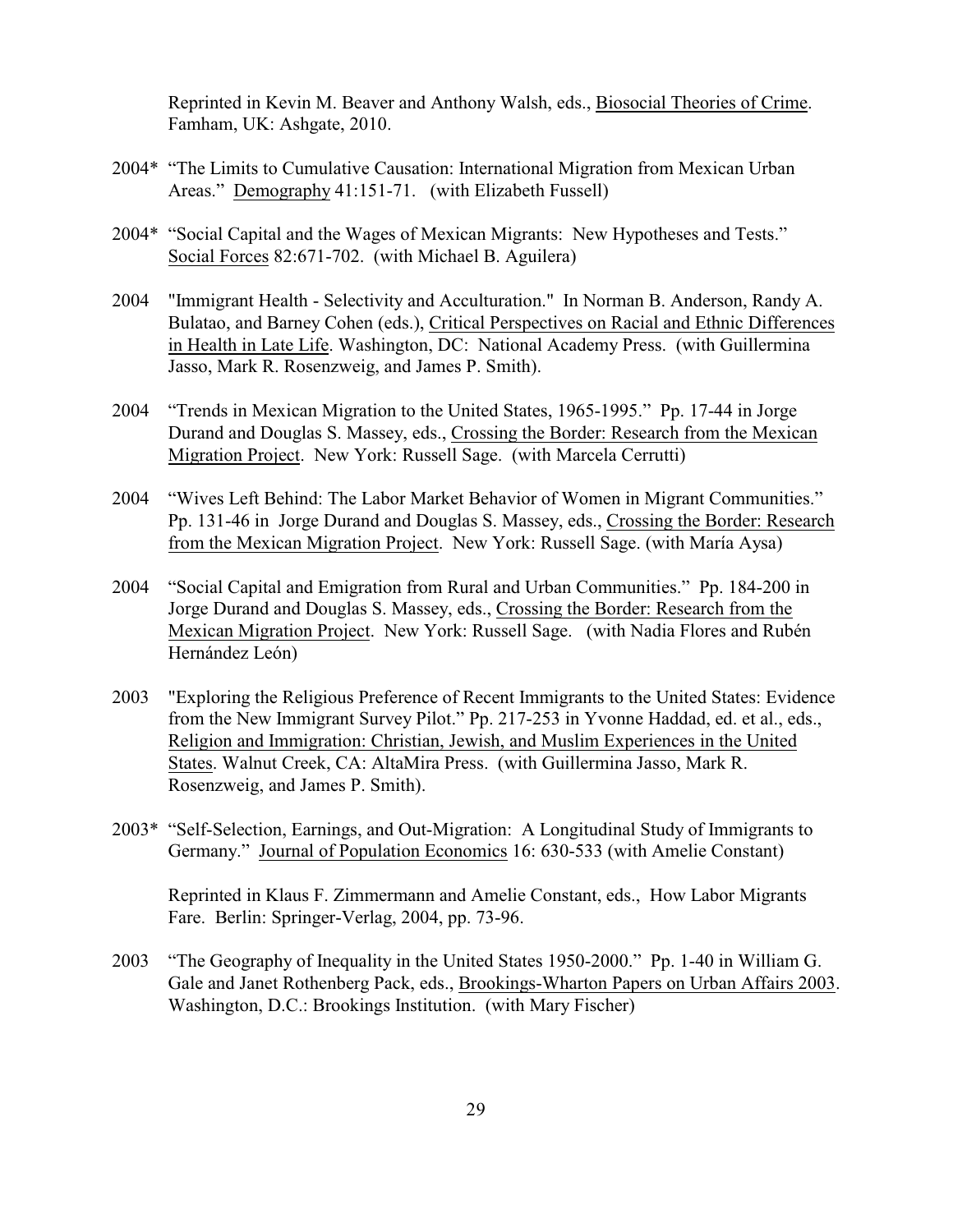- 2003\* "The Costs of Contradiction: U.S. Immigration Policy 1986-1996." Latino Studies 1:233-52. (with Jorge Durand)
- 2003 "A Synthetic Theory of International Migration." Pp. 142-52 in World in the Mirror of International Migration: International Migration of Population—Russia and Contemporary World. Moscow: MAX Press.
- 2003\* "Pathways to Legalization." Population Research and Policy Review 21:473-504. (with Nolan J. Malone)
- 2003 "The U.S. in the World Community: The Limits of National Sovereignty." Pp. 143-54 in Jonathan Rieder and Stephen Steinlight, eds., The Fractious Nation? Unity and Division in American Life. Berkeley: University of California Press.
- 2002\* "Return Migration by German Guestworkers: Neoclassical versus New Economic Theories." International Migration 40(4):5-38. (with Amelie Constant) Winner, Senior Prize, Vereinigung der Freunde des Deutschen Institut für Wirtschaftsforschung (Association of Friends of the German Institute for Social Research–Berlin)
- 2002\* "A Brief History of Human Society: The Origin and Role of Emotions in Social Life." American Sociological Review 67:1-29 (2001 Presidential Address to the American Sociological Association).

Reprinted in in Carolyn Neel, ed., *World History Encyclopedia: An Introduction to World History*. Santa Barbara, CA: ABC-CLIO, pp. 77-110.

- 2002 "La Ricerca sulle Migrazioni nel XXI Secolo." Pp. 5-24 in Colombo di Asher and Giuseppe Sciortino, eds., Stranieri in Italia: Assimilati ed Esclusi. Bologna: Instituto Cattaneo.
- 2002\* "The Culture of Mexican Migration: A Theoretical and Empirical Analysis." Social Forces 80:981-1004. (with William Kandel)

Reprinted in Robin Cohen and Gunvor Jonsson, eds., Migration and Culture. London: Edward Elgar, 2011.

- 2001\* "Segregation of Asians in U.S. Metropolitan Areas: 1980-1990." EurAmerica 31:1-30. (With Mary J. Fischer)
- 2001\* "On the Auspices of Female Migration between Mexico and the United States." Demography 38:187-200. (with Marcela Cerrutti)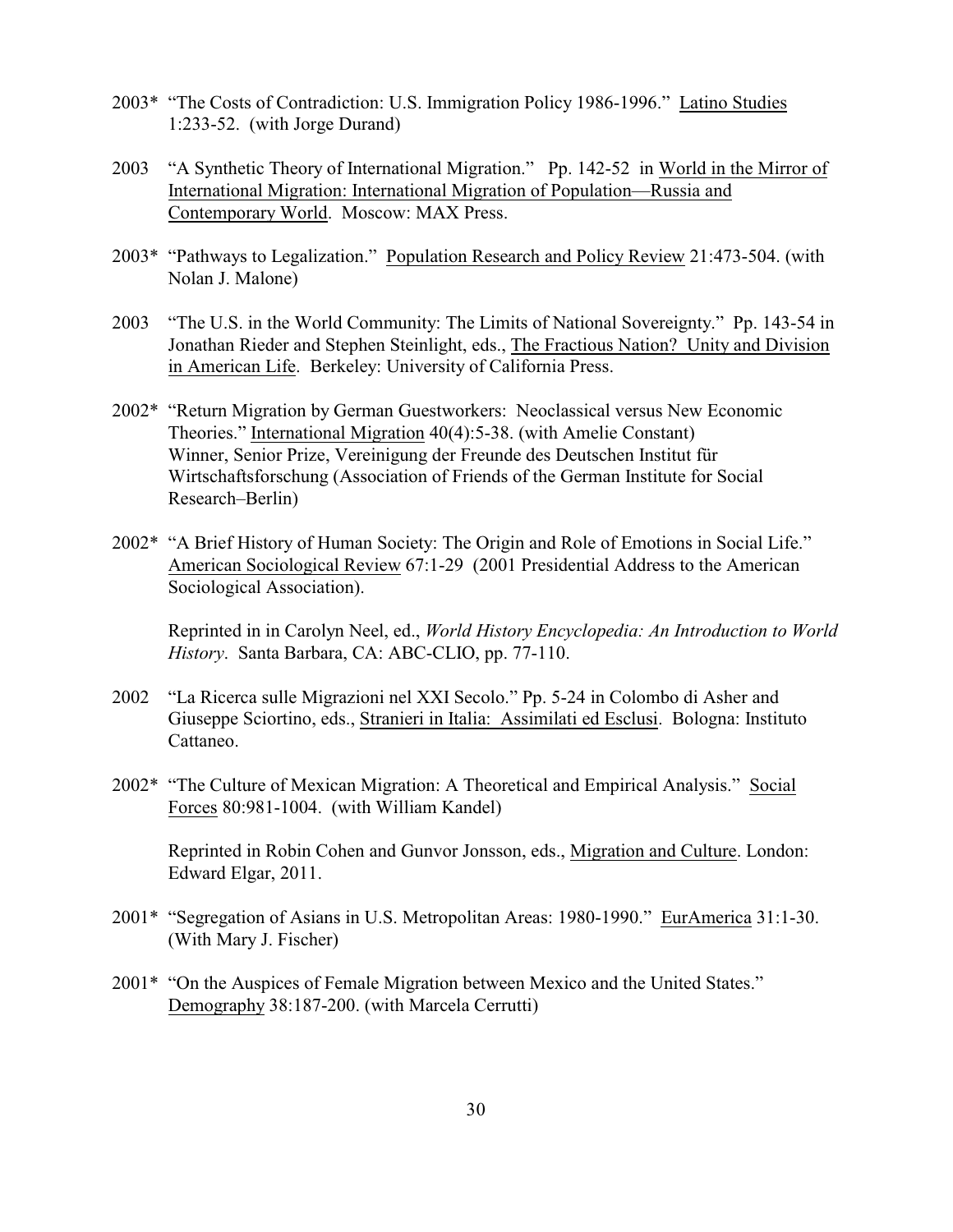- 2001 "Segregation and Violent Crime in Urban America." Pp. 317-346 in Elijah Anderson and Douglas S. Massey, eds., *Problem of the Century: Racial Stratification in the United States*. New York: Russell Sage Foundation.
- 2001\* "Social Capital and International Migration: A Test Using Information on Family Networks." American Journal of Sociology 106:1262-99. (with Miguel Ceballos, Kristin Espinosa, Alberto Palloni, and Mike Spittel)

Reprinted in Lawrence W. Wu, ed., Event History Analysis. Thousand Oaks, CA: Sage Publications.

- 2001\* "Use of Black English and Racial Discrimination in Urban Housing Markets: New Methods and Findings." Urban Affairs Review 36:470-96. (with Garvey Lundy)
- 2001 "Migrantes agradecidos." Artes de México 53:74-80.. (with Jorge Durand)
- 2001\* "Mexican Immigration to the United States: Continuities and Changes." Latin American Research Review 36:107-27. (with Jorge Durand and René Zenteno)
- 2001 "The Prodigal Paradigm Returns: Ecology Comes Back to Sociology." Pp. 41-48 in Alan Booth and Ann C. Crouter, eds., Does it Take a Village? Community Effects on Children, Adolescents, and Families. Mahwah, N.J.: Lawrence Erlbaum Associates.
- 2000 "Residential Segregation and Neighborhood Conditions in U.S. Metropolitan Areas." Pp. 389-482 in Neil Smelser, William Julius Wilson, and Faith Mitchell, eds., America Becoming: Racial Trends and Their Consequences.Washington, D.C.: National Academy Press.

Reprinted in Elizabeth Higginbotham and Margaret L. Andersen, eds., Race and Ethnicity in Society: The Changing Landscape. Belmont, CA: Thomson Wadsorth.

- 2000\* "Seeking Social Security: An Alternative Motivation for Mexico-U.S. Migration." International Migration 38: 3-24.(with Mariano Sana)
- 2000\* "Residential Segregation and Ethnic Enterprise in U.S. Metropolitan Areas." Social Problems 47:407-24. (with Mary J. Fischer)
- 2000 "Higher Education and Social Mobility in the United States, 1940-1998" Pp. 45-55 in Ann Leigh Speicher, Editor, America's Research Universities: Quality, Innovation, Partnership. Washington, D.C.: Association of American Universities.
- 2000 "The Ecology of Violence in Urban America." Urbana 4(26):37-46. (Journal published by the Instituto de Urbanismo, Facultad de Arquitectura y Urbanismo, Universidad Central de Venezuela).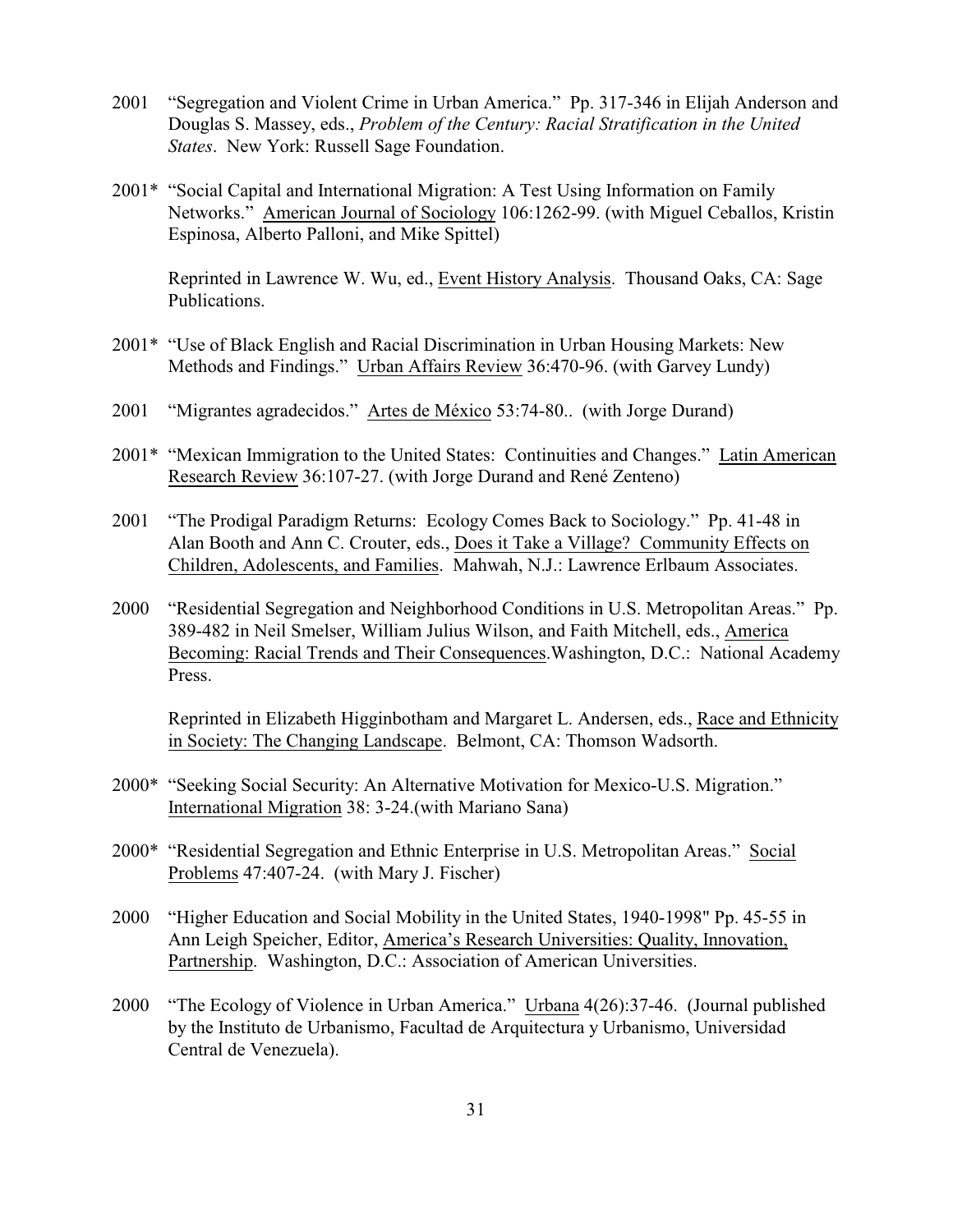- 2000\* "How Segregation Concentrates Poverty." Ethnic and Racial Studies 23:670-91. (with Mary J. Fischer)
- 2000 "International Migration." Pp. 156-87 in John Bongaarts and Rodolfo A. Bulatao, Eds., Beyond Six Billion: Forecasting the Worlds Population. Washington, D.C.: National Academy Press. (with Sharon Russell and Michael Teitelbaum)
- 2000\* "A Validation of the Ethnosurvey: The Case of Mexico-U.S. Migration." International Migration Review 34:765-92. (with René Zenteno)
- 2000 "Family, Schooling, Religiosity, and Mobility among New Legal Immigrants to the United States: Evidence from the New Immigrant Pilot Survey." (with G. Jasso, M. Rosenzweig, and J. Smith). Pp. 52-81 in Lydio F. Tomasi and Mary G. Powers, eds., Immigration Today: Pastoral and Research Challenges. New York: Center for Migration Studies.
- 2000\* "Assortative Mating among married New Legal Immigrants from the United States: Evidence from the New Immigrant Pilot Survey." International Migration Review 34:443-59. (with Guillermina Jasso, Mark Rosenzweig and James P. Smith)
- 2000 "The Residential Segregation of Blacks, Hispanics, and Asians: 1970 to 1990." Pp 44-73 in Gerald D. Jaynes, ed., Immigration and Race: New Challenges for American Democracy. New Haven: Yale University Press.
- 2000\* "The Changing Geography of Mexican Immigration to the United States: 1910-1996" Social Science Quarterly 81:1-15. (with Jorge Durand and Fernando Charvet)
- 2000\* "The New Immigrant Survey Pilot Study: Overview and New Findings About U.S. Legal Immigrants at Admission." Demography 37:127-38 (with Guillermina Jasso, Mark Rosenzweig, and James P. Smith)
- 2000\* "Engines of Immigration: Stocks of Human and Social Capital in Mexico." Social Science Quarterly 81:33-48. (with Julie Phillips)
- 1999\* "Does Rising Income Bring Integration? New Results for Blacks, Hispanics, and Asians in 1990." Social Science Research 28:316-26. (with Mary J. Fischer)
- 1999\* "International Migration at the Dawn of the Twenty-First Century: The Role of the State." Population and Development Review 25:303-23.
- 1999 "American Apartheid." Perspectives, Primus Online Publishing, McGraw-Hill. Web address: www.mhhe.com/primis/online.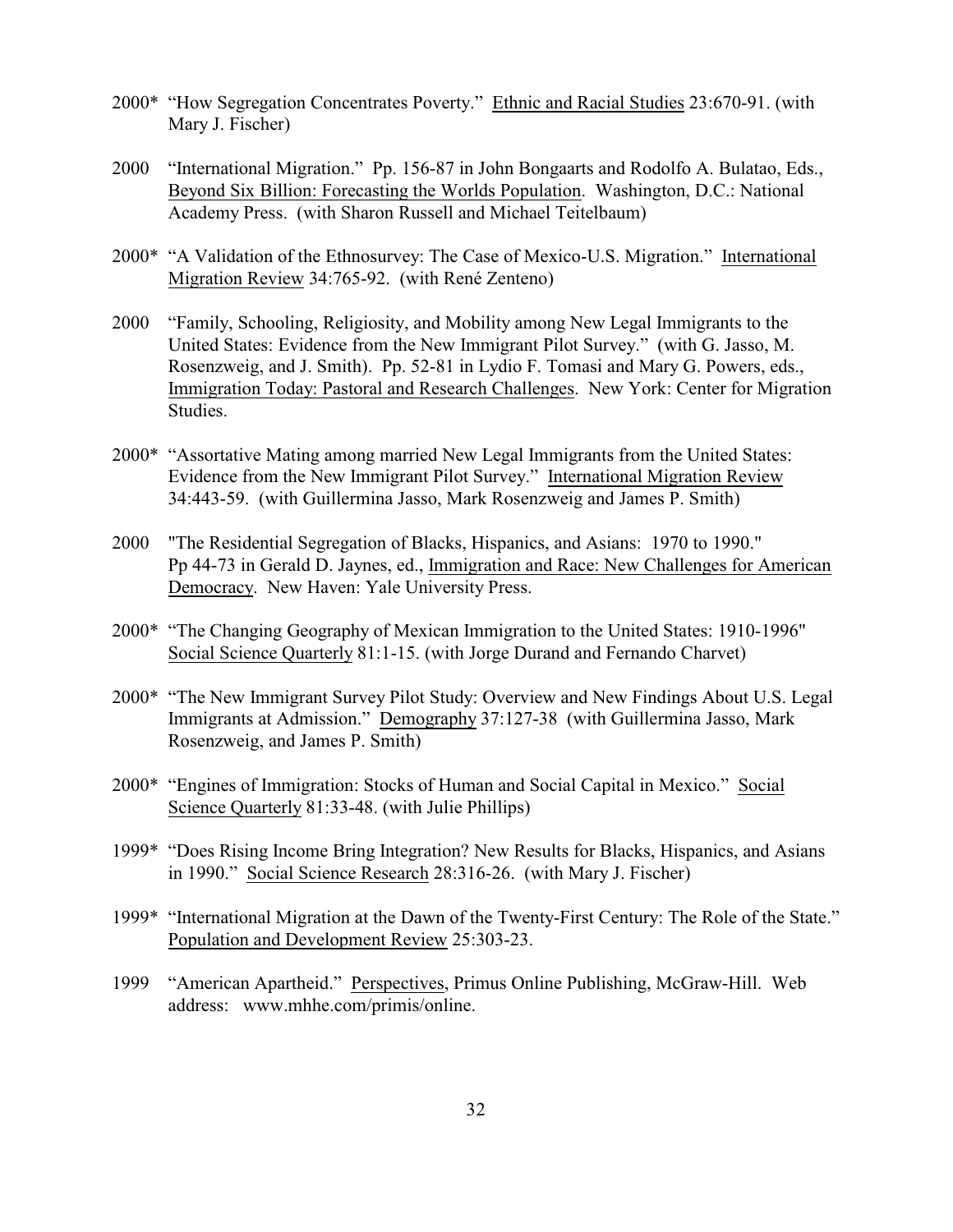- 1999 "Why Does Immigration Occur? A Theoretical Synthesis." Pp. 34-52 in Charles Hirschman, Josh DeWind, and Philip Kasnitz, eds., Handbook of International Migration: the American Experience. New York: Russell Sage.
- 1999\* "The New Era of Mexican Migration to the United States." Journal of American History 86:518-36. (with Jorge Durand and Emilio Parrado).
- 1999 "Miracles on the Border: Retablos of Mexican Migrants to the United States." Pp. 203- 28 in Edna Acosta and Liliana Golden, ed., Identities on the Move: Transnational Processes in North American and the Caribbean Basin. Austin: University of Texas Press. (with Jorge Durand)
- 1999\* "The New Labor Market: Immigrants and Wages After IRCA." Demography 36:233- 46. (with Julie Phillips)
- 1999\* "The Dynamics of Mass Migration." Proceedings of the National Academy of Sciences 96(8):5328-335. (with René Zenteno)
- 1999 "When Surveys Fail: An Alternative Approach to Studying Illegal Migration." Pp. 145- 60 in Arthur A. Stone et al., eds., The Science of the Self-Report: Implications for Research and Practice. New York: Erlbaum Press.
- 1999\* Especifidad versus Representatividad: Enfoques Metodológicos para el Estudio de la Migración Internacional." Estudios Demográficos y Urbanos 40:75-116. (with René Zenteno)
- 1998 "Dinámica Migratoria entre México y Estados Unidos." Pp. 49-68 in René Zenteno, editor, Población, Desarrolo, y Globalización: V Reunión de Investigación Sociodemográfica en México, Volumen 2. México, D.F.: Sociedad Mexicana de Demografía y El Colegio de la Frontera Norte. (with Jorge Durand and Kristin Espinosa)
- 1998 "Back to the Future: Rediscovering Neighborhood Context." Review Essay on Neighborhood Poverty, Volumes I and II, edited by Jeanne Brooks-Gunn, Greg J. Duncan, and Lawrence Aber. Contemporary Sociology 27:570-73.
- 1998\* "The Social Process of Undocumented Border Crossing." International Migration Review 32:561-92. (with Audrey Singer)
- 1998\* "From Escalator to Hourglass: Changes in the U.S. Occupational Wage Structure: 1949- 1989." Social Science Research 27:51-71. (with Deborah Hirst)
- 1998\* "International Migration and Business Formation in Mexico." Social Science Quarterly 79:1-20. (with Emilio Parrado)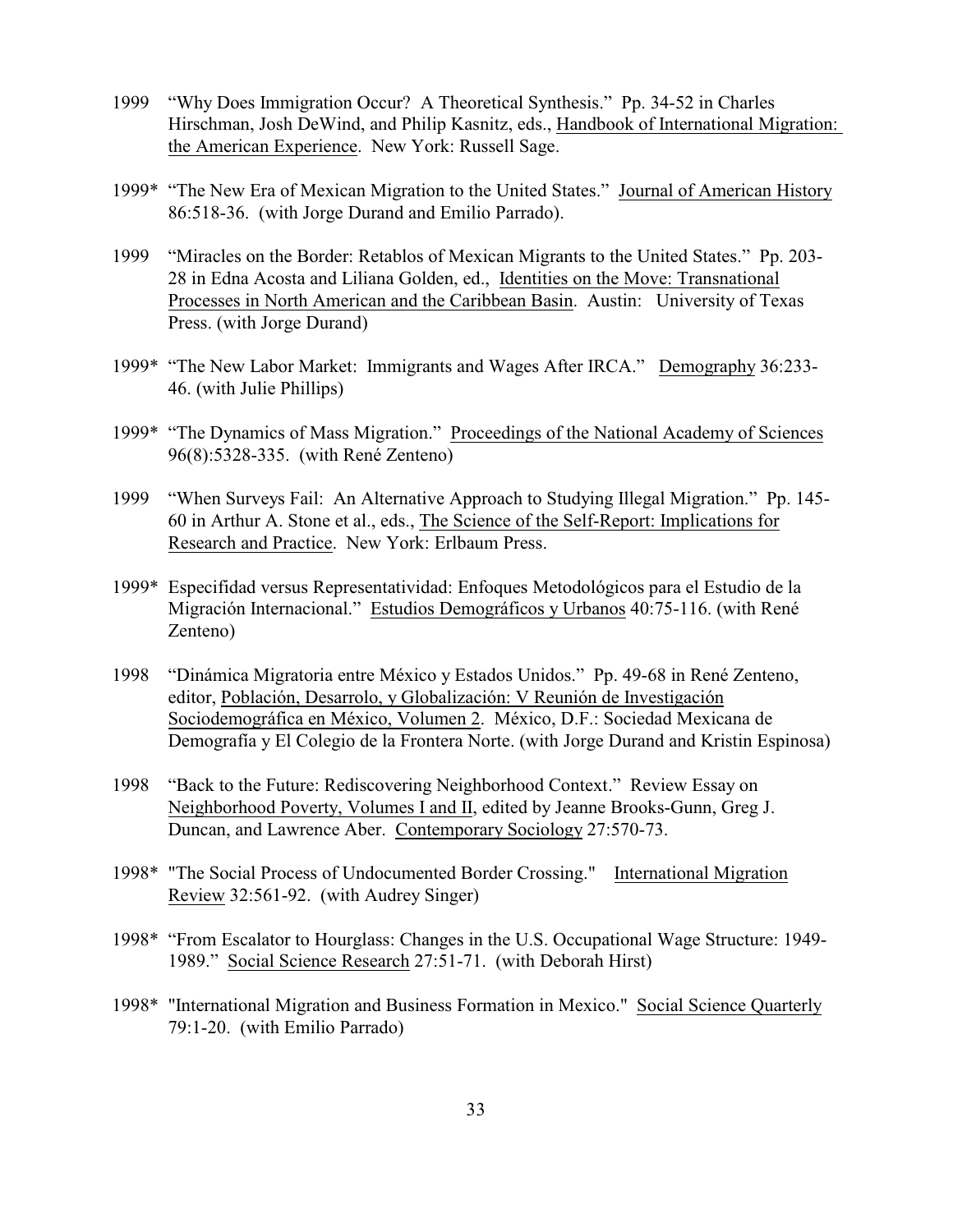1997\* "Undocumented Migration and the Quantity and Quality of Social Capital." Soziale Welt 12:141-62. (with Kristin Espinosa)

Reprinted in Ludger Pries, ed., Migration and Transnational Social Spaces (Aldershot, U.K.: Ashgate, 1999), pp. 106-37.

- 1997\* "Migración y Pequeña Empresa ." Ciudades 35:34-40. (with Emilio A. Parrado)
- 1997 Review Essay on When Work Disappears: The World of the New Urban Poor by William Julius Wilson. Contemporary Sociology 26:416-18.
- 1997 "The Retablo Art of Mexican Migrants to the United States." Latino Review of Books 3(1-2):22-24. (with Jorge Durand)
- 1997\* "What's Driving Mexico-U.S. Migration? A Theoretical, Empirical and Policy Analysis." American Journal of Sociology 102:939-999. (with Kristin Espinosa)
- 1997\* "Determinants of English Proficiency Among Mexican Migrants to the United States." International Migration Review 31:28-50. (with Kristin E. Espinosa)
- 1996\* "The Age of Extremes: Concentrated Affluence and Poverty in the 21st Century." Demography 33:395-412 (1996 Presidential Address, Population Association of America)

Reprinted in Otis Scott, ed, Readings in Ethnic Studies. Dubuque: Kendall/Hunt Publishing.

Reprinted in Crime and Criminals: Opposing Viewpoints. San Diego, Ca.: Greenhaven Press, 1999.

Reprinted in The Political Economy: Frontiers of Economic Thought, Volume 5. Medford, Mass.: Global Development and Environmental Institute, Tufts University.

Reprinted in Jeff Manza and Michael Sauder, eds., Inequality and Society, W.W. Norton, 2009.

1996\* International Migration and National Development." Population Index 62-181-212. (with J. Arango, G. Hugo, A. Kouaouci, A. Pellegrino, and J.E. Taylor)

Reprinted in Migration and Development, edited by Oliver Bakewell. Cheltenham, UK: Edward Elgar Publishing, Ltd.

1996\* "The Dimensions of Segregation Revisited." Sociological Methods and Research 25:172- 206 (with Michael White and Voon-Chin Phua)

Reprinted in Migration and Development, edited by Oliver Bakewell. Cheltenham, UK: Edward Elgar Publishing, Ltd.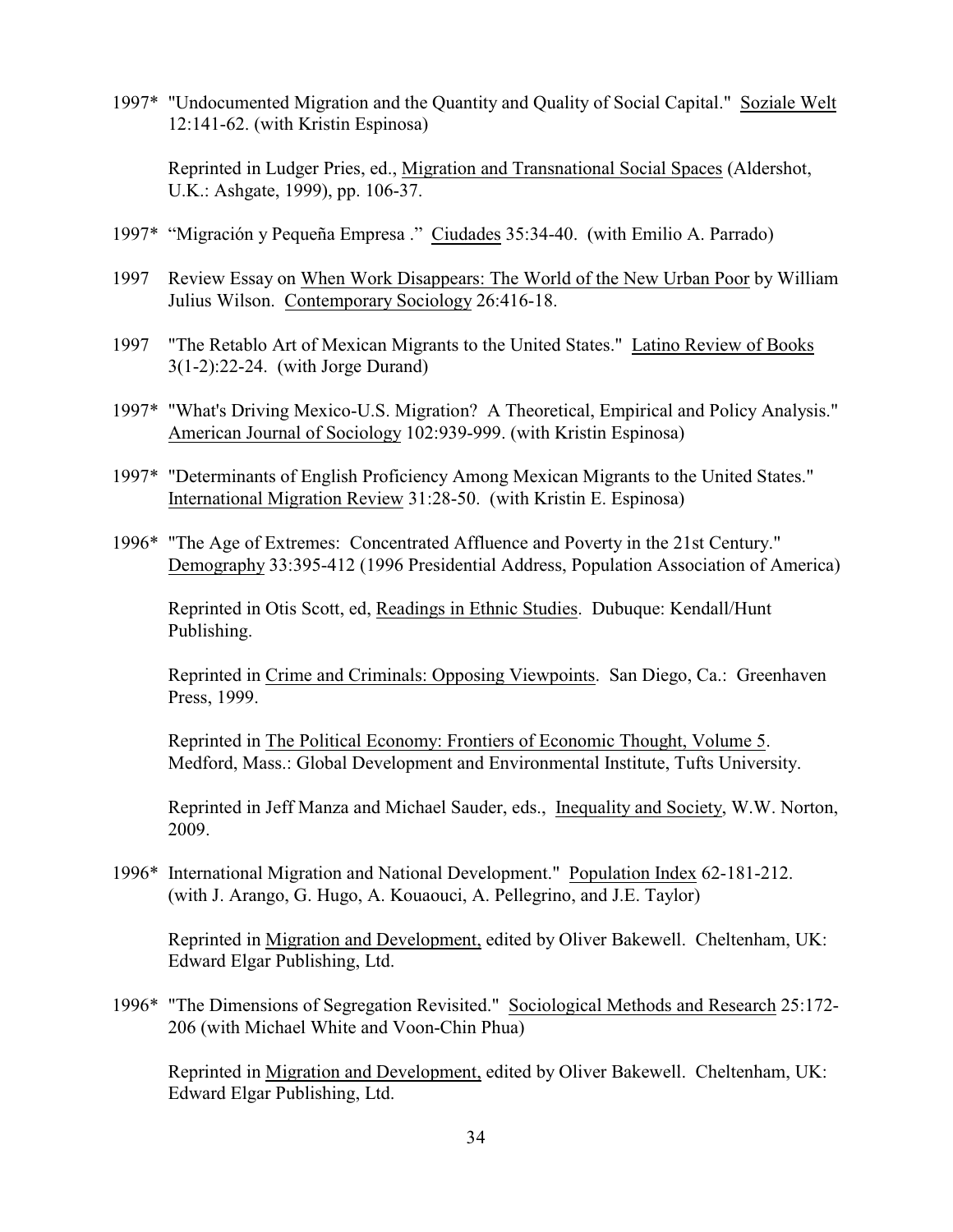- 1996\* "International Migration and Community Development." Population Index 63:397-418. (with Joaquin Arango, Graeme Hugo, Ali Kouaouci, Adela Pellegrino, and J.Edward Taylor)
- 1996\* "International Migration and Development in Mexican Sending Communities." Demography 33:249-64. (with Jorge Durand, Emilio Parrado, and William Kandel)

Reprinted in Migration and Development, edited by Oliver Bakewell. Cheltenham, UK: Edward Elgar Publishing, Ltd.

- 1996\* "Migradollars and Development: A Reconsideration of the Mexican Case." International Migration Review 30:423-44 (with Jorge Durand and Emilio Parrado)
- 1995\* "Unraveling the Tangle of Pathology: The Effect of Spatially Concentrated Joblessness on the Well-Being of African Americans." Social Science Research 24:352-66. (with Kumiko Shibuya).
- 1995 Review Essay on The Bell Curve: Intelligence and Class Structure in American Life, by Richard J. Herrnstein and Charles Murray." American Journal of Sociology 101:747-53.
- 1995\* "The New Immigration and Ethnicity in the United States." Population and Development Review 21:631-52.

Reprinted Chapter 3 in American Diversity: A Demographic Challenge for the Twenty-First Century, edited by Stewart E. Tolnay and Nancy A. Denton. Albany: State University of New York Press, 2002, pp. 75-98.

- 1995\* "New Estimates of Undocumented Mexican Migration and the Probability of Apprehension." Demography 32:203-13. (with Audrey Singer)
- 1995\* "The Changing Geographic Structure of Black-White Segregation in the United States." Social Science Quarterly 76:527-42. (with Zoltan Hajnal)
- 1995 "Getting Away with Murder: Segregation and Violent Crime in Urban America." University of Pennsylvania Law Review 143(5):1203-1232.
- 1995 "The New Geography of Inequality in Urban America." Pp. 27-37 in Suburbs and Cities: Changing Patterns in Metropolitan Living. Washington, D.C.: The Aspen Institute.
- 1995 "Contemporary Issues in Latino Families: Future Directions for Research, Policy, and Practice" Chapter 10 in Ruth E. Zambrana, ed., Understanding Latino Families: Scholarship, Policy, and Practice. (with Ruth E. Zambrana and Sally Alonzo Bell). Newbury Park, Ca.: Sage.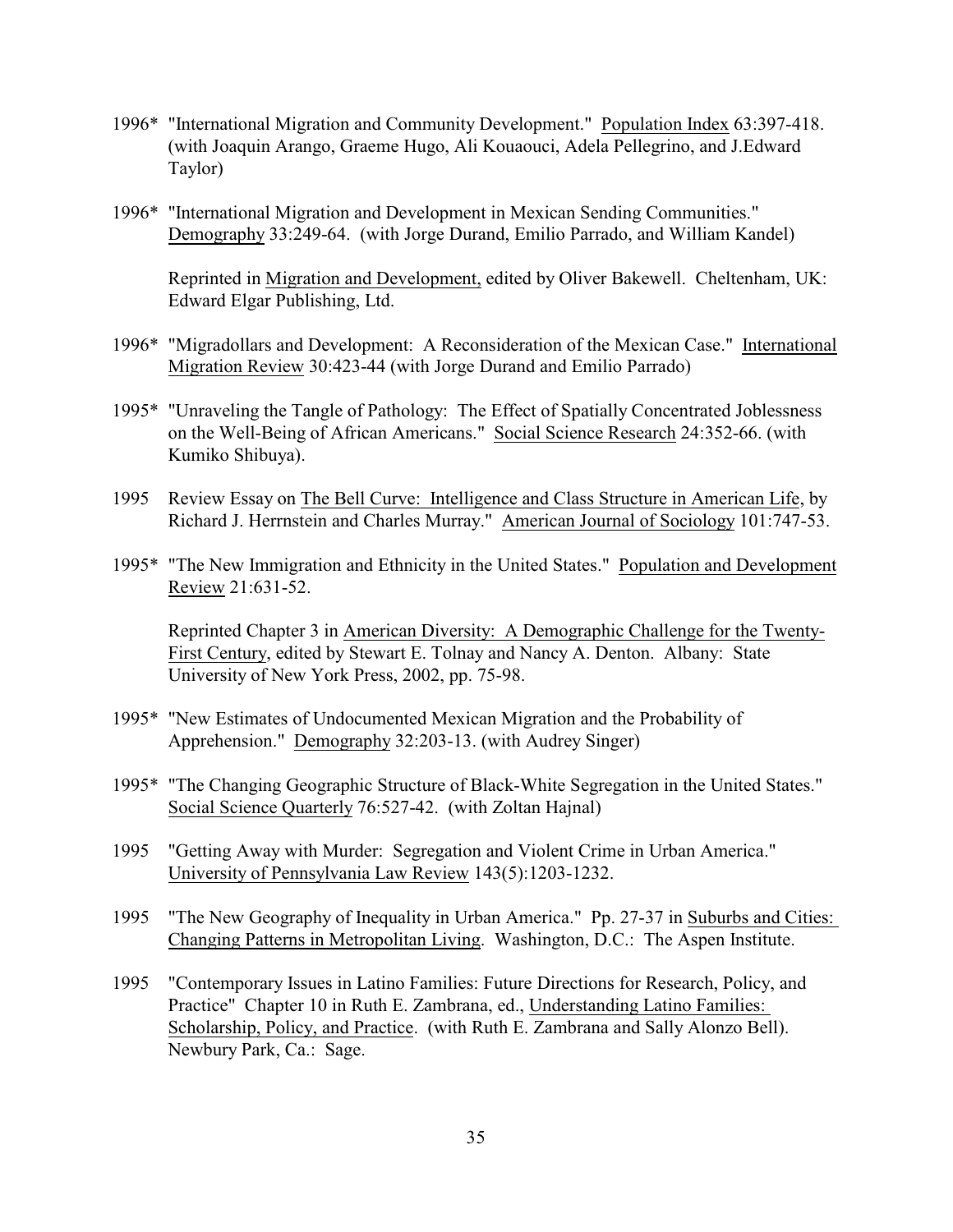- 1994\* "An Evaluation of International Migration Theory: The North American Case." Population and Development Review 20:699-752. (with J. Arango, A. Koucouci, A. Pelligrino, and J.E. Taylor)
- 1994\* "Selective Emigration, Cohort Quality, and Models of Immigrant Assimilation." Social Science Research 23:315-49. (with David Lindstrom)

Reprinted in M Suarez-Orozco and D.B. Qin-Hilliard (eds.), The New Immigration: Interdisciplinary Perspectives Vol. 2. Hamden, CT: Garland Publishing.

1994 "America's Apartheid and the Urban Underclass" Social Service Review 68:471-87.

Reprinted in Civil Rights and Social Wrongs: Black-White Relations Since World War II, edited by John Higham. State College, PA: Penn State University Press, pp. 102-118.

Reprinted in Fred Pincus and Howard Ehrlich, eds., Race and Ethnic Conflict: Conflicting Views on Prejudice, Discrimination, and Ethnoviolence. Boulder: Westview.

Reprinted in The Making and Unmaking of Urban Communities, edited by Scott Chazdon. Boston: Allyn and Bacon, 1999.

- 1994\* "Disentangling the Causes of Concentrated Urban Poverty." International Journal of Group Tensions 24:267-316. (with Nancy Denton and Mitchell Eggers)
- 1994\* "Migradollars: The Remittances and Savings of Mexican Migrants to the United States." Population Research and Policy Review 13:3-30. (with Emilio Parrado)
- 1994\* "Continuities in Transnational Migration: An Analysis of 19 Mexican Communities." American Journal of Sociology 99:1492-1533 (with Luin Goldring and Jorge Durand)
- 1994 "The Methodology of an Ethnosurvey." Chapter 24 in Donald J. Bogue, ed., Readings in Population Research Methodology. New York: United Nations Fund for Population Activities.
- 1994\* "Migration, Segregation, and the Spatial Concentration of Poverty." American Sociological Review 59:425-45. (with Andrew Gross and Kumiko Shibuya)
- 1993\* "Theories of International Migration: A Review and Appraisal." Population and Development Review 19:431-66. (with J. Arango, G. Hugo, A. Kouaouci, A. Pellegrino, and J.E. Taylor)

Reprinted in Turkish as "Uluslararasý göç kuramlarýnýn bir deðerlendirmesi." *Göç Dergisi, Makale tarihçesi: 1 Temmuz 2014'de Tercüme Edildi*

Reprinted as Chapter 23 in Frank Trovato, ed., Population and Society: Essential Readings. Oxford: Oxford University Press (2001).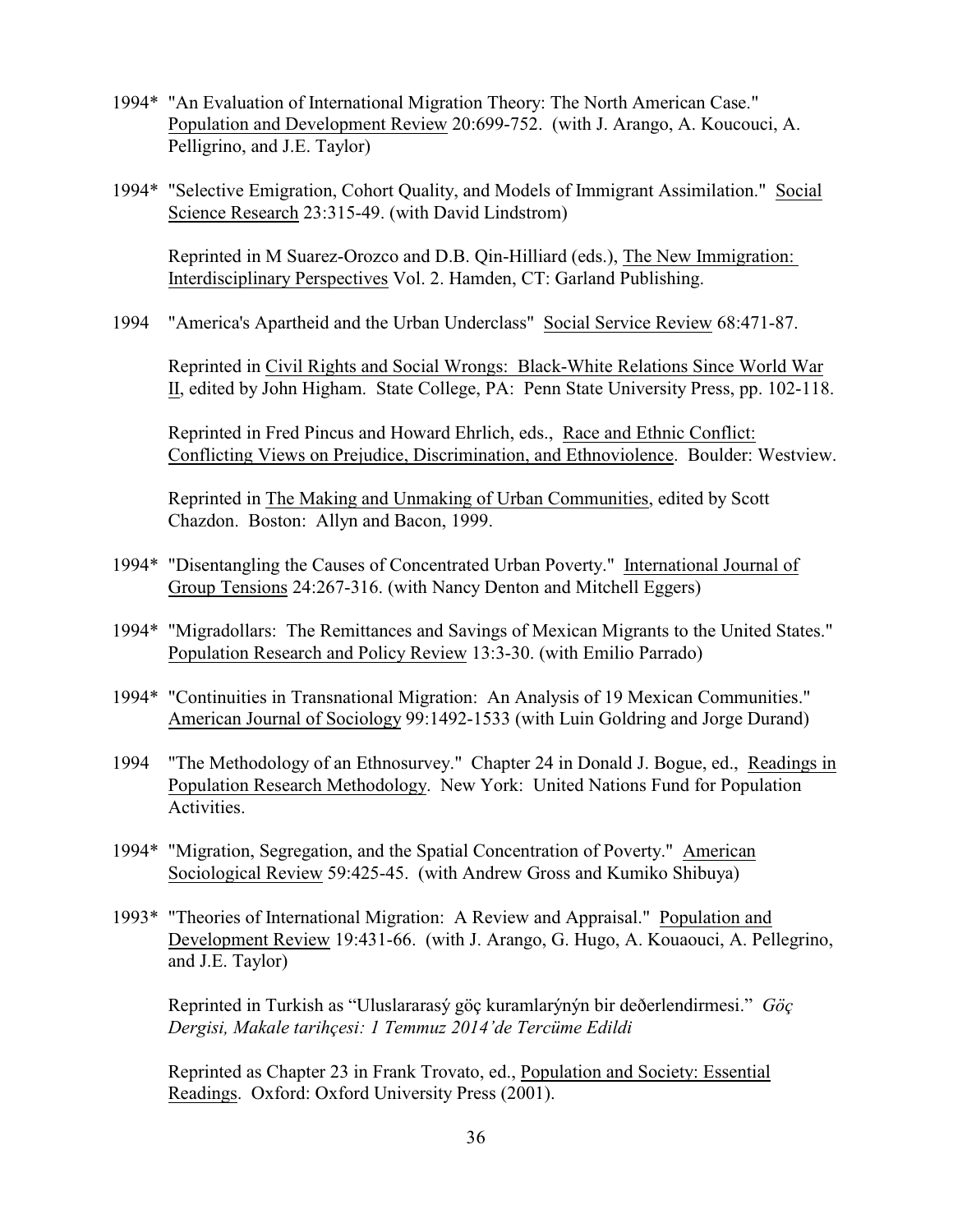Reprinted in Spanish as "Teorías sobe la Migración Internacional: Una Reseña y una Evaluación." Trabajo: Migraciones y Mercados de Trabajo 2(3):5-50.

Reprinted in International Migration, edited by Andrew Geddes. Los Angeles: Sage Publications (2011).

- 1993\* "The Spatial Concentration of Affluence and Poverty During the 1970s." Urban Affairs Quarterly 29:299-315. (with Mitchell Eggers)
- 1993\* "Latinos, Poverty, and the Underclass: A New Agenda for Research." Hispanic Journal of Behavioral Sciences 15:449-75.
- 1993\* "Effect of the Immigration Reform and Control Act on the Wages of Mexican Migrants." Social Science Quarterly 74:523-41. (with Katharine Donato)
- 1993\* "Public Housing and the Concentration of Poverty." Social Science Quarterly 74:109-23. (with Shawn M. Kanaiaupuni)
- 1992\* "Racial Identity and the Segregation of Mexicans in the United States." Social Science Research 21:235-60 (with Nancy A. Denton)
- 1992\* "The Residential Segregation of Asian Origin Groups in U.S. Metropolitan Areas." Sociology and Social Research 76:170-77. (with Nancy A. Denton)
- 1992\* "Changing Conditions in the U.S. Labor Market: Effects of the Immigration Reform and Control Act of 1986." Population Research and Policy Review 11:93-116. (with Katharine Donato and Jorge Durand)
- 1992\* "A Longitudinal Analysis of Urban Poverty: Blacks in U.S. Metropolitan Areas Between 1970 and 1980." Social Science Research 21:175-203. (with Mitchell Eggers)
- 1992\* "Mexican Migration to the United States: A Critical Review." Latin American Research Review 27:3-43. (with Jorge Durand)
- 1992\* "Stemming the Tide? Assessing the Deterrent Effects of the Immigration Reform and Control Act." Demography 29:139-57. (with K. Donato and J. Durand)
- 1992\* "Determinants of Savings, Remittances, and Spending Patterns among Mexican Migrants to the United States." Sociological Inquiry 62:186-207. (with Lawrence Basem)
- 1991\* "Segregation, the Concentration of Poverty, and the Life Chances of Individuals." Social Science Research 20:397-420. (with Andrew Gross and Mitchell Eggers)
- 1991\* "The Structural Determinants of Urban Poverty: A Comparison of Whites, Blacks, and Hispanics." Social Science Research 20:217-55. (with Mitchell Eggers)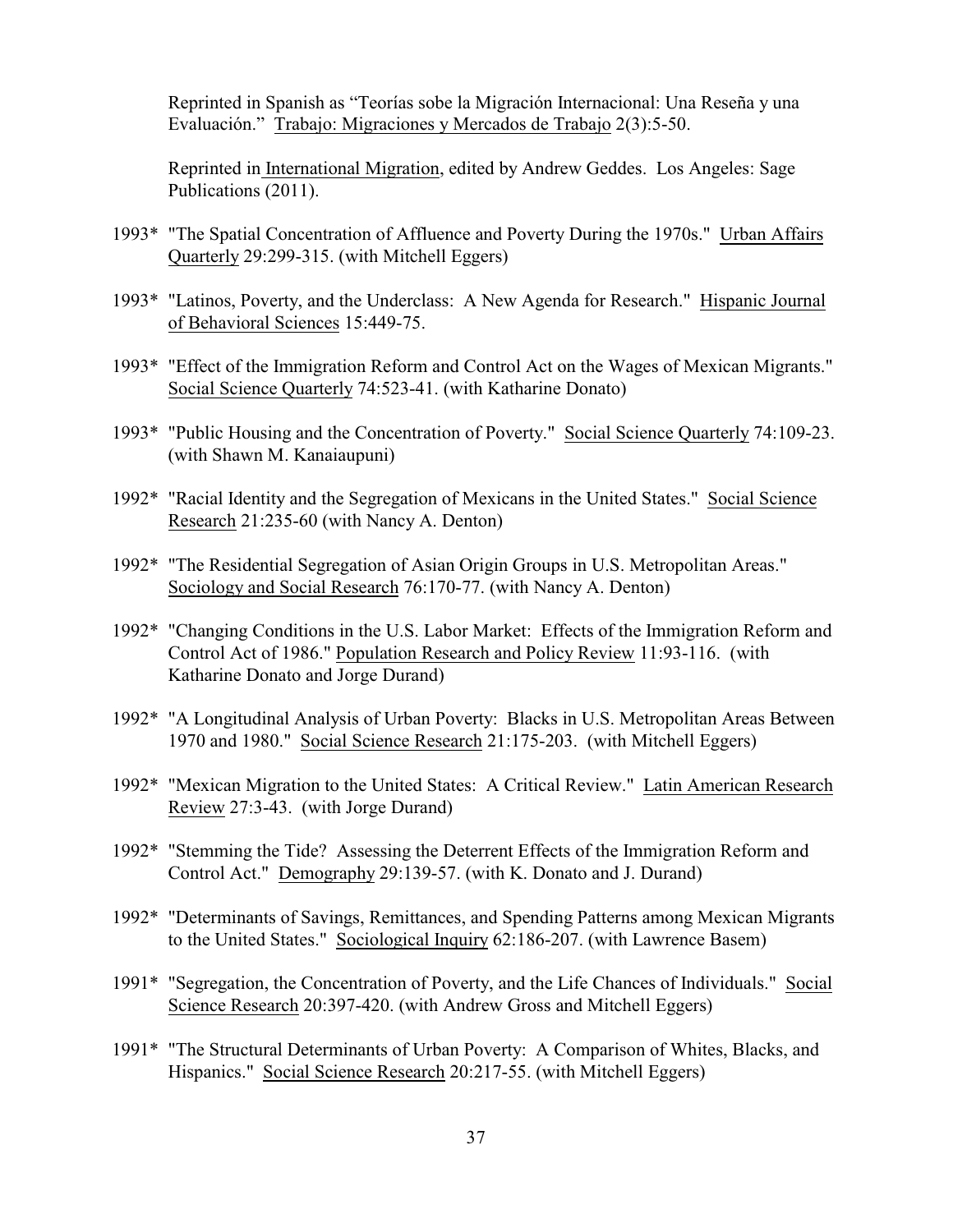- 1991\* "Explaining Trends in Residential Segregation 1970-1980." Urban Affairs Quarterly 27:13-35. (with Andrew B. Gross)
- 1991\* "Segregation in the Second Ghetto: Racial and Ethnic Segregation in American Public Housing, 1977." Social Forces 69:1011-1038. (with Adam Bickford)
- 1991\* "Spatial Assimilation Models: A Micro-Macro Comparison." Social Science Quarterly 72:347-61. (with Andrew B. Gross)
- 1990\* "Patterns of Neighborhood Transition in a Multiethnic World." Demography 28:41-64. (with Nancy A. Denton)
- 1990 "Effects of the Immigration Reform and Control Act of 1986: Preliminary Data from Mexico." Pp. 183-210 in Frank D. Bean, Barry Edmonston, and Jeffrey S. Passel, eds., Illegal Immigration to the United States: The Experience of the 1980s. Washington, D.C.: Urban Institute Press. (with Zai Liang)
- 1990\* "Segregation and Neighborhood Quality: Blacks, Hispanics, and Asians in the San Francisco Metropolitan Area." Social Forces 69:15-32. (with Eric Fong)
- 1990\* "American Apartheid: Segregation and the Making of the Underclass." American Journal of Sociology 96:329-357.

Reprinted in David B. Grusky and Szonja Szelényi, eds., The Inequality Reader: Contemporary and Foundational Readings in Race, Class, and Gender. Boulder, CO: Westview Press, 2006.

Reprinted in David Inglis and John Bone, ed., Social Stratification: Critical Concepts in the Social Sciences. London: Routledge, 2006

Reprinted in Jessie P.H. Poon, Kenneth Button, and Peter Nijkamp, eds., Social Planning. Cheltenham, UK: Edward Elgar Publishing, 2005.

Reprinted in Double Exposure: Poverty and Race in America, New York and London: M.E. Sharpe, pp. 135-40.

Reprinted in The Sociology of Race and Ethnicity, edited by Malcom Cross. Cheltenham, UK: Edward Elgar Publishing, Ltd.

1990\* "Social Structure, Household Strategies, and the Cumulative Causation of Migration." Population Index 56:3-26.

Reprinted in Victor Piché, ed., Les Théories de la Migration. Paris: INED Editions.

1990 "The Social and Economic Origins of Immigration." Annals of the American Academy of Political and Social Science 510:60-72.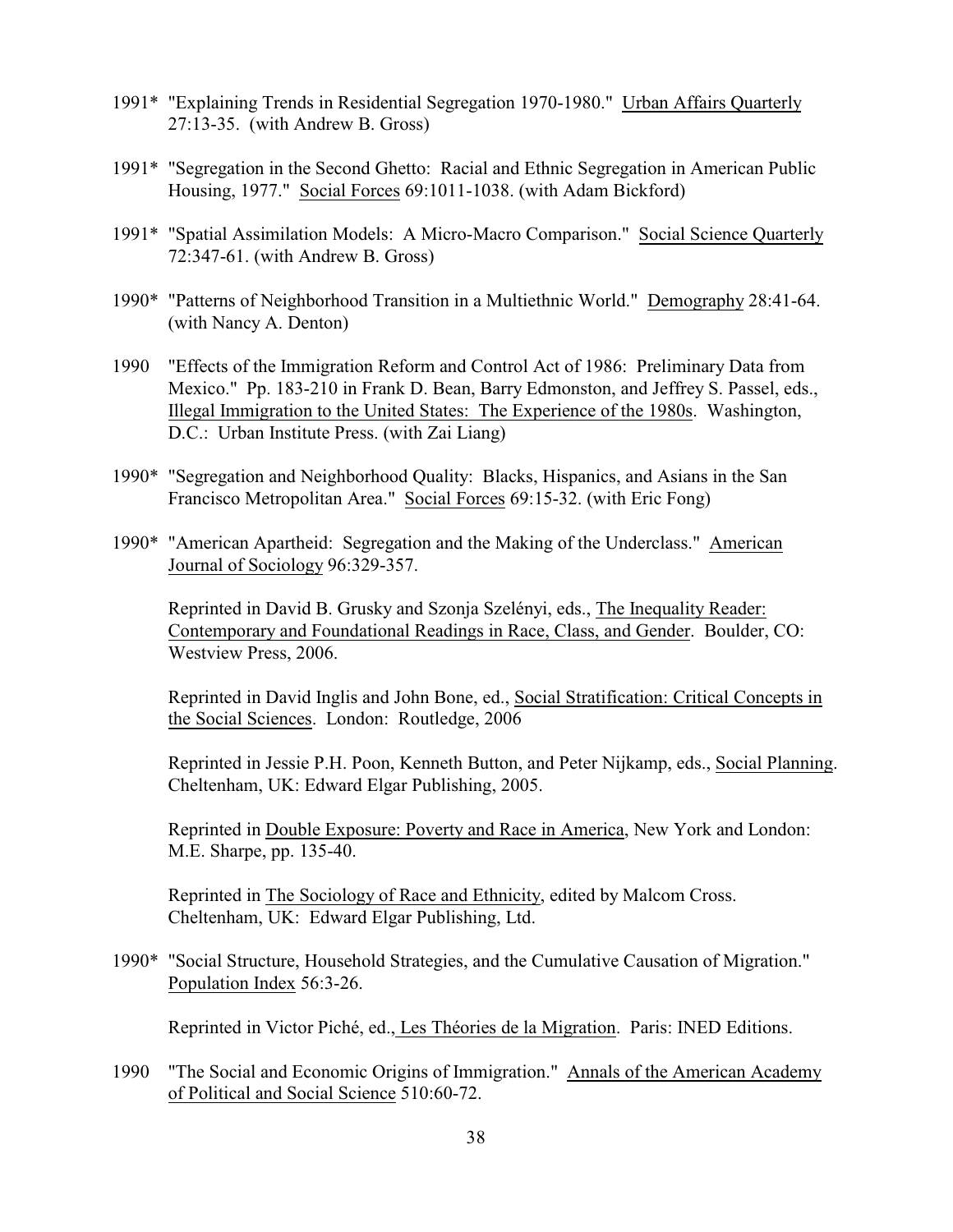Reprinted in Spanish as: "Los Orígenes Sociales y Econonómicos de la Inmigración," Bolotín: Grupo Parlamentario Inter-Americano Sobre Población y Desarrollo, Vol. 8(2).

- 1990\* "The Ecology of Inequality: Minorities and the Concentration of Poverty 1970-1980." American Journal of Sociology 95:1153-1188. (with Mitchell L. Eggers)
- 1989\* "The Long-Term Consequences of a Temporary Worker Program: The U.S. Bracero Experience." Population Research and Policy Review 8:199-226. (with Zai Liang)
- 1989\* "Racial Identity among Caribbean Hispanics: The Effect of Double Minority Status on Residential Segregation." American Sociological Review 54:790-808. (with N.A. Denton)

Reprinted in Thomas Shapiro, ed., Great Divides: Readings in Social Inequality in the United States. New York: McGraw Hill, 2004.

- 1989\* "Hypersegregation in U.S. Metropolitan Areas: Black and Hispanic Segregation along Five Dimensions." Demography 26:373-93. (with N.A. Denton)
- 1989\* "Residential Segregation of Mexicans, Puerto Ricans, and Cubans in U.S. Metropolitan Areas." Sociology and Social Research 73:73-83. (with N.A. Denton)
- 1988\* "Residential Segregation of Blacks, Hispanics, and Asians by Socioeconomic Status and Generation." Social Science Quarterly 69:797-817. (with N.A. Denton)
- 1988\* "International Migration and Economic Development in Comparative Perspective." Population and Development Review 14:383-414. Prepared for the U.S. Commission for the Study of International Migration and Cooperative Economic Development.

Reprinted in Sergio Díaz-Briquets and Sidney Weintraub, eds., Determinants of Emigration from Mexico, Central America, and the Caribbean, pp. 14-47. Boulder, Co.: Westview Press.

Reprinted in The Sociology of Development, edited by Bryan Roberts, Charles Wood, and Robert Cushing. London: Edward Elgar Publishing.

1988\* "The Dimensions of Residential Segregation." Social Forces 67:281-315. (with N.A. Denton)

Reprinted in Donald J. Bogue, ed. 1994. Readings in Population Demography. New York: United Nations.

1988\* "Suburbanization and Segregation in U.S. Metropolitan Areas." American Journal of Sociology 94:592-626. (with N.A. Denton)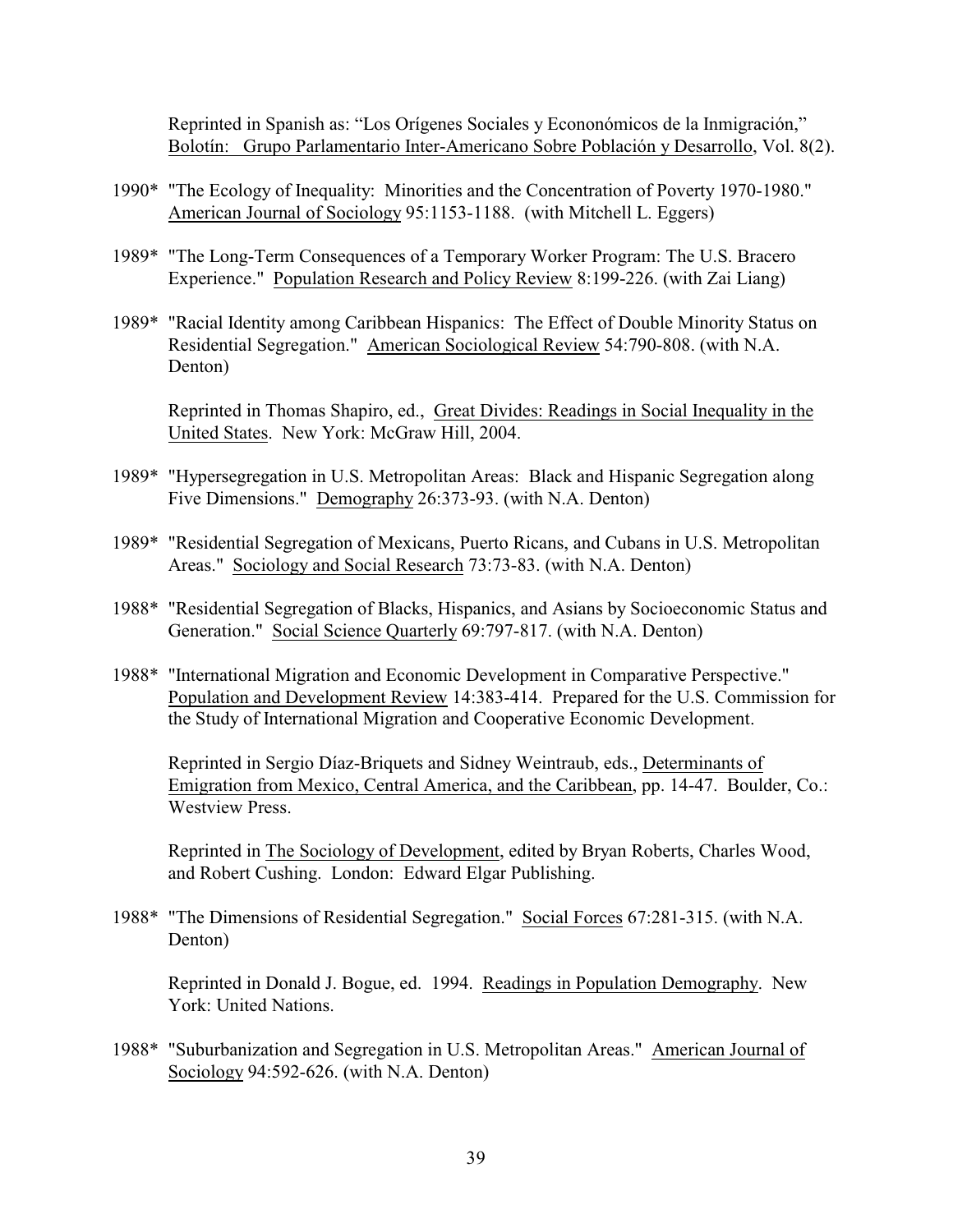- 1987\* "The Ethnosurvey in Theory and Practice." International Migration Review 21:1498- 1522.
- 1987\* "The Effect of Residential Segregation on Black Social and Economic Well-Being." Social Forces 66:29-56. (with G.A. Condran and N.A. Denton)
- 1987\* "The Social Process of International Migration." Science 237:733-8. (with Felipe García España)
- 1987\* "Trends in the Residential Segregation of Blacks, Hispanics, and Asians." American Sociological Review 52:802-25. (with N.A. Denton)

Reprinted in Norman R. Yetman, ed., Minority and Majority: The Dynamics of Race and Ethnicity in American Life, pp. 352-78. Boston: Allyn and Bacon, 1991 (Fifth Edition).

Reprinted in Kenneth L. Kusmer, ed., Black Communities and Urban Development in America, 1720-1990, Volume 8, Progress versus Poverty: 1970 to Present, pp. 344-68.

- 1987\* "Do Undocumented Migrants Earn Lower Wages than Legal Immigrants? New Evidence from Mexico." International Migration Review 21:236-74.
- 1987\* "Understanding Mexican Migration to the United States." American Journal of Sociology 92:1372-1403.
- 1987 "Geographic Distribution, Internal Migration, and Residential Segregation of Hispanics." Chapter 5 in The Hispanic Population of the United States. New York: Russell Sage. (with Frank D. Bean and Marta Tienda)
- 1986\* "The Settlement Process Among Mexican Migrants to the United States." American Sociological Review 51:670-85.
- 1986\* "The Social Organization of Mexican Migration to the United States." Annals, American Academy of Political and Social Science 487:102-13.

Reprinted in Norman R. Yetman, ed., Minority and Majority: The Dynamics of Race and Ethnicity in American Life, pp. 469-76. Boston: Allyn and Bacon, 1991 (Fifth Edition).

Reprinted in David Jacobson, ed., Immigration to the United States: A Reader, pp 200-16. Cambridge: Blackwell, 1998.

- 1985\* "Ethnic Residential Segregation: A Theoretical Synthesis and Empirical Review." Sociology and Social Research 69:315-350.
- 1985\* "Explaining the Paradox of Puerto Rican Segregation." Social Forces 64:306-331. (with Brooks Bitterman)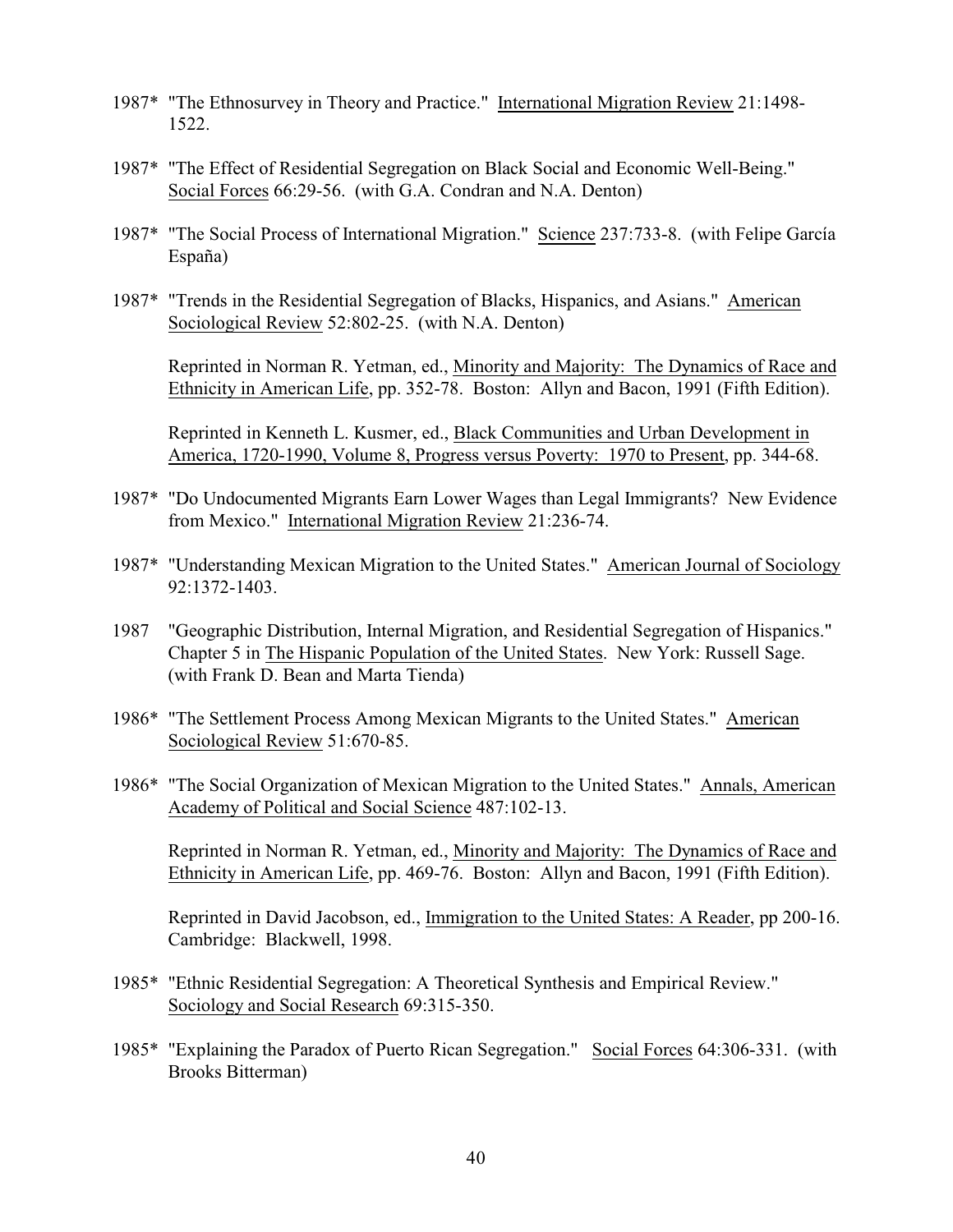- 1985\* "A Comparison of Patterns of U.S. Migration in Two Mexican Sending Communities." Latin American Research Review 20: 104-123. (with Richard Mines)
- 1985\* "Spatial Assimilation as a Socioeconomic Outcome." American Sociological Review 50:94-105. (with Nancy A. Denton)
- 1985 "The Settlement Process Among Mexican Migrants to the United States: New Methods and Findings." Pp. 255-292 in Daniel B. Levine, Kenneth Hill, and Robert Warren, eds. Immigration Statistics: A Story of Neglect. Washington, D.C.: National Academy Press.
- 1984\* "Processes of Hispanic and Black Spatial Assimilation." American Journal of Sociology 89:836-73. (with Brendan P. Mullan)

Reprinted in Norman R. Yetman, ed., Minority and Majority: The Dynamics of Race and Ethnic Relations, Fourth Edition, pp. 352-369. Boston: Allyn and Bacon.

- 1984\* "A Demonstration of the Effect of Seasonal Migration on Fertility." Demography 21:501-18. (with Brendan P. Mullan)
- 1983\* "Recent Trends in Hispanic Immigration to the United States." International Migration Review 17:212-244. (with Kathleen M. Schnabel)
- 1983 "Background and Characteristics of Undocumented Hispanic Migrants to the United States." Migration Today 11(1):6-13. (with Kathleen M. Schnabel)
- 1982 "The Undergraduate Curriculum in Sociology: An Immodest Proposal." Teaching Sociology 9:423-434. (with G. Edward Stephan)
- 1982\* "Guestworker Programs: Evidence from Europe and the United States and Some Implications for U.S. Policy." Population Research and Policy Review 1:1-17. (with Joshua S. Reichert)
- 1981\* "Social Class and Ethnic Segregation: A Reconsideration of Methods and Conclusions." American Sociological Review 46:641-650.
- 1981 "Dimensions of the New Immigration to the United States and the Prospects for Assimilation." Annual Review of Sociology 7:57-85.

Edited version reprinted in David Martin and T. Alexander Aleinikoff, eds., Immigration: Process and Policy. San Francisco: West Publishing, 1985.

- 1981\* "Hispanic Residential Segregation: A Comparison of Mexicans, Cubans, and Puerto Ricans." Sociology and Social Research 65:311-322.
- 1980\* "History and Trends in U.S.-Bound Migration from a Mexican Town." International Migration Review 14:475-491. (with Joshua S. Reichert)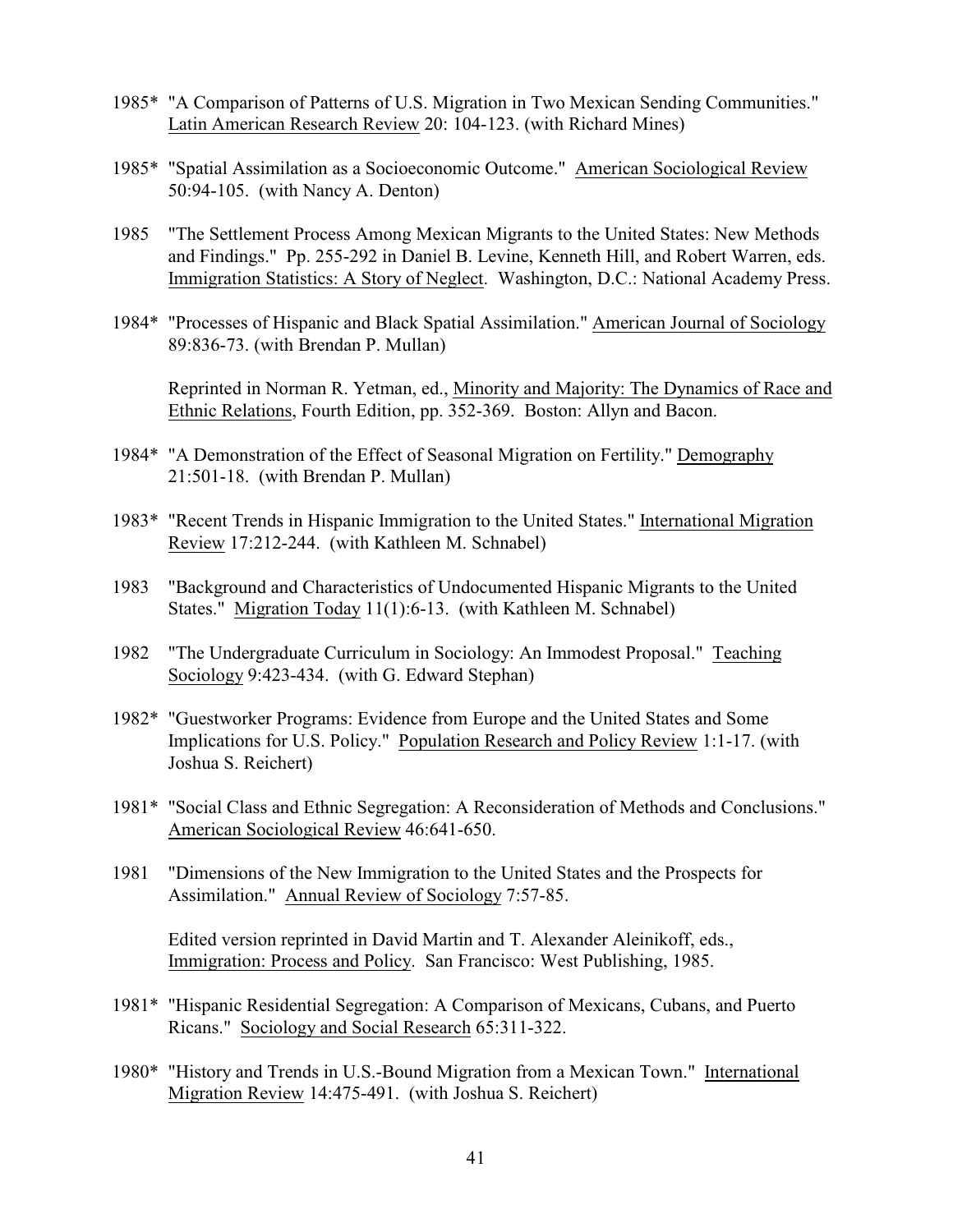- 1980\* "Residential Segregation and Spatial Distribution of a Non-Labor Force Population: The Needy Elderly and Disabled." Economic Geography 56:190-200.
- 1979\* "Effects of Socioeconomic Factors on the Residential Segregation of Blacks and Spanish Americans." American Sociological Review 45:1015-1022.
- 1979\* "Patterns of Migration from a Central Mexican Town to the United States: A Comparison of Legal and Illegal Migrants." International Migration Review 13:599-623. (with Joshua S. Reichert)

Reprinted in R.C. Jones, ed., Patterns of Undocumented Migration: Mexico and the United States, Pp. 93-109. Totawa, N.J.: Rowman and Allanheld.

- 1979\* "Residential Segregation of Spanish Americans in U.S. Urbanized Areas." Demography 16:553-563.
- 1977\* "The Size-Density Hypothesis in Great Britain: Analysis of a Deviant Case." Demography 14:351-361. (with G. Edward Stephan)
- 1976\* "Economic Development and Fertility: A Methodological Reevaluation." Population Studies 30:429-437. (with Lucky M. Tedrow)

## **Opinion Pieces:**

- 2020 "Speaking Sociology." *Adding Contexts Podcast*. September 18, 2020. https://podcasts.apple.com/us/podcast/speaking-sociology/id1531420867?i=10004917135 66
- 2020 "Scientific versus Public Debates: A *PNAS* Case Study." Proceedings of the National Academy of Sciences, July 15, 2020. (with Mary Waters) https://www.pnas.org/content/early/2020/07/14/2012328117
- 2020 "Go Back to the Neighborhood Where You Belong:" The viral anti-Black Lives Matter protests in Merrick, New York, stem from Long Island's history of racist housing policy. Slate Magazine, June 5, 2020. Interview with Princeton sociologist Douglas S. Massey https://slate.com/human-interest/2020/06/blm-merrick-long-island-protest-history.html
- 2019 "Confederate Revisionist History." In Eric Klinenberg, Caitlin Zaloom, and Sharon Marcus, eds., Antidemocracy in America: Truth, Power, and the Republic at Risk. New York: Columbia University Press Available at: https://www.publicbooks.org/big-picture-confederate-revisionist- history/
- 2019 Episode 4: The Paradox of the Mexico-U.S. Border. Great Talks at the American Philosophical Society. Philadelphia, PA: American Philosophical Society.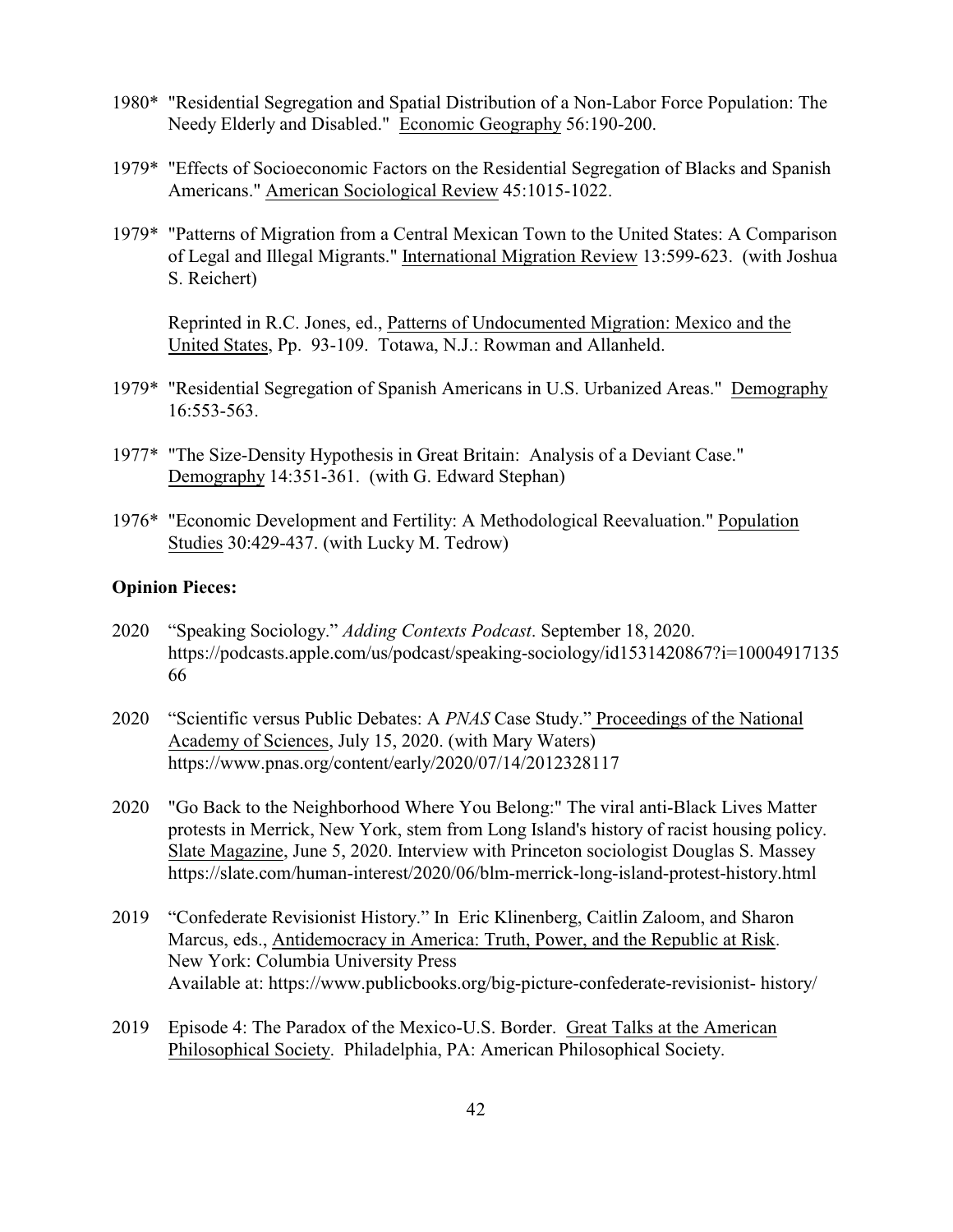https://www.amphilsoc.org/museum/exhibitions/great-talks-american-philosophical-socie ty/episode-4-paradox-mexico-us-border

- 2018 "La Escuela Woodrow Wilson de Asuntos Públicos e Internacionales responde acerca del Censo de 2020 en EUA. Entrevista a Douglas Massey." Coyuntura Demográfica 14: 103- 105. http://www.somede.org/coyuntura-demografica/pdf/numero14/kelly-rose.pdf
- 2018 "Trump's Obsession with Border Wall Has Little to do with Immigration Control." *The Globe Post*, December 20. https://theglobepost.com/2018/12/20/trump-border-wall/
- 2018 Massey, Douglas S., and Jennifer Van Hook. "Questionable? Why an Untested Citizenship Question Threatens the 2020 Census." Population Reference Bureau Webinar organized by the Population Association of America, December 5. https://attendee.gotowebinar.com/recording/606849449965934338
- 2018 "Mexico-US migration: What can data tell us?"International Organization of Migration Statistics Blog, Talking Migration Data*,* https://migrationdataportal.org/blog/ talking-migration-data-mexico-us-migration-what-can-data-tell-us
- 2018 Ask the Experts: Douglas S. Massey. In Adam McCann, "2018's States with the Most Underprivileged Children." WalletHub, August 8, 2018. https://wallethub.com/edu/best-worst-states-underprivileged-children/5403/#expert=doug las-s-massey
- 2018 "Today's U.S.-Mexico Border 'Crisis' in Six Charts." The Conversation, June 28, 2018. http://theconversation.com/todays-us-mexico-border-crisis-in-6-charts-98922
- 2018 "How Segregation Persists." Jacobin Magazine, Feb. 18. https://www.jacobinmag.com/ 2018/02/cycle-of-segregation-review-krysan-crowder-racism
- 2018 "The Gendered Consequences of Immigration Enforcement." The Gender Policy Report. http://genderpolicyreport.umn.edu/the-gendered-consequences-of-immigrationenforcement/
- 2018 "Cuando las Políticas Ignoran la Realidad." Otros Diálagos. http://otrosdialogos.colmex.mx/cuando-las-politicas-ignoran-la-realidad English version: http://otrosdialogos.colmex.mx/what-happens-when-policies-ignore-reality
- 2017 "The Big Picture: Confederate Revisionist History." Public Books, November 11. http://www.publicbooks.org/big-picture-confederate-revisionist-history/
- 2017 "Why Border Enforcement Backfired." Lecture at the City Club of Cleveland for the David Ralph Hertz Memorial Forum on Civil Liberties, October 20. https://www.cityclub.org/events/why-border-enforcement-backfired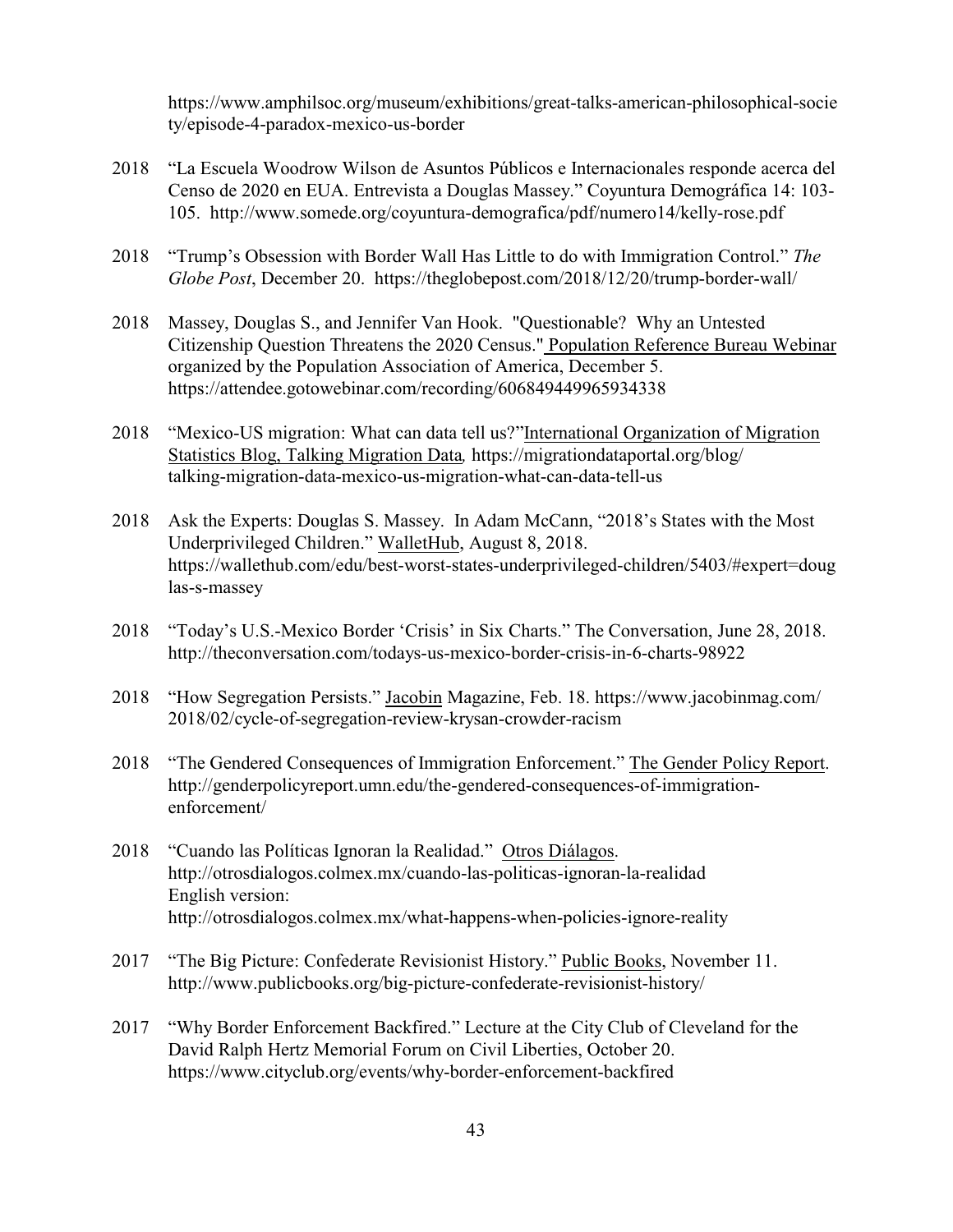- 2017 "The Counterproductive Consequences of Border Enforcement." Cato Journal 37(3):539- 554. https://object.cato.org/sites/cato.org/files/serials/files/cato-journal/2017/9/cato-journal-v3 7n3-11-updated.pdf
- 2017 "The International Migration of Highly Skilled and Educated Venezuelans to the United States." Georgetown Journal of International Affairs, June 16. http://journal.georgetown.edu/the-international-migration-of-highly-skilled-and-educatedvenezuelans-to-the-united-states/
- 2017 "The Border Wall as a Policy Option and Political Symbol. Princeton Citizen Scientists Teach-in. March 4, Princeton University. https://www.youtube.com/watch?v=WsISVQrYaCM&feature=youtu.be
- 2017 "The Real Purpose of the Border Wall." Pp. 107-110 in Robert Schenkkan,, Building the Wall. New York: Arcade Publishing.
- 2017 Adam Ruins Everything Podcast, Episode 20: "Doug Massey Gives Us the Facts on Immigration." http://www.maximumfun.org/adam-ruins-everything/adam-ruins-everything-episode-20-d oug-massey-gives-us-facts-immigration
- 2017 Politics & Polls Woocast #30: "Immigration & Border Control with Doug Massey." http://bit.ly/PoliticsAndPolls30 .
- 2017 "Trump's Plan for a Massive Deportation Is Cruel, Unjust, and Economic Suicide." Foreign Policy, January 25, 2017. http://foreignpolicy.com/2017/01/24/trumps-plan-for-a-massive-deportation-is-cruel-unju st-and-economic-suicide/
- 2017 Migración, desigualdad y políticas públicas. Conversación con Douglas Massey y Claudia Masferrer, El Colegio de México, January 12, 2017. https://www.youtube.com/watch?v=Ru8Kg0wMoNg
- 2016 Historical background and expert commentary provide in "Beyond Borders: Undocumented Mexican Americans," a PBS documentary produced by Enrique Krauze and directed by Micah Fink. https://vimeo.com/181639061
- 2016 "Nadar contra la corriente demográfica: Desmontando a Trump." Letras Libres, October 26, 2016. http://www.letraslibres.com/mexico/politica/nadar-contra-la-corriente-demografica-desm ontando-trump
- 2016 "Why a Wall Won't Stop Immigration."Adam Ruins Everything, September 28, 2016. https://www.youtube.com/watch?v=K\_P9PR5ckFk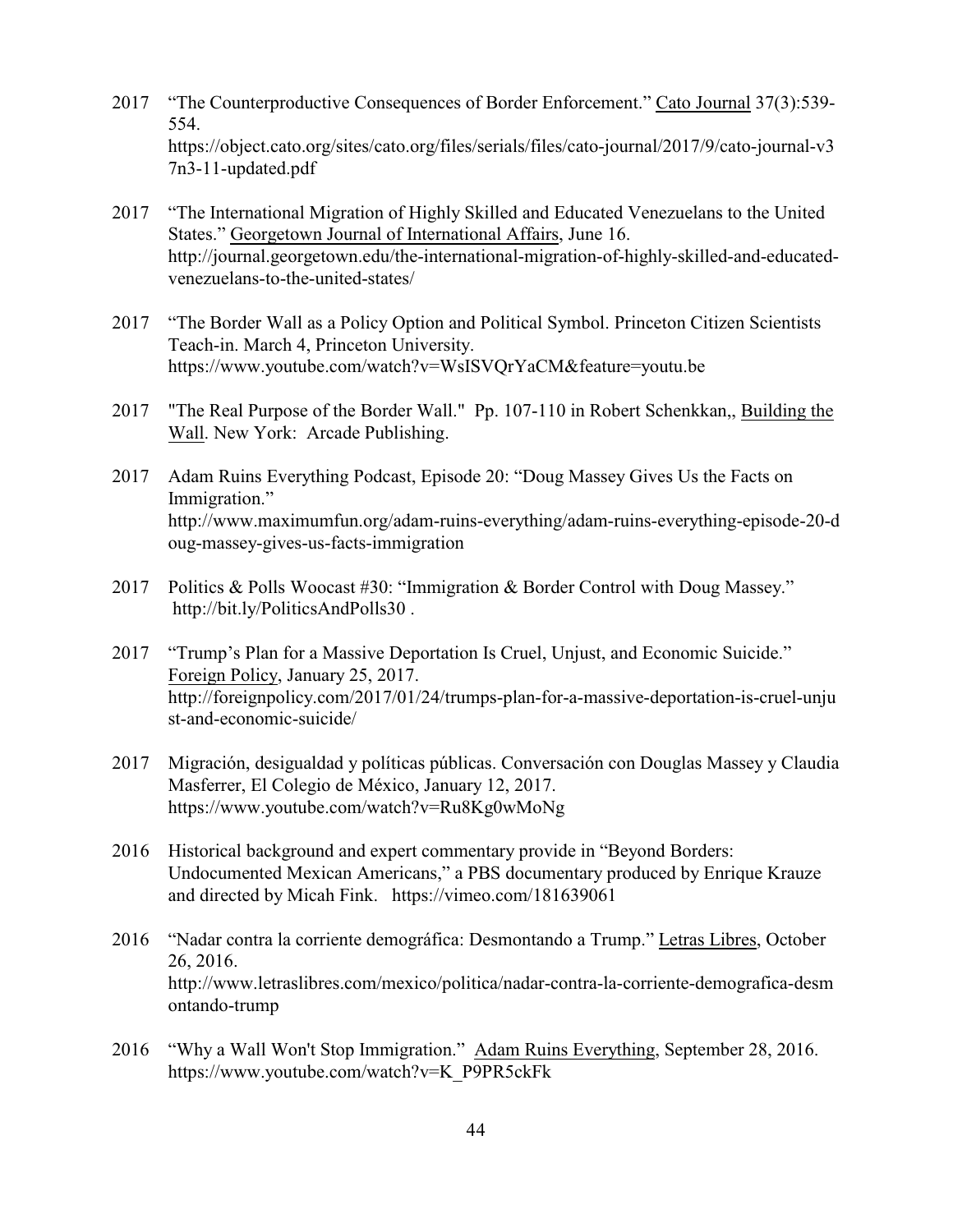- 2016 Breaking News Consumer's Handbook: Migration Edition. NPR's On the Media, July 29, 2016. http://www.wnyc.org/story/bnch-migration-doug-massey/
- 2016 "U.S. Border Patrol Policy." Academic Minute, Tuesday, June 21, 2016. https://www.insidehighered.com/audio/2016/06/21/us-border-patrol-policy
- 2016 "Donald Trump will build a Mexican wall to solve a problem that doesn't actually exist," Market Watch, April 20, 2016 http://www.marketwatch.com/story/donald-trump-willbuild-a-mexican-wall-to-solve-a-problem-that-doesnt-actually-exist-2016-04-20
- 2015 "Does a US-Mexico Border Wall Make Sense?" Parallax World News, October 20. http://pxw.news/does-a-us-mexico-border-wall-make-sense/#2
- 2015 "Ending the Cycle of Racial Isolation." *New York Times* Editorial, October 17. Featuring work published in Massey et al. Climbing Mount Laurel.
- 2015 Interview on Racial Segregation and Predatory Lending with Glenn Ellis Program "Information is the Best Medicine, WURD Philadelphia, September 26.
- 2015 "America's Immigration Policy Needs Less Emotion and More Reason." Zocalo Public Square, September 25. http://time.com/4048840/us-immigration-policy/
- 2015 "How a 1965 Immigration Reform Created Illegal Immigration." Washington Post, September 25, 2015. https://www.washingtonpost.com/posteverything/wp/2015/09/25/ how-a-1965-immigration-reform-created-illegal-immigration/
- 2015 "How Segregation Destroys Black Wealth." New York Times Editorial, September 15. Featuring work by Massey and Tannen in Braun and Kirsch, eds., The Dynamics of Opportunity in America. http://www.nytimes.com/2015/09/15/opinion/ how-segregation-destroys-black- wealth.html?  $r=0$
- 2015 "The Truth About Illegal Migration." Harris Online, September 9. http://paulharrisonline.blogspot.com/2015/09/the-truth-about-illegal-immigration.html
- 2015 "Donald Trump's Mexican Border Wall Is a Moronic Idea." Foreign Policy, August 18. http://foreignpolicy.com/2015/08/18/donald-trump-immigration-border/
- 2015 "The Real Hispanic Challenge." Pathways, Winter 2015, pp. 3-7. http://web.stanford.edu/ group/scspi/\_media/pdf/pathways/spring\_2015/Pathways\_Spring\_2015\_Massey.pdf
- 2015 "Border Enforcement as Political Theater." Blogpost on Border Criminologies, April 8. http://bordercriminologies.law.ox.ac.uk/border-enforcement-as-political-theater/
- 2015 "The Social Science of Affordable Housing." Housing Policy Debate 25(3):634-639. http://dx.doi.org/10.1080/10511482.2015.1039860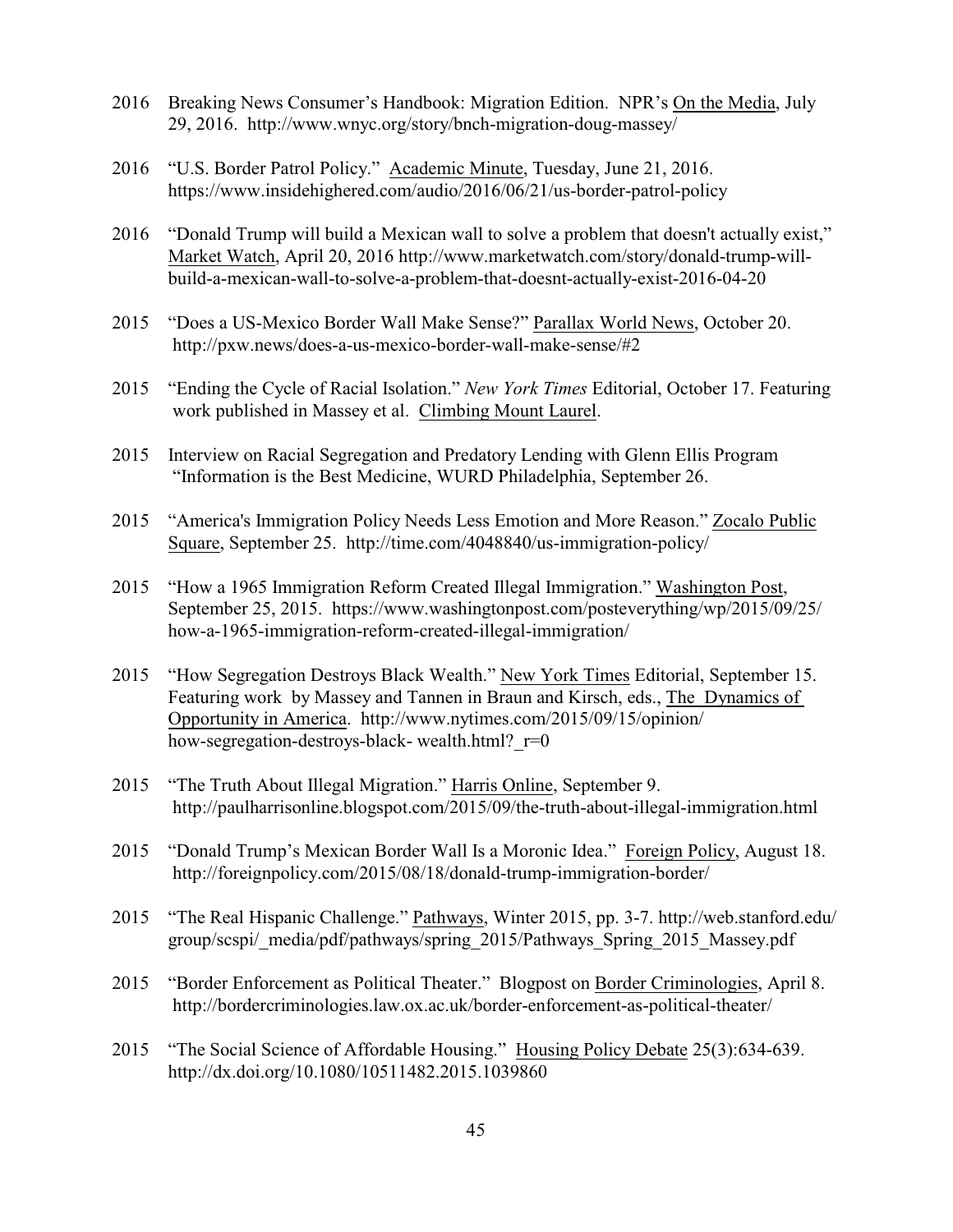- 2014 "Children of Central American Turmoil and the U.S. Reform Impasse." Scholars' Strategy Network Forum on the Immigration Impasse. http://www.scholarsstrategynetwork.org/page/children-central-american-turmoil-and-us-r eform-impasse
- 2014 "How to Create a More Integrated Society." MetroTrends Blog, Urban Institute. http://blog.metrotrends.org/2014/05/create-integrated-society/
- 2014 "Lessons from Mount Laurel: The Benefits of Affordable Housing for All Concerned." Pp. 351-54 in Chester Hartman, ed., America's Growing Inequality: The Impact of Poverty and Race. Lanham, MD: Lexington Books.
- 2013 "From Immigration Restriction to Immigration Management." UN Chronicle Vol. 50(3):16-17. http://unchronicle.un.org/article/migration-restriction-migration-management/
- 2013 Who're you going to believe on immigration? Mark Krikorian or your lying eyes?" *Washington Post* Wonkblog. http://www.washingtonpost.com/blogs/wonkblog/wp/2013/08/14/whore-you-going-to-bel ieve-on-immigration-mark-krikorian-or-your-lying-eyes/
- 2013 "The Third Wave of Immigration." Bulletin of the American Academy of Arts & Sciences, Summer 2013, pp. 30-33.
- 2013 "Lessons from Suburbia." Pathways, Spring 2013, pp. 19-23.
- 2012 "Climbing Mount Laurel." *New Jersey Law Journal*, November 13, 2012. http://www.law.com/jsp/nj/PubArticleNJ.jsp?id=1202578252308&slreturn=2013023011 5938
- 2012 "The Great Decline in American Immigration?" Pathways, Fall 2012, pp. 9-13.
- 2012 "Adiós a la Migra." Nexos, September 1, 2012. Nexos en Línea. http://www.nexos.com.mx/?P=leerarticulo&Article=2102905
- 2012 "Do-it-yourself Immigration Reform. New York Times, June 2. (with Jorge Castañeda) http://www.nytimes.com/2012/06/02/opinion/do-it-yourself-immigration-reform.html
- 2012 "Lessons from Mount Laurel: The Benefits of Affordable Housing for All Concerned" Poverty and Race 21(3):7-8.
- 2102 "Learning from Mount Laurel." *Shelterforce: The Journal of Affordable Housing and Community Building*, Summer 2012, pp. 34-35.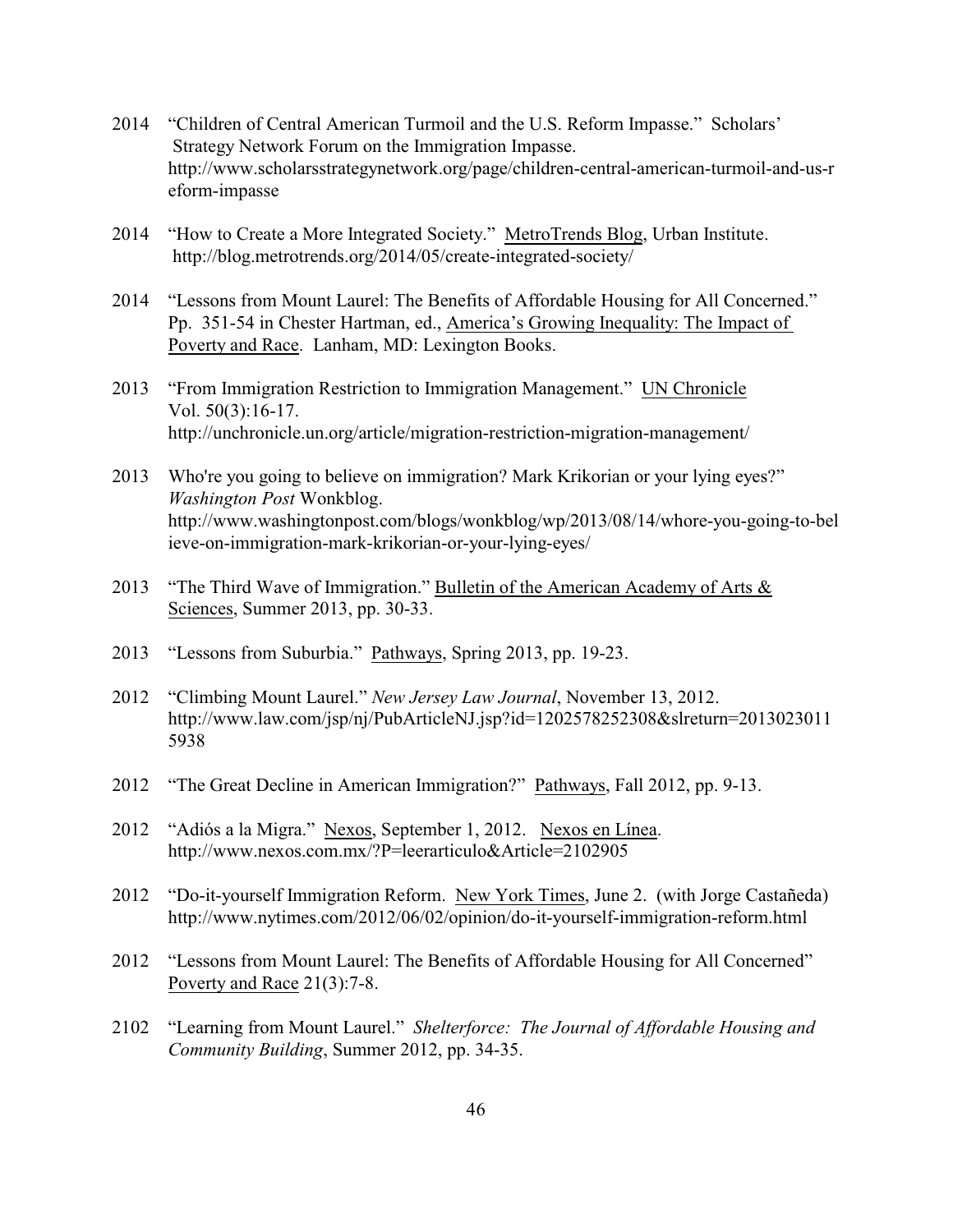- 2012 "America is Losing as Many Illegal Immigrants as It's Gaining." Reuters Blog: The Great Debate, April 12, 2012. http://blogs.reuters.com/great-debate/2012/04/12/americais-losing-as-many-illegal-immigrants-as-its-gaining/
- 2011 "The Truth About Undocumented Migration. Scholars Strategy Network Blog, December. http://www.scholarsstrategynetwork.org/sites/default/files/ssn\_basic\_facts\_massey\_on\_u ndocumented\_migration.pdf
- 2011 "Immigration Turn Over the Page." Interview with Giuseppe Terranova for West: Welfare, Society, Territory, August 31, 2011. http://www.west-info.eu/douglas-masseymexican-immigration-turn-over-the-page/
- 2011 Isolated, Vulnerable, and Broke." New York Times, August 5, 2011
- 2011 "It's Time for Immigration Reform." CNN Global Public Square, July 7, 2011. http://globalpublicsquare.blogs.cnn.com/tag/douglas-s-massey/
- 2011 "Race and the Stunted Growth and Rapid Decline of American Liberalism." Logos: A Journal of Modern Society and Culture 10(2). http://logosjournal.com/2011/race-and-the-stunted-growth-and-rapid-decline-of-american -liberalism/
- 2011 "Surcharge Doesn't Erode Tax Base." Newsday, March 10, 2011 (with Howard Chernick)
- 2010 "Segregation: The Invisible Elephant in the Foreclosure Debate." Huffington Post, November 1, 2010. (with Gregory D. Squires) http://www.huffingtonpost.com/ douglas-s-massey/segregation-the-invisible\_b\_777323.html
- 2010 "What Was He Thinking? Obama and Immigration Reform." World on the Move  $17(1):8.$
- 2010 "Immigration Today." The Wilson Quarterly 34(4):11-12.
- 2010 Massey, Douglas S. 2010. "Anchor Babies Aweigh!" The Nation 291(16):1,26.
- 2009 "Criminalizing Immigrants in the Post 9/11 Era." Points of Migration, September 1. Center for Migration and Development, Princeton University.
- 2009 "The Realities of North American Economic Integration." Boston Review 34(3):16, May/June.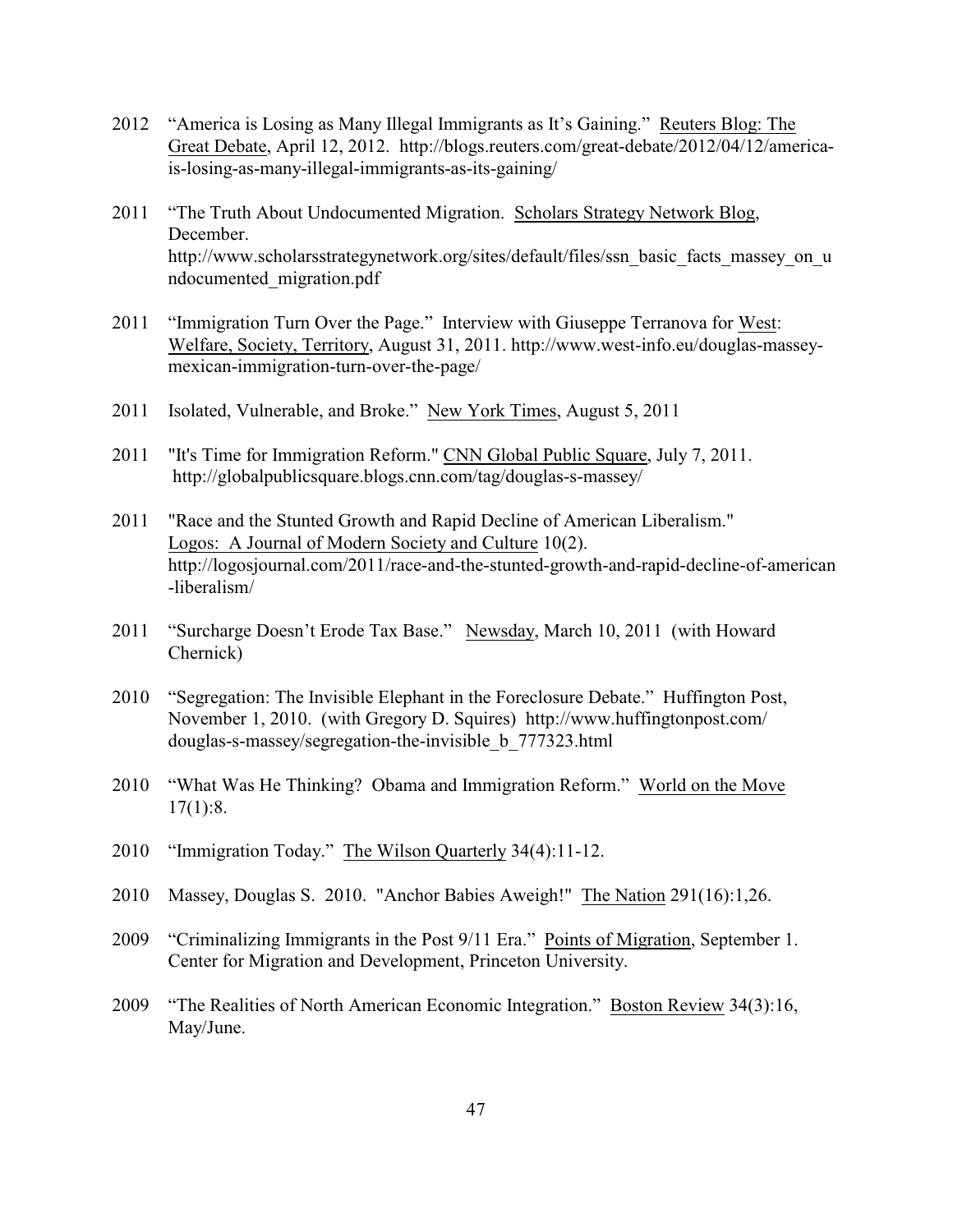Reprinted in Joseph Carens, ed., Immigrants and the Right to Stay. Cambridge, MA: MIT Press, 2010, pp. 73-81.

- 2009 "Battlefield: El Paso." The National Interest, July/August 2009, pp. 44-51.
- 2009. "Unsolicited Advice for the New President: Pay More Attention to Our Own Backyard." Miller-McCune Magazine 2(1): 39.
- 2008 "The Fence: Deconstructing America's 'Immigration Crisis.'" Pp. 259-73 in David Elliot Cohen, ed., What Matters: The World's Preeminent Photojournalists and Thinkers Depict Essential Issues of Our Time. New York: Sterling Publishers.
- 2008 "La Inmigración y las Elecciones." Vanguardia Dossier 20:56-59, Octubre/Diciembre (Barcelona, España).
- 2008 "Caution: NAFTA at Work." Miller-McCune Magazine 1(1):2-9.
- 2008 "Deconstructing America's Immigration Crisis.'" Pp. 258-73 in David Cohen, ed., What Matters. New York: Sterling Publications.
- 2008 "At Issue: Would Tighter Border Security Curb Undocumented Migration? No." CQ Researcher: A Publication of Congressional Quarterly 18(5): 113.
- 2008 "America's Unfolding Human Rights Crisis." Pp. 6-7 in Many Voices, One Dream: A Collection of Insights and Recommendations for Achieving Immigration Reform. Washington, DC: The Reform Institute. http://www.reforminstitute.org/DetailPublications.aspx?pid=130&cid=7&tid=2&sid=0
- 2007 "International Migration in a Globalizing Economy." Great Decisions 2007: Journal of the Foreign Policy Association, pp. 41-52
- 2007 "The Strength of Weak Politics." PP. 145-57 in Dan Clawson, Robert Zussman, Joya Misra, Naomi Gerstel, Randall Stokes, Douglas L. Anderton, and Michael Buruwoy, eds., Public Sociology: Fifteeen Eminent Sociologists Debate Politics and the Profession in the Twenty-First Century. Berkeley: University of California Press.
- 2006 "Getting Emotional About Mexicans." Cato Unbound, Online Magazine of the Cato Institute, http://www.cato-unbound.org/
- 2006 "Seeing Mexican Immigration Clearly." Cato Unbound, Online Magazine of the Cato Institute, http://www.cato-unbound.org/
- 2006 "Borderline Madness." Must Read Column, Chronicle of Higher Education Review, June 30, B11.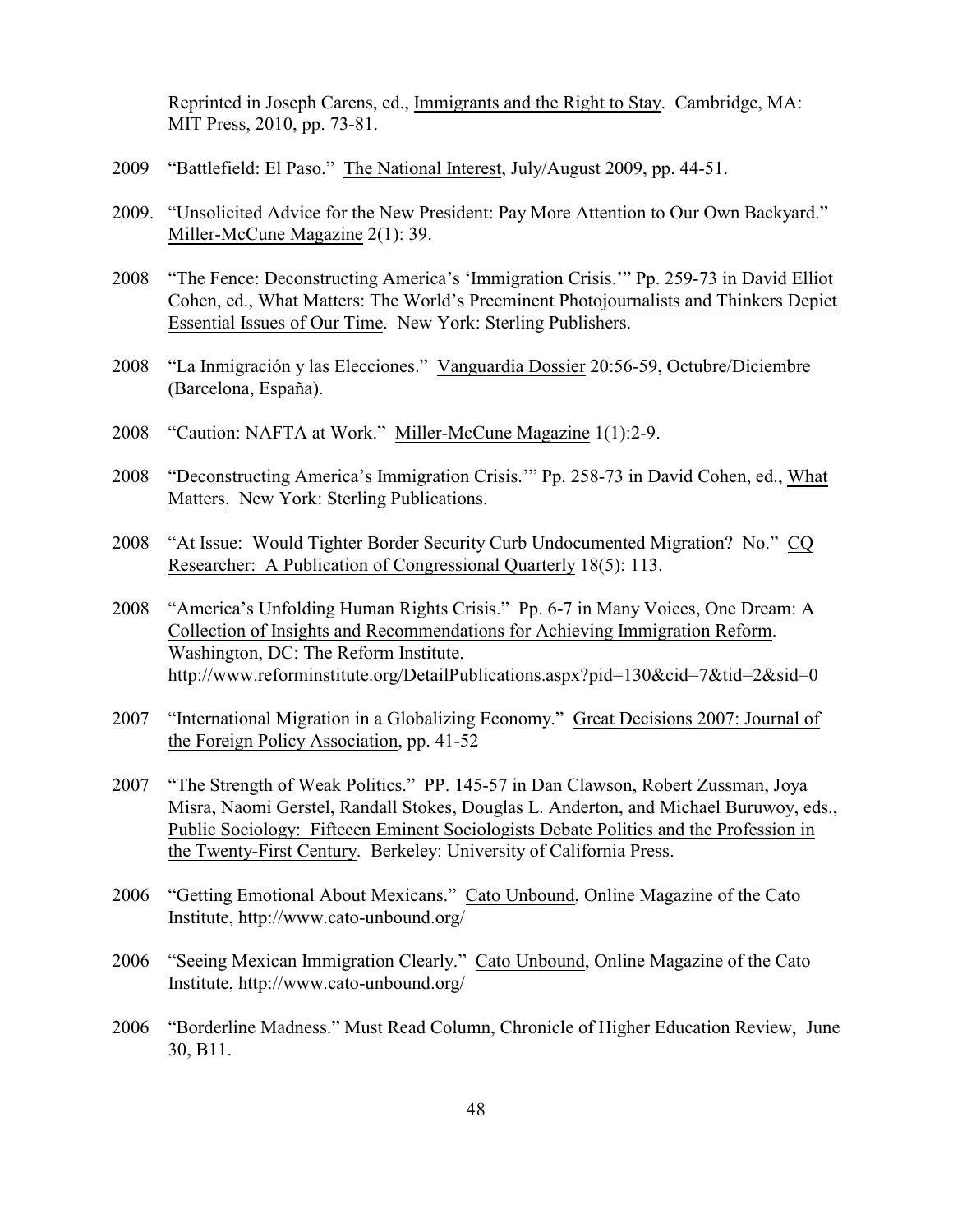- 2006 "Illegal Immigrants: Are they Freebies or Freeloaders?" Op-Ed, San Diego Union-Tribune, June 2.
- 2006 "The Wall That Keeps Illegal Workers In." Op-Ed, New York Times, April 4, 2006.
- 2005 "Foolish Fences." Washington Post, Op-Ed, November 30, 2005.
- 2005 "A 'Free Market' Includes Labor." Los Angeles Times Op-Ed, July 31, 2005.
- 2005 "Five Myths About Immigration: Common Misconceptions Underlying U.S. Border-Enforcement Policy." Immigration Policy IN FOCUS 4(6). Washington, DC: Immigration Policy Center, American Immigration Law Foundation, August 2005.
- 2005 "Beyond the Border Buildup: A New Approach to Mexico-U.S. Migration." Immigration Policy IN FOCUS 4(7). Washington, DC: Immigration Policy Center, American Immigration Law Foundation, September 2005.
- 2005 "Backfire at the Border: Why Enforcement without Legalization Cannot Stop Illegal Immigration." Cato Institute Trade Policy Analyses, No. 29. Washington, DC: Center for Trade Policy Studies, Cato Institute.
- 2004 "Migrants Need a Way to Go Home." Los Angeles Times Op-Ed, January 15.
- 2004 "An Exercise in Self-Deception." Newsweek International Edition, January 19.
- 2003 "The Race Case." The American Prospect 14(2):22.
- 2003 "Mondialisation et Migrations: L'Exemple des Etat-Unis." Futuribles 284:1-9.
- 2003 "Una Política de Inmigración Disfuncional." Letras Libres 53:16-21.
- 2003 "How Stereotypes Sabotage Minority Students." Chronicle of Higher Education Review, January 10, pp. B10-11.
- 2003 "Closed-Door Policy: Mexico Vividly Illustrates How U.S. Treatment of Immigrant Workers Backfires." American Prospect 14(7):26-29.
- 2003 "The American Side of the Bargain." Pp. 81-91 in Tamar Jacoby, ed., Reinventing the Melting Pot: The New Immigrants and What it Means to be American. New York: Basic Books.
- 2001 "Borderline Sanity." American Prospect, September 15, 2001. (with Jorge Durand)
- 2001 "Etats-Unis: La Peur du Mexicain." Le Monde des Debats, Numéro 21, Janvier.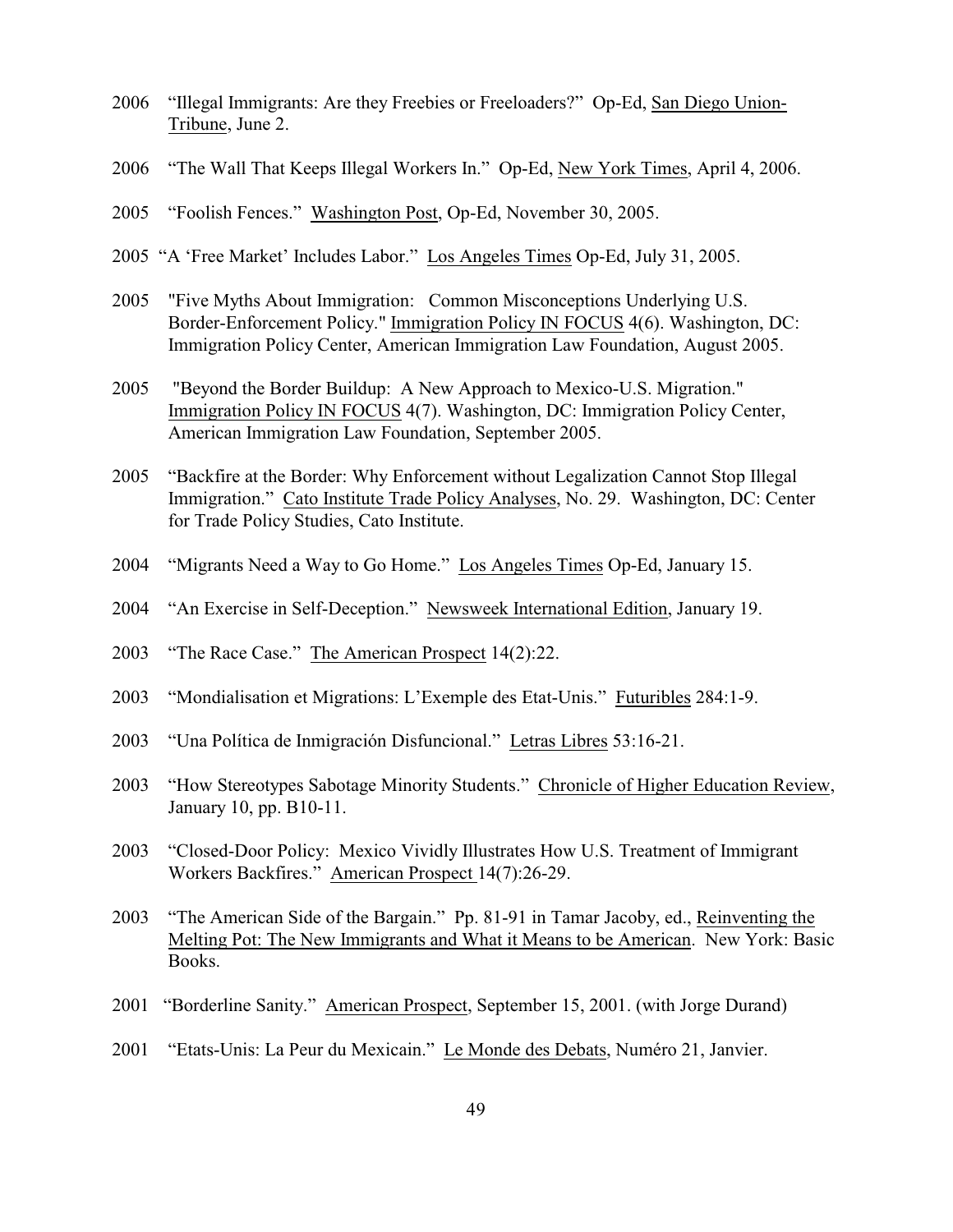- 2000 Free Trade and the Economic Underpinnings of Mexico-U.S. Migration." Borderlines Vol. 8, No. 5:1-4. Inter-Hemispheric Resource Center, Albuquerque, NM.
- 2000 "Einwanderungspolitick für ein neues Jahrhundert" ("Immigration Policies for a New Century"). Pp 53-76 in Karl Husa, Christof Parnreiter, and Irene Stacher, eds., Internationale Migration: Die Globale Herausforderung des 21 Jahrhunderts? Frankfurt: Brandes & Apsel Südwind.
- 2000 "To Study Migration Today, Look to a Parallel Era." Chronicle of Higher Education Review, August 18, pp. B4-B5.
- 1999 "Un Nuevo Espacio para la Migración Mexicana en Chicago." Tropel, Num. 0, p. 6 (Chicago).
- 1999 "Where We Live in Black and White." In The Nation, October 26, 1998. (with Mary J. Fischer)
- 1998 "March of Folly: U.S. Immigration Policy Under NAFTA." The American Prospect, 37:22-33.
- 1996 "Roots of Urban Underclass Linked to High-Density Projects." Dallas Morning News, Sunday, September 15, 1996, J1-J2.
- 1995 "Regards sur L'Apartheid Américain" Le Monde Diplomatique, Février 1995, p. 3.
- 1995 "Sguardi sull'Apartheid Americano." Il Manifesto, Febrero 1995, p. 3.
- 1992 "Shrugging Off Racism." The Washington Post, Sunday, May 17.
- 1989 "Racial Segregation Itself Remains a Corrosive Force: Blacks Held Back by Isolation within Cities." Los Angeles Times, August 13.
- 1988 "Immigration Adjustments Ignore Chain Effect of Family Eligibility." Los Angeles Times, April 6.
- 1979 "Hordes of Illegals? No." New York Times Op-Ed, May 31.

### **Book Reviews, Research Notes, and Comments**:

- 2015 "The Social Science of Affordable Housing." Housing Policy Debate 25:3, 634-638
- 2014 "Manufacturing Marginality among Women and Latinos in Neoliberal America." Ethnic and Racial Studies 37(10): 1747-52.
- 2013 "Comment: Building a Better Underclass." Demography 50(3):1093-1095.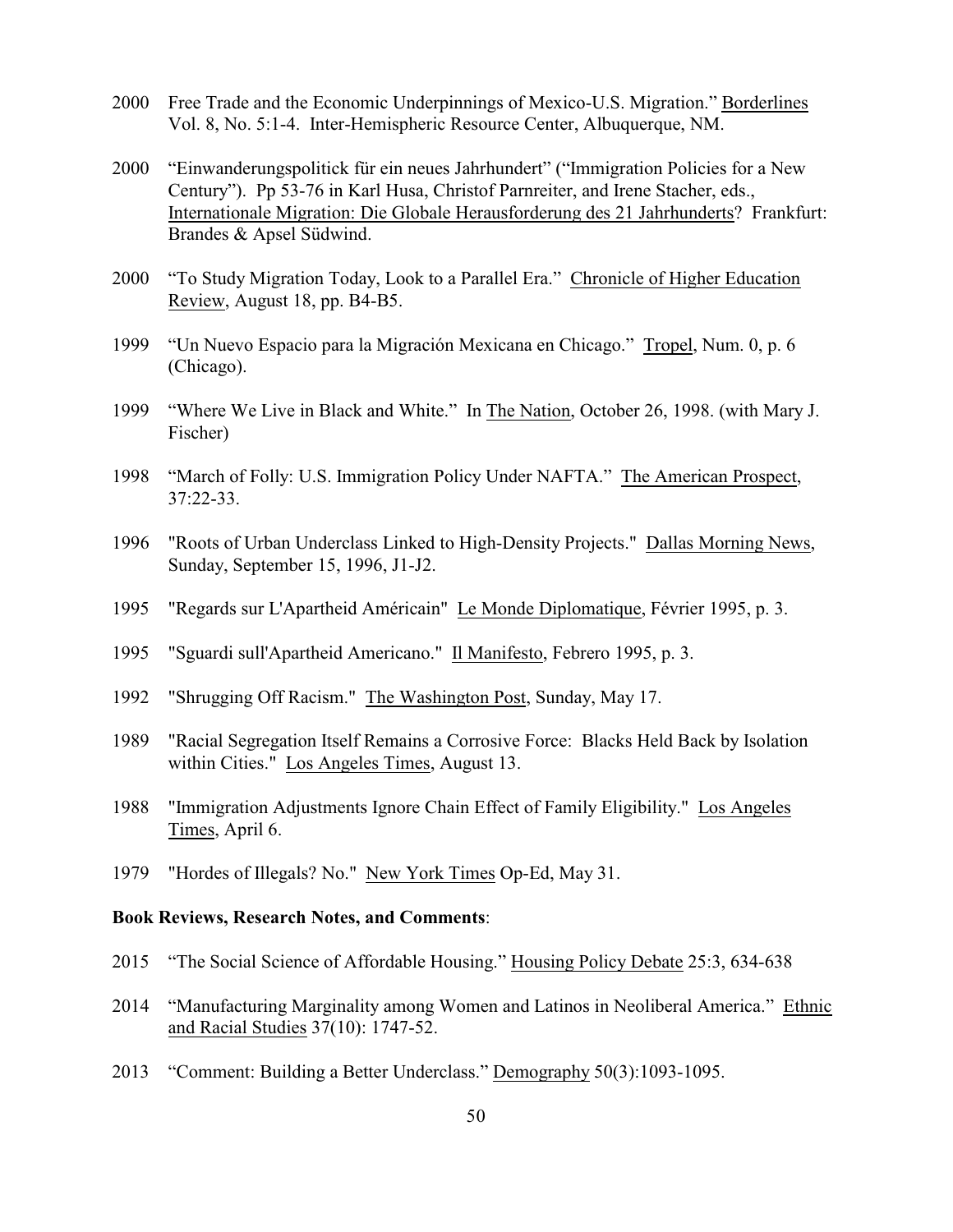- 2007 "Family and Migration in Comparative Perspective: Reply to King." Social Science Quarterly 89: 908-911. (with Mariano Sana)
- 2006 "Diversity's Blind Spot or the Data's Blind Spot?" Review Essay on Richard Alba's article "Diversity's Blind Spot: Catholic Ethnics on the Faculties of Elite American Universities." Ethnicities, forthcoming.
- 2006 "America's Never Ending Debate." Review Essay on *A Nation by Design: Immigration Policy in the Fashioning of America* by Aristide R. Zolberg (Harvard University Press and Russell Sage Foundation 2006). Population and Development Review 32, pp. 573- 84.
- 2006 "The Power of Comparison." Review Essay on In a New Land: A Comparative View of Immigration by Nancy Foner. Contexts 5(3):57-59..
- 2005 "Long Day's Journey into Night: One Person's Experience of International Migration." Review Essay on The Suffering of the Immigrant by Abdelmalek Sayad. Qualitative Sociology 29:111-16.
- 2005 "Commentary on Trajectories for the Immigrant Second Generation by John Mollenkopf" Federal Reserve Bank of New York Economic Policy Review 11(2):121-123.
- 2004 Review of Who Are We? by Samuel P. Huntington. Population and Development Review 30:543-48.
- 2004 "Revenge of the Chicago School." Review Essay on Remaking the American Mainstream: Assimilation and Contemporary Immigration by Richard D. Alba and Victor Nee. Contemporary Sociology 33:408-10.
- 2002 Comments on Jacob L. Vigdor's "Does Gentrification Harm the Poor?". Pp. 174-76 in William G. Gale and Janet R. Pack, eds., Brookings-Wharton Papers on Urban Affairs 2002. Washington, D.C.: Brookings Institution Press.
- 2002 Review of Thinking the Unthinkable: The Immigration Myth Exposed by Nigel Harris. Population and Development Review 28:358-59.
- 2002 Review of At the Dawn of Modernity: Biology, Culture, and Material Life in Europe after the Year 1000 by David Levine. American Journal of Sociology 107:847-48.
- 2001 Review of Heaven's Door: Immigration Policy and the American Economy by George J. Borjas, Contemporary Sociology 30:66-67.
- 2000 Review of The Age of Mass Migration: Causes and Economic Impact by Timothy J. Hatton and Jeffrey G. Williamson, The Journal of Modern History 72:497-98.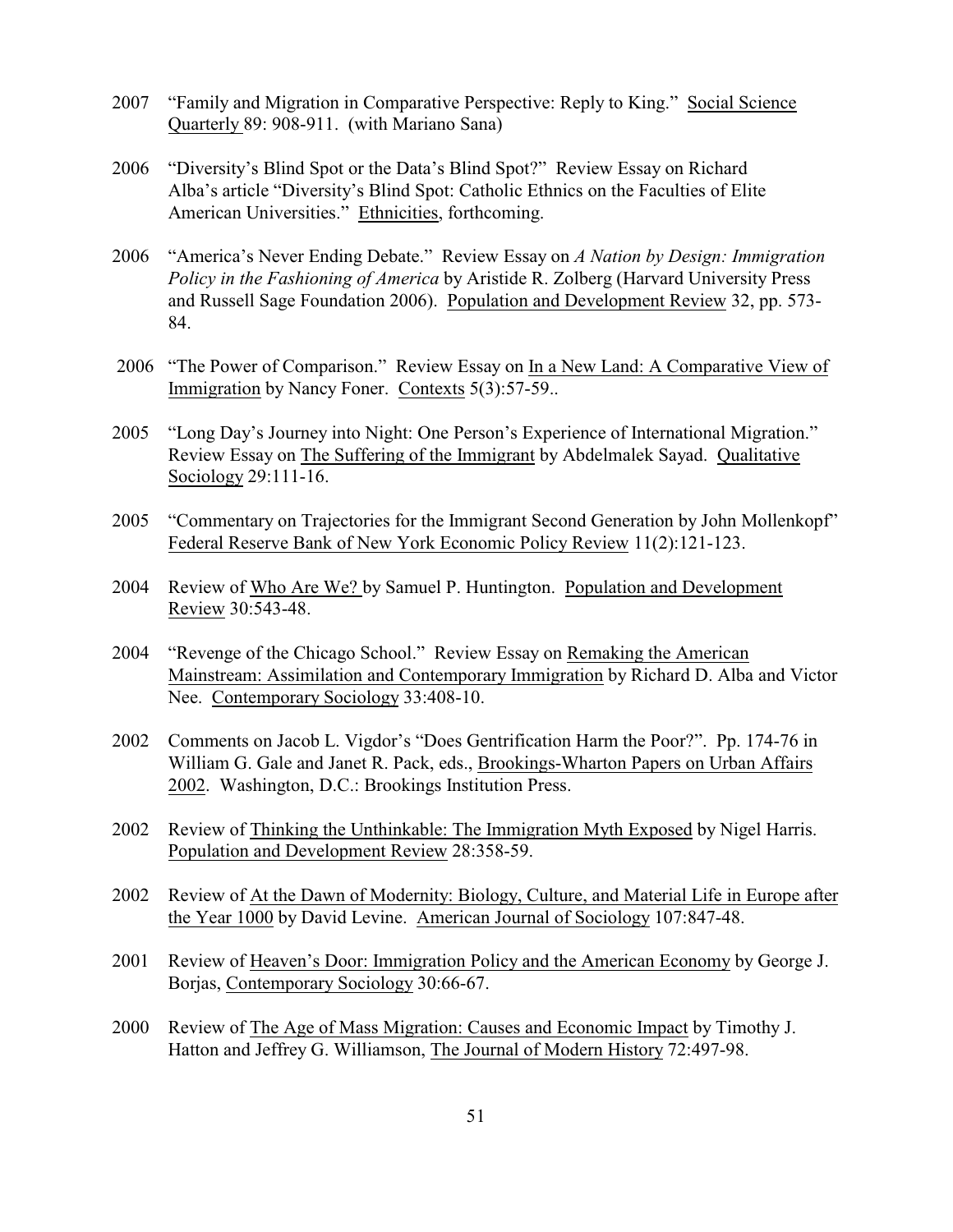- 1997 The Elusive Quest for the Perfect Index of Concentration: Reply to Egan, Anderton, and Weber. Social Forces 76:1123-32. (with Nancy A. Denton)
- 1995 "Beyond the Technical Details: Reply to St. John." American Journal of Sociology 100:1333-35. (with Mitchell L. Eggers)
- 1994 Review of Immigrants and the American City by Thomas Muller. American Journal of Sociology 99:1346-48.
- 1991 Review of Regional and Sectoral Development in Mexico as Alternatives to Migration, edited by Sergio Díaz-Briquets and Sidney Weintraub. Journal of American Ethnic History.
- 1991 Review of The New Chosen People by Guillermina Jasso and Mark R. Rosenzweig. American Journal of Sociology 97:865-6.
- 1991 Review of Immigrant America: A Portrait by Alejandro Portes and Rubén G. Rumbaut. Population and Development Review 16:783-4.
- 1990 Review of Land of Hope: Chicago, Black Southerners, and the Great Migration by James R. Grossman. Ethnic and Racial Studies 13:304-5.
- 1989 Review of International Migration Today, Volume 1: Trends and Prospects; Volume 2: Emerging Issues edited by Reginald Appleyard and Charles Stahl. Population and Development Review 15:568
- 1990 Review of Searching for Rural Development: Labor Migration and Employment in Mexico by Merilee S. Grindle. American Journal of Sociology 95:515-16.
- 1989 Review of The New American Immigration: Selected Patterns of Legal and Illegal Emigration, By Francisco Cordasco. Journal of American Ethnic History 9:133-4.
- 1987 Review of Migration Surveys in Low-Income Countries, by R.E. Bilsborrow, A.S. Oberai, and G. Standing. Journal of Development Economics.
- 1986 Review of Clamor at the Gates: The New American Immigration. Edited by Nathan Glazer. Population and Development Review 12:350-51.
- 1984 "Reply to Goldstein and White." American Journal of Sociology 89:396-99.
- 1983\* "A Research Note on Residential Succession: The Hispanic Case." Social Forces 61:825-833.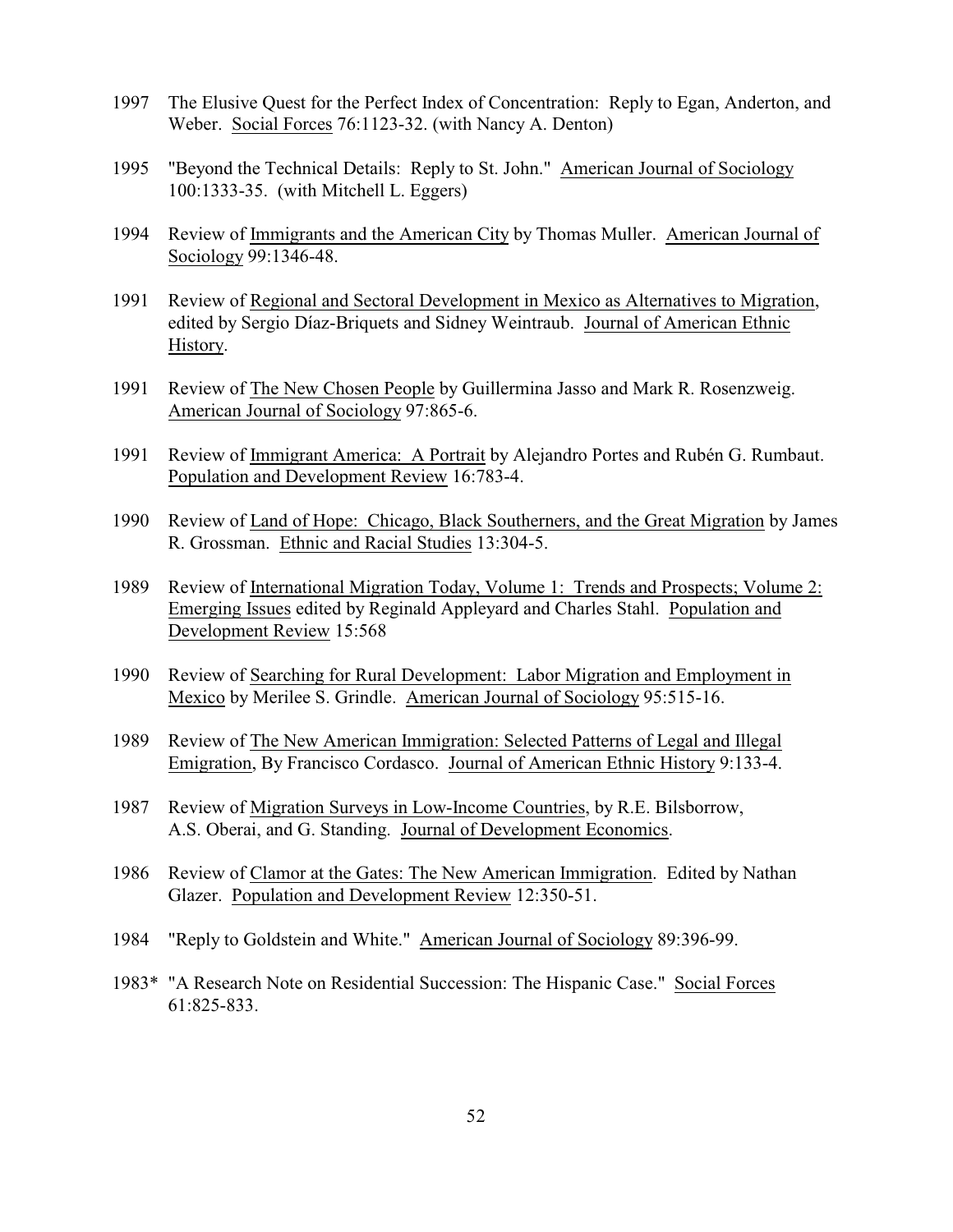- 1980\* "Regional Population Density and County Size: A Note on the Problem of Tautology in Size-Density Relationships." Geographical Analysis 12:184-188. (with G.E. Stephan and L.M. Tedrow)
- 1978\* "On the Measurement of Segregation as a Random Variable." American Sociological Review 43:587-590.

# **Other Publications:**

- 2019 "Forward." Pp. *xvii-xxii* in Immigration and the Remaking of Black America by Tod Hamilton. New York: Russell Sage Foundation.
- 2017 "How Rising Minority Income Does (or Does Not) Lead to Residential Integration in the US." Atlas of Science, June 15, 2017. http://atlasofscience.org/how-rising-minority-income-does-or-does-not-lead-to-residential -integration-in-the-us/
- 2015 "Who will the Common Core Standards Serve and How do they Reflect 21<sup>st</sup> Century Demographic Realities?" Pp. 9-10 in Guadalupe Valdés, Kate Menken, and Mariana Castro, eds., Common Core Bilingual and English Language Learners: A Resource for Learners. Philadelphia, PA: Caslon Publishing.
- 2015 "Retablos." Oxford Bibliographies in Latino Studies. Oxford, UK: Oxford University Press. DOI: 10.1093/obo/9780199913701-0093 (with Jorge Durand)
- 2015 Preface: The Great Divide between Spain and the United States. Pp. i-iv María Aysa-Lastra and Lorenzo Cachón, eds., *Immigrant Vulnerability and Resilience: Comparative Perspectives on Latin American Immigrants During the Great Recession*. New York: Springer.
- 2015 "Segregation Indices." Pp. 411-413 in James Wright, ed., The International Encyclopedia of Social and Behavioral Sciences, Second Edition. London: Elsevier
- 2015 "Urban Violence."Pp. 949-952 in James Wright, ed., The International Encyclopedia of Social and Behavioral Sciences, Second Edition. London: Elsevier.
- 2015 "Migration to and From Latin America." Pp. 462-465 in James Wright, ed., The International Encyclopedia of Social and Behavioral Sciences, Second Edition. London: Elsevier.
- 2015 "Theory of Migration." Pp. 466-471 in James Wright, ed., The International Encyclopedia of Social and Behavioral Sciences, Second Edition. London: Elsevier.
- 2015 "Social Inequality." Pp. 908-913 in James Wright, ed., The International Encyclopedia of Social and Behavioral Sciences, Second Edition. London: Elsivier.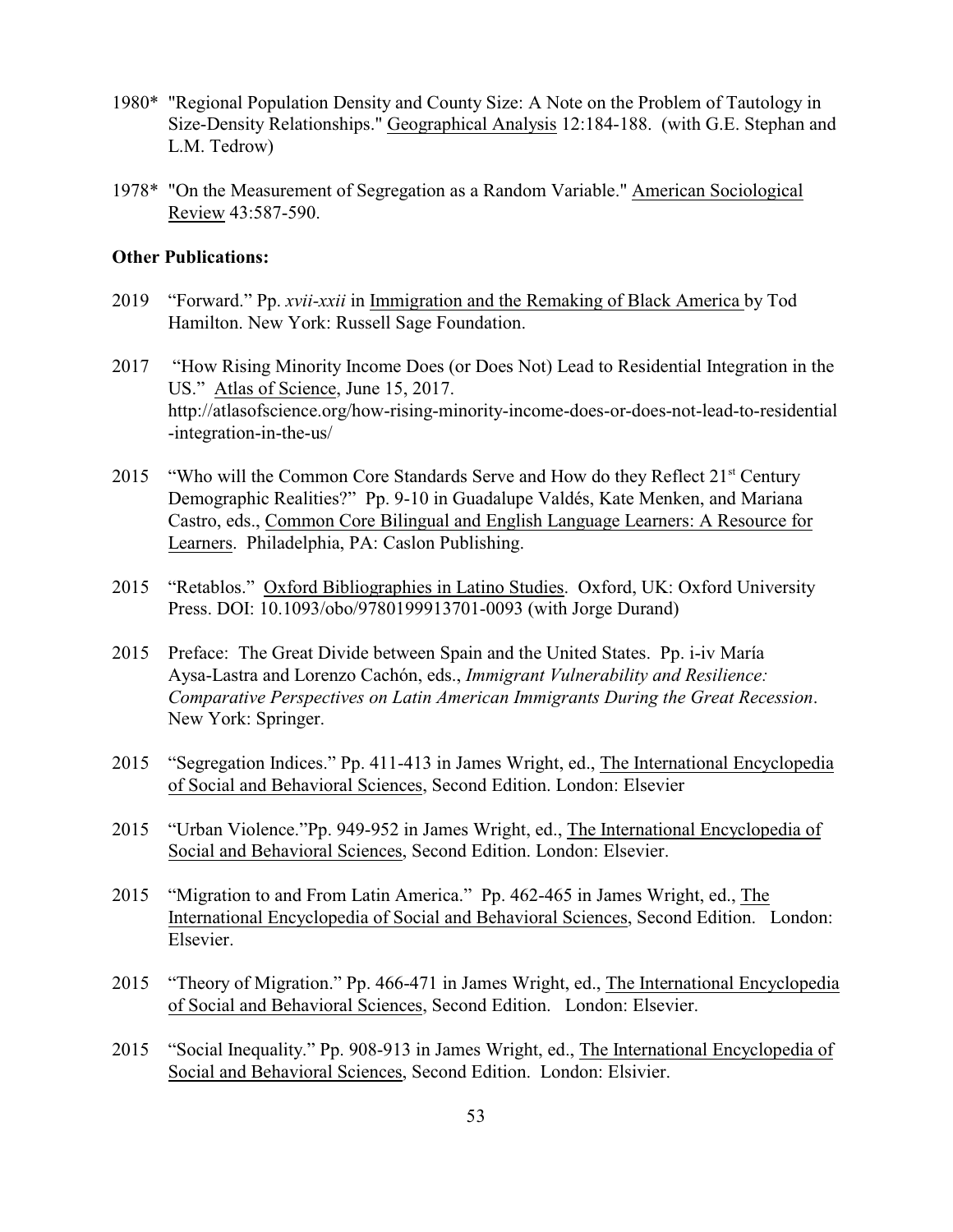- 2015 "Migration Motivations." Pp. 452-456 in James Wright, ed., The International Encyclopedia of Social and Behavioral Sciences, Second Edition. London: Elsevier.
- 2014 "The Spatial Foundations of Social Stratification." Community and Urban Sociology Newsletter 27(1):1.
- 2013 "Preface: Undoing the Bitter Legacy of Segregation and Discrimination." Pp. ix-xii in Chester Hartman and Gregory D. Squires, eds., From Foreclosure to Fair Lending: Advocacy, Organizing, Occupy, and the Pursuit of Equitable Access to Credit. New York: New Village Press.
- 2012 "Preface." Handbook of Neurosociology, edited by David Franks and Jonathan Turner. Berlin: Springer, pp. i-iv..
- 2012 "Capitalism and Immigration." Oxford Encyclopedia of Business, Labor, and Economic History.
- 2011 "A Brief History of Human Society." Pp. 77-110 in Carolyn Neel, Ed., World History Encyclopedia, Volume 1: An Introduction to World History. Santa Barbara, CA: ABC-CLIO.
- 2010 "Teologia Delle Migrazioni." Pp. 1016-1037 in Graziano Battistella, ed., Migrazioni: Dizionario Socio-Pastorale. Milano: Edizioni San Paolo.
- 2009 "Mexico on the Move: How the Mexican Migration Project Came About." International Innovation 20-23.
- 2009 "Securing America's Borders" Testimony of Douglas S. Massey Before the Senate Judiciary Committee, May 20, Congressional Record.
- 2008 "Migration Theories." Social-Pastoral Dictionary of Migration. Rome: Scalabrini International Migration Institute..
- 2007 "Affordable Housing Reform in New Jersey." Testimony before the Housing and Local Government Committee of the New Jersey General Assembly, December 10, 2007.
- 2007 "When Less is More: Border Enforcement and Undocumented Migration." Testimony before the Subcomittee on Immigration, Citizenship, Refugees, Border Security, and International Law of the Committee on the Judiciary, U.S. House of Representatives, April 20, 2007, Congressional Record, Serial 110-25.
- 2007 "Forward." Pp. xi-xii in Latinas/os in the United States: Changing the Face of América, edited by Havidán Rodríguez, Rogelio Sáenz, and Cecilia Menjívar. New York: Springer.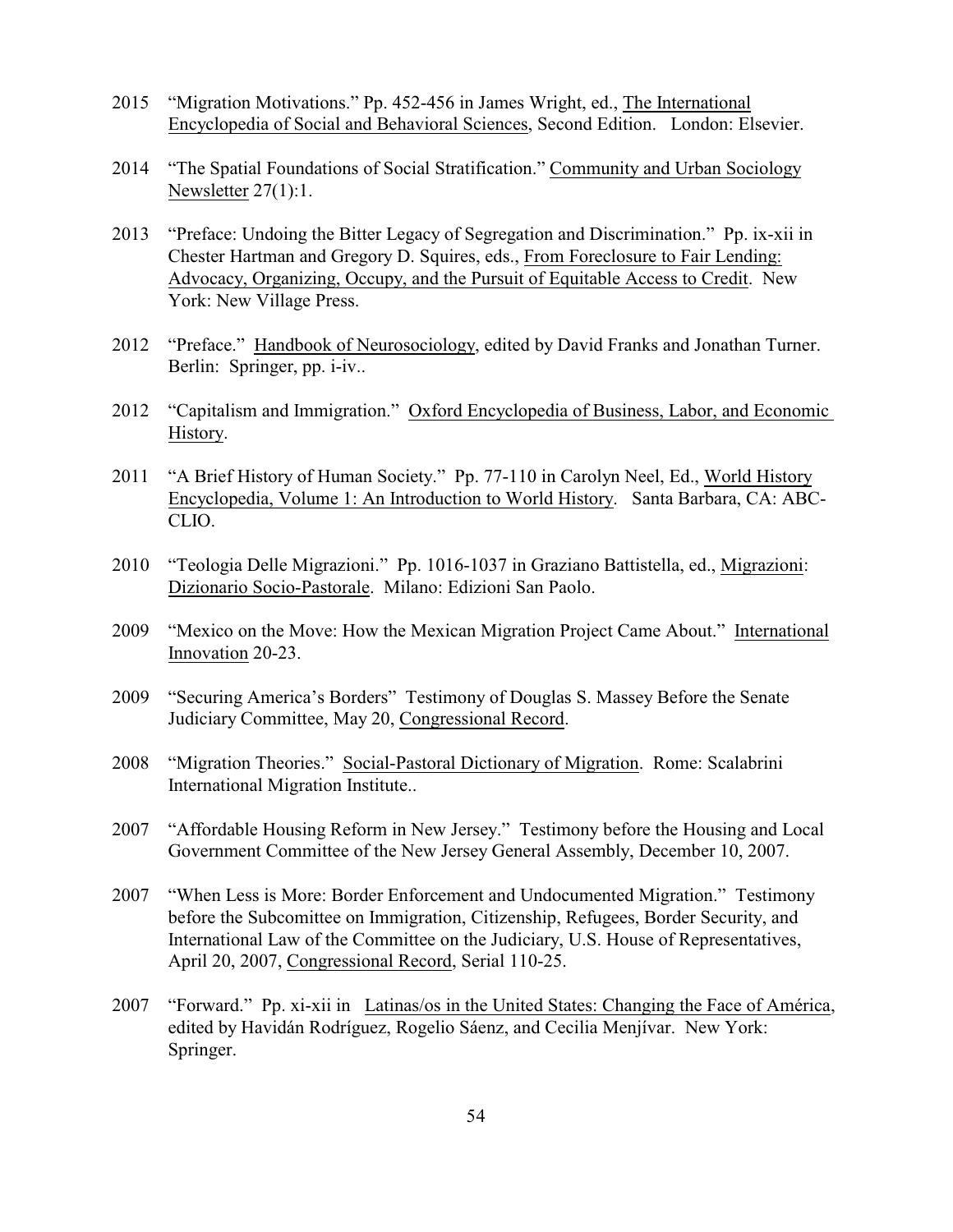- 2007 "American Apartheid." Forthcoming in Richard T. Schaefer, ed., Encyclopedia of Race, Ethnicity, and Society. Thousand Oaks, CA: Sage Publications.
- 2006 "Education, Skills, and U.S. Immigration Policy" Testimony before the U.S. Senate Committee on Health, Education, Labor, and Pensions, Congressional Record, September 14, 2006.
- 2006 "On the Origins of Stratification." Evolution and Sociology 3(1):1-5.
- 2006 "Blackballed." Contexts 5(1):40-43.
- 2006 "Building a Comprehensive Model of International Migration." Pp. 4-28 in *Annex* of Neil Howe and Richard Jackson, eds., Long-Term Immigration Projection Methods: Current Practice and How to Improve It.. Boston: Center for Retirement Research, Boston College
- 2005 "Immigration and North American Economic Integration." Testimony before the Senate Judiciary Committee, Congressional Record, October 18, 2005.
- 2005 "The Consequences of Affirmative Action at Selective Institutions." Pp. 59-69 in Refocusing on the Common Good: Advancing Equity and Access in Higher Education. New York: The College Board.
- 2005 "From Social Sameness, a Fascination With Differences." Chronicle of Higher Education Review, April 12, 2005, B11-B12.
- 2005 "The Case for Immigration Reform." Testimony Before Immigration Subcommittee, enate Committee on the Judiciary, Congressional Record, May 26, 2005.
- 2003 "The American Dilemma Revisited: Remarks from a Social Scientist." Black Renaissance 5(1):51-55.
- 2003 "The Two Social Psychologies." American Psychological Society Observer16(3):1-2.
- 2003 "Doing Race with a White Face." Contexts 2(1):70.
- 2003 "Preface." The Methods and Materials of Demography edited by David Swanson and Jacob Siegel. San Diego: Academic Press. (With Linda Gage)
- 2003 "The New Immigrant Survey in the US: The Experience over Time." Migration Information Source (http://www.migrationinformation.org/USfocus/display.cfm?id=81), Migration Policy Institute, Washington, D.C. (with Guillermina Jasso, Mark R. Rosenzweig, and James P. Smith).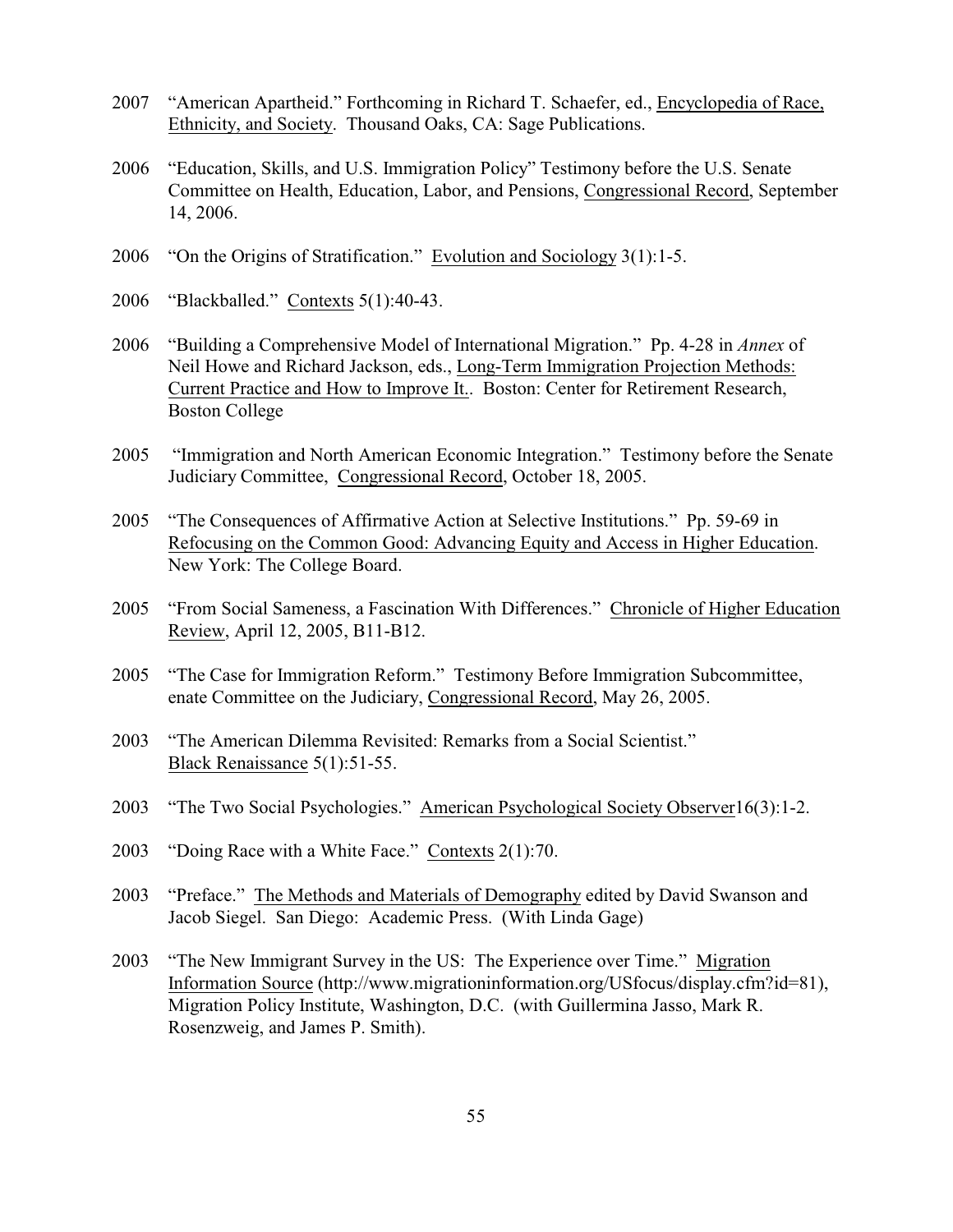- 2002 "Migration: International Migration." In Paul Demeny and Geoffrey McNichol, eds., The Encyclopedia of Population . New York: Macmillan
- 2002 "Theory of Migration." Pp. 9828-34 in Neil J. Smelser and Paul B. Baltes, eds., International Encyclopedia of the Social and Beahvioral Sciences. London: Elsevier Science.
- 2002 "Residential Segregation." Pp. 348-55 in John Solomos and David Theo Goldberg, eds., The Blackwell Companion to Racial and Ethnic Studies. London: Blackwell.
- 2001 "El Norte: Vida y Milagros de la Migración Hispana." Generación Chicago: La Cultura Hispana No. 33 (March):5-6.
- 2000 "Residential Segregation." In Neil J. Smelser and Paul B. Baltes, eds., International Encyclopedia of the Social and Beahvioral Sciences. London: Elsevier Science.
- 2000 "What I Don't Know About My Field But Wish I Did." Annual Review of Sociology 26:699-701.
- 2000 "Housing Discrimination 101." Population Today 28(6):1,4.
- 2000 "Forward" to Human Snakes: Smuggled Chinese Immigrants in America by Ko-lin Chin. Philadelphia: Temple University Press, pp. ix-xvii.
- 1999 "The Immigration Experience for Families and Children." Issue Series in Social Research and Social Policy. Washington, D,C,: American Sociological Association (with Richard Alba and Rubén Rumbaut).
- 1998 "Undocumented Migration in the Context of NAFTA." LASA Forum 39(2):17-18. Pittsburgh: Latin American Studies Association.
- 1994 "American Apartheid: Housing Segregation and Persistent Urban Poverty." Distinguished Lecture Series, Northern Illinois University, DeKalb, Illinois.
- 1993 "The 1986 Immigration Reform and Control Act and its Aftermath." Mexico Policy News 9:45-46.
- 1993 "Latino Poverty Research: An Agenda for the 1990s." Items 47(1):7-12. New York: Social Science Research Council
- 1992 "American Apartheid." Poverty and Race Research Action Council, Vol. 1, No. 4. Washington, D.C.: Poverty and Race Action Council.
- 1992 "Overview." Pp. 92-96 in Studs Terkel, Race: How Blacks and Whites Think and Feel About the American Obsession. New York: The New Press.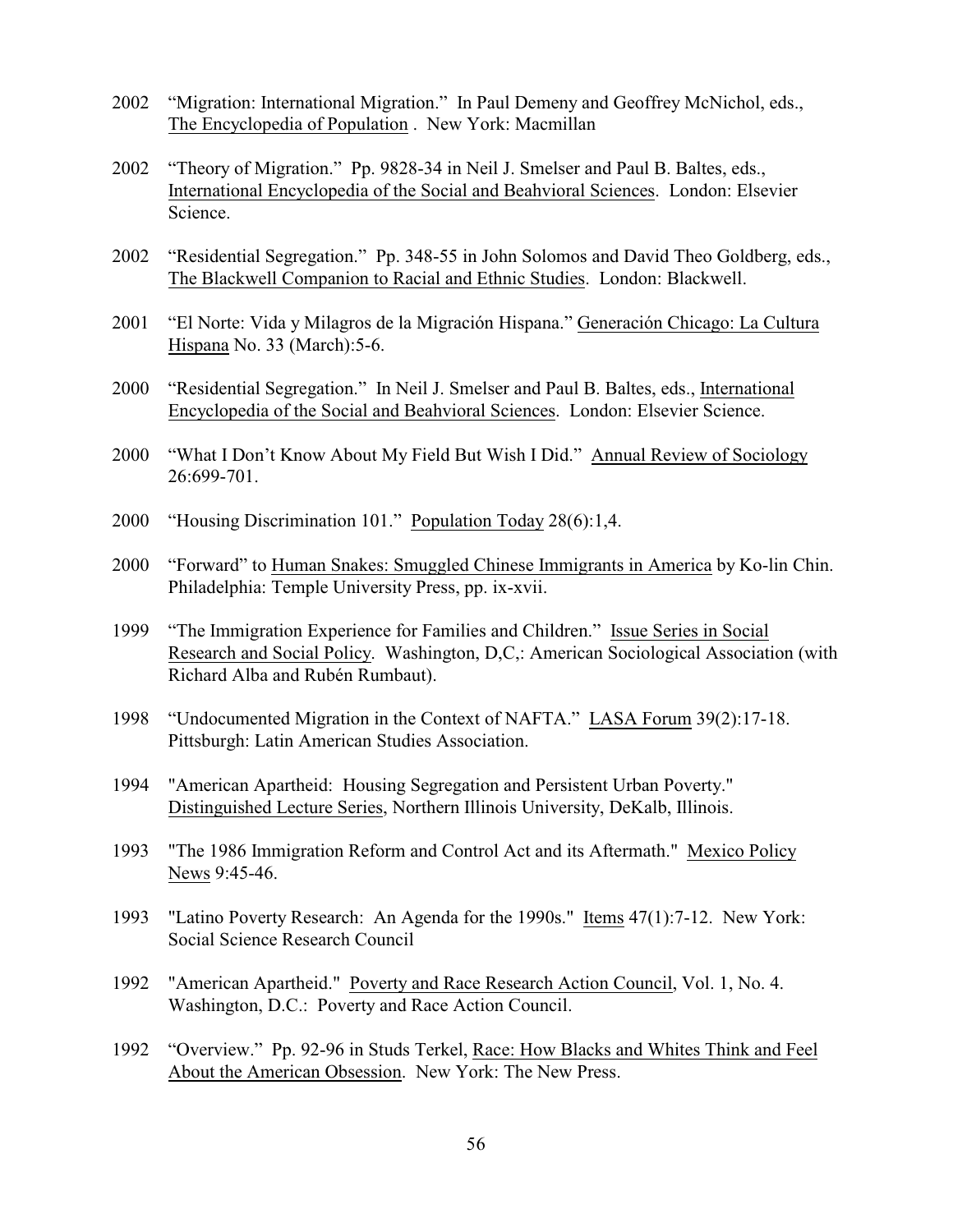- 1991 "Census Data Needs for the 21st Century." Testimony before the U.S. House of Representatives, Subcommittee on Census and Population of the Committee on Post Office and Civil Service, March 20, 1991, Congressional Record.
- 1991 "Segregation Indices." The Encyclopedia of Sociology. New York: Macmillan, 1738-43.
- 1988 "Residential Segregation of Blacks in American Cities." Testimony before the U.S. House of Representatives Subcommittee on Housing and Community Development, Congressional Record, January 27, 1988.
- 1987 "Los Angeles as an Immigrant City." Pp. 192-99 in M. Mark Stolarik, ed., The Other Ports of Entry. Philadelphia: Balch Institute of Ethnic Studies Press.
- 1984 "Comments on Statistical Data and Public Policy." Pp. 133-38 in V.M. Briggs and M. Tienda, eds., Immigration: Issues and Policies. Washington, D.C.: National Council on Employment Policy.
- 1983 "A Summary and Evaluation of Local Area Statistics on Hispanics." Report of the Ford Foundation Task Force on Statistical Policy and Data Needs for Hispanics. New York: Ford Foundation.
- 1979 "Migration from a Rural Mexican Town to the United States: Research Report." Intercom 7:6-7. (with Joshua S. Reichert)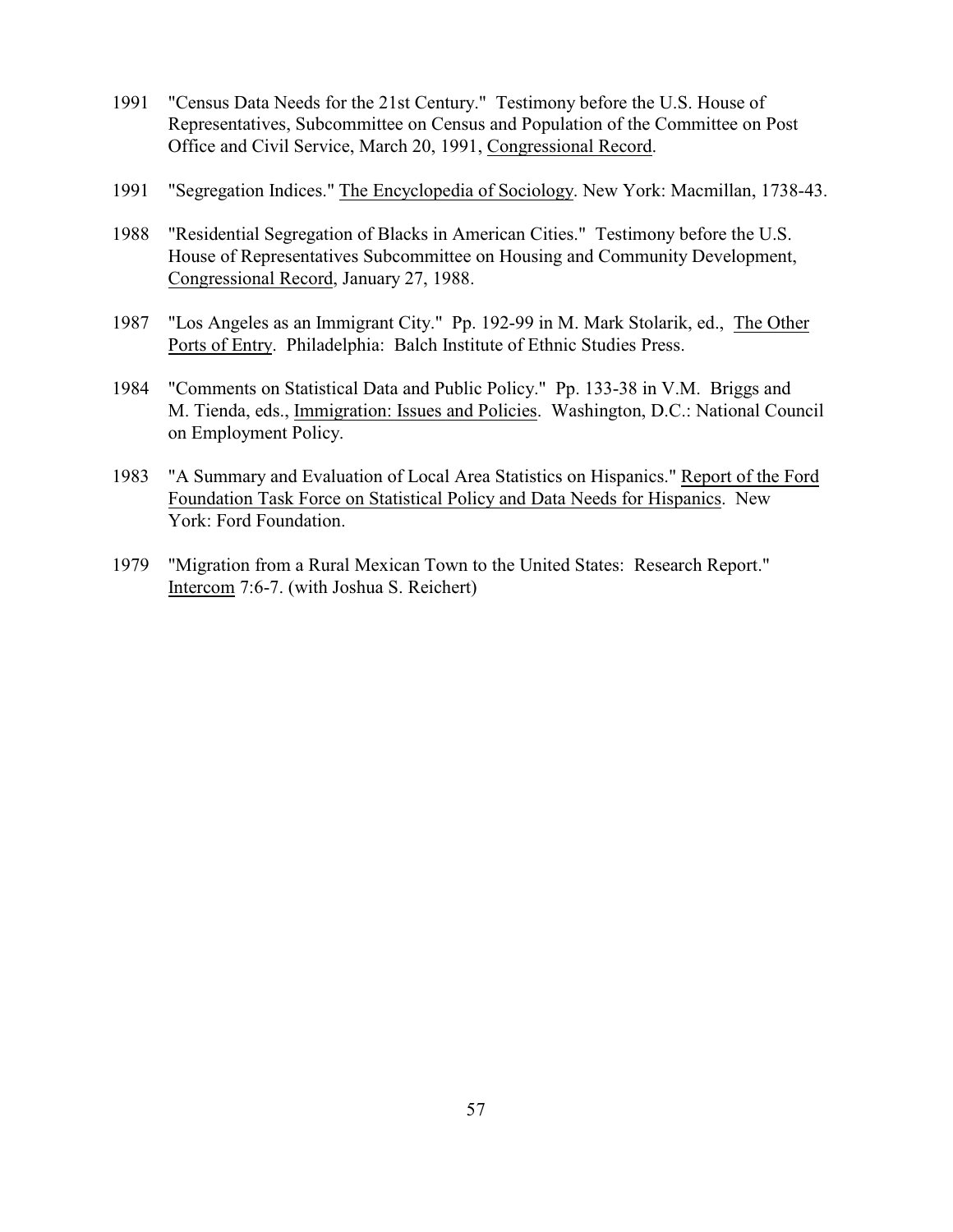#### **Postdoctoral Fellows Supervised:**

Nancy A. Denton (1984-90) Professor Emerita Department of Sociology SUNY at Albany 1400 Washington Avenue Albany, NY 12222

Katharine M. Donato (1988-90) Donald G. Herzberg Professor of International Migration Director, Institute for the Study of International Migration Georgetown University Harris Building 3300 Whitehaven Street, N.W. Washington D.C. 20007

Margaret E. Greene (1990-93) Program Associate Center for Health and Gender Equity 6930 Carroll Ave., Suite 910 Takoma Park, MD 20912

Luin Goldring (1989-91) Professor Department of Sociology York University Toronto, Ontario CANADA

Mitchell L. Eggers (1991-92) Chief Scientist Lightspeed Research 600 108th Ave. NE Suite 202 Bellevue, WA 98004

Audrey Singer (1993-94) Immigration Specialist Congressional Research Service Domestic Social Policy Division 101 Independence Avenue, SE Washington, DC 20540 asinger@crs.loc.gov; audsinger@gmail.com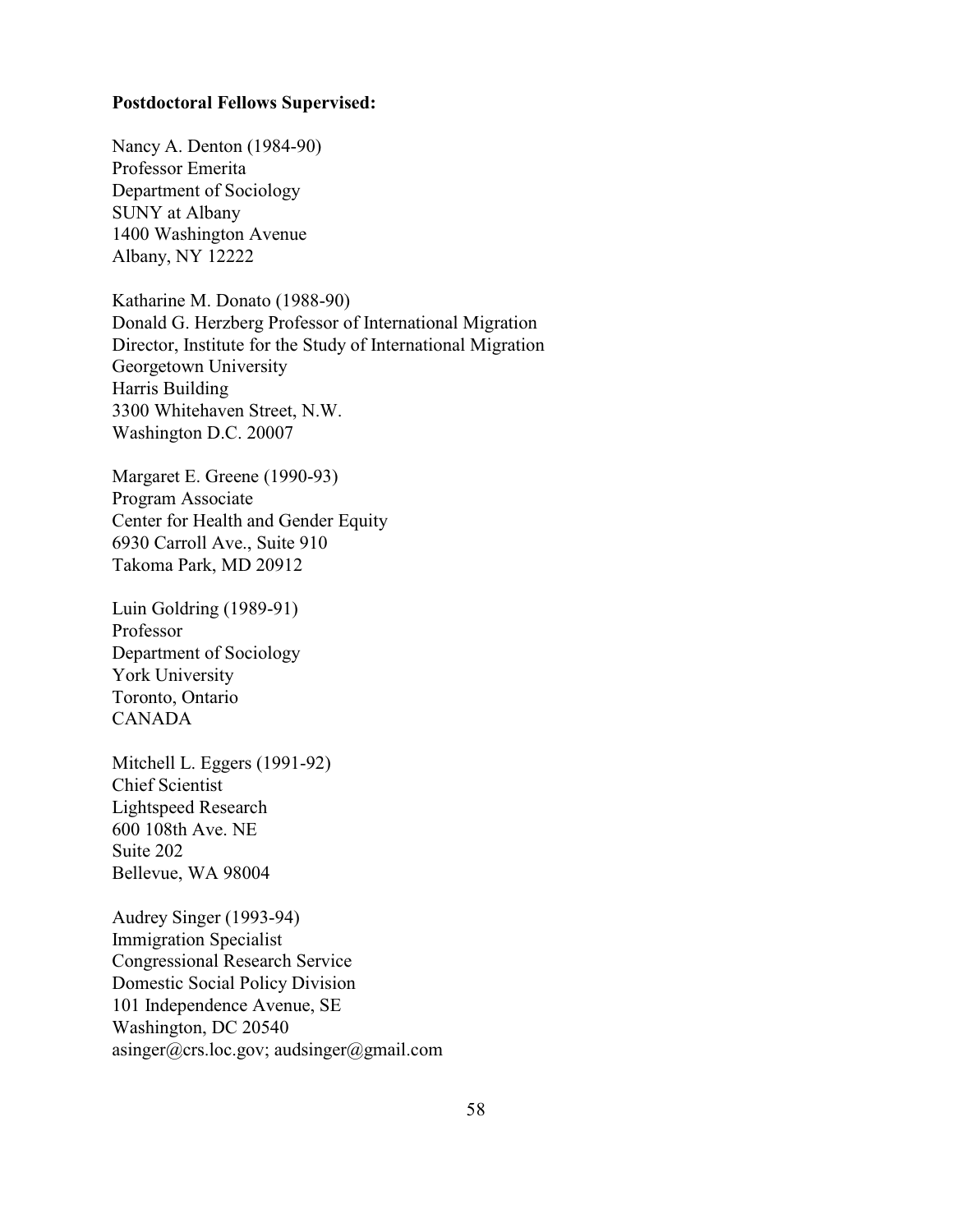René Zenteno (1996-98) Professor of Demography College of Public Policy University of Texas at San Antonio 501 W. César E. Chavéz San Antonio TX 78207- 4415

Emilio A. Parrado (1997-99) Dorothy Swaine Thomas Professor Department of Sociology University of Pennsylvania 3718 Locust Walk Phildelphia, PA 19104-6298

Marcella Cerrutti (1997-2001) Director, Centro de Estudios de Población Av. Corrientes 2817 - 7º Piso Buenos Aires, Argentina Casilla 4397 - Correo Central 1000 - Buenos Aires, Argentina mcerrutti@cenep.org.ar

Elizabeth Fussell (1998-2001) Research Professor Population Studies and Training Center Brown University Box 1836 68 Waterman St. Providence, RI 02912

Ayumi Takenaka (2001) Research Officer COMPAS School of Anthropology University of Oxford 58 Banbury Road, Oxford, OX2 6QS

Rubén Hernández-León (2000-2003) Professor Department of Sociology 296 Haines Hall University of California, Los Angeles Los Angeles, CA 90095-1551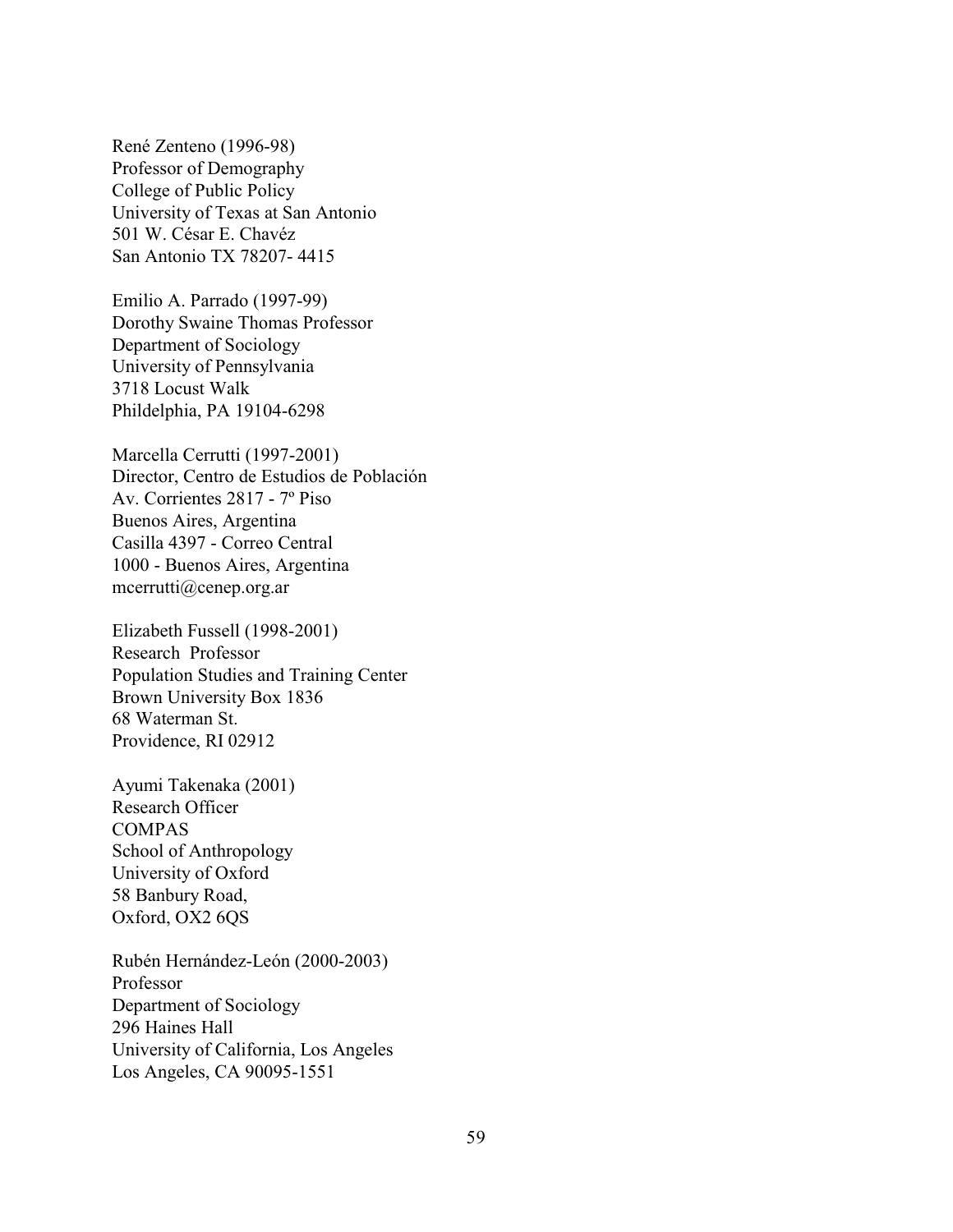Amelie Constant (2000-2003) Visiting Scholar Office of Population Research Princeton University Princeton, NJ 08544

Krystyna Iglicka (1997-98) Professor of Economics and Demography Institute of Social Studies University of Warsaw 00-183 Warsaw

Garvey Musumunu (formerly Lundy) (1998-2003) Professor of Sociology Social Science Division Montgomery County Community College 340 DeKalb Pike Blue Bell, PA 19422

Mary J. Fischer (2003-2004) Associate Professor Department of Sociology University of Connecticut Storrs, CN 06269

Cris Beauchemin (2004-2005) Director of Research Centre Population & Dévelopement Institut National Etudes Démographiques 221 Boulevard Davout 75020 Paris, FRANCE cris.beauchemin@ined.fr (33)01.56.06.21.28

Susan Clampet-Lundquist (2005-2006) Professor Department of Sociology St. Joseph's University 130 Post Hall 5600 City Avenue Philadelphia, PA 19131-1395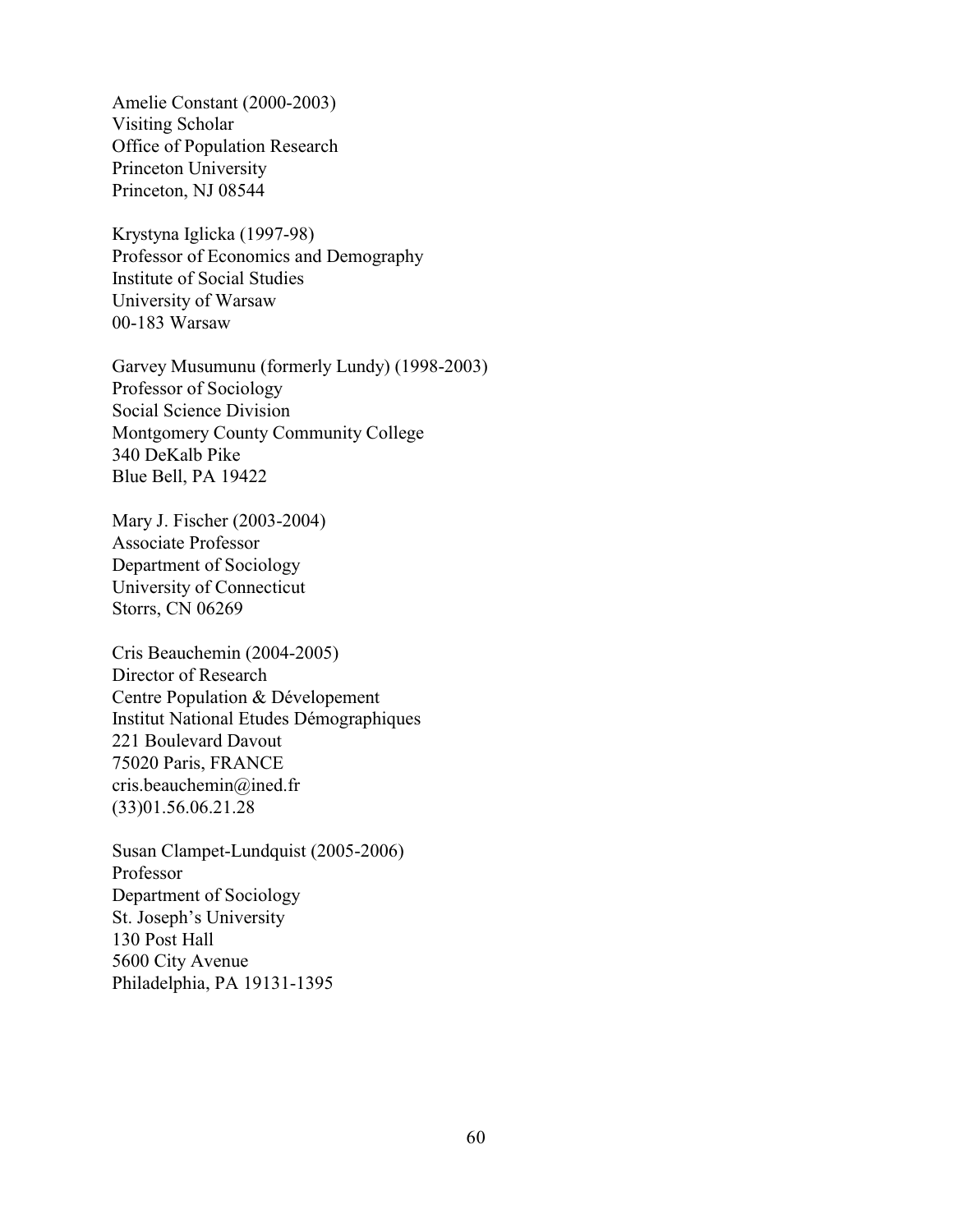Margarita Mooney (2005-2007) Associate Professor Princeton Theological Seminary 64 Mercer Street Princeton, NJ 08542-0803

Kimberly Torres (2006-2008, 2011-2012) Research Associate University of Pennsylvania Center for Africana Studies 3401 Walnut St Philadephia, PA 19104 Ktorres@sas.upenn.edu

Stefanie Brodmann (2008-2009) Senior Economist Middle East and North Africa Social Protection and Labor Unit The World Bank Group Praterstraße 31 1020 Wien, Austria stefanie.brodmann@gmail.com

Pablo Mateos (2008) Profesor-Investigador Centro de Investigaciones y Estudios Superiores en Antropología Social-Unidad Occidente Av. España 1359 Col. Moderna, C.P. 44190 Guadalajara, Jalisco, México.

Albert Sabater (2010-2011) Professor Agregat Department of Business Studies Universitat de Girona Edifici Econòmiques C/ de la Universitat de Girona, 10 Campus Montilivi 17003 Girona albert.sabater@udg.edu

Sofya Aptekar (2010-2011) Associate Professor of Urban Studies School of Labor and Urban Stuies City University of New York 25 West 43rd Street, 19th Floor New York, NY 10036 sofya.aptekar@slu.cuny.edu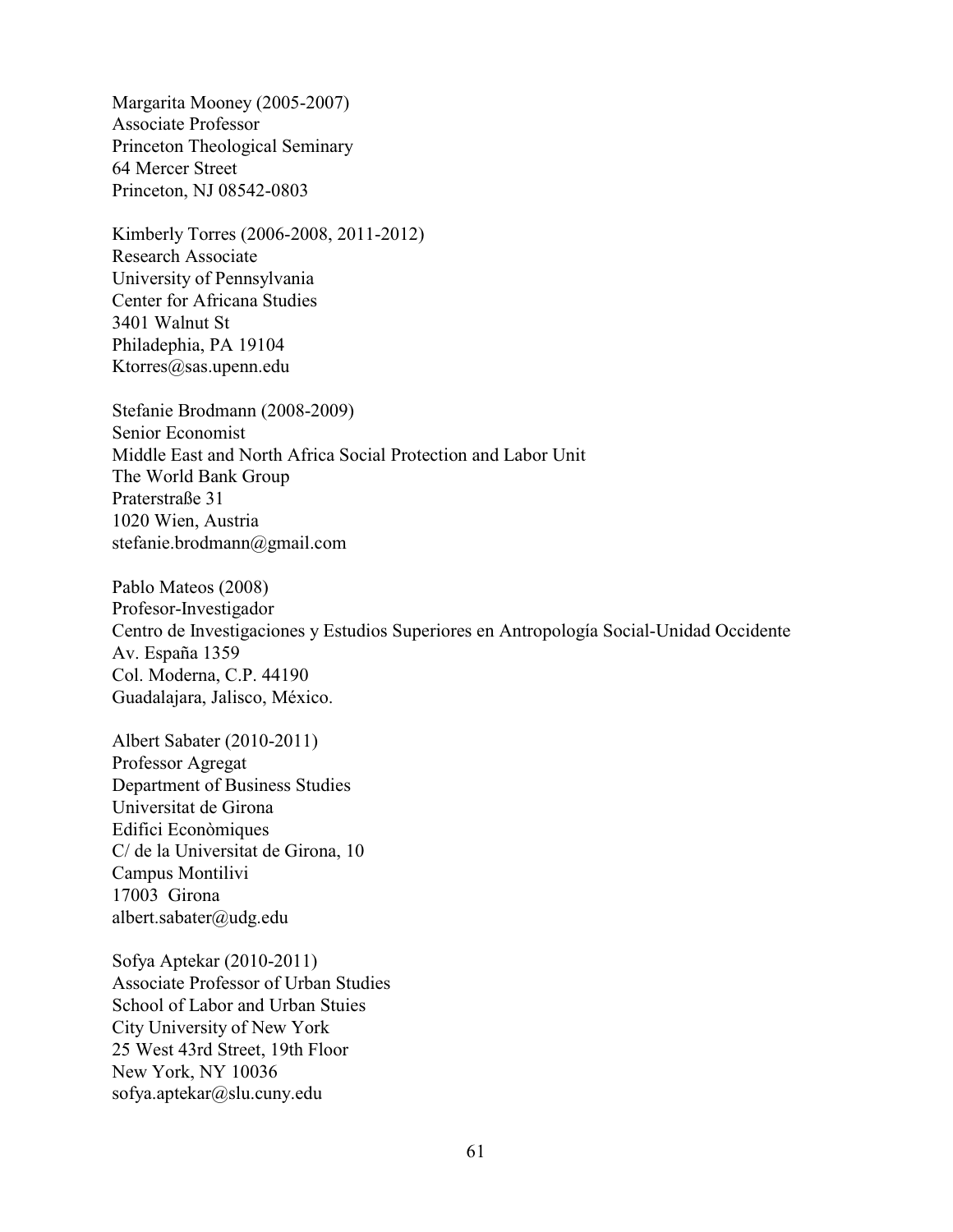Brandon G. Wagner (2015-2016) Assistant Professor of Sociology SASW Department Texas Tech University Box 41012 Lubbock, TX 79409-1012

# **Doctoral Students Supervised**:

A.W.A.D.G Abayasekara (1984) Board of Agricultural Economics Postgraduate Institute of Agriculture University of Peradeniya Peradeniya 20400 Sri Lanka

Brendan P. Mullan (1985) Associate Professor Department of Sociology Michigan State University East Lansing, MI 48824

Francis Dodoo (1987) Professor of Sociology and Demography Department of Sociology 412 Oswald Tower Pennsylvania State University University Park, PA 16802

Mitchell E. Eggers (1990) Chief Scientist Lightspeed Research 600 108th Ave. NE Suite 202 Bellevue, WA 98004

Emily Rosenbaum (1990) Professor of Sociology Department of Sociology Fordham University Bronx, NY 10458

Felipe García España (1991) Senior Research Associate Department of Psychopharmacology 3600 Market Street, Suite 875 University of Pennsylvania Philadelphia, PA 19104-2649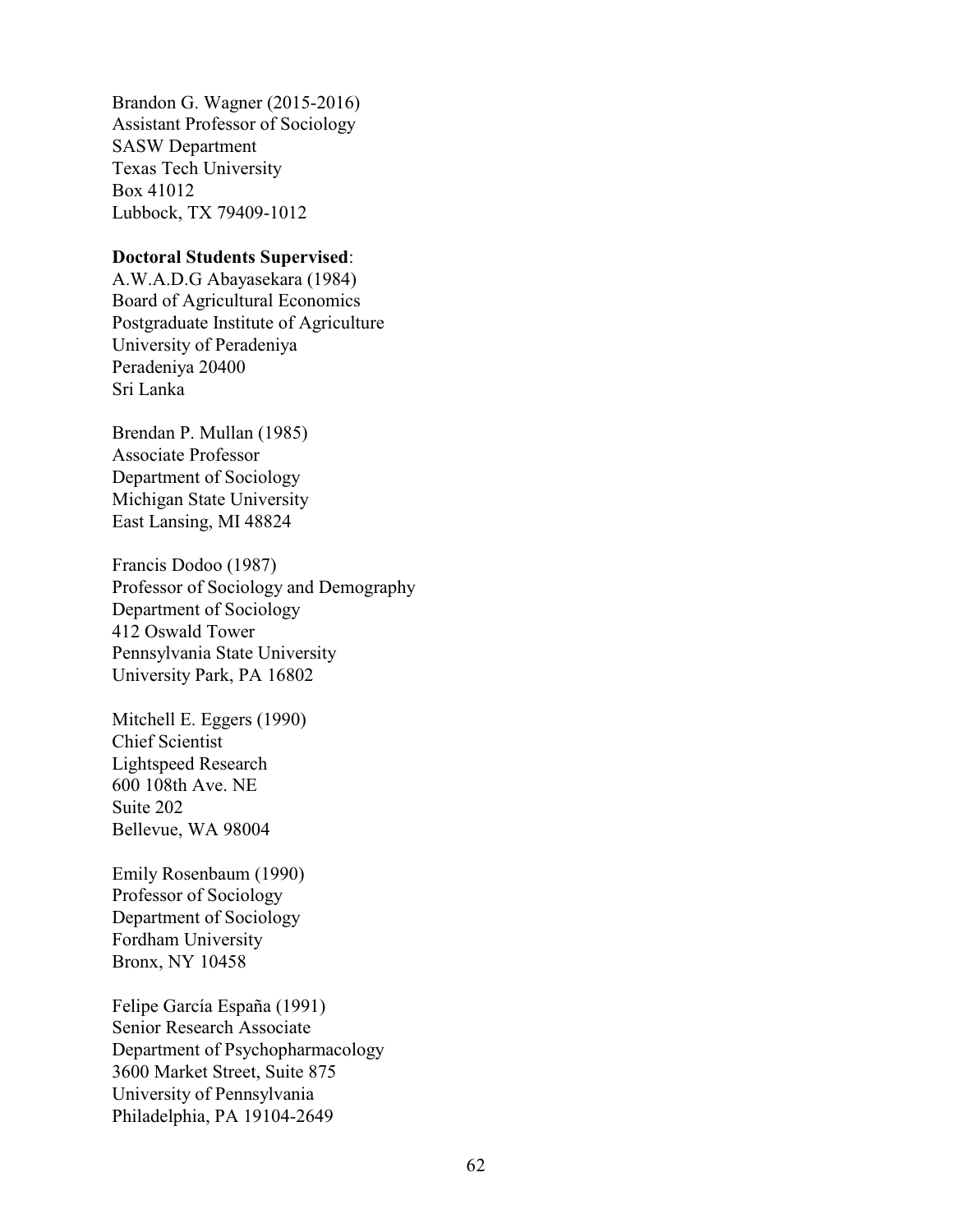Eric Fong (1992) Professor Department of Sociology University of Hong Kong 9.16, 9/F., The Jockey Club Tower Centennial Campus Hong Kong, Shatin, HKSAR ewcfong@hku.hk

Zai Liang (1992) Professor of Sociology Department of Sociology University at Albany 1400 Washington Avenue Albany, NY 12222 zliang@albany.edu

Shawn Kanaiaupuni (1995) Division Director, Public Education Support Kamehameha Schools 567 South King Street, Ste 300 Honolulu, Hawai'i 96813 shkanaia@ksbe.edu

David Lindstrom (1995) Professor of Sociology Department of Sociology Brown University, Box 1916 Providence, RI 02912 david lindstrom@brown.edu

Héctor Cordero Guzmán (1995) Professor of Sociology School of Public & International Affairs Baruch College 17 Lexington Ave. New York, N.Y. 10010 Hector.Cordero@baruch.cuny.edu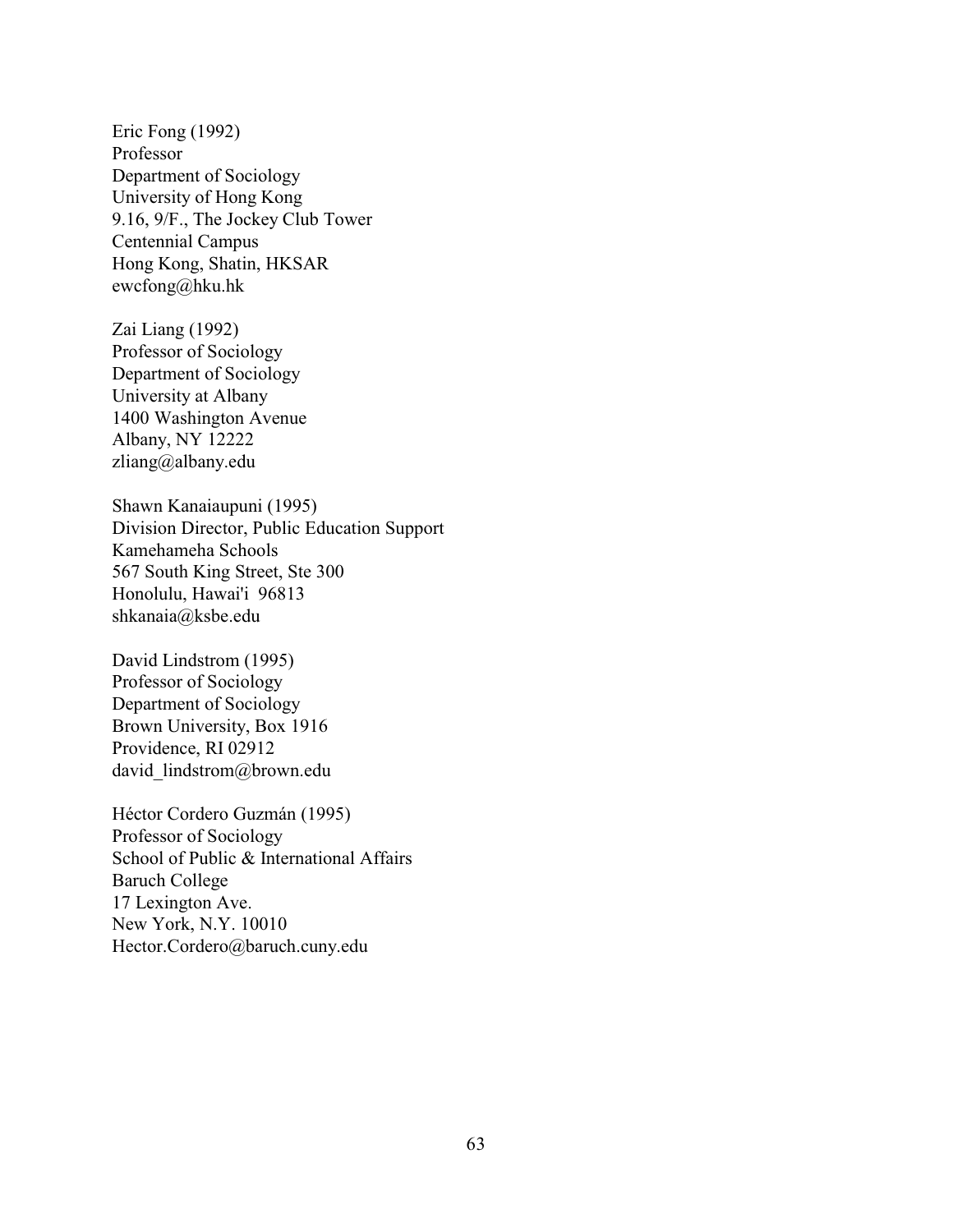Kumiko Shibuya (1996) Associate Professor Department of Sociology University of Hong Kong 9.16, 9/F., The Jockey Club Tower Centennial Campus Hong Kong, Shatin, HKSAR kshibuya@hku.hk

Kristin E. Espinosa (1997) Senior Consultant in Social Science and Research Methodology Polk Small Business Consulting Crystal Lake, IL 60014 dpolk@polk-sbc.com

William Kandel (1998) Immigration Specialist Congressional Research Service Domestic Social Policy Division 101 Independence Avenue, SE Washington, DC 20540 wkandel@crs.loc.gov 202-577-4593 (cell)

S. Mara Pérez (1998) President Development and Planning Services Web site: www.svn.net/mperez Larkspur, CA 94977 mperez@maraperez.com

Randall S. Kuhn (1999) Associate Professor Department of Community Health Sciences UCLA Fielding School of Public Health 650 Charles E. Young Drive South, CHS 26-078B Los Angeles, CA 90095-1772 kuhn@ucla.edu

Nicholas M. Young (2000) Retired on Medical Disability Formerly at: Lally School of Management Rensselaer Polytechnic Institute 110 8th Street, Pittsburgh Building Troy, New York 12180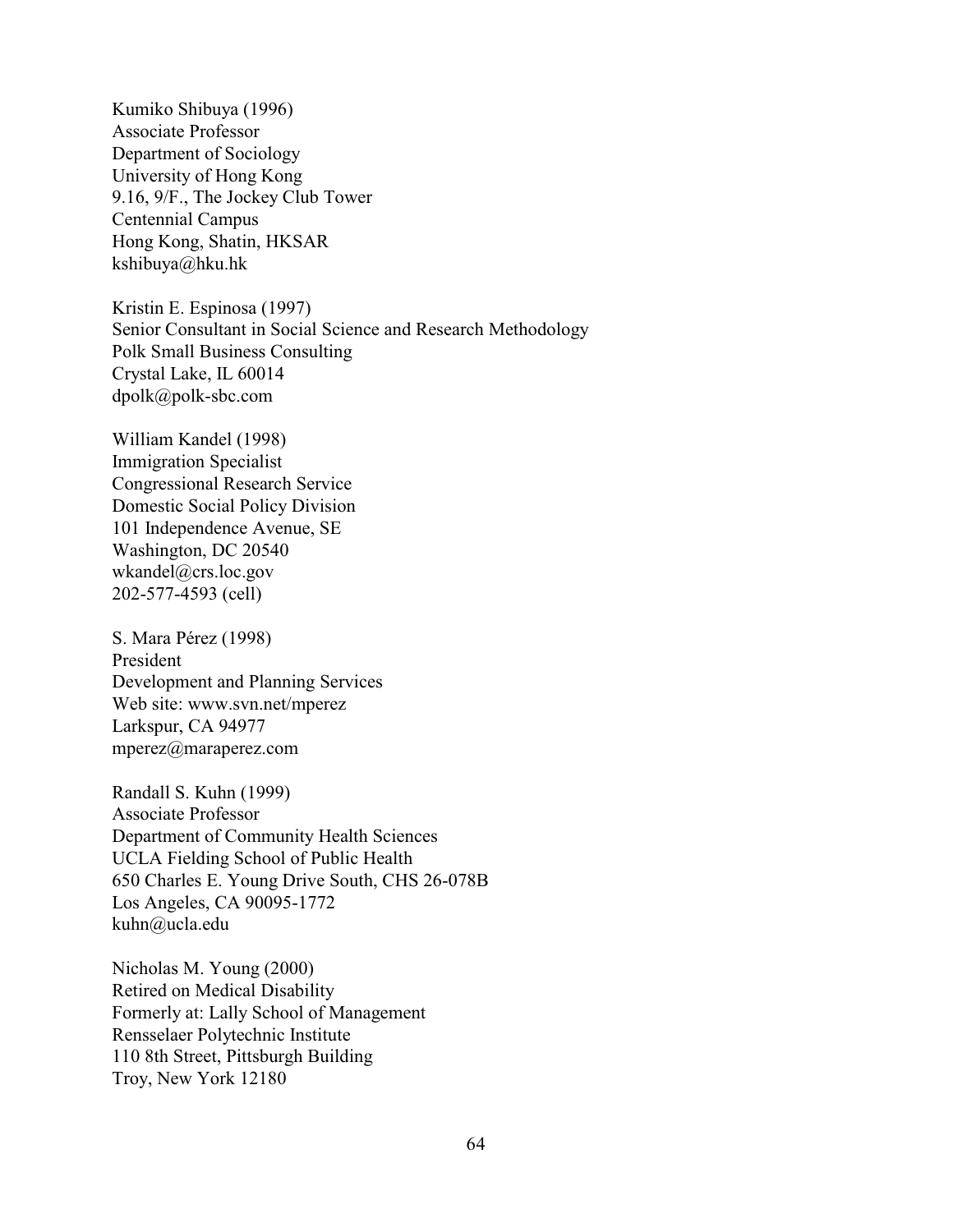Payal Gupta Kondisetty (2001) Market Research Specialist Project Management Institute 14 Campus Boulevard Newtown Square, PA 19073-3299 USA

Mariano Sana (2003) Associate Professor Department of Sociology Vanderbilt University VU Station B #351811 Nashville, TN 37235-1811 mariano.sana@vanderbilt.edu

Rebecca Joyce Kissane (2003) Professor of Sociology Department of Anthropology and Sociology Lafayette College Easton, PA 18042 kissaner@lafayette.edu

Mary J. Fischer (2003) Associate Professor Department of Sociology 344 Mansfield Road University of Connecticut Storrs, CN 06269 mary.fischer@uconn.edu

Gretchen Livingston (2003) Survey Statistician Women's Bureau U.S. Department of Labor Takoma Park, MD 20912 livingston.gretchen.m@dol.gov gml1969x@hotmail.com

Sara Goldrick-Rab (2004) Professor of Higher Education Policy, Organizational, & Leadership Studies Temple University Ritter Annex 419 1301 Cecil B. Moore Ave. Philadelphia, PA 19122 sara.goldrick-rab@temple.edu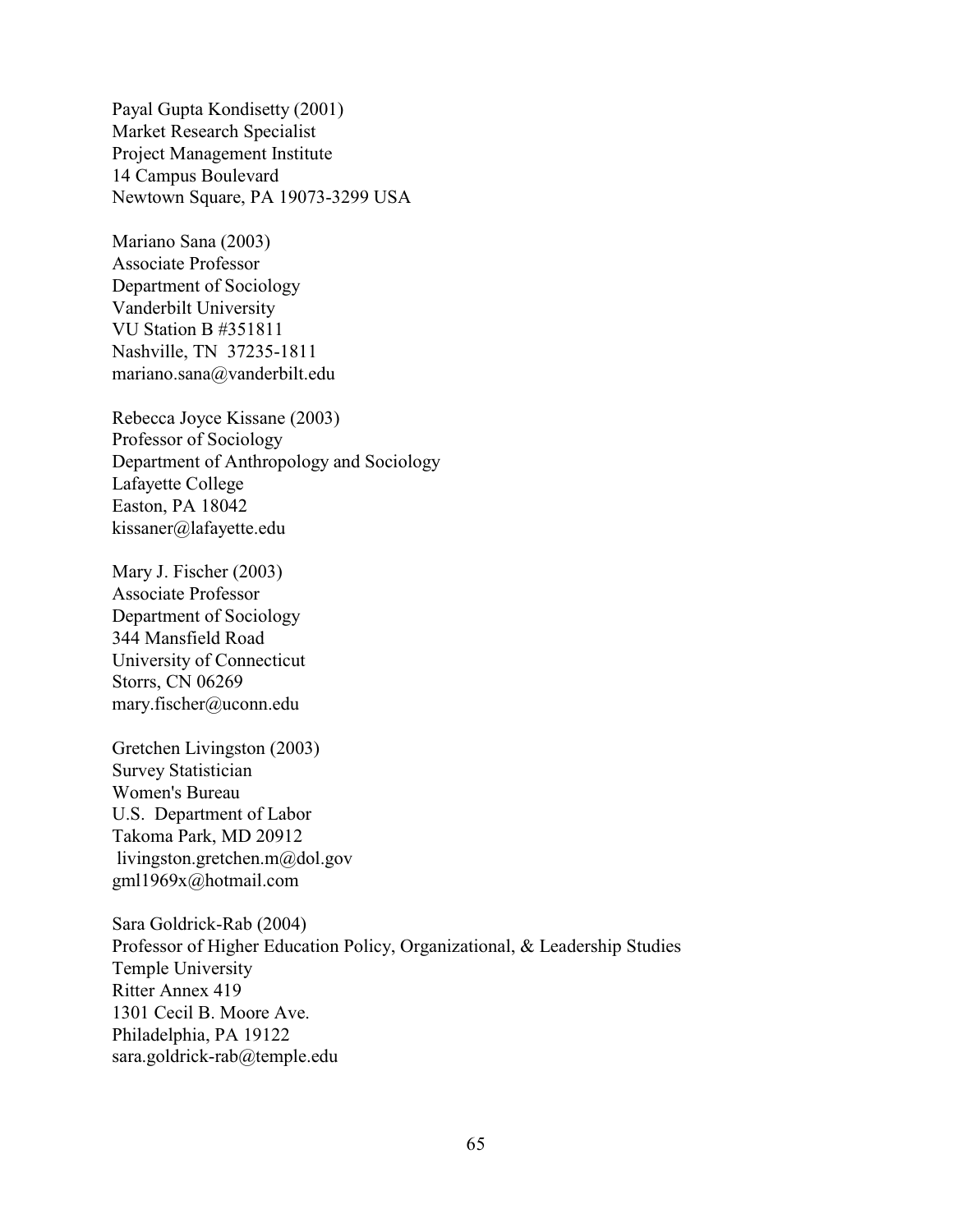Nolane J. Malone (2004) Owner/President Auriga WPS Consulting P.O. Box 775 Honolulu, Hawai'i 96808 nolan@aurigawps.com

Nadia Flores-Yeffal (2005) Associate Professor Department of Sociology, Anthropology, and Social Work Texas Tech University MS 1012, Holden Hall, Lubbock, TX 79409-1012 nadia.flores@ttu.edu

Ilana Redstone Akresh (2005) Associate Professor University of Illinois at Urbana-Champaign 326 Lincoln Hall 702 South Wright Street Urbana, IL 61801 redstone@illinois.edu

María Aysa-Lastra (2005) Demographic Statistician GS-13 International Programs US Census Bureau Washington, DC 20233 maria.aysa@gmail.com

Fernando Riosmena Associate Professor Population Program, Institute of Behavioral Science University of Colorado Boulder 1416 Broadway St. 484 UCB. Boulder, CO. 80302. fernando.riosmena@gmail.com

Kimberly C. Torres (2006) Research Associate University of Pennsylvania Center for Africana Studies 3401 Walnut St Philadephia, PA 19104 Ktorres@sas.upenn.edu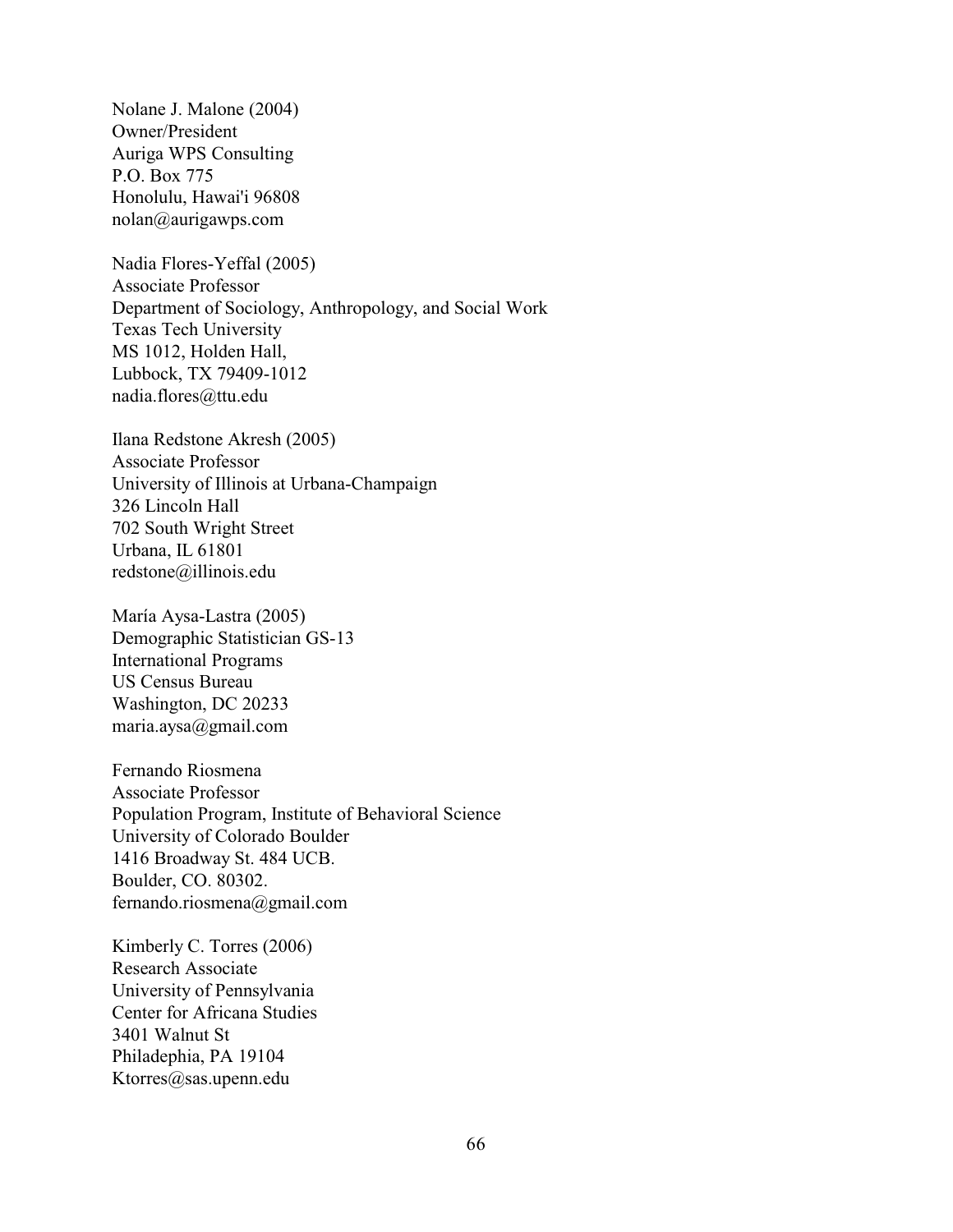Katherine Bartley (2007) Demographic Analyst Bureau of Epidemiology Services NYC Dept of Health and Mental Hygiene 42-09 28th St Long Island City, NY 11101

David Potere (2008) Head of GeoInnovation Indigo Ag 500 Rutherford Ave, Boston, MA 02129

Rebecca Casciano (2009) President and CEO Glass Frog Solutions 172 Orchard Rd Skillman, NJ 08558 201-341-3291 rebecca@glassfrog.us

Elisha Smith Arrillaga (2009) Executive Director The Education Trust-West 1814 Franklin Street, Suite 600, Oakland, CA 94612 earrillaga@edtrustwest.org

Jonathan Rothwell (2009) Senior Economist Gallup Organizaton 901 F St NW, Washington, DC 20004 jonathan\_rothwell@gallup.com

Gregory Elacqua (2009) Principal Education Economist Social Sector Department Inter-American Development Bank 1300 New York Ave NW Washington, DC 20577 gregory.elacqua@gmail.com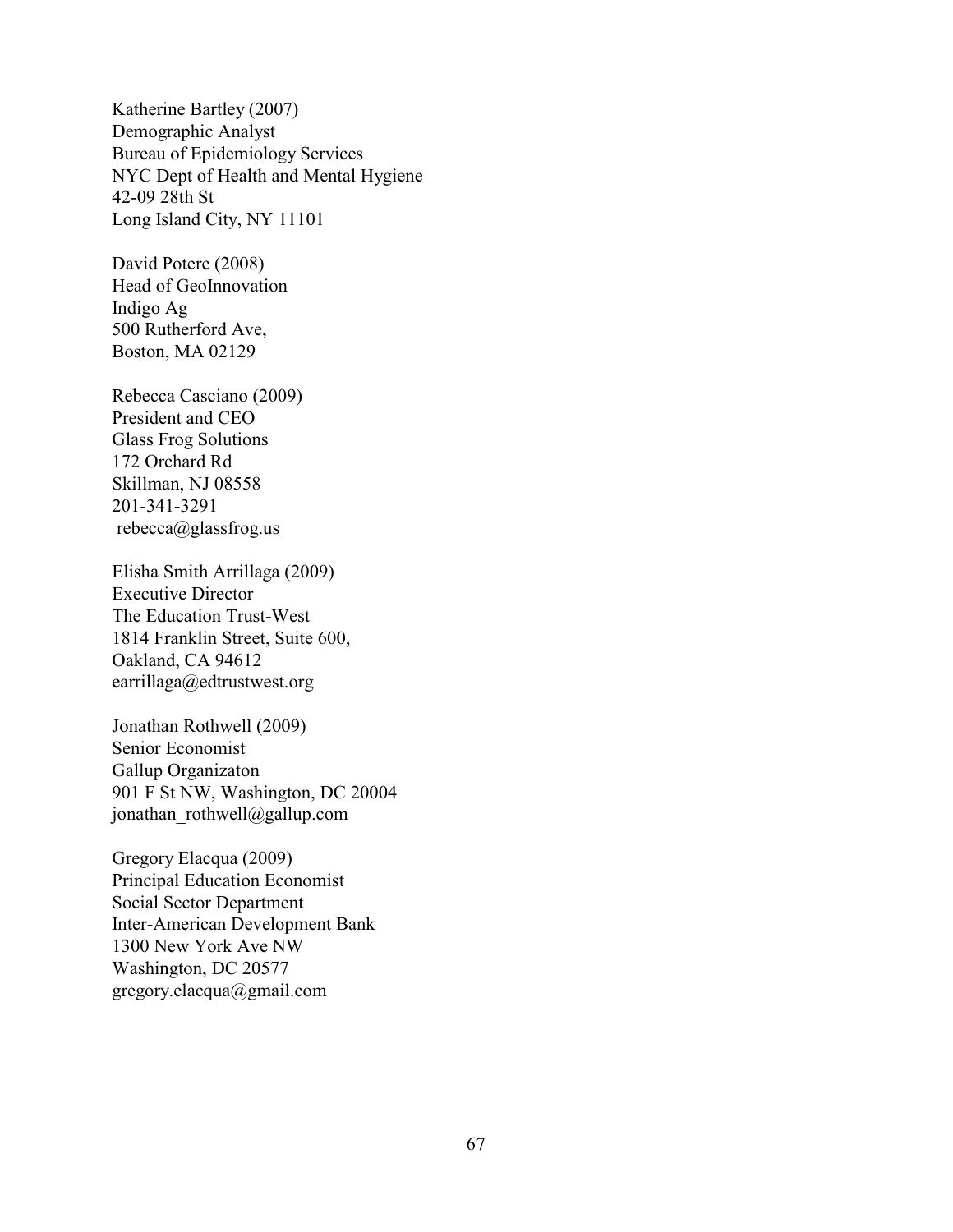Nicholas Ehrmann (2010) CEO and Founder Blue Engine Educational Program 150 Court Street Brooklyn, NY 11201 nick@blueengine.org

Sofya Aptekar (2010) Associate Professor of Urban Studies School of Labor and Urban Studies City University of New York 25 West 43rd Street, 19th Floor New York, NY 10036 sofya.aptekar@slu.cuny.edu

Pratikshya Bohra-Mishra (2011) Director of Research Massachusetts Parole Board 12 Mercer Road Natick, MA 01760 pratikshya@gmail.com

Shahana Chattaraj (2011) Director - Science & Research World Resources Institute LGF, AADI, 2 Balbir Saxena Marg Hauz Khas, New Delhi 110016, India shahana.chattaraj@wri.org

Michael Moynihan (2011) Chief Economist NYC Economic Development Corporation 110 William St New York, NY 10038 mmoynihan@nycedc.com

Jacob S. Rugh (2012) Associate Professor, Department of Sociology Brigham Young University 2008 Joseph F. Smith Building Provo, UT 84602 jacob\_rugh@byu.edu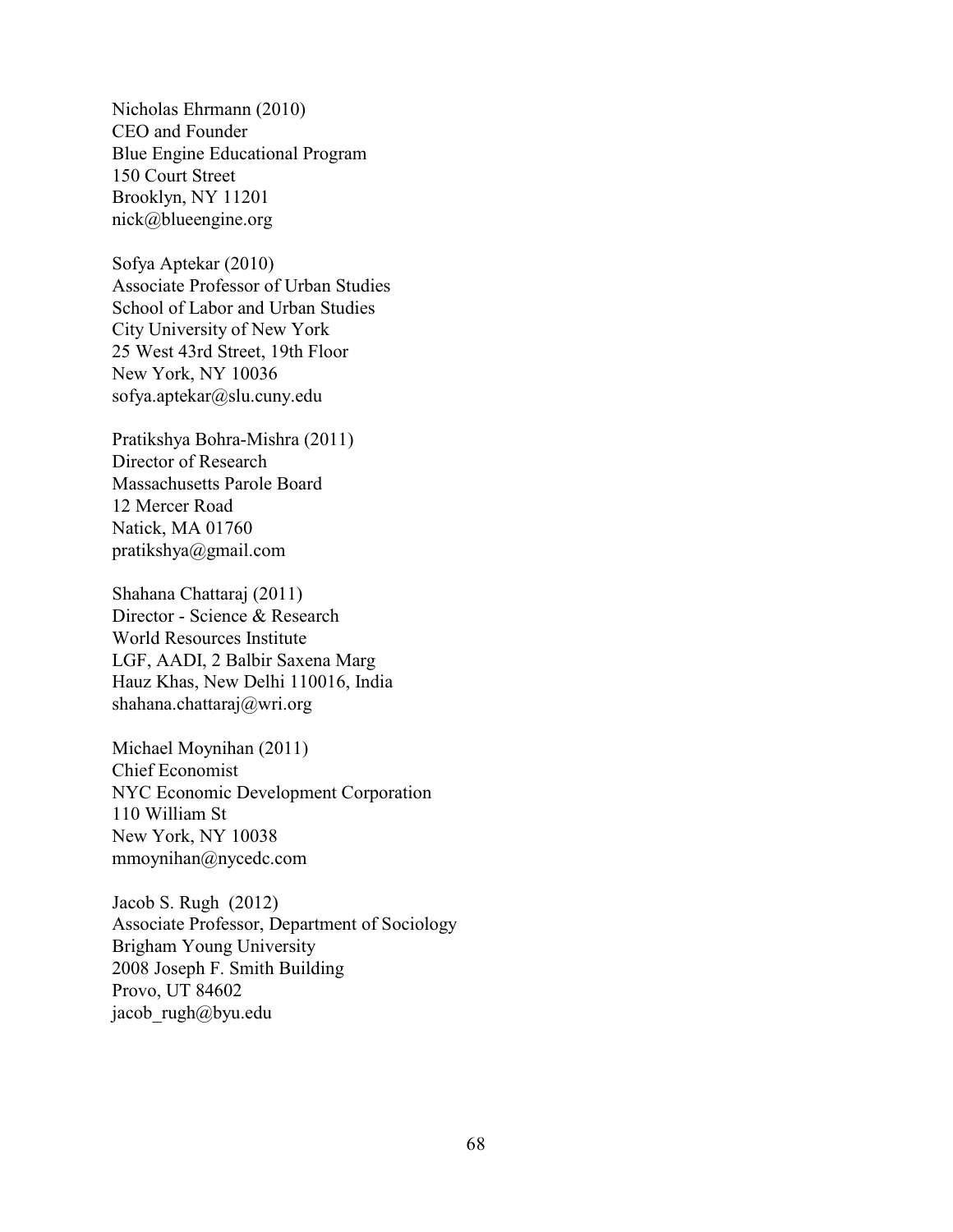Julia Gelatt (2013) Senior Policy Analyst Migration Policy Institute 1400 16th Street N, Suite 300 Washington, DC 20036 jgelatt@migrationpolicy.org

Joel Thibert (2013) Consultant, McKinsey & Co. 1250 René-Lévesque Ouest Montreal, QC H3B 4W8, Canada

Jayanti Owens (2013) Mary Tefft and John Hazen White, Sr. Assistant Professor Department of Sociology Brown University Box 1916 Providence, RI 02912 jayanti\_owens@brown.edu

Erik Vickstrom (2013) Demographic Analyst Center for Economic Studies U.S. Census Bureau 4600 Silver Hill Rd Washington, DC 20233 erik.r.vickstrom@census.gov

Laura Nolan (2015) Researcher Mathematica Policy Research P.O. Box 2393 Princeton, NJ 08543-2393 LNolan@mathematica-mpr.com

Mahesh Somashekar (2015) Assistant Professor Department of Sociology University of Illinois at Chicago 1007 W Harrison St Chicago, IL 60607 msoma@uic.edu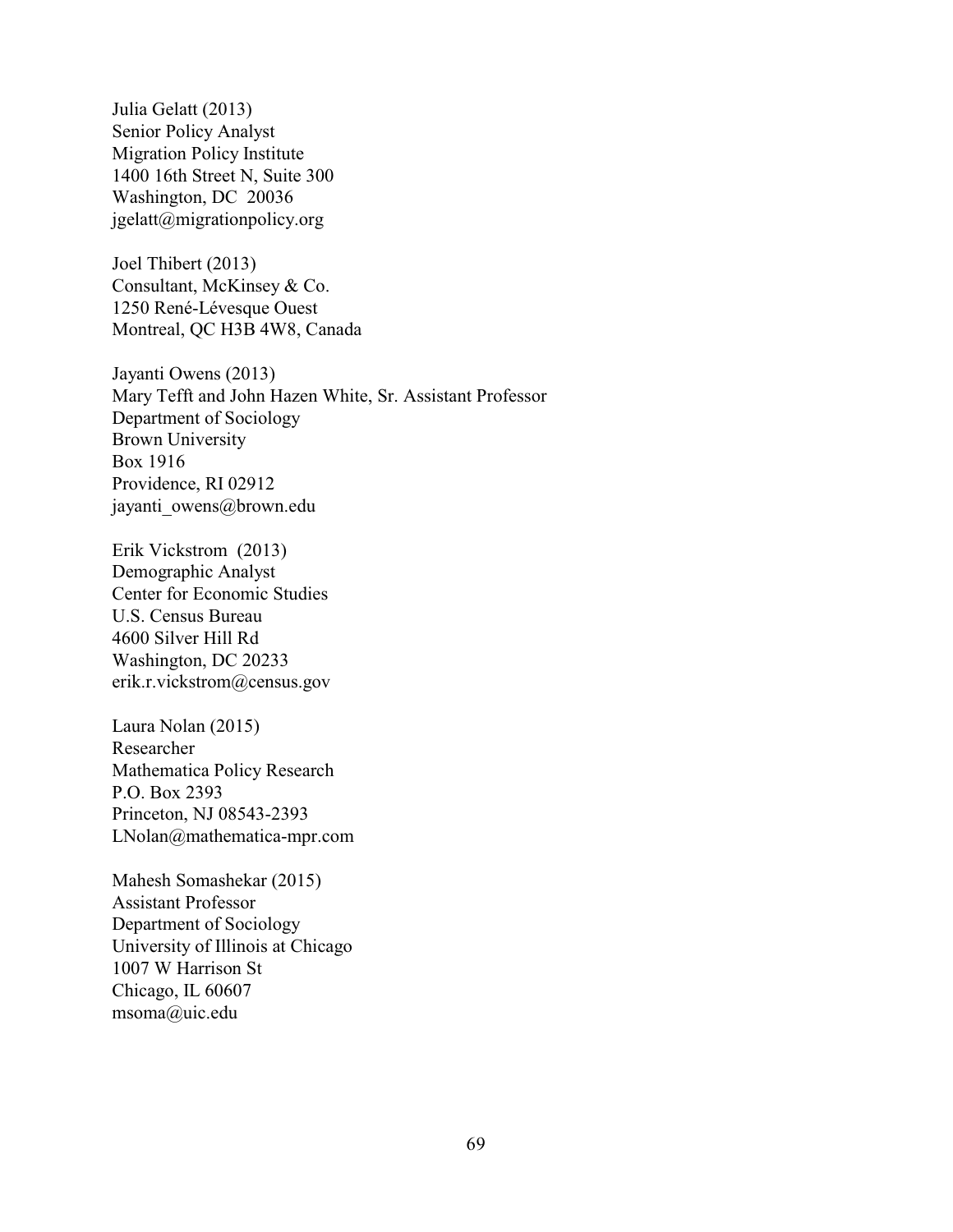Takudzwa Sayi (2015) Postdoctoral Fellow Department of Community and Family Health USF College of Public Health 13201 Bruce B. Downs Blvd., MDC 56 Tampa Florida 33612 tsayi@health.usf.edu

Charles Varner (2016) Associate Director, Center on Poverty and Inequality Institute for Research in the Social Sciences 30 Alta Road Stanford, CA 94305 cvarner@stanford.edu

Kerstin Gentsch (2016) Senior Policy Analyst Office of Policy Research City University Of New York 555 West 57th St., Suite 1240 New York, NY 10019 Kerstin.Gentsch@cuny.edu

Jonathan Tannen (2016) Research Scientist Facebook Philadelphia, PA jonathan.tannen@gmail.com

Janeria Easley (2016) Assistant Professor Department of Sociology Emory University 201 Dowman Drive Atlanta, Georgia 30322

Zitsi Mirakhur (2017) Assistant Professor Department of Educational Policy Studies and Evaluation University of Kentucky 145C Taylor Education Building Lexington, KY 40506-0017 zitsi.mirakhur@uky.edu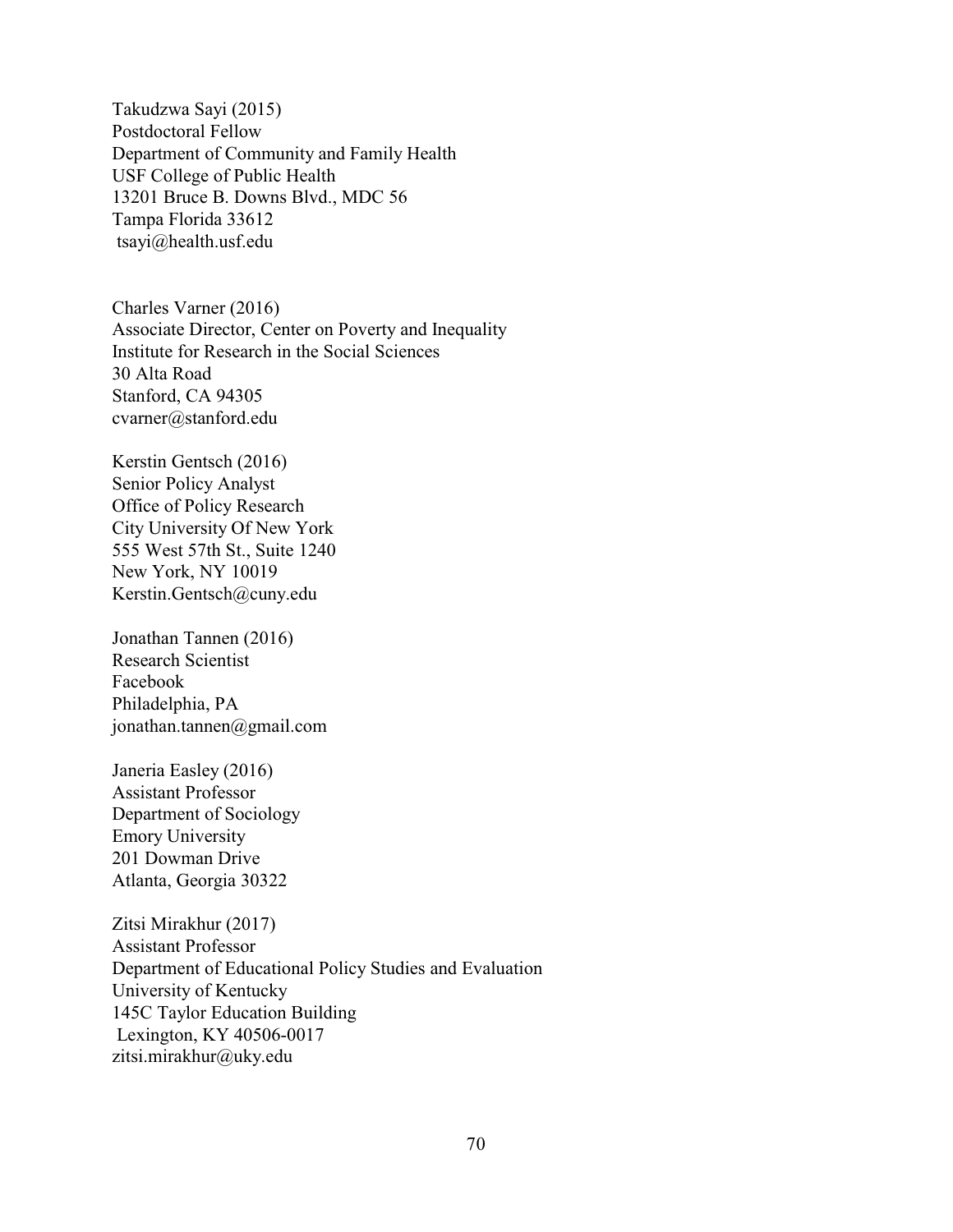Linsey Edwards (2018) Assistant Professor of Sociology New York University Puck Building 295 Lafayette Street, 4th Floor New York, NY 10012-9605 Linsey.edwards@nyu.edu

Amanda Cheong (2019) Assistant Professor Department of Sociology University of British Columbia AnSo 2111 6303 NW Marine Drive Vancouver, BC Canada V6T 1Z1

Leah Gillion (2019) Postdoctoral Fellow Graduate School of Education University of Pennsylvania 3700 Walnut St. Philadelphia, PA 19104

Emilce Santana (2019) Postdoctoral Fellow Department of Sociology Texas A&M University 311 Academic Building College Station, TX 77843-4351

Etienne Breton (2019) Postdoctoral Fellow Cornell Population Center 2301 MVR Cornell University Ithaca, NY 14853

### **Other Doctoral Students** (Student Coauthors):

Kathleen Mullan Harris (1988) James Haar Distinguished Professor Department of Sociology University of North Carolina Chapel Hill, NC 27599-3210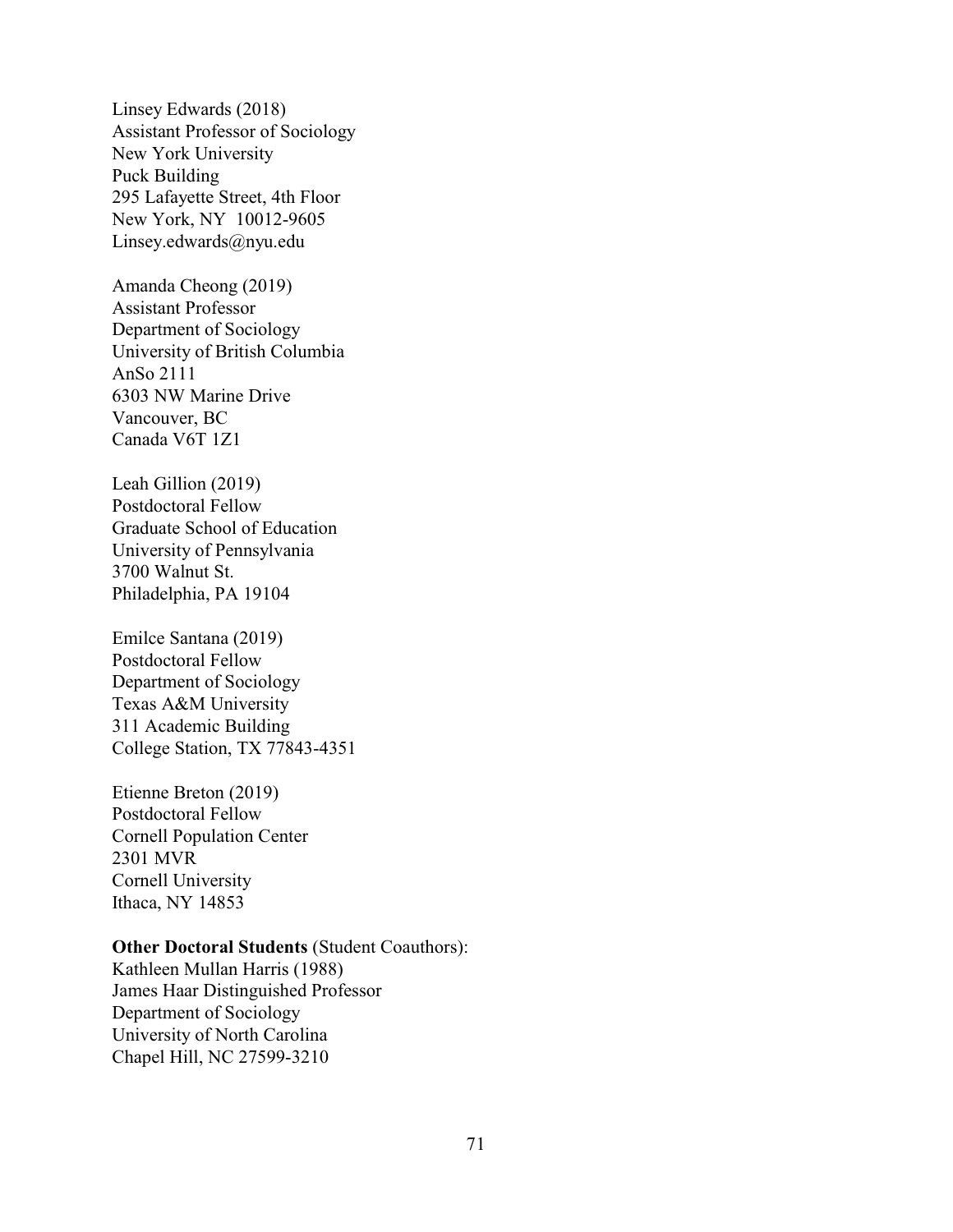Emilio A. Parrado (1996) Dorothy Swaine Thomas Professor and Chair Department of Sociology University of Pennsylvania 3718 Locust Walk Philadelphia, PA 19104-6299

Zoltan Hajnal (1998) Professor of Political Science Department of Political Science University of California at San Diego 9500 Gilman Drive La Jolla, CA 92093-0521

Julie A. Phillips (1998) Professor of Sociology Rutgers University 54 Joyce Kilmer Avenue Piscataway NJ 08854-8045

Michael B. Aguilera (1999) Associate Professor Department of Sociology University of Oregon Eugene, OR 97403-1291

Jennifer H. Lundquist (2004) Professor and Associate Dean of Faculty Development Department of Sociology Thompson Hall University of Massachusetts Amherst, MA 01003-7525

Susan Clampett Lundquist (2003) Professor Department of Sociology St. Joseph's University 130 Post Hall, 5600 City Avenue Philadelphia, PA 19131-1395

Gniesha Dinwiddie (2005) Assistant Professor African American Studies Department University of Maryland 2169 LeFrak Hall College Park, MD 20742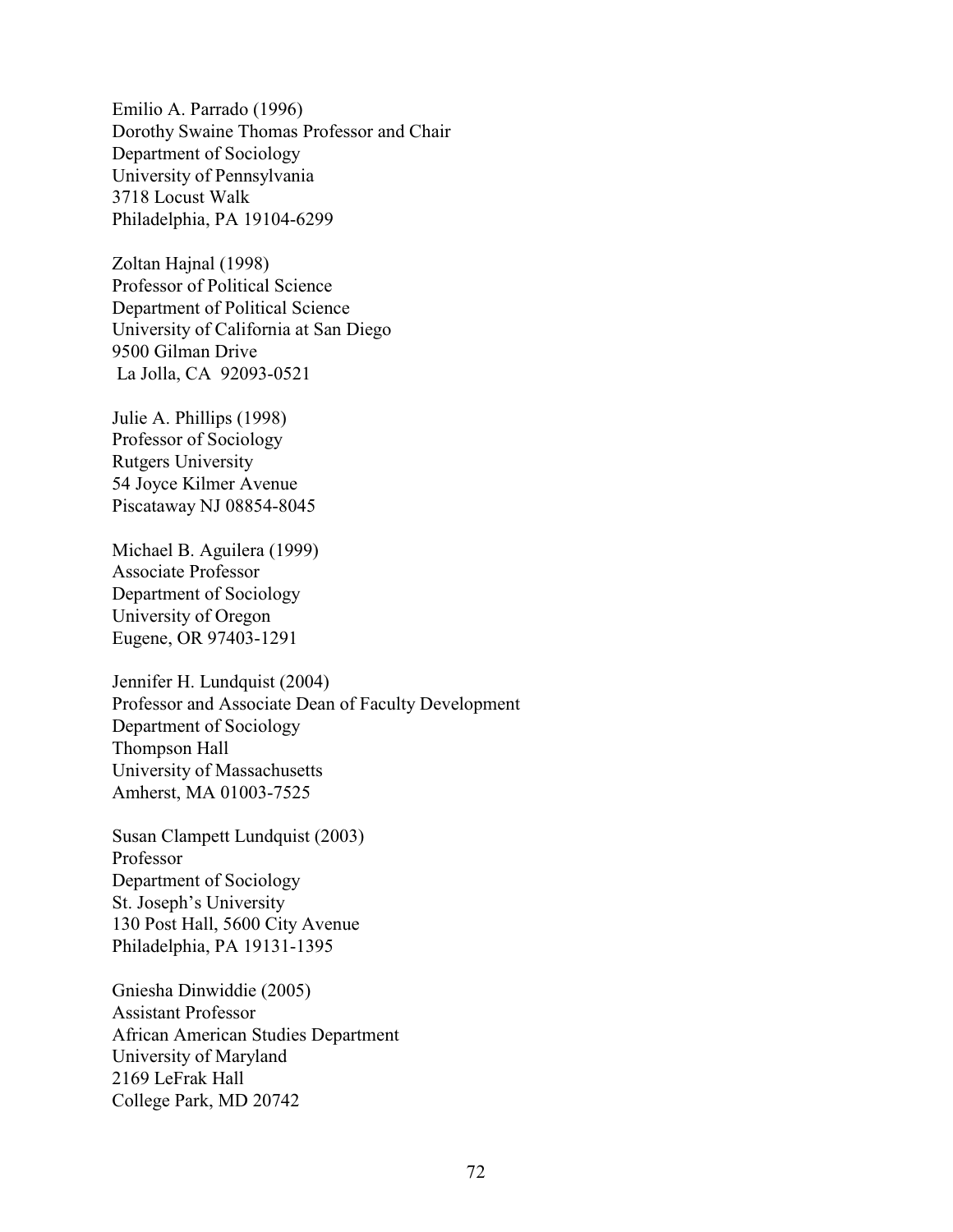Phillip Connor (2010) Statistician United States Citizenship and Immigration Services U.S. Department of Homeland Security 20 Massachusetts Ave NW Washington, DC 20001 pcconnor@gmail.com

Steven E. Alvarado (2011) Assistant Professor Department of Sociology University of Notre Dame 4060 Jenkins Nanovic Notre Dame, IN 46556 USA

S. Heidi Norbis Ullman (2011) Associate Social Affairs Officer United Nations Economic Commission for Latin America and the Caribbean Av. Dag Hammarskjöld 3477 Casilla 179-D Santiago, Chile 7630412 heidi.ullmann@cepal.org

Len Albright (2011) Len Albright Senior User Experience Researcher, Privacy and Trust Instagram New York, NY lenalbright@gmail.com

Liz Derickson Assistant Dean for Academic Affairs Swarthmore College 500 College Ave. Swarthmore, PA 19081 (610) 328-8475 ederick1@swarthmore.edu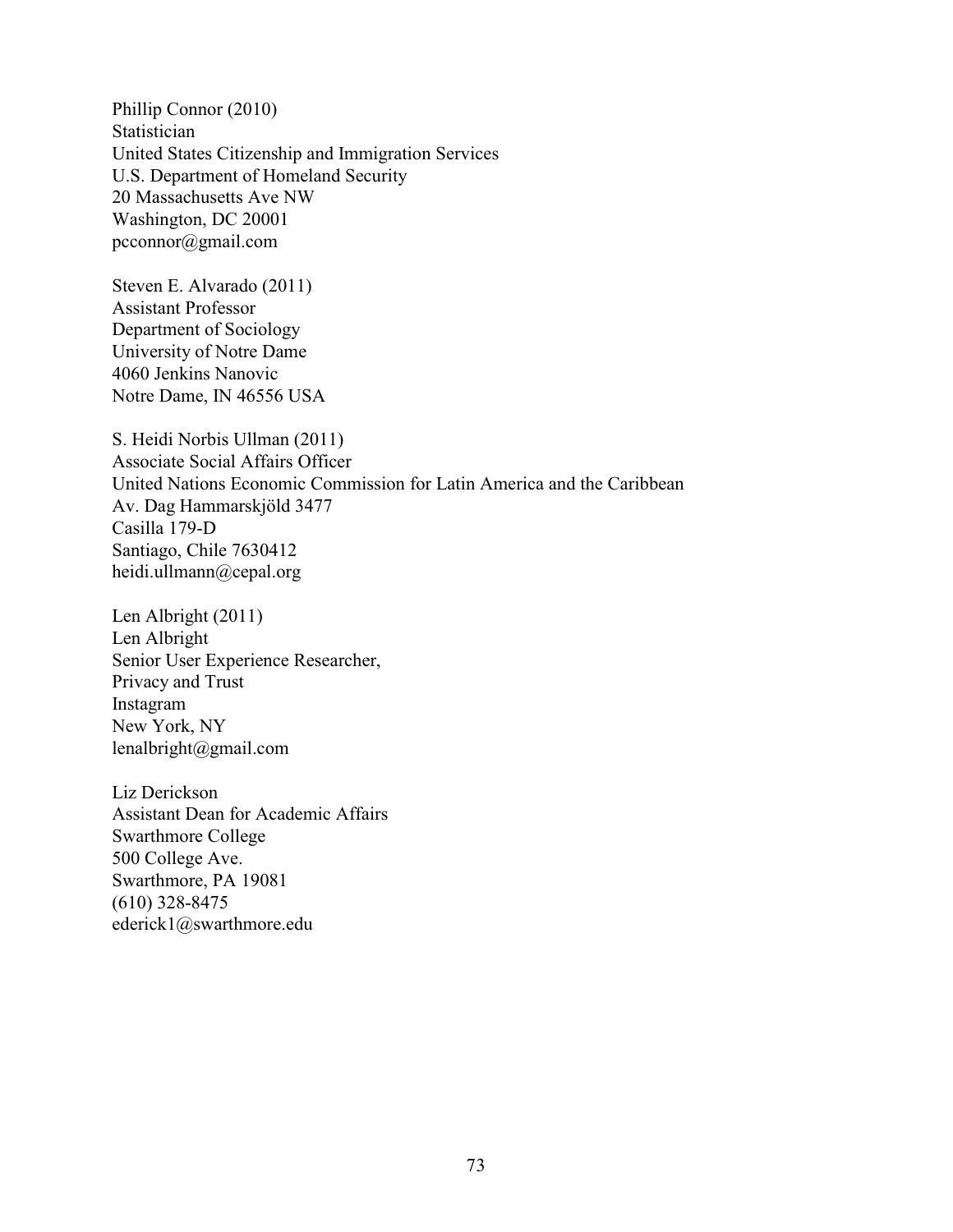#### **Current Doctoral Students:**

Megan Blanchard, Chair Christopher Hale, Chair Ulrike Bialas Hannah Postel Sharon Villagran Shelby O'Neill Belen Unzueta Henry Gomery Ferdose Idris

#### **Master's Theses Supervised at University of Chicago**

Virginia Ruiz, M.A., Latin American Studies, 1991 Amy Wendt, M.A., International Relations, 1992 Jeffrey Bass, M.A., Social Sciences, 1992 Jessica Fleischmann, M.A., Latin American Studies, 1992 Carla Burnett, M.A., Latin American Studies, 1992 Debra Westlake, M.A., Latin American Studies, 1992 S. Mara Perez, M.A., Latin American Studies, 1992 Bronwyn Nichols, International Studies, 1993 Mary C. Simon, M.A., Latin American Studies, 1993 Andrew Geer, M.A., Public Policy Studies, 1994 Jorge Buendia, Latin American Studies, 1994 Caryn Howell, Latin American Studies,, 1994 Ana Salas, M.A., International Relations, 1995

#### **Master's Theses Supervised at University of Pennsylvania**

Michael Jeram, Lauder Program, Wharton School, 1996 Jonathan Hoopes, Lauder Program, Wharton School, 1996 William Krolicki, Lauder Program, Wharton School, 1996 Lisa Sharon, Lauder Program, Wharton School, 1996 Deborah Hirst, Sociology, 1996 Michael McGrann, Lauder Program, Wharton School, 1997 R. Kenneth Bryant, Lauder Program, Wharton School, 1997 Bret Caldwell, Lauder Program, Wharton School, 1997 Laura Purcell, Lauder Program, Wharton School, 1997 Juan L. Betancourt, Lauder Program, Wharton School, 1998 Luis Gonzalez, Lauder Program, Wharton School, 1998 Agustin Lara, Lauder Program, Wharton School, 1998 Buxton Midyette, Lauder Program, Wharton School, 1998 Jill Scriba, Lauder Program, Wharton School, 1998 Ernesto Garza, Lauder Program, Wharton School, 1998 Matthew Laessig, Lauder Program, Wharton School, 1998 Roberto Junguito, Lauder Program, Wharton School, 1998 David Buenfil, Lauder Program, Wharton School, 1998 Elizabeth Menke, Lauder Program Wharton School, 1998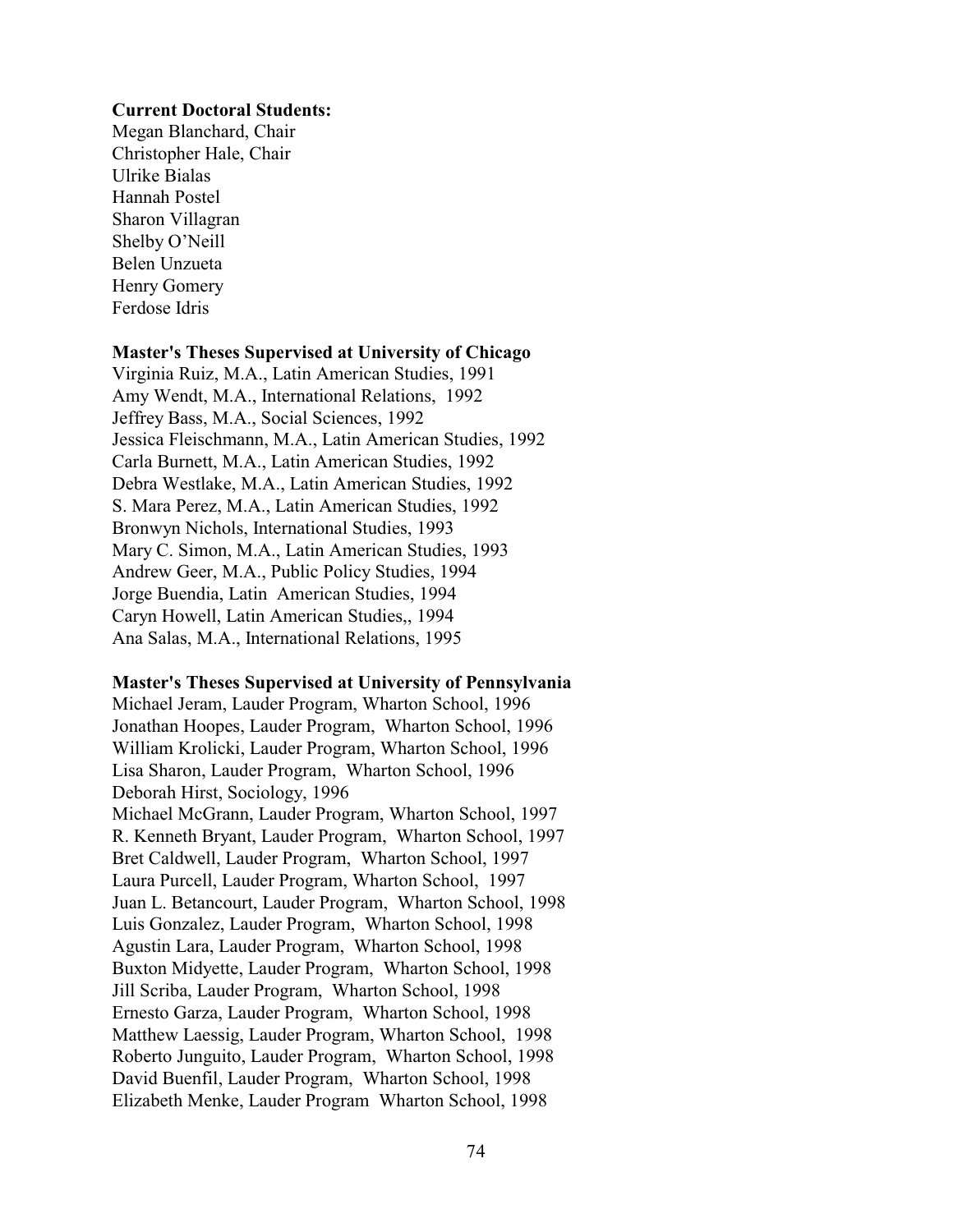Dan Feldman, Lauder Program. Wharton School, Spring 1999 Sean Ludwick, Lauder Program, Wharton School, Spring 1999 Jeffrey Smith, Lauder Program, Wharton School, Spring 1999 Sarene Riley, Lauder Program, Wharton School, Spring 1999 Richard Caballero, Lauder Program, Wharton School, Spring 1999 Nora Ruedi, Demography Program, Spring 1999 Douglas Asiello, Lauder Program, Wharton School, Spring 2000 Erica Blewer, Lauder Program, Wharton School, Spring 2000 Stewart Hobbs, Lauder Program, Wharton School, Spring 2000 Stephen Schafer, Lauder Program, Wharton School, Spring 2000 Andrew Bond, Lauder Program, Wharton School, Spring 2000 William Belleville, Lauder Program, Wharton School, Spring 2000 Anthony Diggle, Lauder Program, Wharton School, Spring 2001 Jason Nelson, Lauder Program, Wharton School, Spring 2001 Shimon Shkury, Lauder Program, Wharton School, Spring 2001 Tal Lev, Lauder Program, Wharton School, , Spring 20001 Cassandra Santos, Lauder Program, Wharton School, Spring 2001 Jonathan Masland, Lauder Program, Wharton School, Spring 2002 Maria Aysa, Demography Program, Spring 2002 Ilana Redstone, Demography Program, Spring 2002 Kevin Johnson, Lauder Program, Wharton School, Spring 2003 Erik Sandorff, Lauder Program, Wharton School, Spring 2003 William McClain, Lauder Program, Wharton School, Spring 2003

#### **Undergraduate Theses Supervised at University of Chicago**

Andrew Gross, Sociology, 1991 Aracely Muñoz, Sociology, 1994

#### **Undergraduate Theses Supervised at University of Pennsylvania**

Andrew Borinstein, Sociology, 1981 Leonardo Simpser, Development Studies, 1995 Azucena Rangel, Sociology, 1996 Bryan Hirsch, Political Economy, 2003

## **Senior Theses Supervised at Princeton University 2004**

Alison Epting, Woodrow Wilson School Kathryn Parolin, Sociology

#### **2005**

Mark C. Parrett, Politics Joseph Robinson III, Sociology Rebecca Stewart, Sociology Camille Coates, Woodrow Wilson School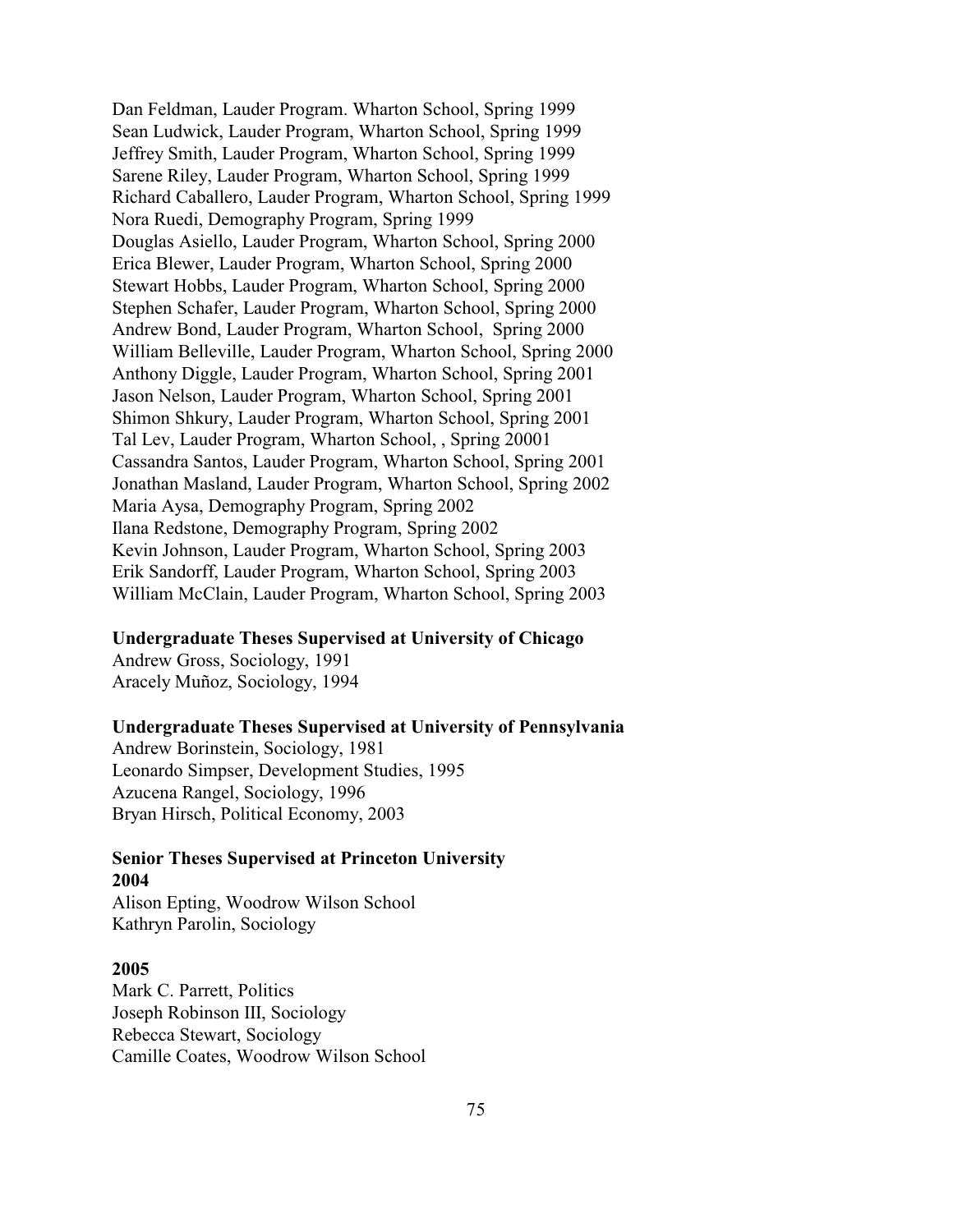### **2006**

Lindsay F. Tintenfass, Woodrow Wilson School Karen Barajas, Woodrow Wilson School Rishard P.O. Cooper, Woodrow Wilson School Cherice Landers, Sociology (Winner of Lisa Bryant Thesis Award) Cynthia Loomis, Politics Venkatram N. Rao, Sociology

## **2007**

Laura Boyce, Woodrow Wilson School Robert Braun, Sociology (Winner of Ruth Simmons Thesis Prize in African American Studies, *Summa Cum Laude*, *Phi Beta Kappa*) Timothy Callahan, Sociology Kristin Clarke, Woodrow Wilson School Ana Cordovil, Sociology Joseph Falit, Woodrow Wilson School Alexander Maugeri, Woodrow Wilson School Meghan McCormick, Woodrow Wilson School Samara Penn, Woodrow Wilson School Amelia Rawls, Woodrow Wilson School Stephanie Steel, Politics

## **2008**

Luke Cohler, Woodrow Wilson School and Program (Winner of Stanley Stein Thesis Prize in Latin American Studies) Kathryn Lankester, Woodrow Wilson School, High Honors Regina Lee, Politics (Winner of Center for Migration and Development Thesis Prize) Sian O'Faolain, Woodrow Wilson School (Winner of Frederick Douglass Service Award and the Henry Richardson Labouisse '28 Prize)

# **2009**

Chanté Coleman, Sociology Amirah Mercer, Sociology Barry Newell, Sociology Colleen Poynton, Politics

**2010** On sabbatical leave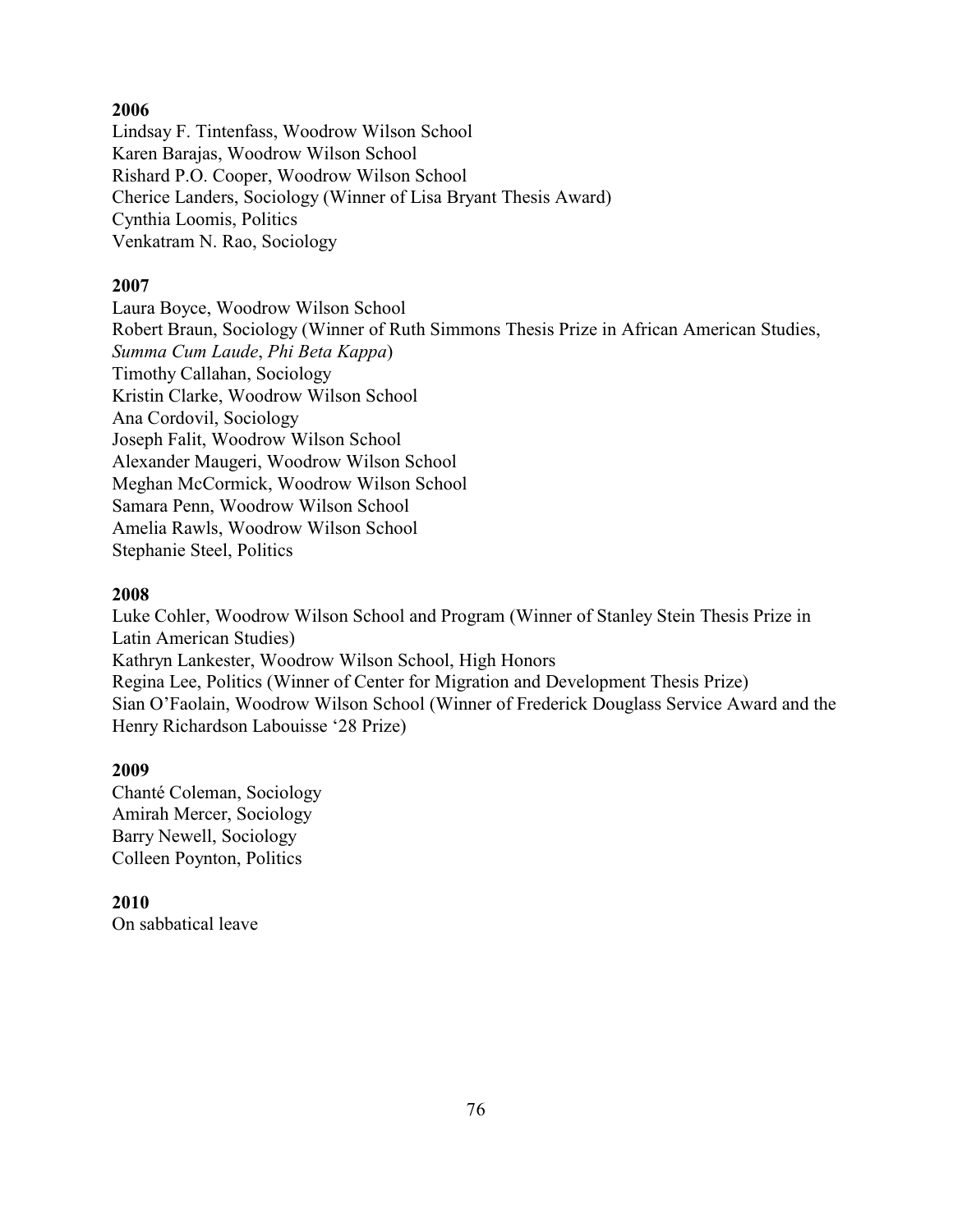## **2011**

Margaret Boberg, Politics Katherine Gaudyn, Woodrow Wilson School Megan Kelly, Sociology Caaminee Pandit, Sociology, High Honors Emily Persons, Sociology

## **2012**

Katherine Alvarez, Sociology, Honors Bianca Cabrera, Sociology Omar Carrillo, Woodrow Wilson School Raven Keith, Woodrow Wilson School Destiny Ortega, Woodrow Wilson School Nicole Phan, Woodrow Wilson School, Honors Maya Reid, Sociology, Alicia Zeng, Woodrow Wilson School, Highest Honors

## **2013**

Rana Campbell, Sociology, Honors Charles Du, Sociology, Isadore Brown Prize, Highest Honors Merik Mulcahey, Politics

### **2014**

Brittany Serafino, WWS, Honors Jacob Jackson, WWS Luc Cohen, WWS Taylor Platt, WWS, Honors Rukiya Ross, Sociology, Honorable Mention, Ruth J. Simmons Thesis Prize in African American Studies

### **2015**

Jacob Intrator, WWS, High Honors Diane Hu, WWS, Honors Ali Pankowski, WWS Nshira Turkson, WWS, Bain-Swigget Poetry Prize Jiayan Yu, WWS, Center for Migration and Development Thesis Prize, Highest Honors

# **2016**

On sabbatical leave